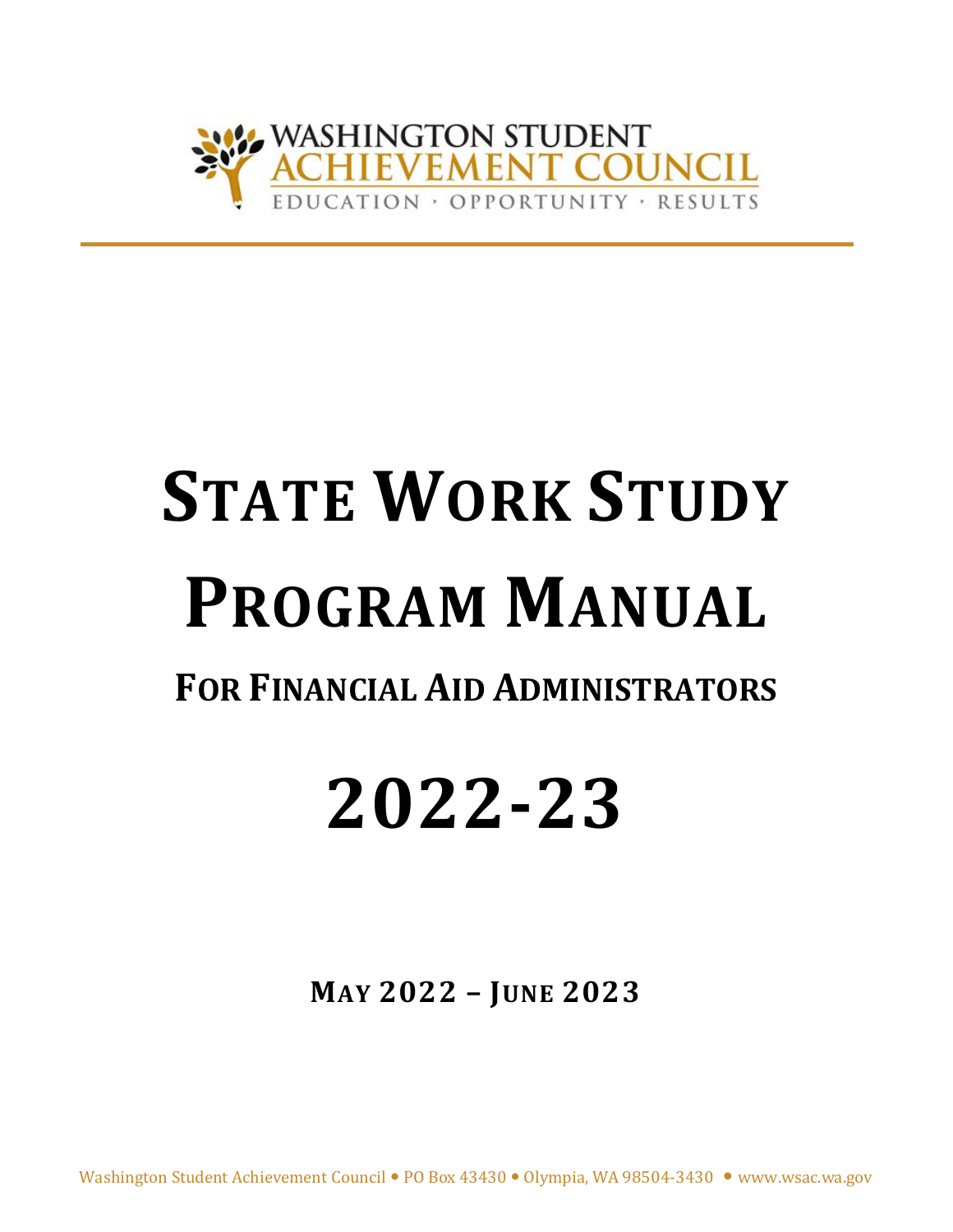# **State Work Study**

# **Washington Student Achievement Council Staff**

| <b>BECKY THOMPSON</b>                       | <b>Phone</b> | $(360)$ 485-1301          |
|---------------------------------------------|--------------|---------------------------|
| Director of Student Financial<br>Assistance | Email        | <u>beckyt@wsac.wa.gov</u> |
| <b>MARLA SKELLEY</b>                        | <b>Phone</b> | $(360)$ 485-1320          |
| Associate Director for<br>Compliance        | Email        | marlas@wsac.wa.gov        |
| <b>DEBBIE JACKSON</b>                       | <b>Phone</b> | $(360)$ 485-1305          |
| <b>Assistant Director</b>                   | Email        | $debbiej(a)$ wsac.wa.gov  |
| <b>CALVIN ROMAKER</b>                       | Phone        | $(360)$ 490-8760          |
| Program Manager                             | Email        | calvinr@wsac.wa.gov       |
| <b>STATE WORK STUDY PROGRAM</b>             | Email        | sws@wsac.wa.gov           |

**Washington Student Achievement Council 917 Lakeridge Way SW PO Box 43430 Olympia, WA 98504-3430** [www.wsac.wa.gov](http://www.wsac.wa.gov/)

**Portal website:** [https://portal.wsac.wa.gov](https://portal.wsac.wa.gov/) **Financial Aid Counseling:** <https://wsac.wa.gov/apply> **Students and Parents:** <https://wsac.wa.gov/financial-aid>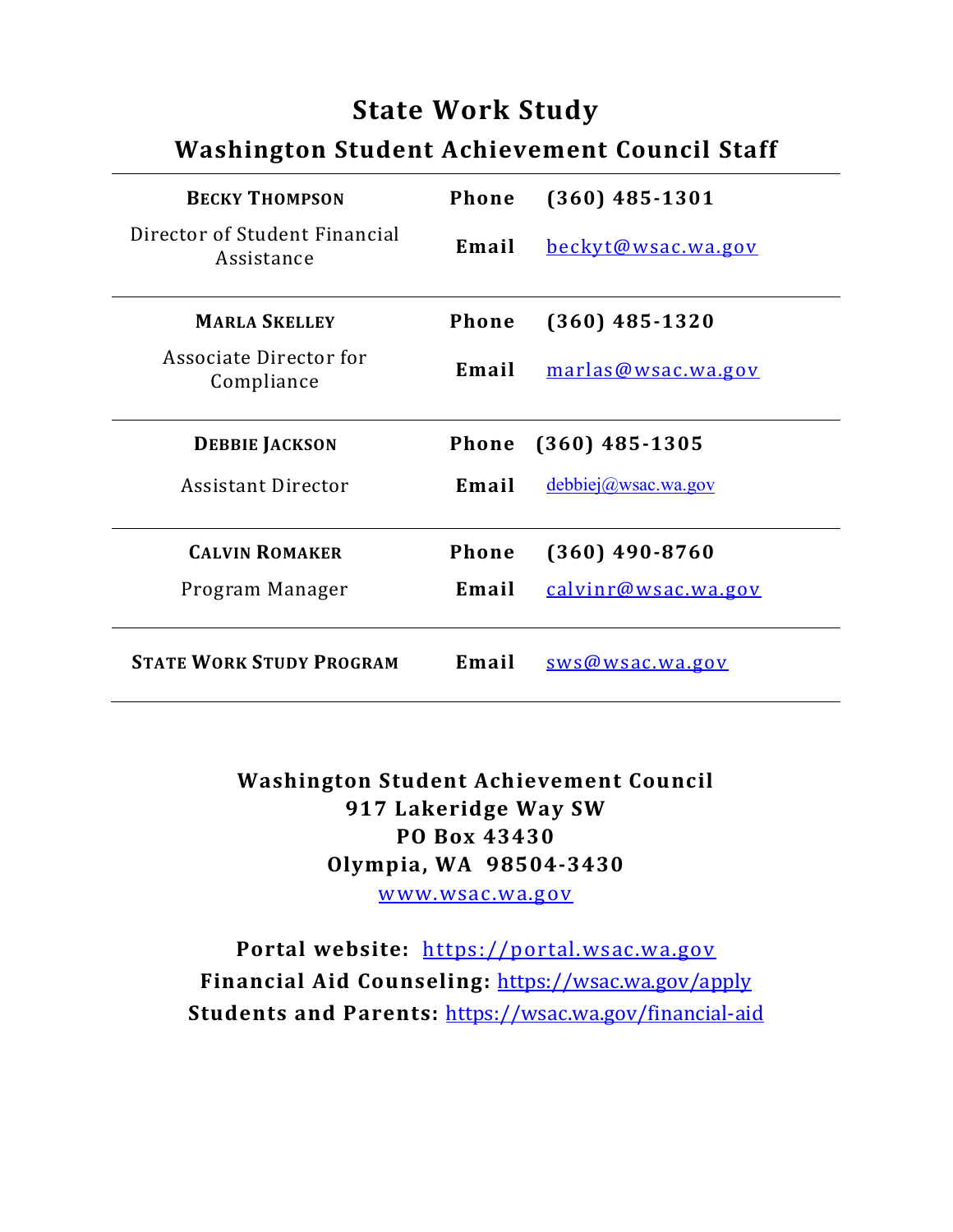# **STATE WORK STUDY** 2022-23 PROGRAM MANUAL

## **TABLE OF CONTENTS**

# **CHAPTER 1 - INSTITUTIONS**

# **CHAPTER 2 - STUDENTS**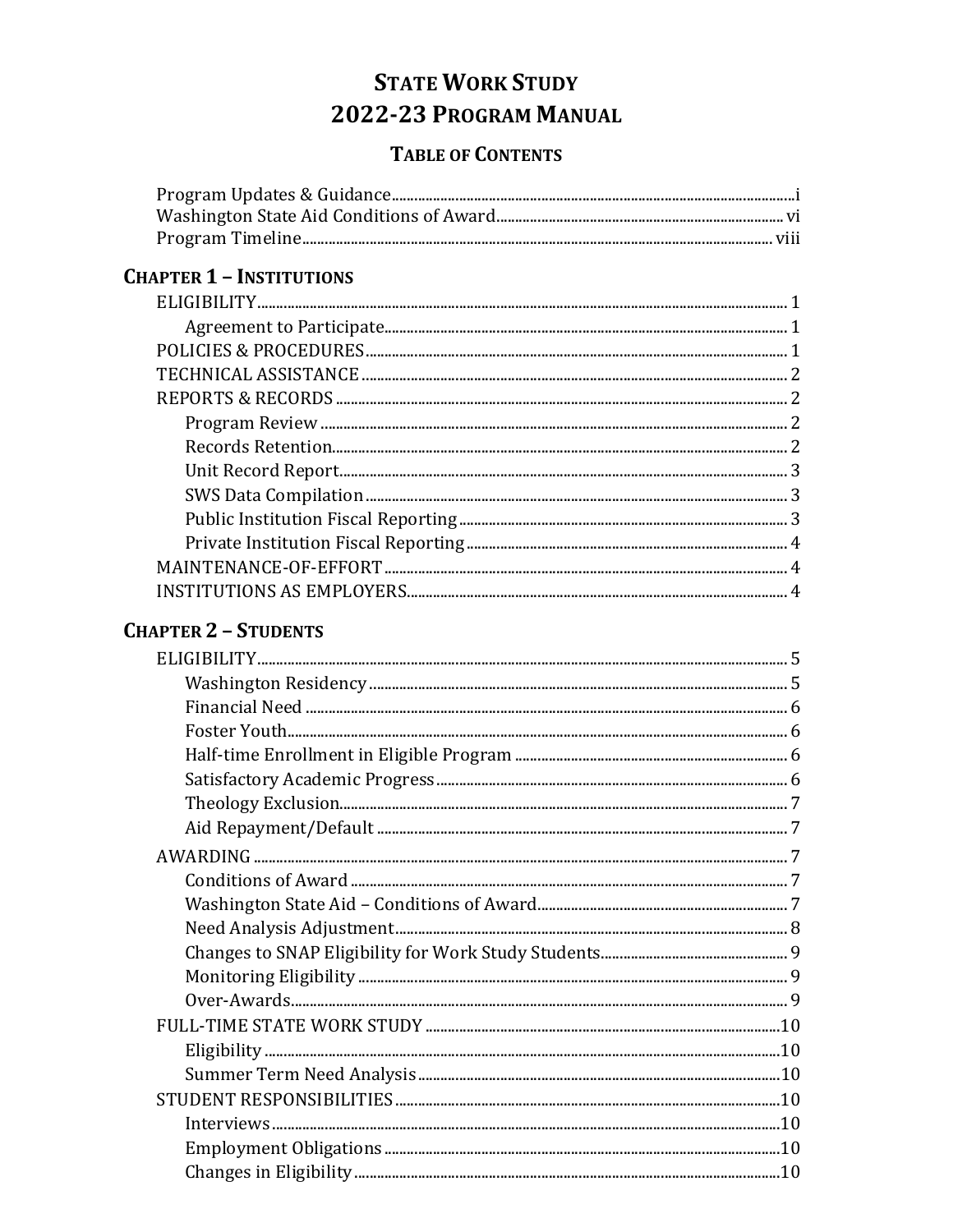# **CHAPTER 3 - EMPLOYERS**

# **CHAPTER 4 - JOBS & WAGES**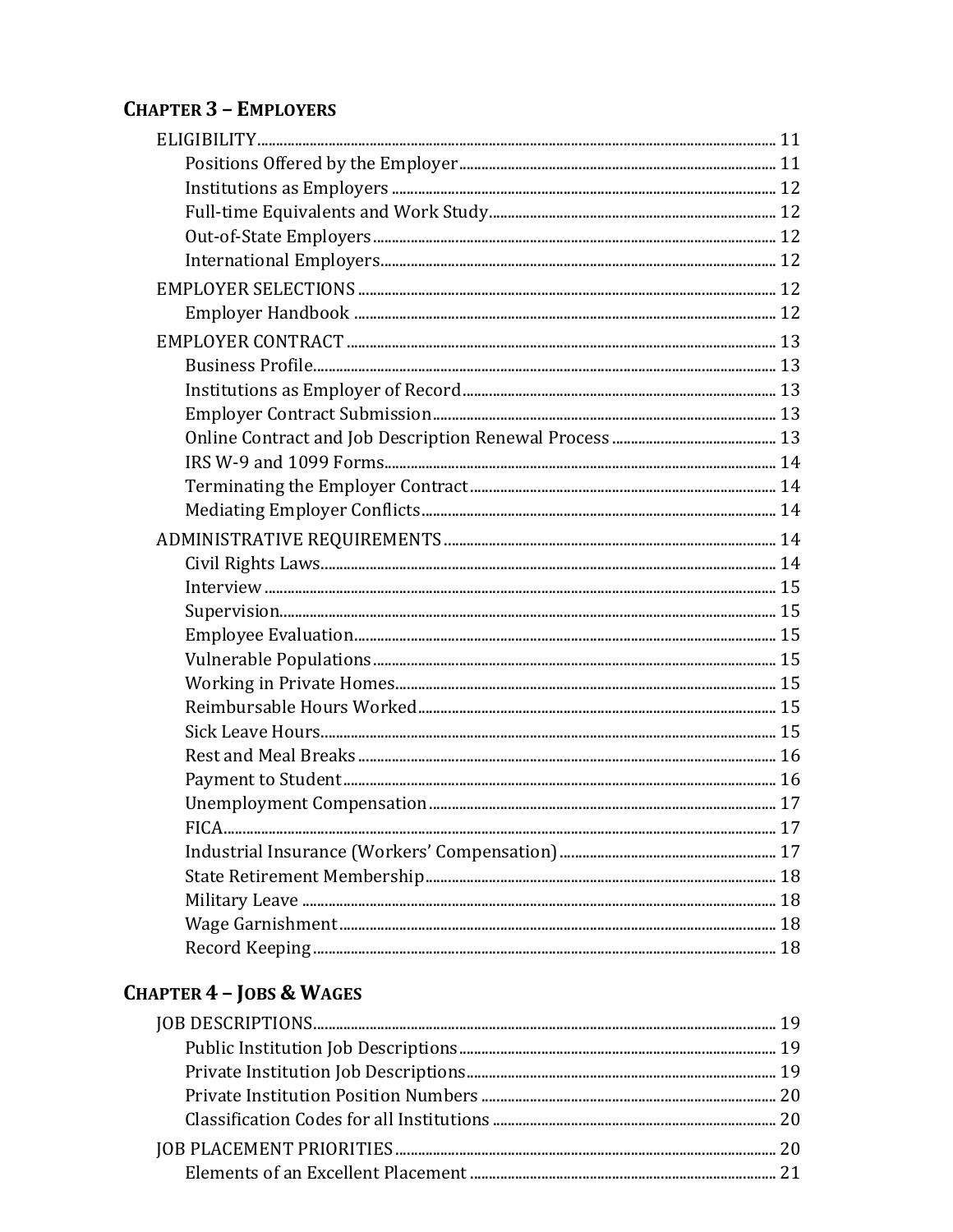# **CHAPTER 4 - JOBS & WAGES (CONTINUED)**

# **CHAPTER 5 - REIMBURSEMENTS**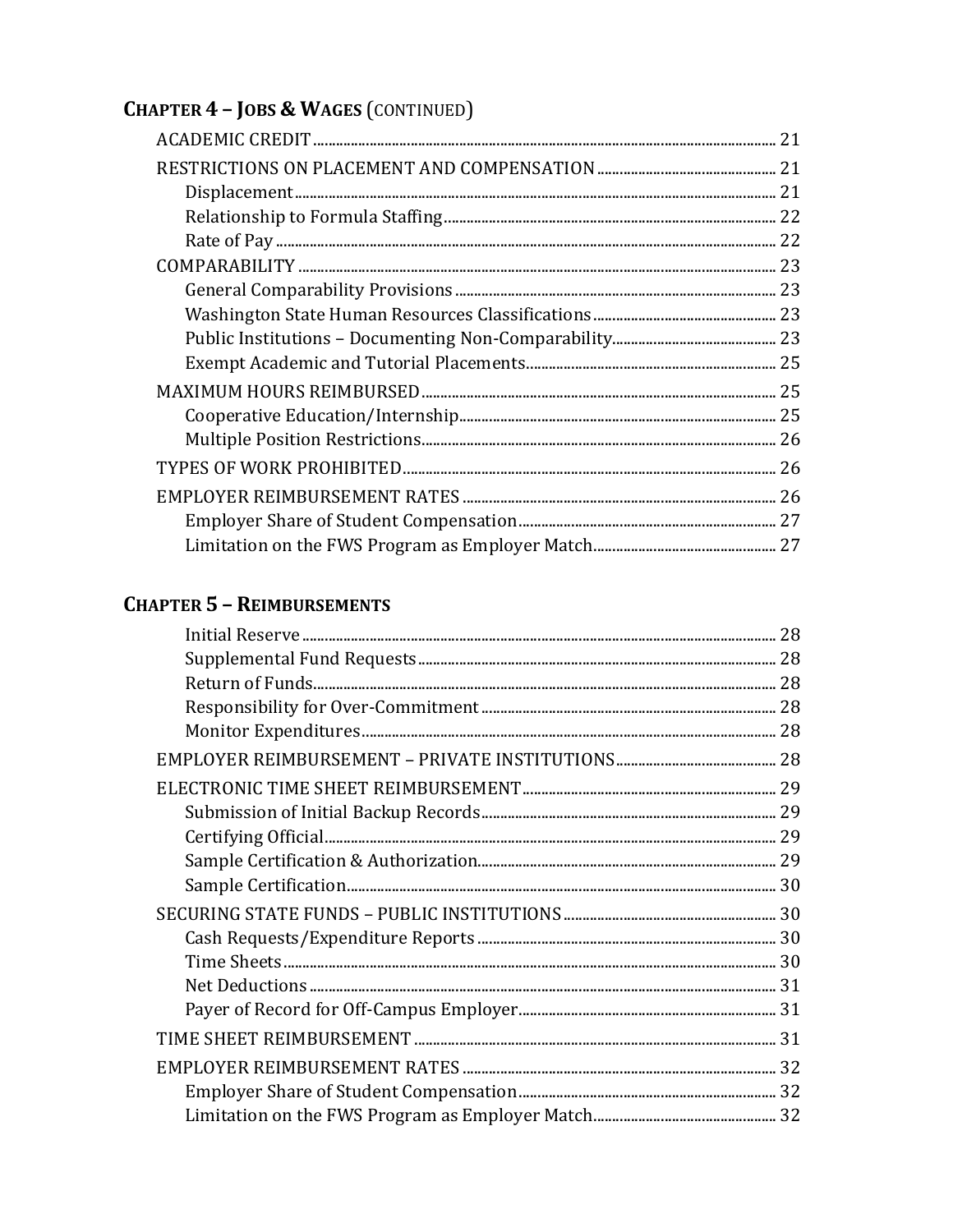# **CHAPTER 6 - RESOURCES**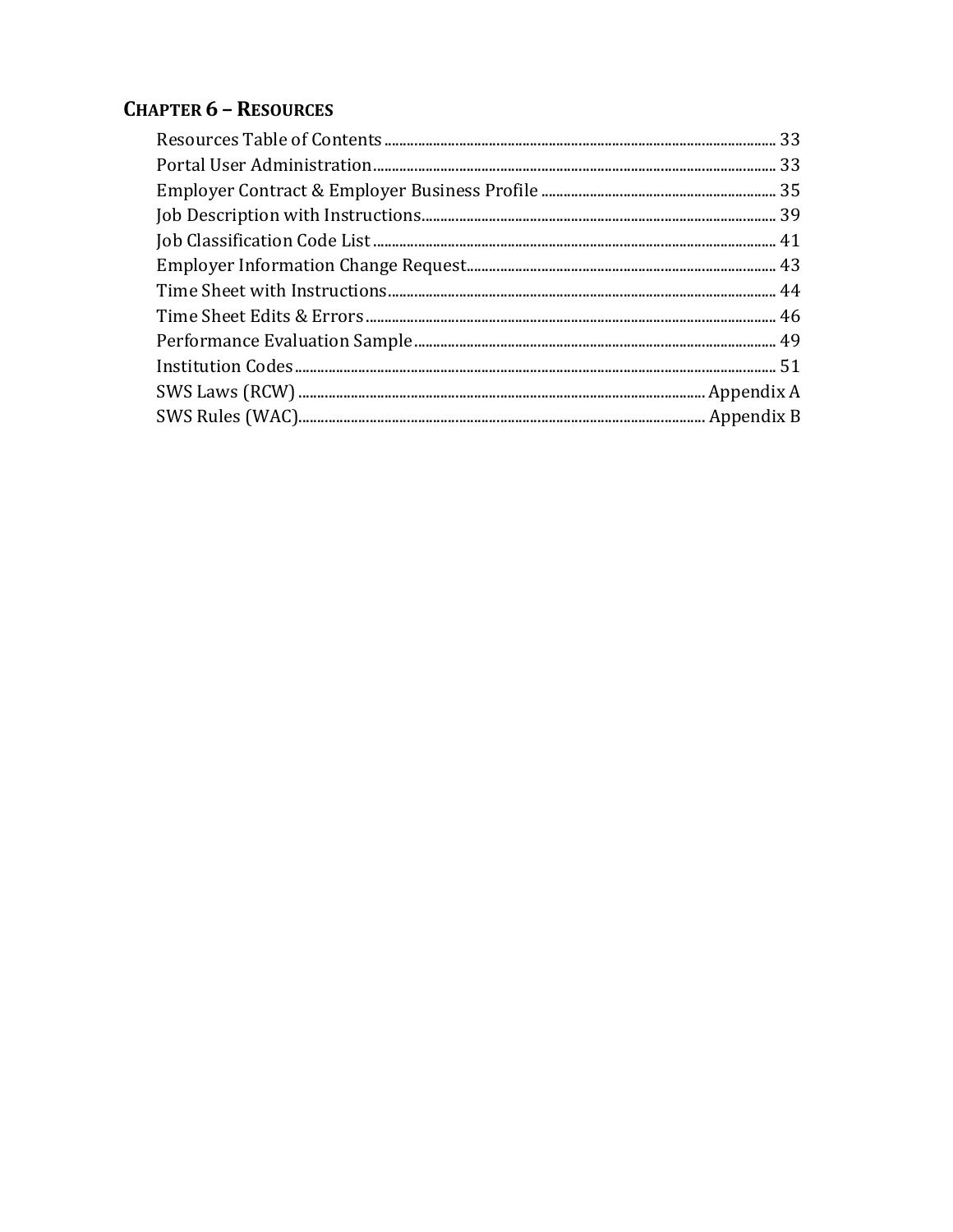WELCOME to the online State Work Study (SWS) Program Manual. Online manuals allow for real-time updating during the year, save significant printing and mailing costs, and reduce waste.

A key advantage of the online manual is that you can find anything you are looking for quickly and easily using "Ctrl-F" on your keyboard. When you hold down both keys, a search box will open. Type in the word or term you are looking for and you will be directed to all occurrences located within the manual.

# **STATE WORK STUDY PROGRAM MANUAL**

# **2022-23 UPDATES & GUIDANCE**

There were no changes made to SWS program policies, or the appropriation within the 2022 Supplemental Operating Budget, which passed during the 2022 Legislative Session. The 2022-23 SWS appropriation remains at \$7.8 million.

## **Please note the following important program updates:**

## • **Change to Employer Eligibility and Associated Forms**

- As of 2020-21, the following [rule change](http://lawfilesext.leg.wa.gov/law/wsr/2019/23/19-23-047.htm) expands SWS eligibility for religiously-affiliated employers, including religiously-affiliated institutions of higher education, while clarifying the prohibition on SWS-funded work that directly involves religious worship, exercise, or instruction. Please see Chapters 3 and 4 for more information.
- The updated online [SWS Contract and Business Profile,](https://wsac.wa.gov/sites/default/files/2020.01.SWS.Employee.Contract.Profile.pdf) located in the Resources section of this manual, reflects the rule change noted above and should be utilized for all new SWS employers.
- The rule change also means that the requirement for institutions to use a Religious Affiliation Questionnaire to help determine SWS eligibility is no longer necessary. This form has therefore been removed online and is no longer being included in the Resources section of this manual.

## • **Changes to SNAP Eligibility for Work Study Students**

 As directed by the Legislature, the Department of Social and Health Services (DSHS) has amended its [rules](https://app.leg.wa.gov/WAC/default.aspx?cite=388-482-0005) on Supplemental Nutrition Assistance Program (SNAP) eligibility for work study students. Work Study students are now eligible to apply for SNAP benefits if they are awarded work study funds and are either actively earning those funds or they are *anticipating* earning those funds in the upcoming term.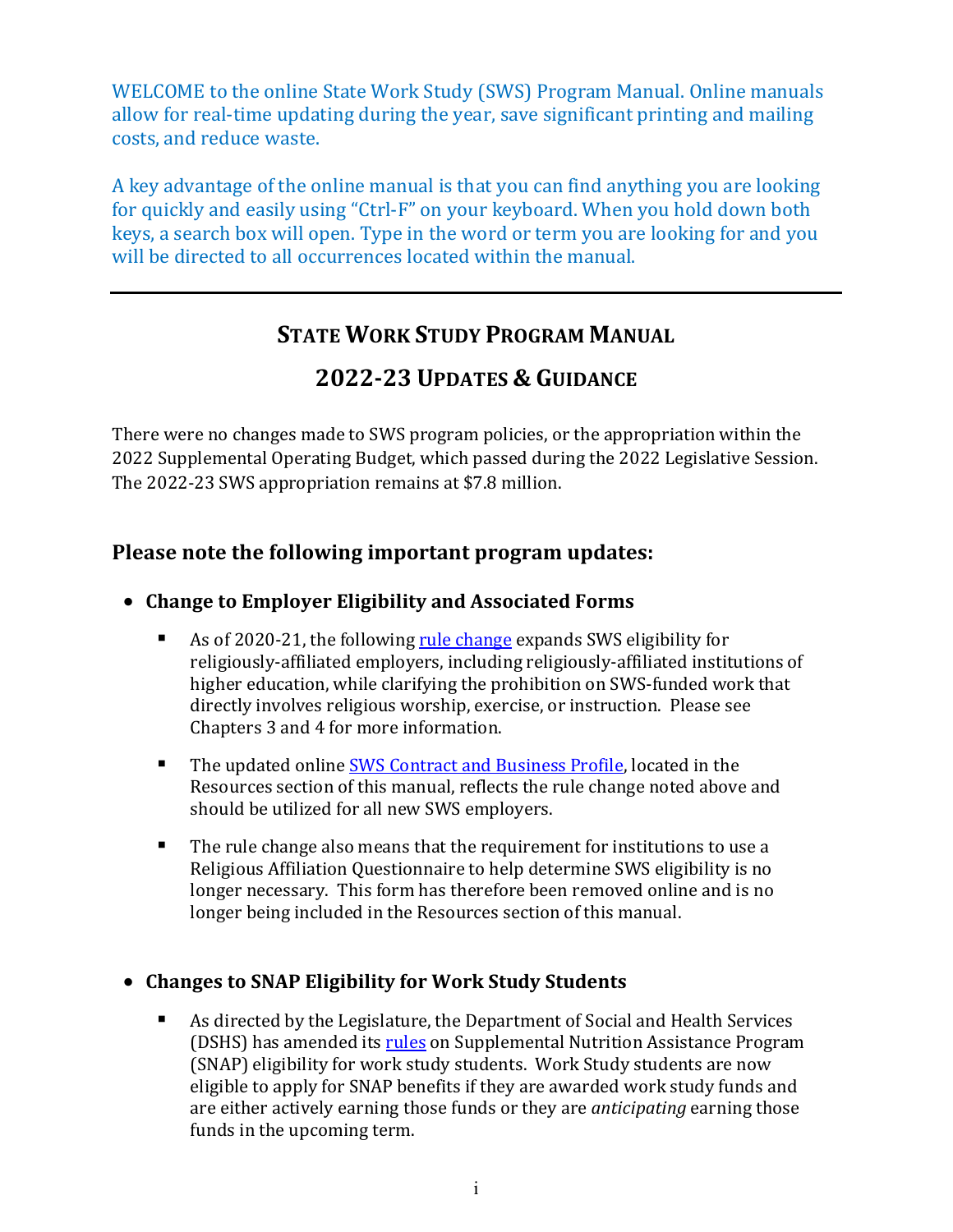Award letters and college information about work study are ways institutions can inform students that they may be eligible for Basic Food benefits.

Sample language you might consider incorporating into student communications:

*College students who receive work study awards and who anticipate participating in a work study job may be eligible for Basic Food benefits in Washington. For more information about Basic Food assistance and how to apply:<https://www.dshs.wa.gov/esa/community-services-offices/basic-food>*

- $\blacksquare$  Please note that work study students are exempt from the 20 hour a week SNAP work requirement while they are participating, or anticipating participation, in a work study program.
- Due to the loss of Federal Title IV funding formerly incorporated into the SWS program, SWS earnings no longer meet the federal definition of the type of income that can be excluded from income benefit calculations for federally funded assistance programs per DSHS [rules.](https://app.leg.wa.gov/WAC/default.aspx?cite=388-450-0035)

## • **Change to Full-time Summer SWS**

**The 40 percent savings requirement previously required under the full-time** summer SWS employment option was eliminated in 2019-20. This policy will be continued in 2022-23. Please see Chapter 2 for more information.

### • **SWS Reserves**

- Allocations are based on the institution's calculated percentage of available program resources as adjusted by historical utilization performance.
- Institutions will be notified on 2022-23 SWS initial allocations via email, as soon as possible, and no later than June 30, 2022.
- Initial allocations represent approximately 75 percent of an estimated final allocation amount for 2022-23.
- Once 2021-22 SWS activity is fully complete, typically in early to mid-August, allocations will be recalculated and adjusted to ensure that institutions receive 100 percent of the appropriate amount.
- **Please note that opportunities to redistribute SWS funds between institutions during 2022-23 are anticipated.**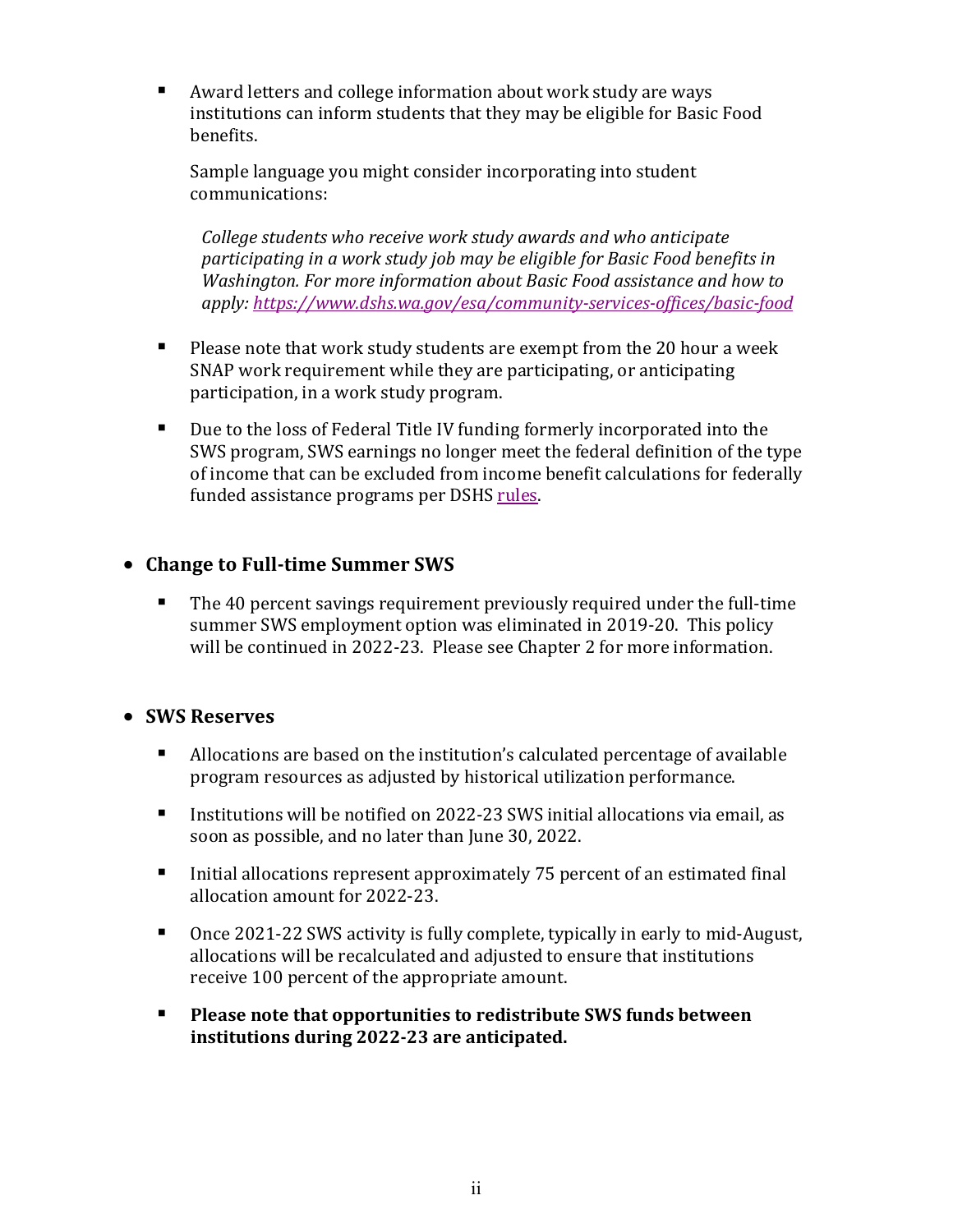## • **Employer Match Rates**

 2022-23 employer types and associated maximum reimbursement and minimum match rates will remain at 2021-22 levels, as follows:

| <b>Employer Type</b>                                                                                                                                                                                            | <b>Reimbursement/Match</b>                                                                    |
|-----------------------------------------------------------------------------------------------------------------------------------------------------------------------------------------------------------------|-----------------------------------------------------------------------------------------------|
| <b>For-profit</b>                                                                                                                                                                                               | 40% maximum SWS program<br>reimbursement<br>60% minimum employer match<br>contribution        |
| <b>Public institutions, on-campus</b><br>Private institutions, on-campus<br>Governmental agencies: city, county,<br>state, federal                                                                              | 60% maximum SWS program<br>reimbursement<br>40% minimum employer match<br>contribution        |
| Non-profit community service providers<br><b>School districts</b><br><b>STEM</b> - businesses whose primary<br>business activity is in the fields of science,<br>technology, engineering, and/or<br>mathematics | <b>70%</b> maximum SWS program<br>reimbursement<br>30% minimum employer match<br>contribution |

- **IF** Institutions must apply appropriate minimum matching rates/maximum employer reimbursement rates per employer type as described above.
- SWS contract renewal instructions will be emailed to all employers with active 2021-22 contracts in the portal beginning in May 2022.
- All employers must have approved and active 2022-23 SWS contracts and job descriptions prior to students earning SWS dollars between July 1, 2022, and June 30, 2023.

## • **Minimum State Work Study Wages**

State Work Study program rules require that all SWS student employees are paid comparably to the wage a non-student would earn in the same position.

As of January 1, 2022, the state minimum wage increased, along with localities with higher minimum wages than the state minimum, as follows:

- **[Washington's minimum wage](https://lni.wa.gov/workers-rights/wages/minimum-wage/) increased to \$14.49 per hour.**
- [Seattle's minimum wage](http://www.seattle.gov/laborstandards/ordinances/minimum-wage) increased to \$17.27 per hour for all employers within city limits, regardless of the number of employees.
- [SeaTac's minimum wage](http://www.seatacwa.gov/our-city/employment-standards-ordinance) increased to \$17.54 per hour for all employers located within the SeaTac city limits.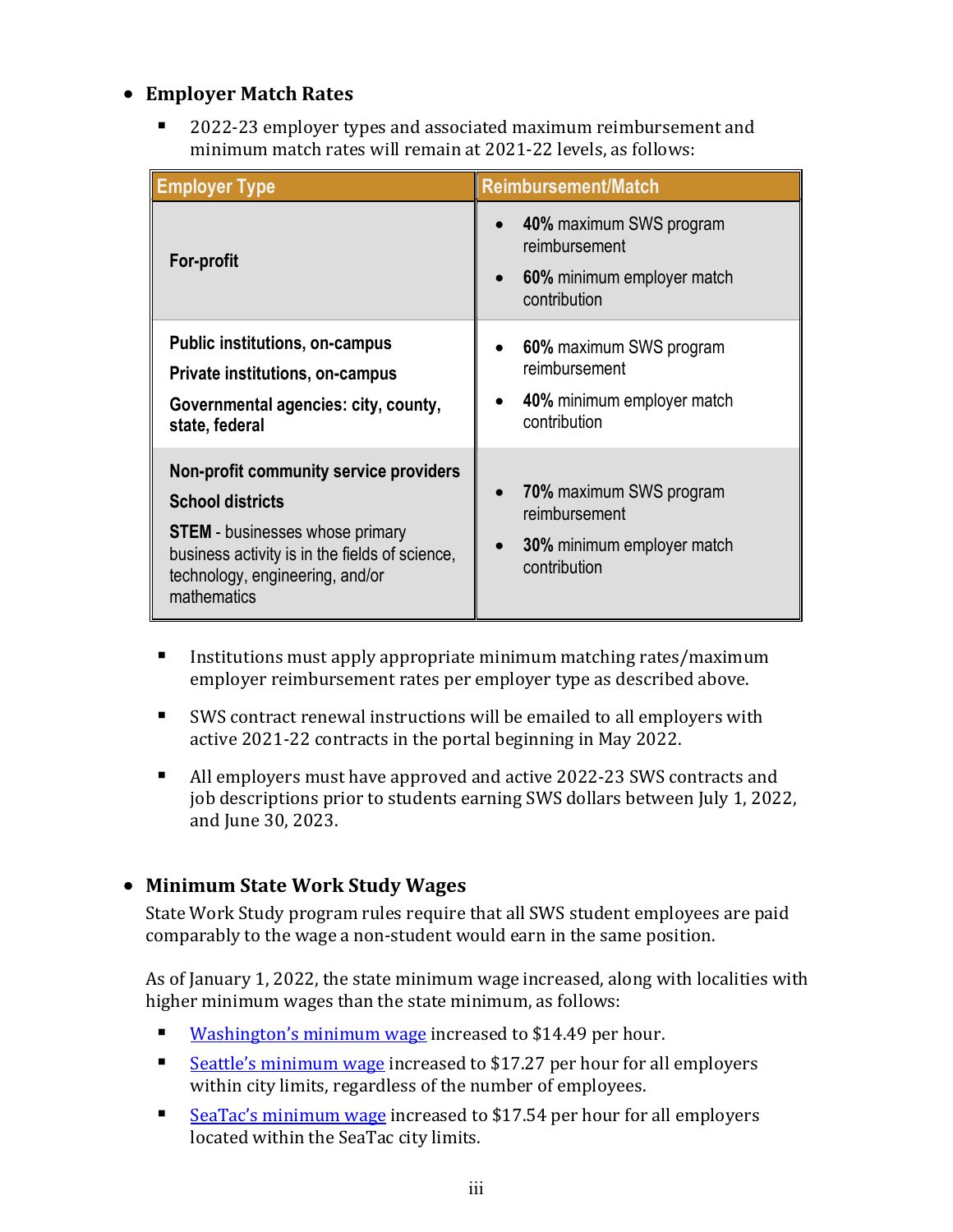WSAC will notify institutions and employers as soon as possible once state and local minimum wages for 2023 are established.

WSAC expects all affected SWS institutions and employers to continue to ensure the comparability of SWS wages, and therefore, to align minimum SWS pay rates with any new minimums as required by local ordinances for non-student employees.

For private institutions participating in SWS, WSAC will not process employer reimbursements for affected employers if the hourly wage is less than the proscribed minimum.

For public institutions participating in SWS, please note that SWS pay rates are subject to audit.

For all participating institutions, WSAC encourages you to work directly with employers subject to higher local minimum wages to revise affected job descriptions to ensure maintained compliance with SWS wage comparability rules.

In order to assist institutions with this requirement, WSAC communicates minimum wage guidance to affected SWS employers in advance of local changes.

## • **State Mandated Sick Leave**

In addition to its state minimum wage provisions, **[Initiative 1433](https://sos.wa.gov/_assets/elections/initiatives/FinalText_954.pdf)**'s passage also requires that Washington employers provide all employees with **paid sick leave**.

Beginning **January 1, 2018**, all Washington employers must provide paid sick leave to all their employees, including SWS student employees.

Employees must accrue at least one-hour of paid sick leave for every 40 hours worked.

An employee may use paid sick leave for the following reasons:

- An absence resulting from an employee's mental or physical illness, injury, or health condition; to accommodate the employee's need for medical diagnosis, care, or treatment of a mental or physical illness, injury, or health condition; or an employee's need for preventive medical care;
- To allow the employee to provide care for a family member with a mental or physical illness, injury, or health condition; care of a family member who needs medical diagnosis, care, or treatment of a mental or physical illness, injury, or health condition; or care for a family member who needs preventive medical care;
- When the employee's place of business has been closed by order of a public official for any health-related reason, or when an employee's child's school or place of care has been closed for such a reason; and
- For absences that qualify for leave under the state's existing Domestic Violence Leave Act.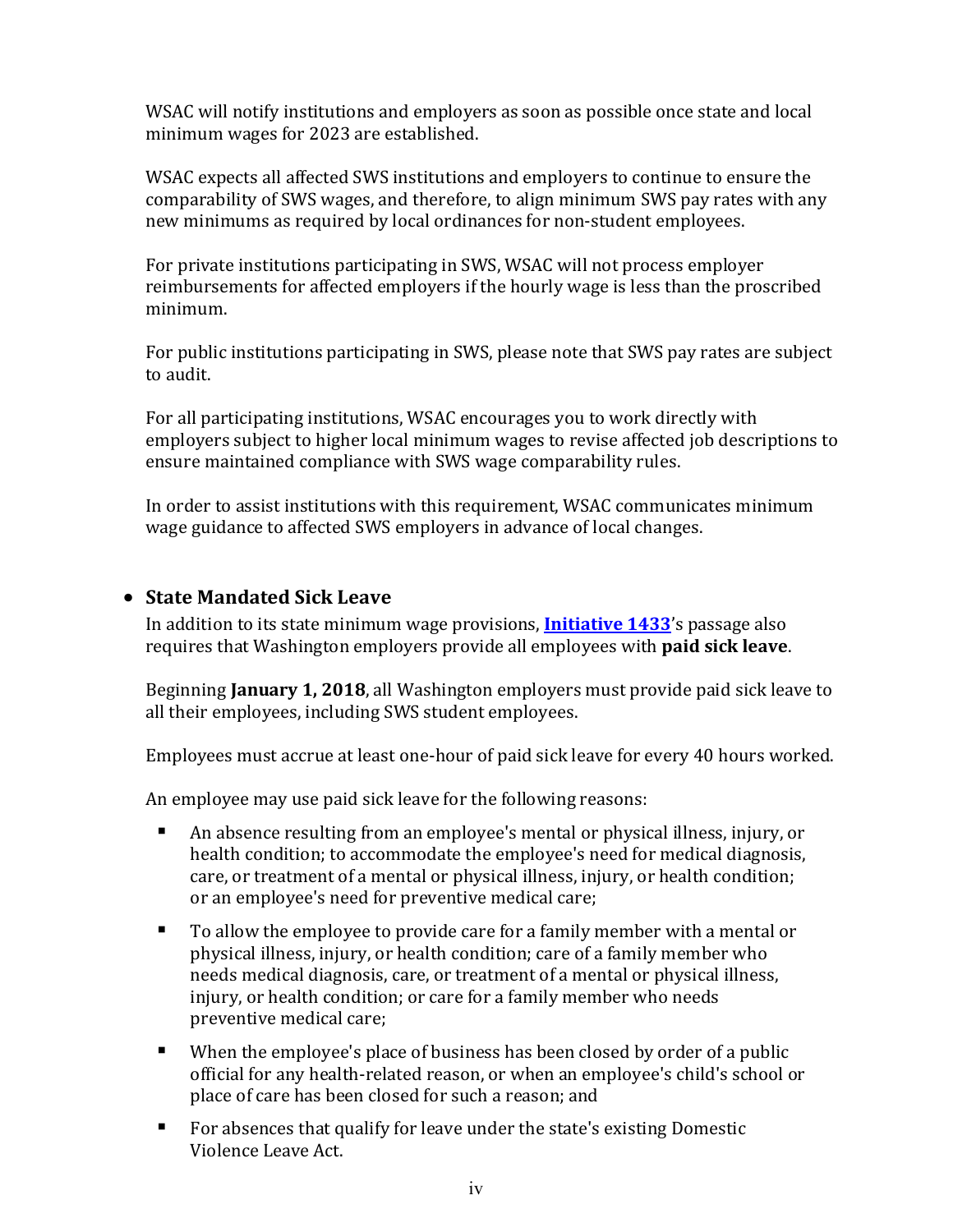Employees are entitled to use accrued paid sick leave beginning on the 90th day after starting their employment. Unused paid sick leave carries over to the following year; however, an employer is not required to allow an employee to carry over more than 40 hours of sick leave.

**Because the minimum paid sick leave hours as defined by I-1433 are a required component of state-mandated employee compensation, the paid sick leave hours required by I-1433 are eligible for SWS reimbursement as hours worked.** 

SWS employers should document student employee sick leave hours on SWS timesheets as they would any other hours of SWS employment.

Please note that average weekly SWS hour limitations still apply, including any sick leave hours associated with the calculation period.

State-mandated sick leave hours under I-1433 do not impact federal FICA tax exemptions. Student employees who would otherwise be exempt from FICA deductions would retain that exemption regardless of state-mandated sick leave requirements. Please see [https://www.irs.gov/pub/irs-drop/rp-05-11.pdf,](https://www.irs.gov/pub/irs-drop/rp-05-11.pdf) page 12, item 6.04 for more information.

The Department of Labor & Industries (LNI) is responsible for the implementation and enforcement of I-1433-mandated sick leave benefits. Complete information on I-1433 requirements for employers and employees can be found at [http://www.lni.wa.gov/WorkplaceRights/LeaveBenefits/VacaySick/PaidSickLeave.asp.](http://www.lni.wa.gov/WorkplaceRights/LeaveBenefits/VacaySick/PaidSickLeave.asp) 

If you have questions or require additional information on I-1433 requirements, please contact LNI directly at (360) 902-5552.

### • **Paid Family and Medical Leave**

In 2017, the Washington Legislature established a statewide Paid Family and Medical [Leave](http://app.leg.wa.gov/RCW/default.aspx?cite=50A.04) (PFML) insurance program. Beginning in 2020, PFML allows eligible, qualified workers to take necessary time off when they experience a qualifying event, such as having a child or caring for an ailing relative. Employees qualify for PFML benefits by working 820 hours or more during the prior twelve months.

PFML is administered by the [Employment Security Department](https://www.esd.wa.gov/) (ESD). Detailed information on PFML and associated employer and employee requirements, including ESD's April 2018 electronic notice to employers, can be found here: [https://esd.wa.gov/paid-family-medical-leave.](https://esd.wa.gov/paid-family-medical-leave)

PFML premium assessments are set at 0.4% of gross wages and were required as of January 1, 2019.

All Washington employees at non-exempt employers (see [RCW 50A.04.010\(](http://app.leg.wa.gov/RCW/default.aspx?cite=50A.04.010)4)), including all students working under the State Work Study (SWS) program, are eligible for PFML and are therefore responsible for a share of PFML premiums.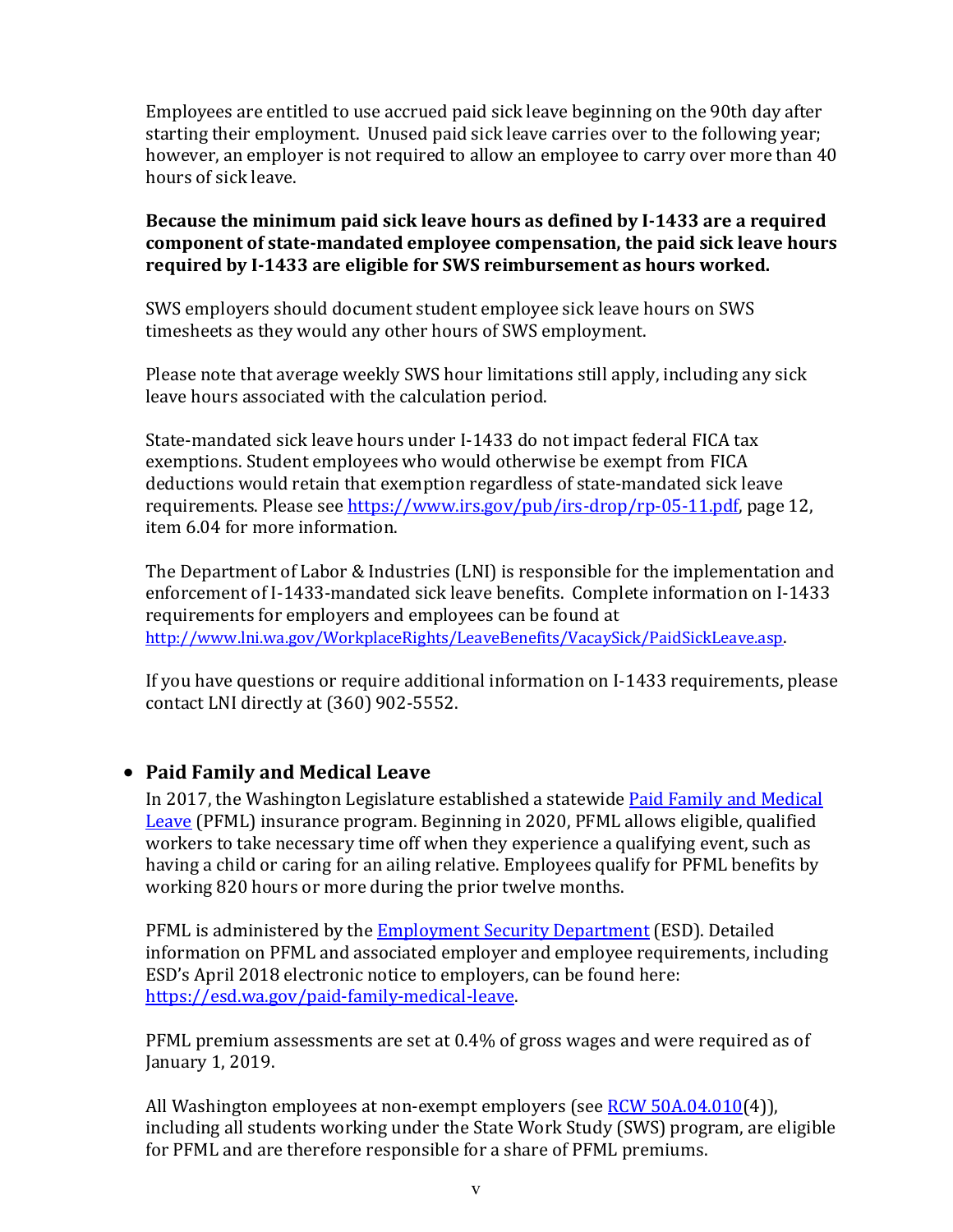All SWS employers must make the appropriate PMFL payroll deductions on SWS employees' gross wages, then report on and remit those payments to ESD quarterly. SWS employers with more than 50 employees must also pay a share of applicable PMFL premiums.

SWS anticipates that the impact of PFML premium requirements should be relatively modest for most SWS employers and student employees. For example, in 2018-19, gross SWS wages averaged approximately \$3,050 per student and this would equate to a total PFML premium of \$12.24 for the year.

For PFML questions, please contact ESD directly at [ESDGPPaidFamilyandMedicalLeave@ESD.WA.GOV.](mailto:ESDGPPaidFamilyandMedicalLeave@ESD.WA.GOV)

## • **Washington Application for State Financial Aid (WASFA)**

Students completing the WASFA may be eligible for SWS. If the student is authorized to work in the United States as a result of current participation in the Deferred Action for Childhood Arrivals program (DACA), can demonstrate residency and need via the WASFA, and meets all other SWS eligibility criteria, the student would be eligible for SWS.

## • **Washington State Aid Conditions of Award**

Prior to the first annual disbursement of state financial aid, institutions must inform students of the conditions associated with their state financial aid award(s) by providing them with the Washington State Aid – Conditions of Award below.

Conditions of Award statements must be provided to students on paper or electronically. Emailed Conditions of Award statements must display the Conditions language, in its entirety, in the body of the email unless the institution requires students to certify their acceptance by filing a signed form or otherwise verifying receipt of the Conditions language. Institutions must maintain documentation that the state Conditions of Award were provided to awarded students.

WSAC values institutional flexibility in best meeting our shared student disclosure obligations. Institutions may propose alternative Conditions of Award language varying from the statement below during the annual participation renewal process.

Alternative Conditions language must still convey the points included in the statement below and will be evaluated for approval accordingly. Institutions may incorporate state Conditions of Award language into more comprehensive conditions statements that cover other forms of financial aid, subject to WSAC approval during renewal.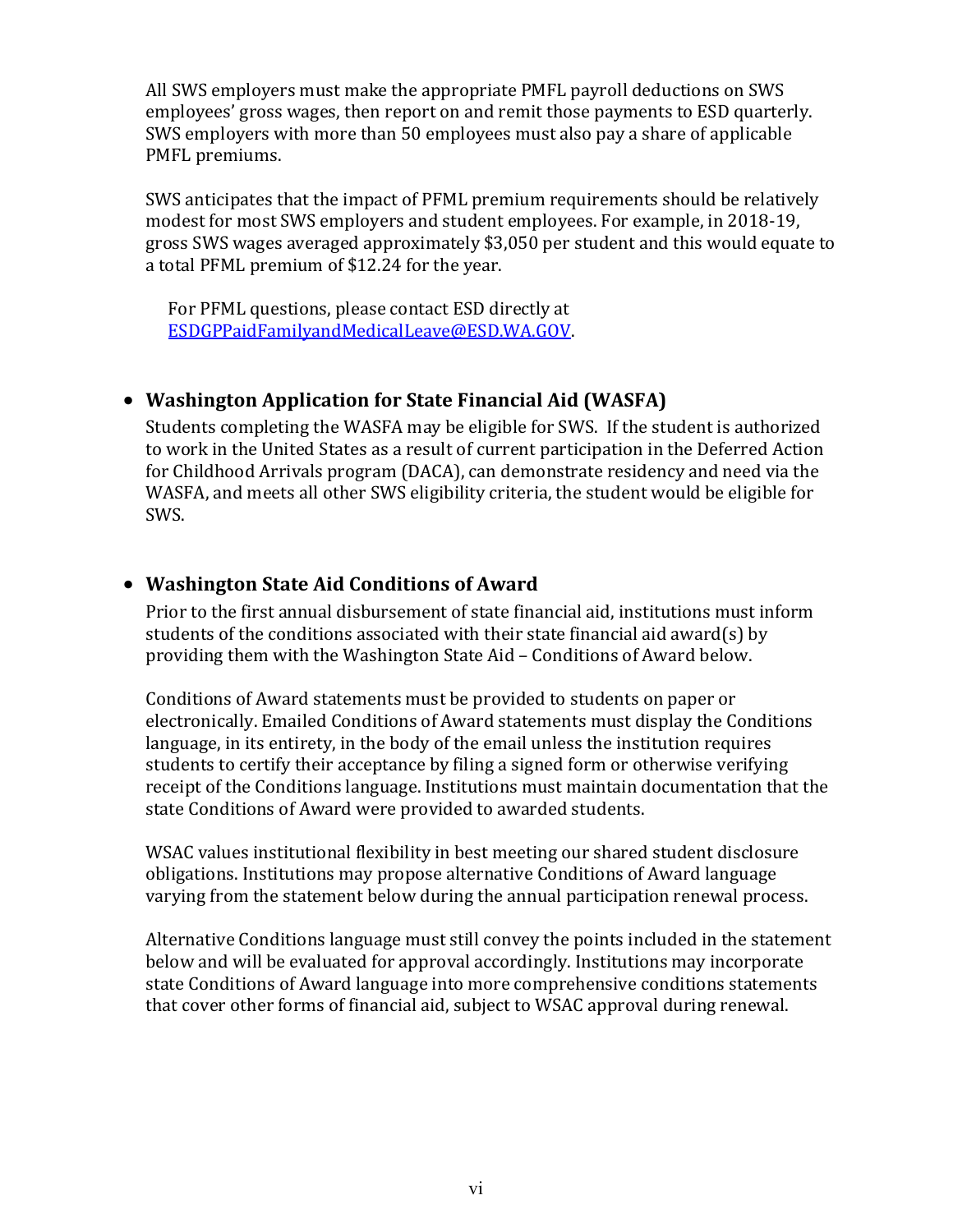### **Washington State Aid – Conditions of Award**

The State of Washington is offering you financial assistance to help support your educational expenses. Please visi[t www.opportunitypathways.wa.gov](http://www.opportunitypathways.wa.gov/) to receive more information about financial aid, scholarships, work study, and student loans.

By accepting state financial aid, you agree to the conditions listed below. If you have questions or find that you cannot comply with these conditions, please contact your institution's financial aid office.

- 1. You must meet the requirements for Washington State residency.
- 2. You do not owe a repayment to any state grant or scholarship nor are you in default on a state loan.
- 3. You must be enrolled in an eligible program and not be pursuing a degree in theology.
- 4. If you hold a bachelor's degree or the foreign equivalent, you are not eligible to receive state grant funds.
- 5. If you do not attend or if you withdraw from your classes, you may owe a repayment of all or part of any state funds you have received.
- 6. You must maintain the academic progress standards established by your institution in order to receive additional state aid.
- 7. There could be other circumstances that would require a repayment or reduction in your current award amounts.
- 8. You must meet all eligibility requirements for the state aid program(s) awarded.
- 9. The offer of this financial assistance is subject to, and conditioned upon, the availability of funds. Washington Student Achievement Council (WSAC) and the institution through which the grant, scholarship, or work study is awarded, reserve the right to withdraw, reduce, or modify the awards due to funding limitations or due to changes in circumstances which affect your eligibility for the program(s).
- 10. If you fail to cash your check containing state funds or pickup any remaining funds by the close of the academic year, the funds shall be returned to the program at WSAC and treated as funds declined by you.
- 11. Bridge Grant Recipients: You acknowledge that you have the right to either apply your funds to your student account or have them disbursed to you directly.

You may choose to voluntarily make financial contributions to WSAC in recognition of the assistance that you received. All voluntary contributions will be used to provide financial assistance to other students. Please contact [finaid@wsac.wa.gov](mailto:finaid@wsac.wa.gov) for more information.

\_\_\_\_\_\_\_\_\_\_\_\_\_\_\_\_\_\_\_\_\_\_\_\_\_\_\_\_\_\_\_\_\_\_\_\_\_\_\_\_\_\_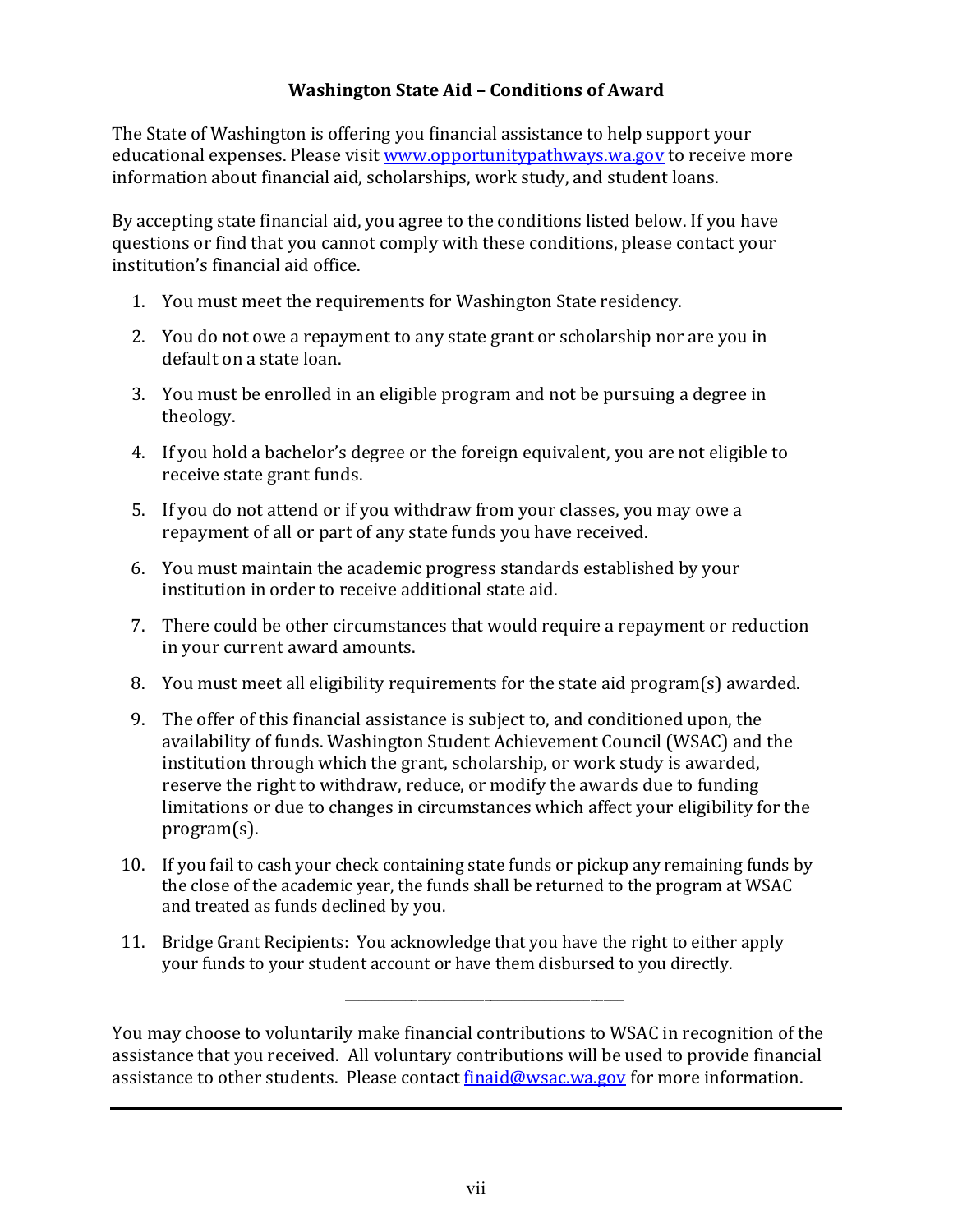# **STATE WORK STUDY 2021-22 PROGRAM TIMELINE**

| <b>May - June 2022</b> | 2022-23 Contract and Job Description renewal process begins;<br>employers notified                                                      |
|------------------------|-----------------------------------------------------------------------------------------------------------------------------------------|
|                        | 2022-23 75% initial allocation notifications emailed to institutions                                                                    |
| <b>July 2022</b>       | 2021-22 Year-end reports from public institutions due July 15                                                                           |
|                        | 2021-22 Final cash requests due July 15                                                                                                 |
|                        | 2021-22 Final time sheets due July 15                                                                                                   |
|                        | 2021-22 Final time sheet reconciliation due July 15                                                                                     |
|                        | 2021-22 3% administrative allowance payments to public<br>institutions will begin once year-end reports are submitted and<br>reconciled |
| <b>August 2022</b>     | 2022-23 100% initial allocation notifications emailed to institutions                                                                   |
| October 2022           | 2021-22 Unit Record Report (URR) data due                                                                                               |
| November 2022          | 2022-23 Survey round                                                                                                                    |
| January 2023           | 1099s mailed to employers who hire from private institutions                                                                            |
| February 2023          | 2022-23 Survey round                                                                                                                    |
| <b>May 2023</b>        | 2022-23 Survey round                                                                                                                    |
|                        | 2023-24 Contract and Job Description renewal process begins;<br>employers notified                                                      |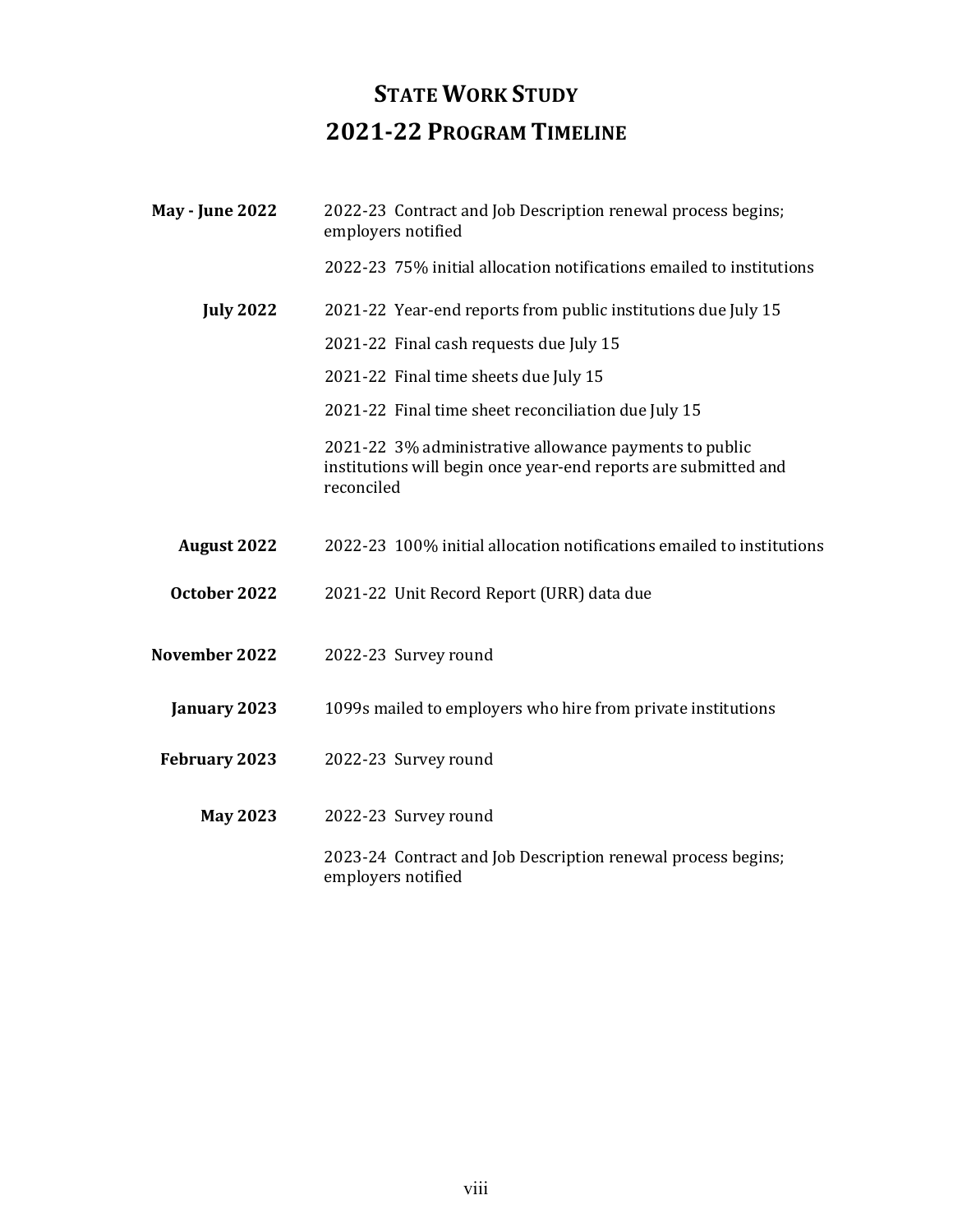## **CHAPTER 1 – INSTITUTIONS**

## **ELIGIBILITY** [WAC 250-40-030\(5\)](http://apps.leg.wa.gov/WAC/default.aspx?cite=250-40&full=true#250-40-030)

To participate in the State Work Study (SWS) program, the institution must:

- Be a postsecondary educational institution located in the state of Washington and fully accredited by the Northwest Commission on Colleges and Universities; or
- Be a fully accredited branch campus of a member institution accredited by Middle States Association of Colleges and Schools, New England Association of Schools and Colleges, North Central Association of Colleges and Schools, Southern Association of Colleges and Schools, Northwest Association of Schools and Colleges, or Western Association of Schools and Colleges, that is eligible for federal student financial aid assistance, and has operated as a nonprofit college or university delivering on-site classroom instruction for a minimum of twenty consecutive years in the state of Washington; or
- Be a public technical college in the state of Washington.
- Participate in federal student aid programs.
- Demonstrate continued administrative capability to administer SWS in accordance with published rules and guidelines.
- Maintain a valid Institutional Agreement to Participate in State Financial Aid Programs.

## **Agreement to Participate** [WAC 250-40-070\(8\)](http://apps.leg.wa.gov/WAC/default.aspx?cite=250-40-070)

The *Institutional Agreement to Participate in State Financial Aid Programs* documents an institution's commitment to abide by all program statutes, rules, and guidelines.

Participating institutions must notify Washington Student Achievement Council (WSAC) within 30 days of changes in eligibility to participate in federal aid programs, accreditation status, or program review findings.

## **POLICIES & PROCEDURES**

Each spring, institutions must submit copies of their satisfactory academic progress (SAP) policy, repayment policy, student budgets, and, if requested, award packaging policy for WSAC approval, in order to continue participation in state aid programs for the following fiscal year. Additional supporting documentation may be requested.

Refer to Chapter 3 of the Washington College Grant and College Bound Scholarship Program Manual for SAP policy.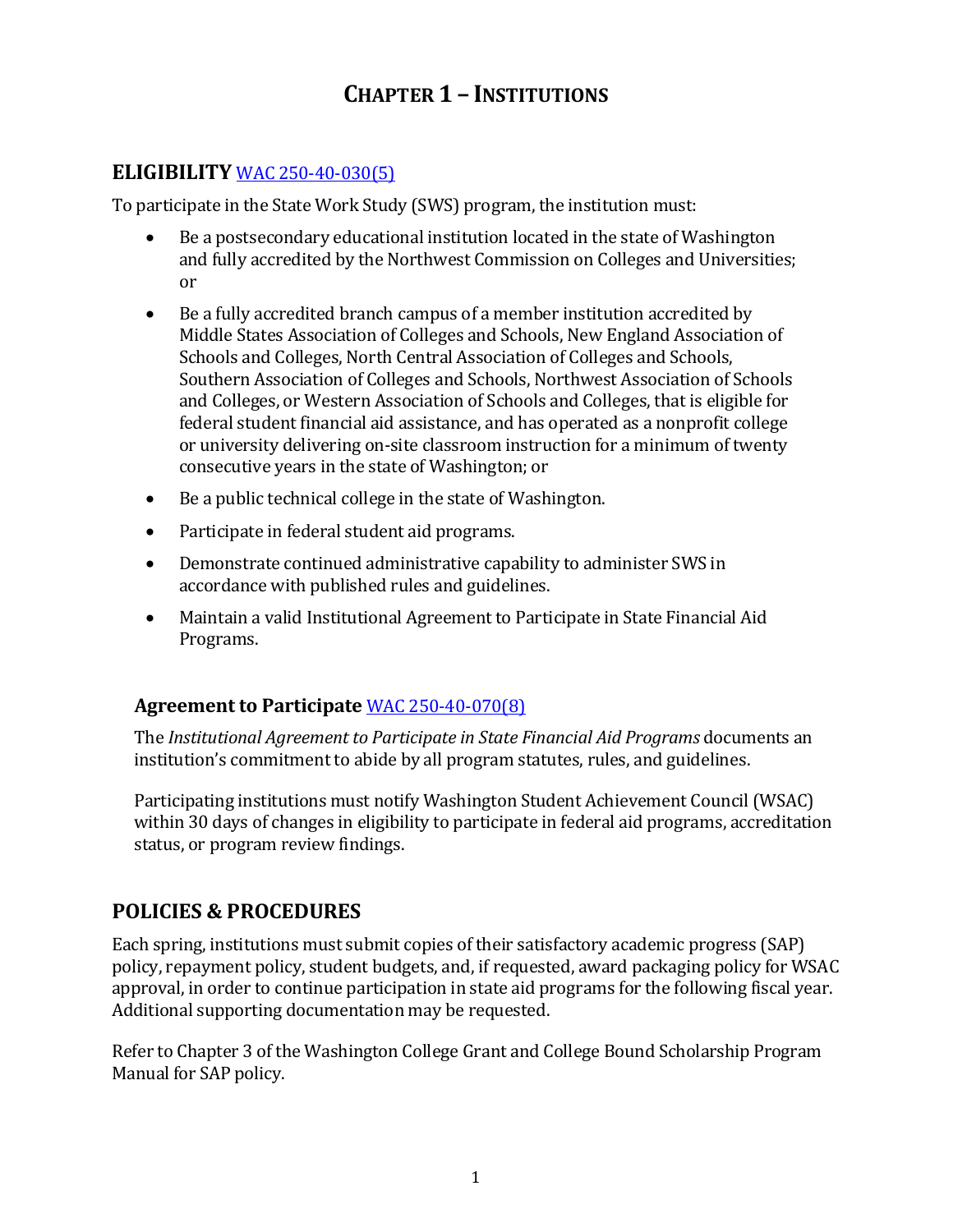## **TECHNICAL ASSISTANCE**

*New Administrators:* Institutions with new student employment administrators should contact WSAC for training options. SWS program staff will make every effort to provide individualized training and fund-management guidance.

*Supervisors:* WSAC encourages aid administrators to provide employer supervisor training with a focus on recruitment, quality job descriptions, comparable pay, interviewing, student eligibility, training and evaluation, and an overview of the SWS paperwork necessary to claim reimbursement.

## **REPORTS & RECORDS**

## **Program Review** [WAC 250-40-070\(10\)](http://apps.leg.wa.gov/WAC/default.aspx?cite=250-40-070)

WSAC will periodically review administrative policies and practices to ensure institutions and employers are in compliance with program rules and guidelines. If such a review reveals a failure in compliance, WSAC may suspend, terminate, or place conditions on program participation, and may require reimbursement to affected students or to WSAC.

The burden for repayment is on the institution. The institution must maintain intact and accessible records of each student's application, award eligibility calculation, and expenditure of SWS funds.

In addition, the following student employment records are required for program review purposes:

- 1. Copies of all contracts, business profiles, and job descriptions approved by the institution.
- 2. Documentation of wage comparability or non-comparability.
- 3. Completed and signed time sheet records for each pay period.
- 4. Records of all reimbursements made to the employer for the student.
- 5. Documentation of unusual expenses in over-earning situations.

### **Records Retention**

Records relating to the SWS program must be maintained in accordance with [RCW 40.14.](http://apps.leg.wa.gov/rcw/default.aspx?cite=40.14)  This law requires that all documentation substantiating a student's eligibility for and receipt of SWS funds must be maintained for six years, in accordance with Washington State's Record Retention Schedule.

If an institution keeps its records in an electronic format, it must maintain source documents supporting the calculations and rationale for the student's award, as well as the required information listed above.

Should the institution electronically store source documentation via an imaging management system, the institution's imaging policy must be approved by WSAC and must meet the standards outlined for Washington State Archives by the Office of the Secretary of State. Those requirements can be found at th[e State Archives website.](https://www.sos.wa.gov/archives/)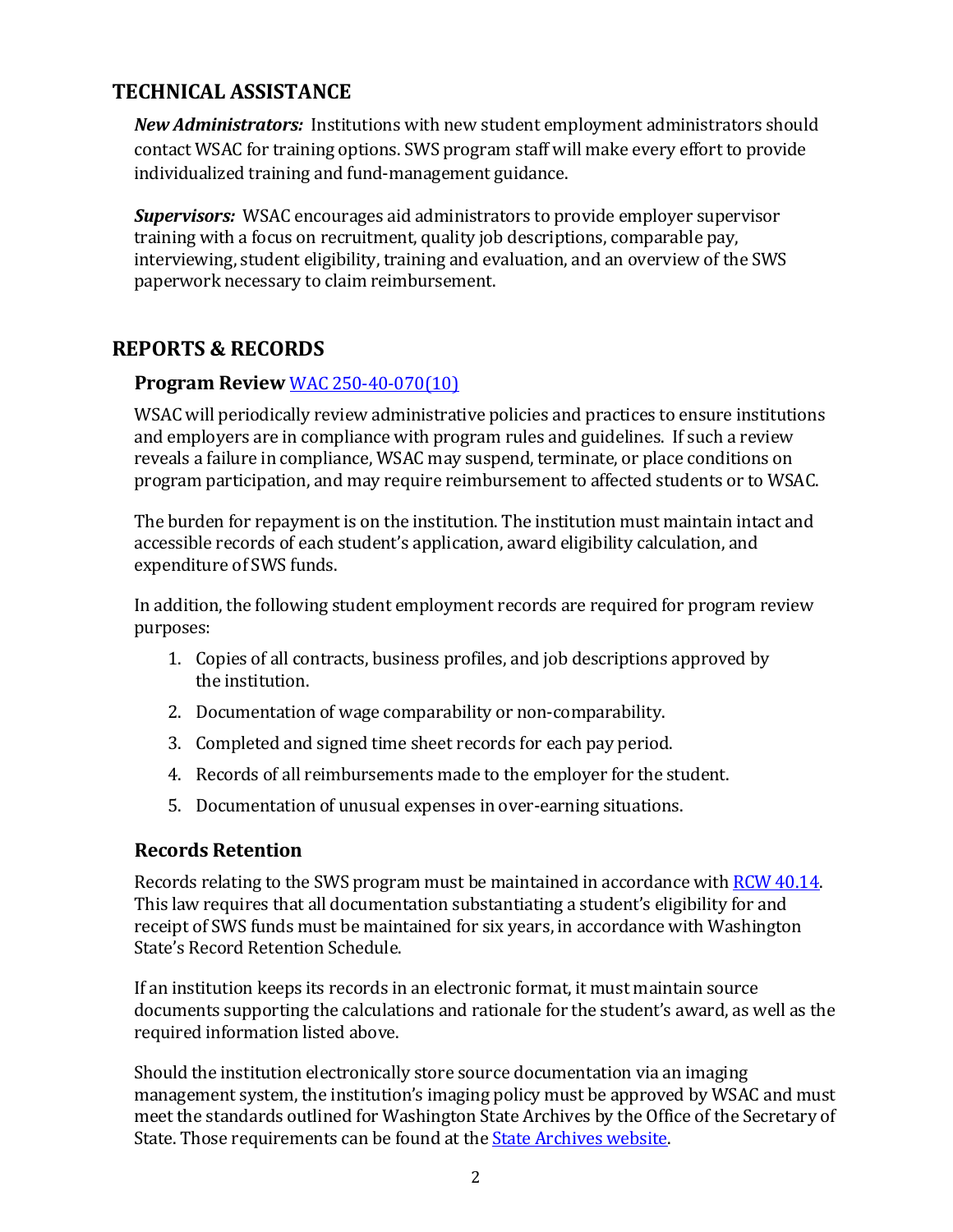## **Unit Record Report**

Each institution participating in the SWS program is required to submit a Unit Record Report (URR) for each student who received federal, state, or other financial aid on the basis of financial need.

When reporting SWS information, use earnings (gross wages, including paid sick leave hours authorized by Initiative 1433), not just the reimbursed portion of the wages.

The format requires separate reporting of on and off campus earnings. In cases where the institution acts as "employer of record," the preference is for these earnings to be reported as off campus. SWS's most recent student profile based on URR information is available in the front section of this manual.

## **SWS Data Compilation** [WAC 250-40-070\(7\)](http://apps.leg.wa.gov/WAC/default.aspx?cite=250-40&full=true#250-40-070)

WSAC will request periodic reports on predicted SWS funding needs to ensure a proper distribution of funds among participating institutions. WSAC will periodically gather information describing the students served and student employment details for program evaluation and in response to legislative inquiries.

## **Public Institution Fiscal Reporting**

*Monthly Expenditures & Cash Requests:* Using the cash request feature of WSAC's online portal, institutions must report both the amount of funds expended to date and the amount of funds required to reimburse SWS employers. **Cash requests are due once a month**. The institution must submit expenditure information even if not requesting funds.

*Year End Report:* Institutions must submit an annual expenditure report at the end of the fiscal year, by the WSAC-specified deadline, usually mid-July.

In order to determine the public sector administrative allowance, WSAC considers this report final, even if the institution subsequently amends reported expenditures. An institution forfeits all claims for reimbursement of compensation paid to students not included on the Year End Report.

*Administrative Allowance* [WAC 250-40-070\(5\):](http://apps.leg.wa.gov/WAC/default.aspx?cite=250-40&full=true#250-40-070) Subject to the availability of funds, public institutions will be provided an administrative allowance equal to 3 percent of the institution's annual SWS expenditures. The allowance is to be used for costs associated with direct administration of the SWS program. See Chapter 4 – Jobs & Wages for more information.

*IRS Reporting:* Institutions are responsible for producing the IRS 1099 form for SWS reimbursements made to for-profit non-incorporated employers, sole proprietors, and partnerships. See Chapter 3 – Employers for more information.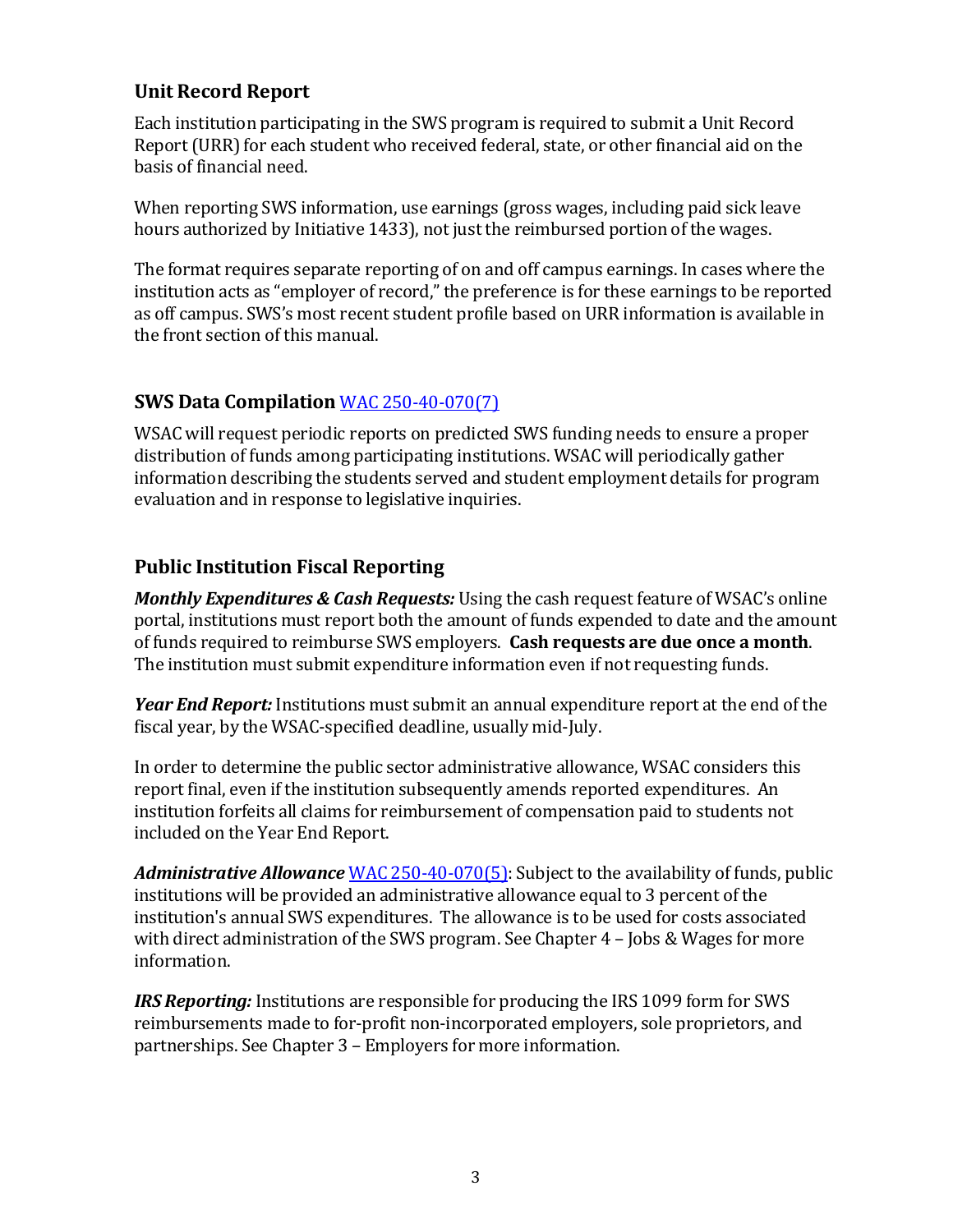## **Private Institution Fiscal Reporting**

Private institutions must reconcile reimbursed time sheets, at least every 30 days, using the reconciliation feature of WSAC's online portal. Institutions must notify WSAC staff of discrepancies between institutional and WSAC records.

### **MAINTENANCE-OF-EFFORT** [WAC 250-40-070\(6\)](http://apps.leg.wa.gov/WAC/default.aspx?cite=250-40&full=true#250-40-070)

State funds provided under this program may not replace institutional funds that would otherwise support student employment.

## **INSTITUTIONS AS EMPLOYERS**

See Chapter 3 – Employers for detailed requirements for institutions participating in the SWS program as employers.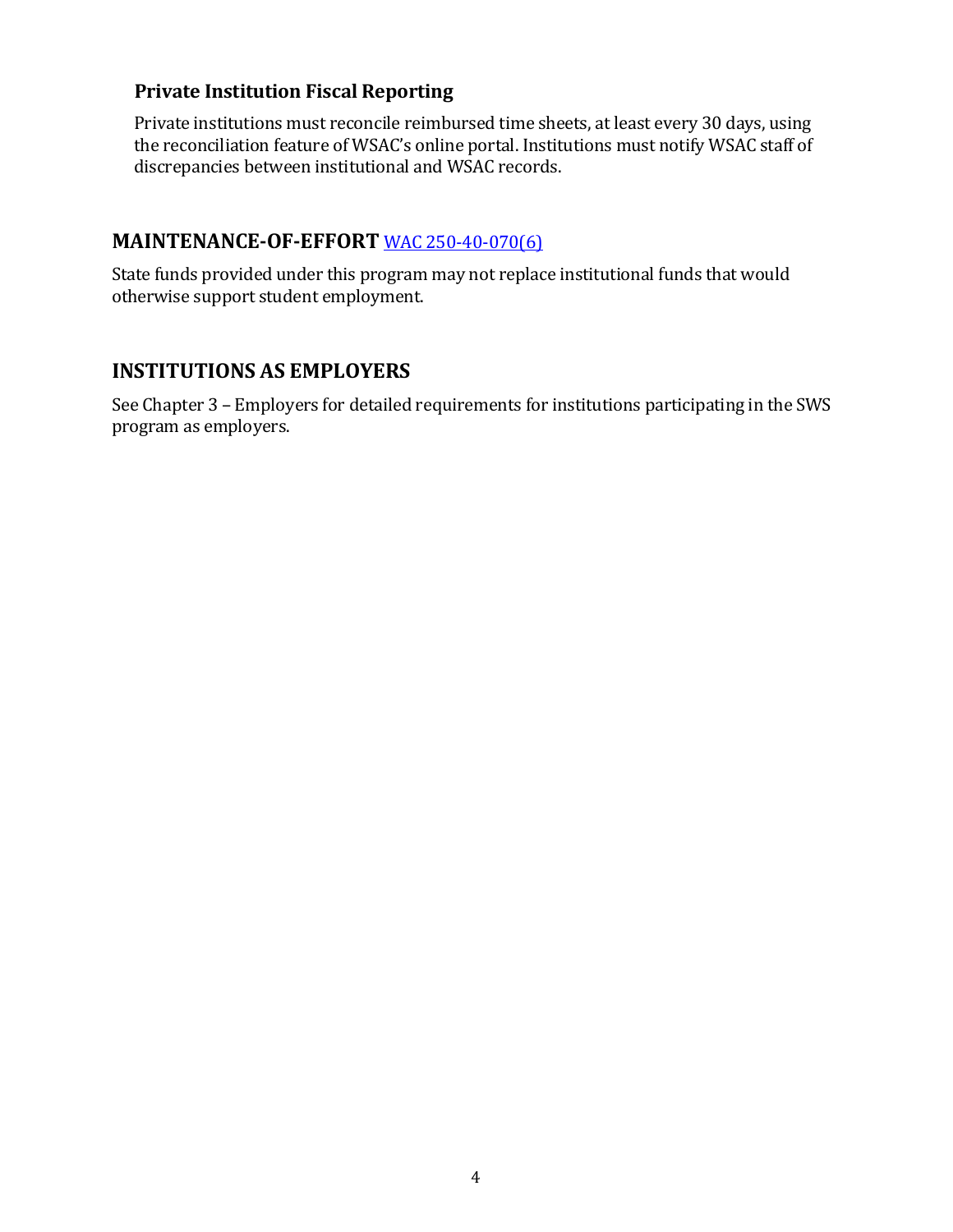# **CHAPTER 2 – STUDENTS**

## **ELIGIBILITY**

To participate in the State Work Study (SWS) program, a student must be eligible, and be awarded SWS funds by the institution.

#### **To be eligible, a student MUST:**

- Submit an approved FAFSA (Free Application for Federal Student Aid), or WASFA (Washington Application for State Financial Aid) for DACA (Deferred Action for Childhood Arrivals) students
- Be a resident of the state of Washington
- Demonstrate financial need
- Enroll at least half-time in an eligible program
- Maintain satisfactory academic progress
- Not owe a repayment or be in default on any state aid program
- Not pursue a theology degree
- Be authorized to work in the United States

*False information:* Any student awarded SWS funds as a result of a willfully false statement, or failure to reveal any material fact, condition, or circumstance affecting eligibility, will be subject to applicable civil and criminal penalties.

### **Washington Residency** [RCW 28B.15.012-013](http://app.leg.wa.gov/RCW/default.aspx?cite=28B.15.012)

Students are eligible to receive SWS service if they are *residents* of the state of Washington as defined in [RCW 28B.15.012-013.](http://app.leg.wa.gov/RCW/default.aspx?cite=28B.15.012)

Residency determinations for SWS should follow the same process the institution employs to determine residency for Washington College Grant (WCG) purposes.

See<https://wsac.wa.gov/student-residency> or Chapter 1 of the Washington College Grant and College Bound Scholarship Program Manual for more information... $\WCG\22-231$ Chapter 1-Eligibility Determination.docx (page 2).

Washington Student Achievement Council (WSAC) requires institutions to resolve any conflicting residency information between their financial aid, admissions, and registration offices.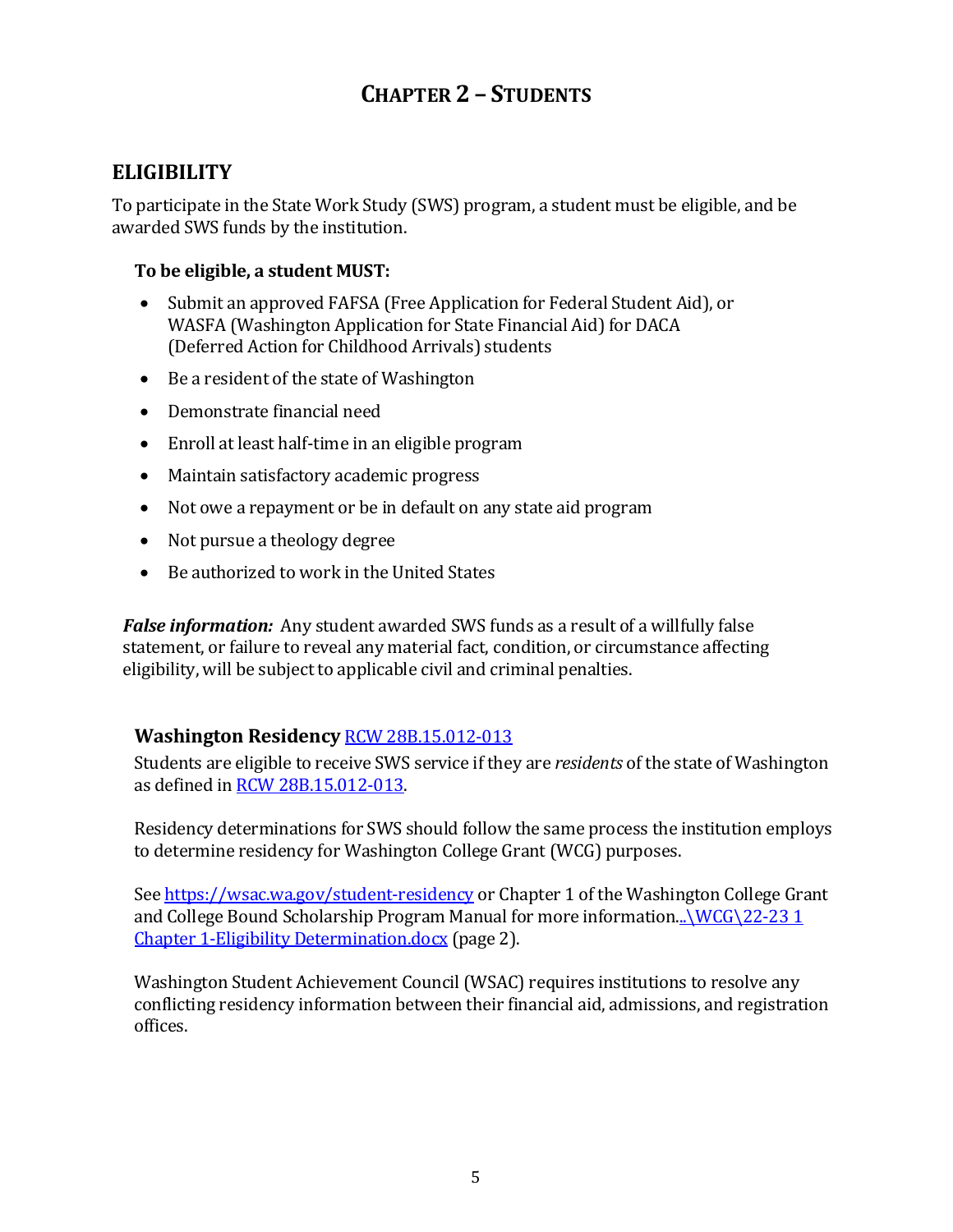## **Financial Need** [WAC 250-40-040\(1\)\(a\)](http://apps.leg.wa.gov/WAC/default.aspx?cite=250-40&full=true#250-40-040) & (2)(a-c)

The student must demonstrate *financial need* as calculated using the Federal Methodology formula. Financial need is the difference between the student's Cost of Attendance and the family's ability to pay these costs, as determined by the Expected Family Contribution (EFC) from the FAFSA or WASFA.

WASFA-based need calculations are based on a similar methodology as used in the FAFSA. The student's award(s), in combination with other forms of aid, may not exceed the calculated financial need.

## **Foster Youth** [WAC 250-40-040\(3\)\(a\)](http://apps.leg.wa.gov/WAC/default.aspx?cite=250-40&full=true#250-40-040)

Students who are *former foster youth* as defined in [RCW 28B.92.060\(6\)—](http://apps.leg.wa.gov/rcw/default.aspx?cite=28B.92.060)who are no more than twenty-four years of age, and were a dependent of the state of Washington at the time they turned eighteen—should be prioritized for SWS funding. Institutions that have exhausted their funds may contact WSAC to determine if additional funding is available to serve these students.

## **Half-Time Enrollment in Eligible Program** [WAC 250-40-040\(1\)\(b\)](http://apps.leg.wa.gov/WAC/default.aspx?cite=250-40&full=true#250-40-040)

Unless working under SWS full-time rules (see below, page 11), the student must enroll at least half-time as an undergraduate, graduate, or professional student. *Half-time* is onehalf of the credit or clock hours defined by the institution as full-time progress.

Students must enroll in an *eligible program,* approved by the U.S. Department of Education for participation in Title IV financial aid programs, which leads to either:

- An associate, baccalaureate, undergraduate professional, or graduate degree.
- A postsecondary vocational certificate or degree in a program of at least 600 clock hours, 16 semester, or 24 quarter credit hours. Program completion must prepare the student for gainful employment in a recognized occupation.

*Remedial coursework* needed to prepare for degree or certificate completion requirements is permissible.

### **Satisfactory Academic Progress** [WAC 250-40-040\(1\)\(c\) & \(2\)\(d\)](http://apps.leg.wa.gov/WAC/default.aspx?cite=250-40&full=true#250-40-040)

Students must maintain satisfactory academic progress (SAP). Institutions determine the student's SAP status based on their WSAC-approved policy, which include both qualitative (grade point average) and quantitative (credits and maximum time frame) criteria.

At the end of each term, the institution must examine the SAP status of each SWS recipient to determine if SWS participation can continue. See the Chapter 3 of the Washington College Grant and College Bound Scholarship Program Manual for more details.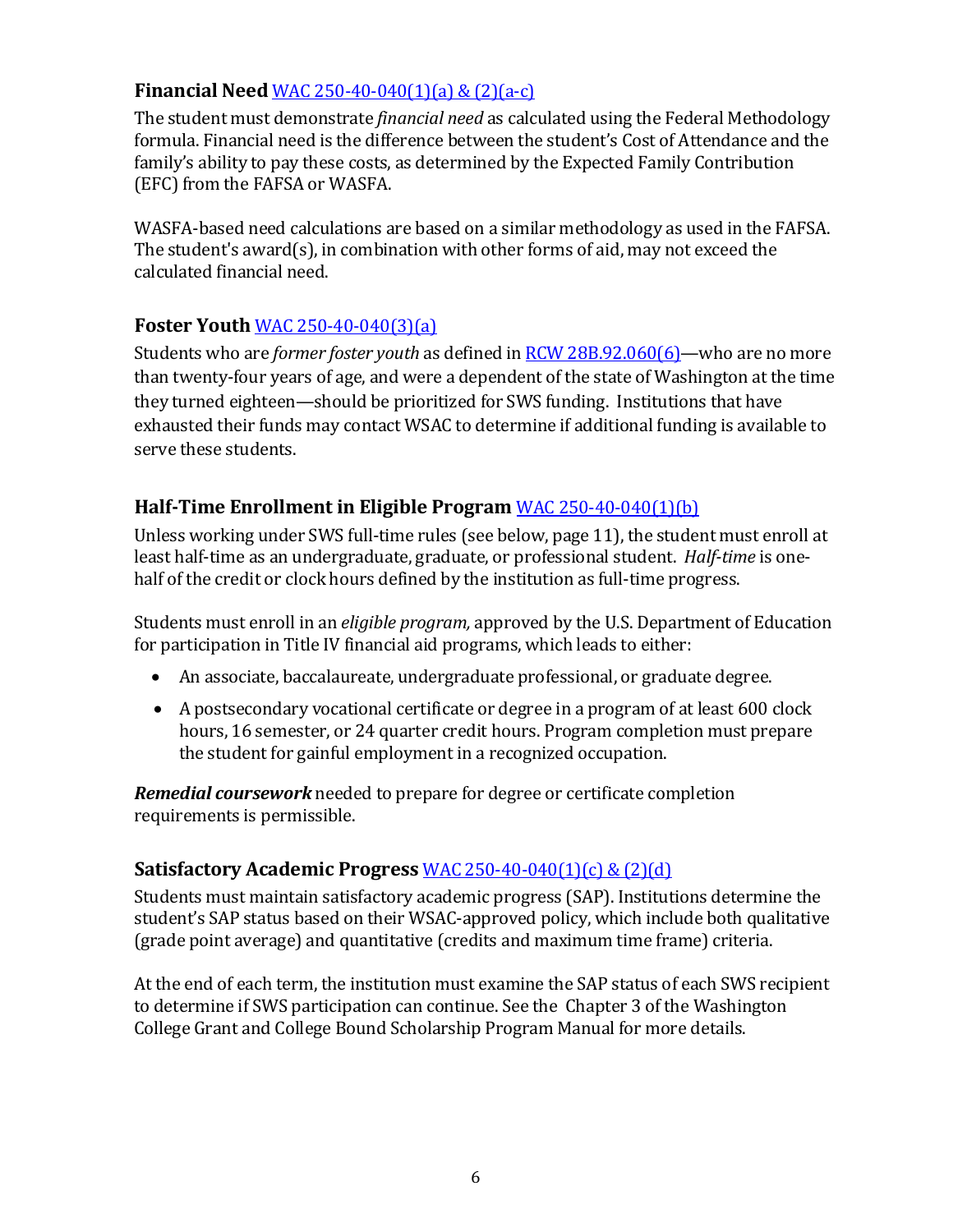## **Theology Exclusion** [WAC 250-40-040\(1\)\(d\)](http://apps.leg.wa.gov/WAC/default.aspx?cite=250-40&full=true#250-40-040)

Students are ineligible to receive state financial aid to pursue a degree in theology. Each institution must determine whether the student is pursuing this type of degree in light of Washington State Constitution, Article 1 § 11, that no "public money or property shall be appropriated for or applied to any religious worship, exercise or instruction."

To apply this constitutional prohibition, the institution may look to Washington Supreme Court decisions that interpret the constitutional provision as prohibiting "that category of instruction that resembles worship and manifests a devotion to religion and religious principles in thought, feeling, belief, and conduct, i.e., instruction that is devotional in nature and designed to induce faith and belief in the student."

#### **Aid Repayment/Default** [WAC 250-40-040\(1\)\(e\)](http://apps.leg.wa.gov/WAC/default.aspx?cite=250-40&full=true#250-40-040)

Students are ineligible if they owe a repayment on a state financial aid program or are in default on a state student loan program.

## **AWARDING**

### **Conditions of Award**

Prior to the first annual disbursement of state financial aid, institutions must inform students of the conditions associated with their state financial aid award(s) by providing them with the *Washington State Aid – Conditions of Award* below.

Conditions of Award statements must be provided to students on paper or electronically. Emailed Conditions of Award statements must display the Conditions language, in its entirety, in the body of the email, unless the institution requires students to certify their acceptance by filing a signed form or otherwise verifying receipt of the Conditions language. Institutions must maintain documentation that the state Conditions of Award were provided to awarded students.

WSAC values institutional flexibility in best meeting our shared student disclosure obligations. Institutions may propose alternative Conditions of Award language varying from the statement below during the annual participation renewal process. Alternative Conditions language must still convey the points included in the statement below and will be evaluated for approval accordingly.

Institutions may incorporate state Conditions of Award language into more comprehensive conditions statements that cover other forms of financial aid, subject to WSAC approval during renewal.

### **Washington State Aid – Conditions of Award**

The state of Washington is offering you financial assistance to help support your educational expenses. Go to <https://wsac.wa.gov/sfa-overview> to receive more information about financial aid, scholarships, work study, and student loans.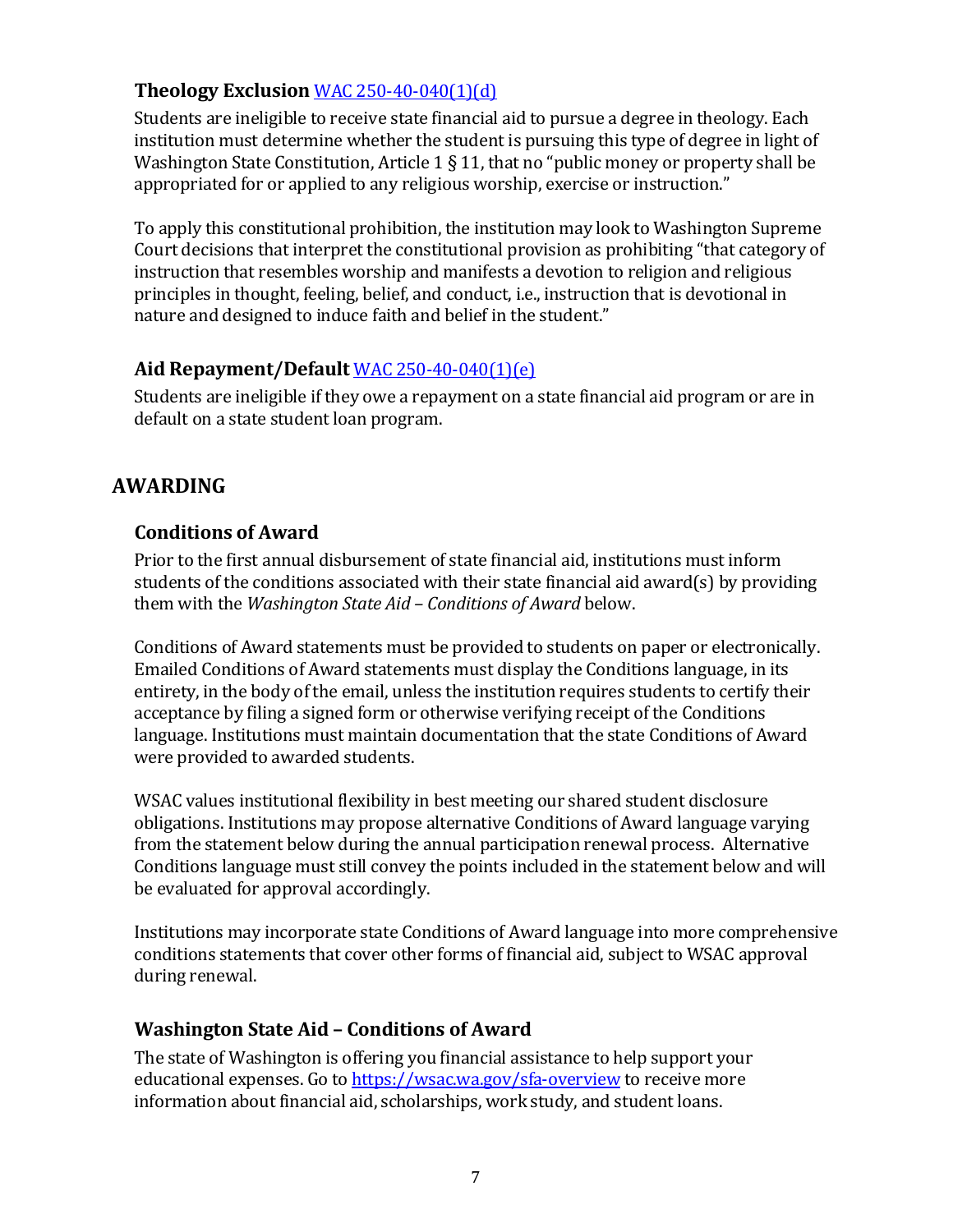By accepting state financial aid, you agree to the conditions listed below. If you have questions or find that you cannot comply with these conditions, please contact your institution's financial aid office.

- You must meet the requirements for Washington State residency.
- You do not owe a repayment to any state grant or scholarship nor are you in default on a state student loan.
- You must be enrolled in an eligible program, and not be pursuing a degree in theology.
- If you hold a bachelor's degree or the foreign equivalent, or in some circumstances if you are pursuing a second associate degree within five years of earning an associate degree, you are not eligible to receive state grant funds.
- If you do not attend or if you withdraw from your classes, you may owe a repayment of all or part of any state funds you have received.
- You must maintain the academic progress standards established by your institution in order to receive additional state aid.
- There could be other circumstances that would require a repayment or reduction in your current award amounts.
- You must meet all eligibility requirements for the state aid program(s) awarded.
- The offer of this financial assistance is subject to, and conditioned upon, the availability of funds. Washington Student Achievement Council (WSAC) and the institution through which the grant, scholarship, or work study is awarded, reserve the right to withdraw, reduce, or modify the awards due to funding limitations, or due to changes in circumstances that affect your eligibility for the program(s).

You may choose to voluntarily make financial contributions to WSAC in recognition of the assistance that you received. All voluntary contributions will be used to provide financial assistance to other students. Please contact [finaid@wsac.wa.gov](mailto:finaid@wsac.wa.gov) for more information.

## **Need Analysis Adjustment**

The financial aid administrator may use professional judgment to adjust resources to more accurately reflect the family's individual financial situation during the academic year.

In general, adjustments shall be consistent with changes made for federal aid or the reasons for the variance shall be documented. Such adjustments include, but are not limited to, reduction in income due to the job loss of the primary wage-earner, death of a parent or spouse, a business closure, emergency expenses, and use of current-year rather than base-year information.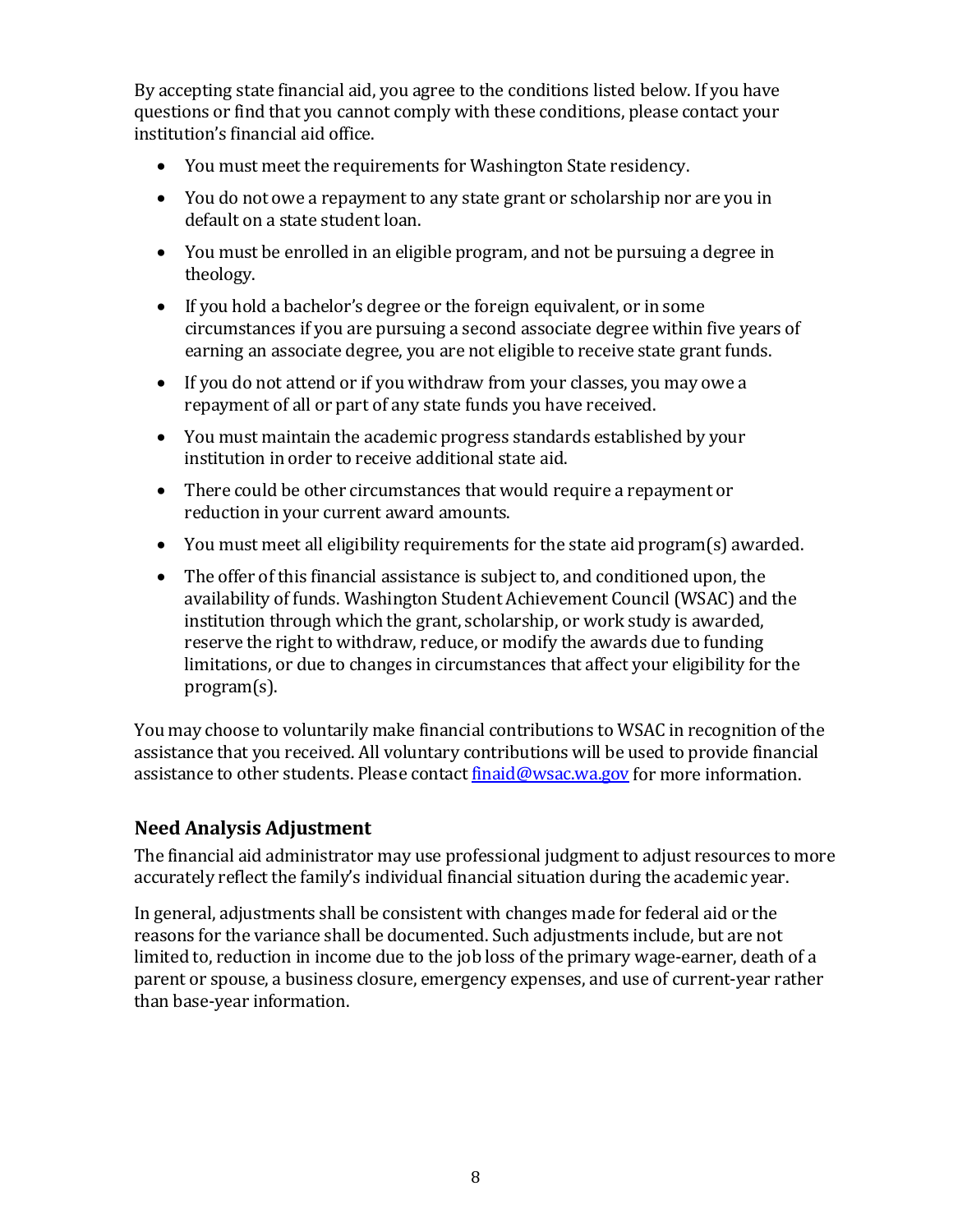## **Changes to SNAP Eligibility for Work Study Students**

As directed by the Legislature, the Department of Social and Health Services (DSHS) has amended its [rules](https://app.leg.wa.gov/WAC/default.aspx?cite=388-482-0005) (WAC 388-482-0005) on Supplemental Nutrition Assistance Program (SNAP) eligibility for work study students. Work study students are now eligible for SNAP benefits if they are awarded work study funds and are either actively earning those funds or they are *anticipating* earning those funds in the upcoming term.

Award letters and college information about work study are ways institutions can inform students that they may be eligible for Basic Food benefits. Sample language you might consider incorporating into student communications:

*College students who receive work study awards and who anticipate participating in a work study job may be eligible for Basic Food benefits in Washington. For more information about Basic Food assistance and how to apply: <https://www.dshs.wa.gov/esa/community-services-offices/basic-food>*

Please note that work study students are **exempt** from the 20 hour a week SNAP work requirement while they are participating, or anticipating participation, in a work study program.

Due to the loss of Federal Title IV funding formerly incorporated into the SWS program, SWS earnings no longer meet the federal definition of the type of income that can be excluded from income benefit calculations for federally funded assistance programs per DSHS [rules](https://app.leg.wa.gov/WAC/default.aspx?cite=388-450-0035) (WAC 388-450-0035).

## **Monitoring Eligibility**

If a student's academic or financial aid eligibility changes, the institution will confirm the student continues to be eligible for the program. If appropriate, the institution may adjust the student's SWS award. The institution will communicate any change in eligibility to the employer in a timely manner.

## **Over-Awards**

The SWS award should not exceed the student's calculated need. The student will not be considered over-awarded if additional funds are received after the institution awards SWS, provided that total resources exceed financial need by \$300 or less.

If a student's resources exceed their need by more than \$300, the institution will take the following steps:

- 1. Decide if the student needs the money to pay for educational costs that were unanticipated when financial aid was awarded to the student.
- 2. Cancel any undisbursed loan and/or grant, other than Pell Grant, equal to the excess earnings, and terminate the student from the SWS program (if the student's earnings still exceed need by \$300). Reduce a future term award coin the same award period.
- 3. Consider the remaining amount over-awarded for future access to aid.
- 4. Document the steps taken in dealing with the student's over-award.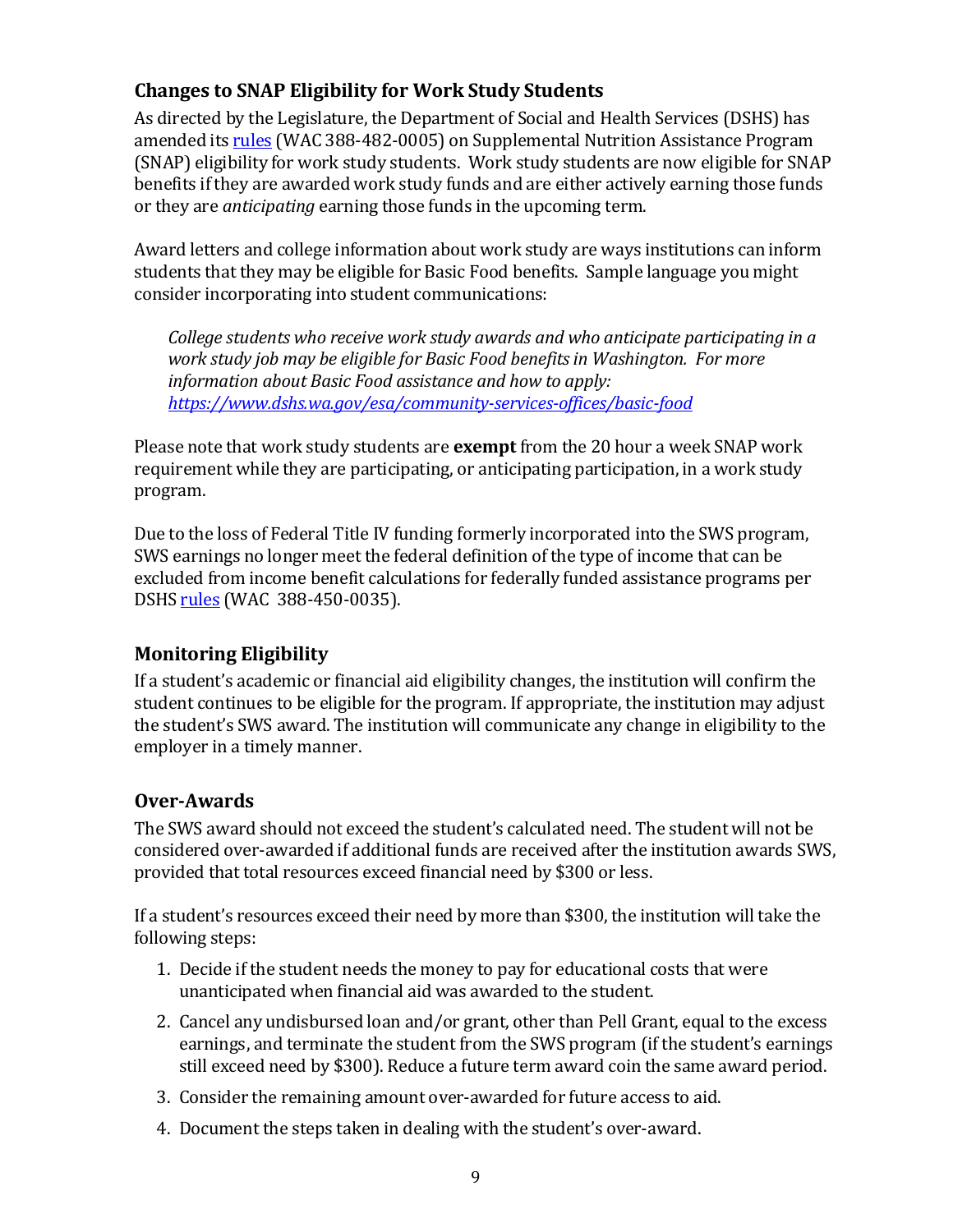## **FULL-TIME STATE WORK STUDY**

The primary purpose of full-time SWS employment has been to provide students, who are not enrolled or enrolled less-than half-time, with an opportunity to save money for the upcoming period of enrollment.

## **Eligibility**

An eligible student may work up to the 40-hours-per-week maximum during any one term (fall, winter, spring, or summer) in which the student is on an official break from regular class enrollment if the student intends to enroll half-time or more in the following term.

To be eligible, the student will:

- 1. Demonstrate need for the upcoming term;
- 2. Indicate intent to enroll at the institution the following term. The student's written statement is acceptable documentation; and
- 3. Meet other student eligibility criteria as listed in this chapter.

A student who is enrolled half-time or more during the official break is considered to be in "student status" and is limited to working no more than an average of 19 hours per week.

If, during the break period, the institution learns that the student will no longer enroll halftime or more in the following term, the student must immediately stop working under SWS.

All other eligibility criteria specified in [WAC 250-40-040](http://apps.leg.wa.gov/WAC/default.aspx?cite=250-40&full=true#250-40-040) and restrictions on student placement and compensation specified in these guidelines apply to break period SWS program eligibility.

## **Summer Term Need Analysis**

For an SWS-eligible student enrolled in a summer term that begins before June 30, the institution can base need analysis on either the current or upcoming year.

## **STUDENT RESPONSIBILITIES**

#### **Interviews**

Once a student has been notified of eligibility for SWS, they may interview with eligible employers. The institution will provide the student with information regarding the job selection process.

### **Employment Obligations**

A student employed in an SWS position accepts responsibility to fulfill employment obligations. The student will complete the student section on time sheets and submit the time sheet by the employer's deadlines. The student and supervisor will track the hours worked to prevent an over-award.

## **Changes in Eligibility**

Students must report any changes affecting their SWS eligibility, enrollment, or financial aid status to the institution and employer.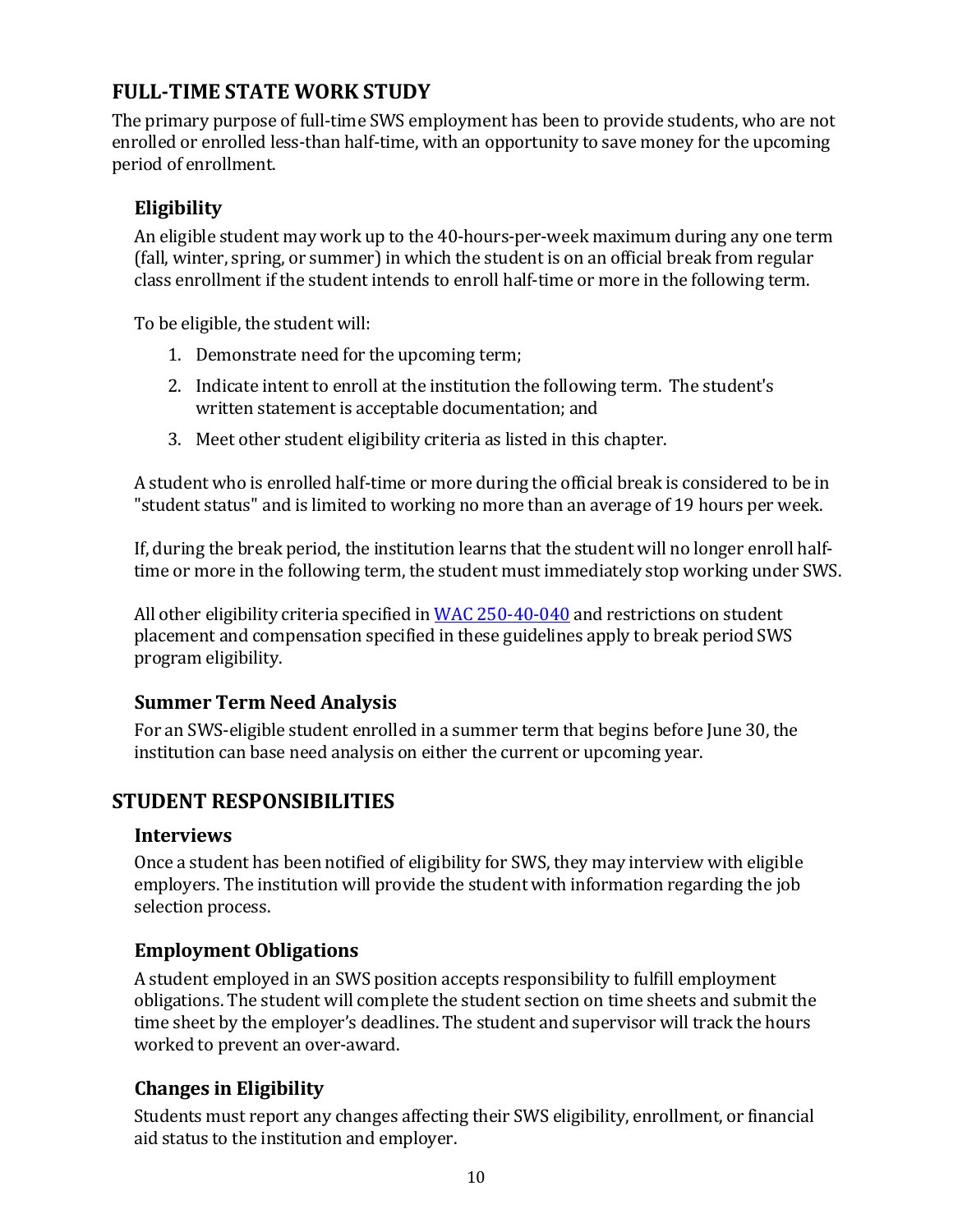# **CHAPTER 3 – EMPLOYERS**

## **ELIGIBILITY**

To participate in the State Work Study (SWS) program, eligible employers must agree to adhere to the terms of the SWS contract. The following types of employers may be eligible to participate in the program:

- Institutions of postsecondary education
- Appropriately licensed nonprofit organizations
- For-profit business entities (employer producing goods or providing a service for sale or release to others)
- State and federal agencies

The following types of employers may **not be eligible** to participate:

- Any organization employing students in positions that directly involve religious worship, exercise, or instruction, and/or partisan or non-partisan political activity
- Any employer who does not comply with appropriate federal, state, and civil rights laws
- Any employer who will not pay comparable pay rates
- Any elected official who would use the student's work to enhance their political goals
- Students who own or are part owners of a business

#### **Positions Offered by the Employer**

Work performed by a student may not be sectarian-related and may not involve any partisan political activity. Each position offered by the employer must be reviewed for compliance with the following conditions:

- The position will have a clear connection to the educational and/or career interests of potential student employees.
- It will not result in displacement of regular workers.
- The rate of pay will be comparable to that of other employees in the organization engaged in similar work, and consistent with applicable minimum wages for the locality where the student is employed.
- It will be nonsectarian and non-partisan.

It cannot be assumed any or all positions offered by an eligible employer satisfy program requirements. An employer may meet general eligibility requirements but have positions that are not eligible. See Chapter 4 – Jobs & Wages for more information regarding reviewing job descriptions.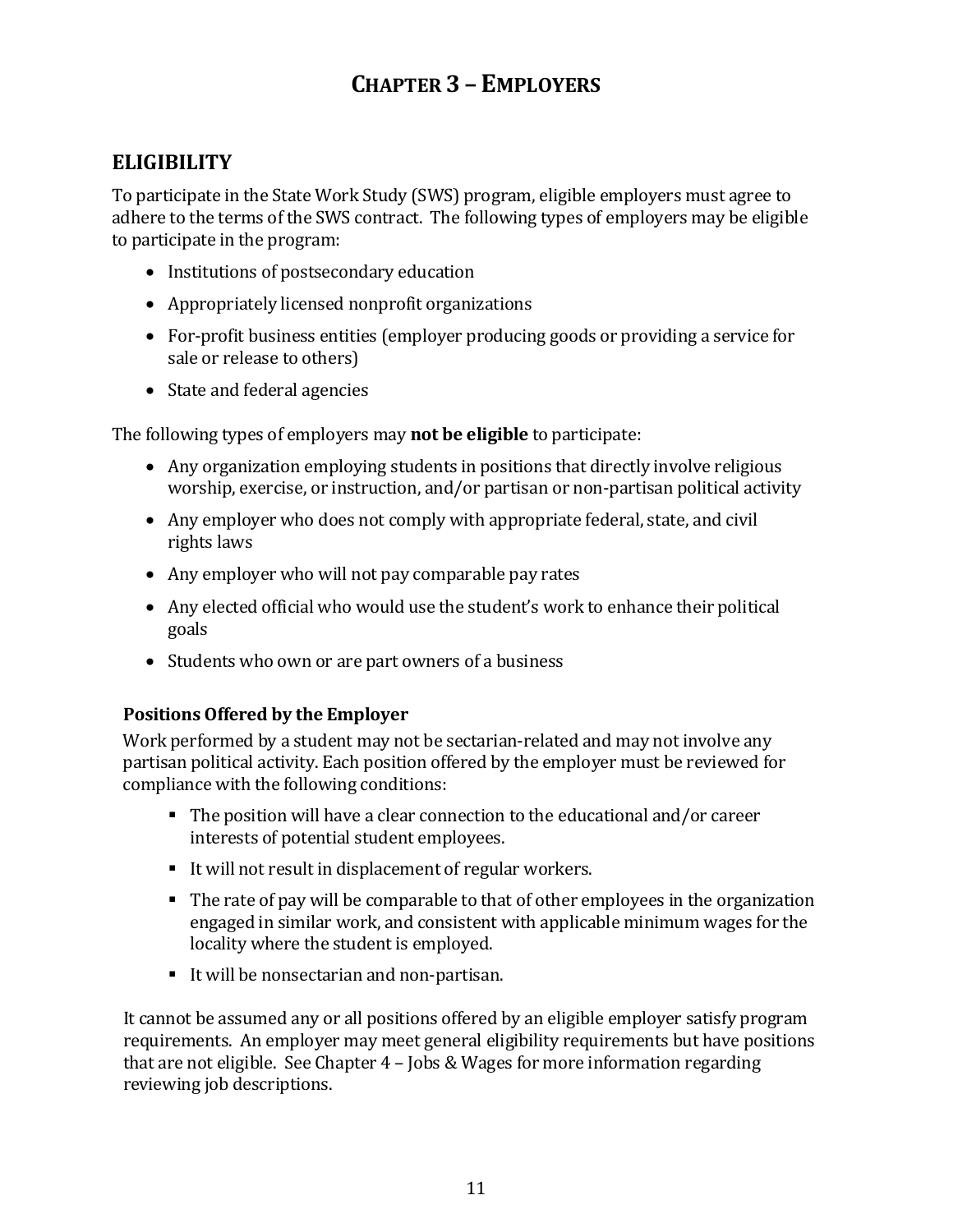#### **Institutions as Employers**

Public institutions of higher education do not have to complete a SWS contract in order to employ SWS students on-campus. The institution is bound by the provisions of the Institutional Agreement to Participate and all SWS rules, regulations, and guidance.

Private institutions of higher education must complete a SWS contract in order to employer SWS students on-campus. See Chapter 4 – Jobs & Wages for more information on procedures for on-campus employment at institutions.

#### **Full-Time Equivalents and Work Study**

For state agency or public institution employers, according to the **State Administrative and** [Accounting Manual \(SAAM\)](http://www.ofm.wa.gov/policy/SAAM.pdf) issued by the Office of Financial Management (OFM), work study placements (state and federal) are not counted toward an agency's budgeted full-time equivalents (FTEs) in the state's financial system. They are to be charged in and remain in the specially created Program 690.

#### **Out-of-State Employers**

Prior approval will be granted on an individual basis by WSAC staff before a student may be employed by an out-of-state employer.

#### **International Employers**

If an employer's parent company is a foreign company, but the subsidiary company is located in the United States, that employer may be eligible, as long as the student is paid in U.S. currency and is employed in the United States. Other international placements are permitted and encouraged. Contact WSAC for assistance in developing these positions.

## **EMPLOYER SELECTIONS**

Institutions, and students with the institution's permission, should develop SWS jobs with eligible employers following required job placement priorities (see Chapter 4 – Jobs & Wages). Institutions or students may base their selection of an employer on the following criteria:

- 1. Nature of the business and/or position.
- 2. Employment opportunities compatible with institutional role and mission.
- 3. Educational experience for the student.
- 4. Environment that enhances the learning experience.
- 5. Training in areas of future career opportunity.
- 6. Employer's past compliance with program requirements, such as supervision, time sheet timeliness, and fiscal solvency.

#### **Employer Handbook**

To assist in promoting the program to potential employers, an Employer Handbook is available on the WSAC website at: [www.wsac.wa.gov/employers.](http://www.wsac.wa.gov/employers)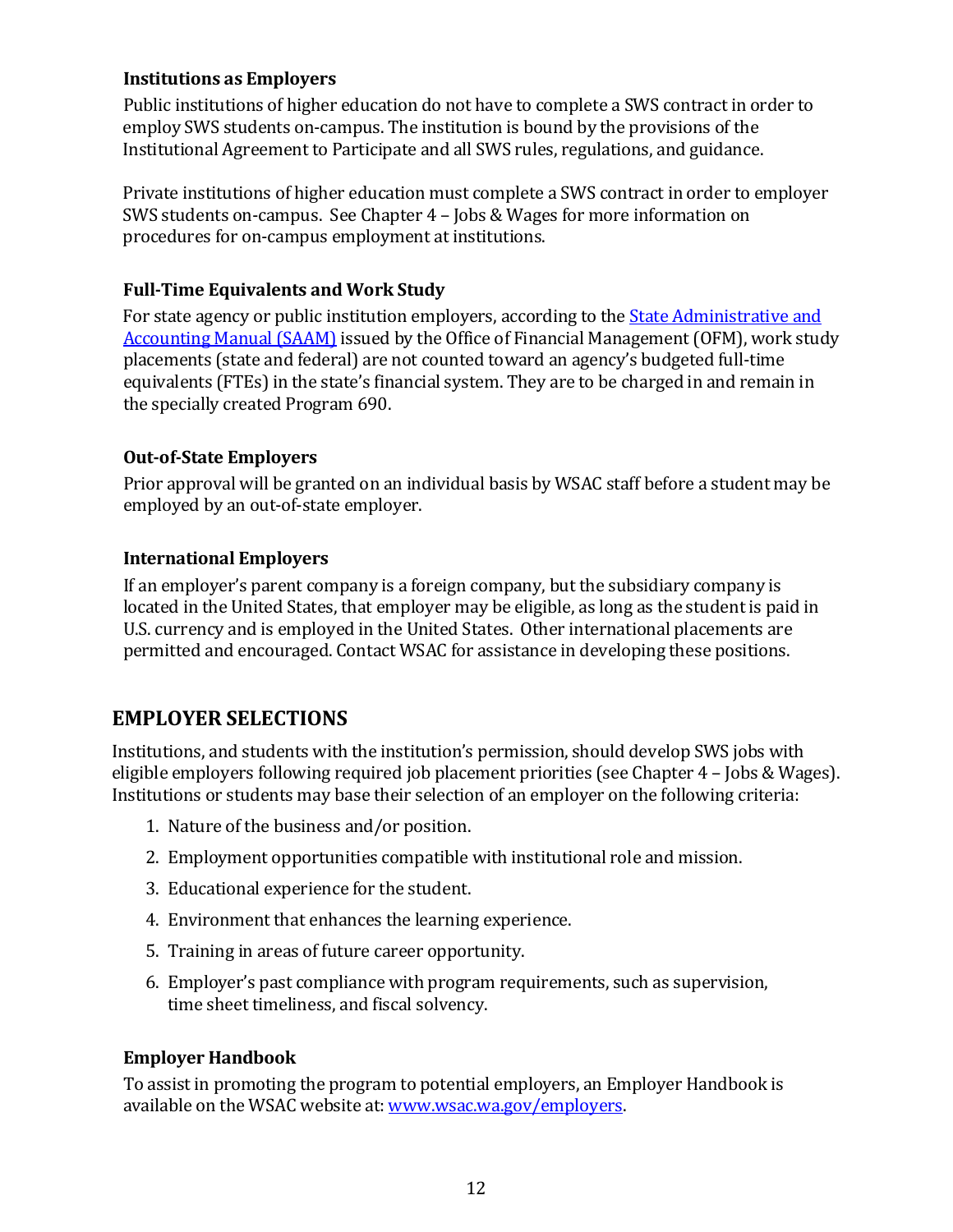## **EMPLOYER CONTRACT**

Off-campus employers interested in hiring SWS students must enter into a contract with WSAC or a public institution acting as its agent. The contract and business profile confirm eligibility to participate and willingness to comply with all program requirements, including legal requirements for WSAC, the institution, and the employer.

WSAC requires employers to complete only **one** contract to participate in the SWS program. The contract cannot be modified by employers. Students must not begin work until the employer contract and job description are approved. Work a student performs without a contract and job description in place may not be reimbursed.

The contract expires June 30 of the year it is filed. To participate in the SWS program after the initial year, an employer may complete the annual contract renewal extending the terms and conditions of the contract for the following year. See Chapter 6 – Resources for a copy of the contract.

#### **Business Profile**

All employers must complete the business profile, which is included with the employer contract. The information provided on the profile is essential for determining eligibility, and the contract will not be approved without it. See Chapter 6 – Resources, for a copy of the business profile.

#### **Institutions as Employer of Record**

An institution may act as the "employer of record" even if actual placement of the student will be elsewhere. For example, a public college may stand as the employer for a student who works off-campus in order to ease administration.

#### **Employer Contract Submission**

Public institutions, acting as WSAC's agent, may enter into a contract with an eligible offcampus employer. The public institution should provide a copy of the approved contract to WSAC to add to the master contract list in the Portal. This allows the employer to renew their contract online in WSAC's annual renewal process.

Private institutions must submit contracts to WSAC for final approval.

### **Online Contract and Job Description Renewal Process**

WSAC maintains a list of SWS employer contracts in the Portal. Please refer to the WSAC portal website at[: https://portal.wsac.wa.gov](https://gcc02.safelinks.protection.outlook.com/?url=https%3A%2F%2Fportal.wsac.wa.gov%2F&data=04%7C01%7CColleenS%40wsac.wa.gov%7Cd80f75e6d866451bc6f308d910d2c6fa%7C11d0e217264e400a8ba057dcc127d72d%7C0%7C0%7C637559319727332472%7CUnknown%7CTWFpbGZsb3d8eyJWIjoiMC4wLjAwMDAiLCJQIjoiV2luMzIiLCJBTiI6Ik1haWwiLCJXVCI6Mn0%3D%7C1000&sdata=O%2B7Dv3nXvakSYw7%2BdnjiX%2BsyR2BqNMTUL3hDcE1%2FStE%3D&reserved=0) to verify if an employer already has a valid contract to avoid duplicate paperwork.

The annual renewal process typically begins in May. WSAC notifies each eligible employer listed in the Portal of how to renew online.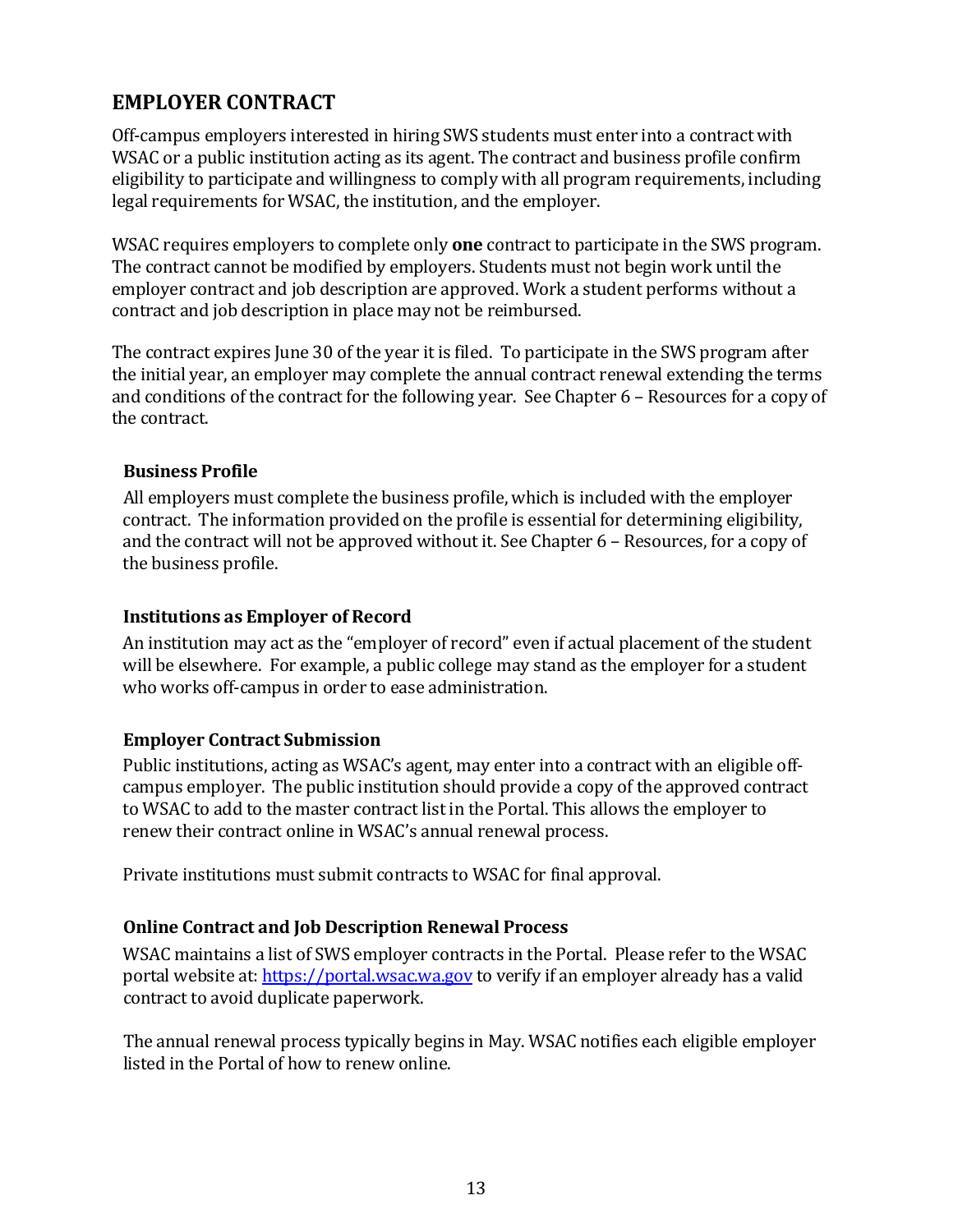The notification includes the following information:

- Renewal instructions
- Website address
- Username
- Password

New employers submitting a contract and/or job description for the current fiscal year from **May 15** through **June 30** will be automatically renewed for the next fiscal year.

### **IRS W-9 and 1099 Forms**

The SWS contract also is used in place of a W-9 in order to meet IRS tax reporting requirements. The IRS considers SWS reimbursement to for-profit non-incorporated employers as income. Each active employer of this type, typically sole proprietors and partnerships, will receive an IRS 1099. **An employer in this category should be made aware of this provision.**

Public institutions are responsible for producing IRS 1099 forms for SWS reimbursements made to eligible employers. WSAC is responsible for producing IRS 1099 forms for eligible employers who hire from private institutions.

#### **Terminating the Employer Contract**

SWS contracts may be terminated by WSAC if the employer fails to comply with its provisions, or by the employer if it chooses not to continue participation.

### **Mediating Employer Conflicts [WAC 250-40-070\(10\)](http://apps.leg.wa.gov/WAC/default.aspx?cite=250-40-070)**

In the event of a conflict between an employer and a student, the institution is asked to review the terms of the contract with the employer and make every attempt to resolve the conflict. If no agreement can be reached, the institution may refer the case to WSAC staff for final resolution.

Violations of program requirements may result in corrective action requiring an employer or institution to make monetary restitution either to student employees or to WSAC, as appropriate to the infraction.

## **ADMINISTRATIVE REQUIREMENTS**

Following approval of the contract and job descriptions (see Chapter 4 - Jobs & Wages), the employer may recruit and hire SWS-eligible students.

### **Civil Rights Laws**

The Civil Rights Act (CRA) of 1964 prohibits employers from discriminating against employees and job applicants based on race, religion, sex, color, or national origin. Employers that fail to comply with the CRA face severe penalties.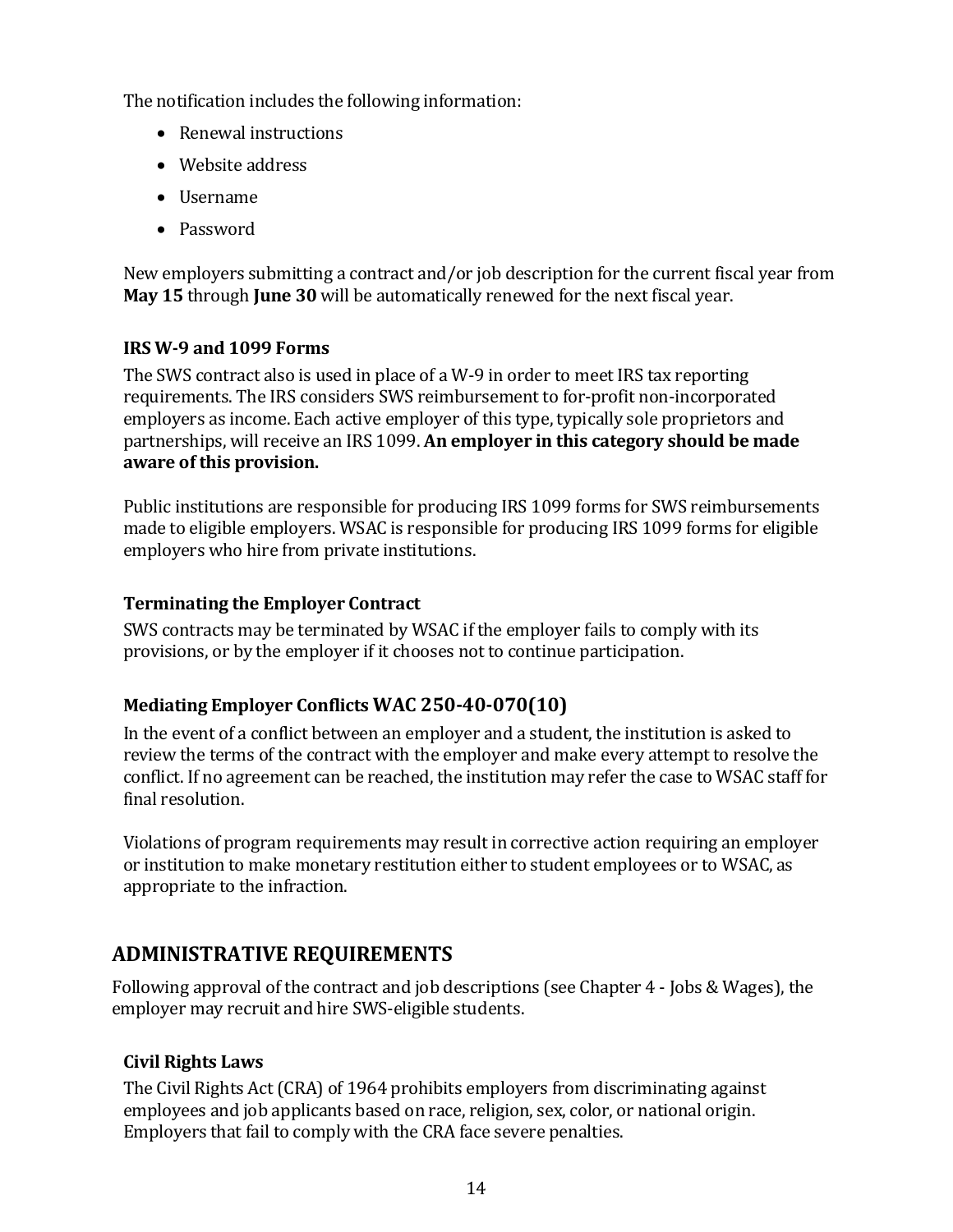#### **Interview**

As part of the interview, the student must be informed of the work requirements of the position, and the employer should be informed of the student's ability to fill those requirements, so both parties have adequate information to assess the student's ability and interest in filling the position.

#### **Supervision**

The employer will agree to supervise, in a reasonable manner, work performed by the SWS student, so the responsibilities of the position are fulfilled and the student realizes educational benefits from the position.

An employer may not hire an SWS student if that student will be supervised by, or have his or her time sheet signed by, a member of the student's immediate family. A participating SWS business cannot be owned in part or whole by the student.

#### **Employee Evaluation**

While not required, the completion of a student performance evaluation is recommended. An example is provided in Chapter 6 - Resources.

#### **Vulnerable Populations**

Students who have regularly scheduled access to children, the elderly, the disabled, or any other vulnerable population, must comply with state regulations on background checks and fingerprinting.

#### **Working in Private Homes**

In most cases, students should not work in private homes. There are some businesses where a placement could be considered if all the proper licensing, supervision, and payroll systems are present. However, the employer contract requires a supervised work experience and a safe environment. Employment in private homes does not generally provide workplace experiences the program was created to promote.

#### **Reimbursable Hours Worked**

The employer must monitor the number of SWS reimbursable hours worked so the student does not exceed the total dollar amount of the student's award, nor the weekly average hour amounts allowable under program rules.

#### **Sick Leave Hours**

Beginning January 1, 2018, employers must provide paid sick leave to all employees, including SWS student employees. Employees accrue at least one hour of paid sick leave for every 40 hours worked.

An employee may use paid sick leave for the following reasons:

• An absence resulting from an employee's mental or physical illness, injury, or health condition; to accommodate the employee's need for medical diagnosis, care, or treatment of a mental or physical illness, injury, or health condition; or an employee's need for preventive medical care;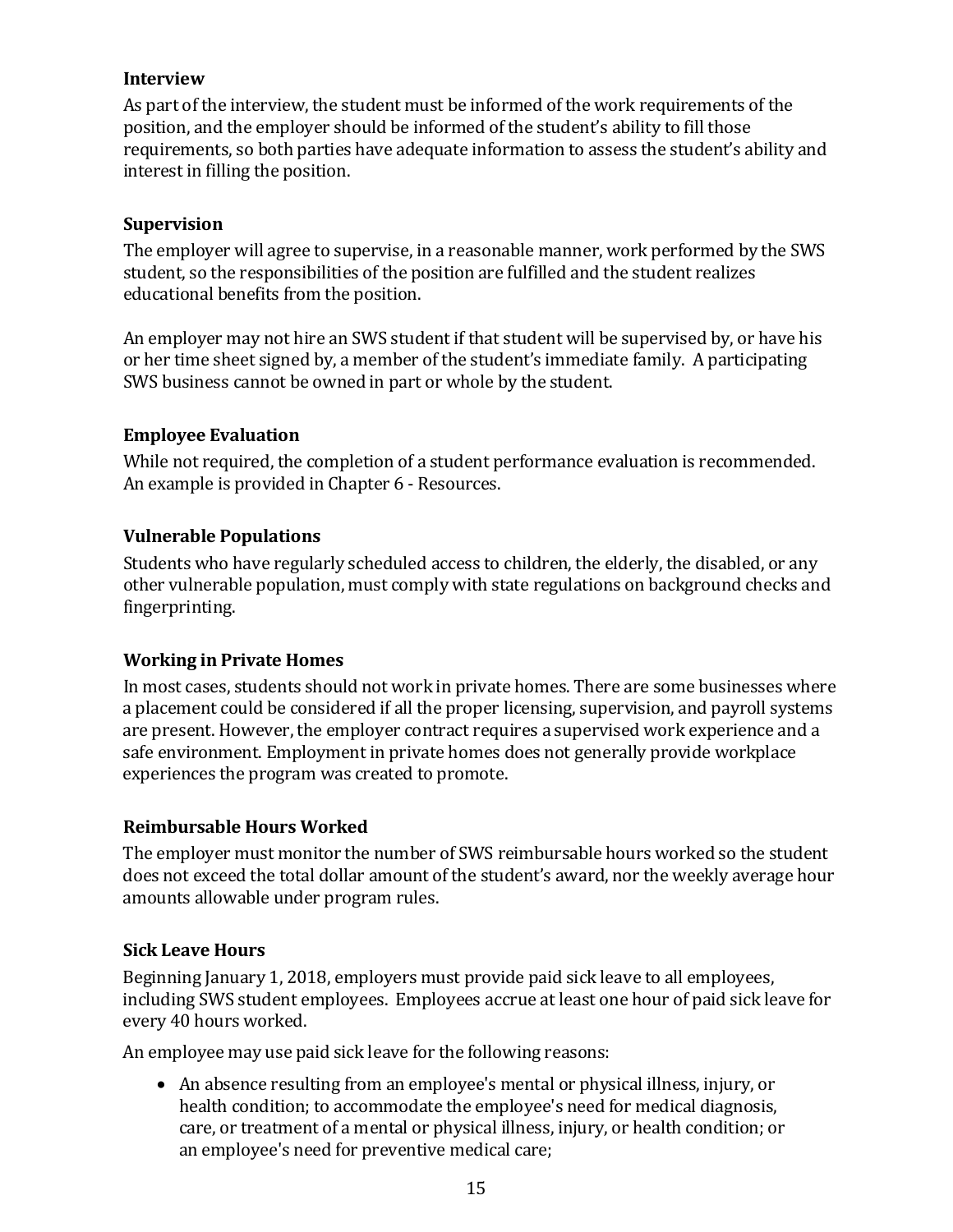- To allow the employee to provide care for a family member with a mental or physical illness, injury, or health condition; care of a family member who needs medical diagnosis, care, or treatment of a mental or physical illness, injury, or health condition; or care for a family member who needs preventive medical care;
- When the employee's place of business has been closed by order of a public official for any health-related reason, or when an employee's child's school or place of care has been closed for such a reason; and
- For absences that qualify for leave under the state's existing Domestic Violence Leave Act.

Employees are entitled to use accrued paid sick leave beginning on the 90th day after starting their employment. Unused paid sick leave carries over to the following year; however, an employer is not required to allow an employee to carry over more than 40 hours of sick leave.

Because the minimum paid sick leave hours as defined by Initiative 1433 are a required component of state-mandated employee compensation—and not a fringe benefit like employer-provided health insurance, or a required tax owed to the state or federal government such as Workers Compensation or FICA—the paid sick leave hours required by I-1433 are eligible for SWS reimbursement as hours worked.

#### **Rest and Meal Breaks**

The employer must provide student employees with appropriate rest and meal breaks as required by state labor standards as described i[n WAC 296-126-092.](http://app.leg.wa.gov/wac/default.aspx?cite=296-126-092)

### **Payment to Student**

The employer must ensure a daily record of the hours worked by each student is maintained on the appropriate form, generally the SWS time sheet.

The employer must pay each student at least once a month for their total earned compensation, less appropriate deductions. Payment must be made on a per-hour-worked basis, as noted in the contract, and the hourly rate of pay will be at least equal to the entrylevel salary of comparable positions within the employing organization and cannot be less than the minimum wage effective in the locality where the student is employed. The student may not be compensated on a completion-of-project basis.

The only exception to this guidance is for on-campus graduate assistants. On-campus graduate assistants can be paid a salary. If paid a salary, the student must attest in writing they have worked the hours for which they are being paid.

The student must be notified whenever the rate of pay increases or decreases. The student must be paid by check or direct deposit, and cannot be paid in cash, in order to ensure a proper audit trail.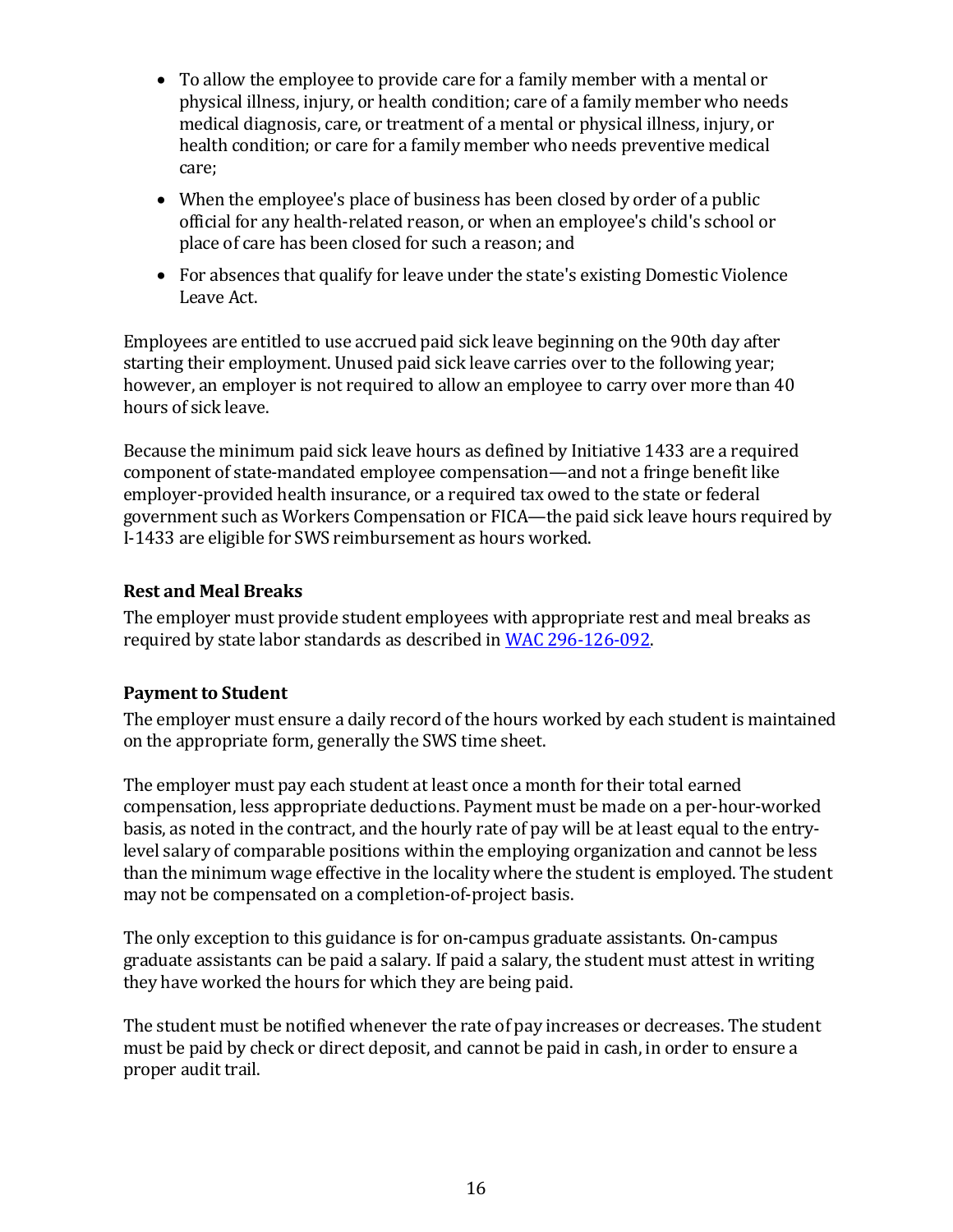The employer may not claim reimbursement for the following:

- Wages earned or paid but not submitted to the institution by the specified deadline dates
- Hours worked over the student's award amount
- Deductions
- Commissions
- Bonuses
- Holiday pay
- Travel reimbursement
- Other special compensation paid to the student (please note this category does not include paid sick leave hours required under Initiative 1433, which are reimbursable as hours worked)

### **Unemployment Compensation**

Eligibility for unemployment compensation can only be determined by the  $Emplovment$ [Security Department.](https://www.esd.wa.gov/) As a general rule, SWS students may be eligible for unemployment benefits if a sufficient number of hours have been worked in the "base year."

An individual must have worked 680 hours in the last four quarters to be considered eligible for unemployment benefits. These hours may be from any job(s) without regard to SWS eligibility.

## **FICA**

Federal Insurance Contributions Act (FICA) tax comprises Social Security at 6.2% and Medicare at 1.45%, for a total tax rate of **7.65%**.

FICA is administered by the federal government and generally requires all off-campus employers to make these deductions from the student's wages. The IRS provides for a specific "student worker" exemption to paying FICA if students are enrolled and regularly attending class, and employed at the college they attend.

State-mandated sick leave hours under I-1433 do not impact federal FICA tax exemptions. Student employees who would otherwise be exempt from FICA deductions would retain that exemption regardless of state-mandated sick leave requirements.

Please see [https://www.irs.gov/pub/irs-drop/rp-05-11.pdf,](https://www.irs.gov/pub/irs-drop/rp-05-11.pdf) page 12, item 6.04 for more information.

### **Industrial Insurance (Workers' Compensation)**

Employers should be advised to cover the student under their own insurance program as they provide coverage to all other employees.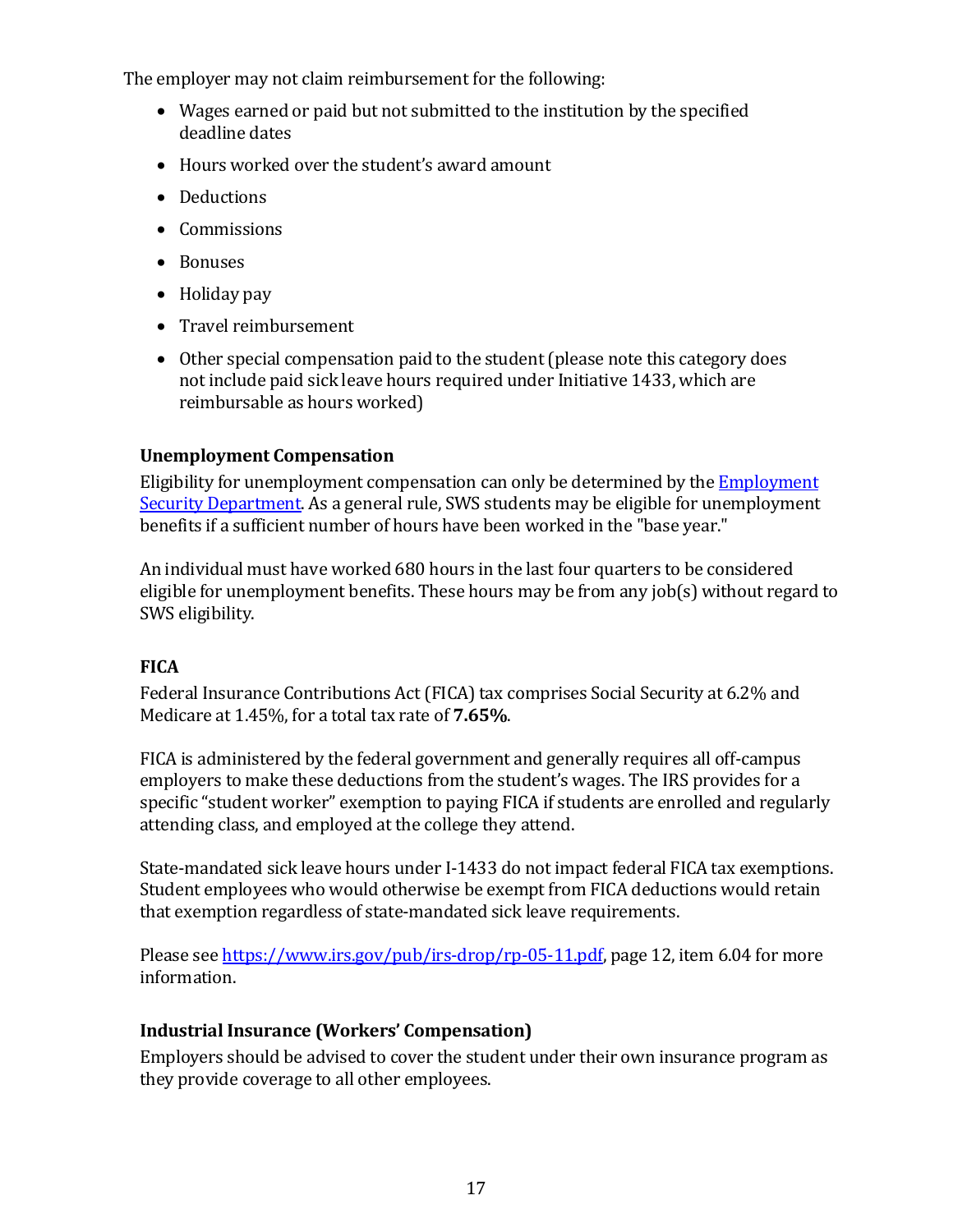#### **State Retirement Membership**

SWS students employed in positions at the same public institution they attend may be exempt from membership in the state [Department of Retirement Systems \(DRS\).](http://www.drs.wa.gov/)

SWS students working in positions at other public institutions or agencies are eligible for participation in the system. Participation is determined by examining the number of hours the positions represent—not the number of hours worked by the individual student.

Generally, a student working in a position exceeding 70 hours per month for five of twelve months is eligible. Consult the employer's human resources personnel for distinction in definitions between "new" and "existing" positions in DRS rules.

#### **Military Leave**

Employers can only be reimbursed for hours the student worked in the areas outlined in the job description. The organization employing a student who is called for a military assignment cannot seek SWS reimbursement for those hours.

#### **Wage Garnishment**

SWS wages are considered income and therefore are subject to garnishment.

#### **Record Keeping**

The employer agrees to make its SWS payroll records available to WSAC staff or other State of Washington personnel for audit purposes.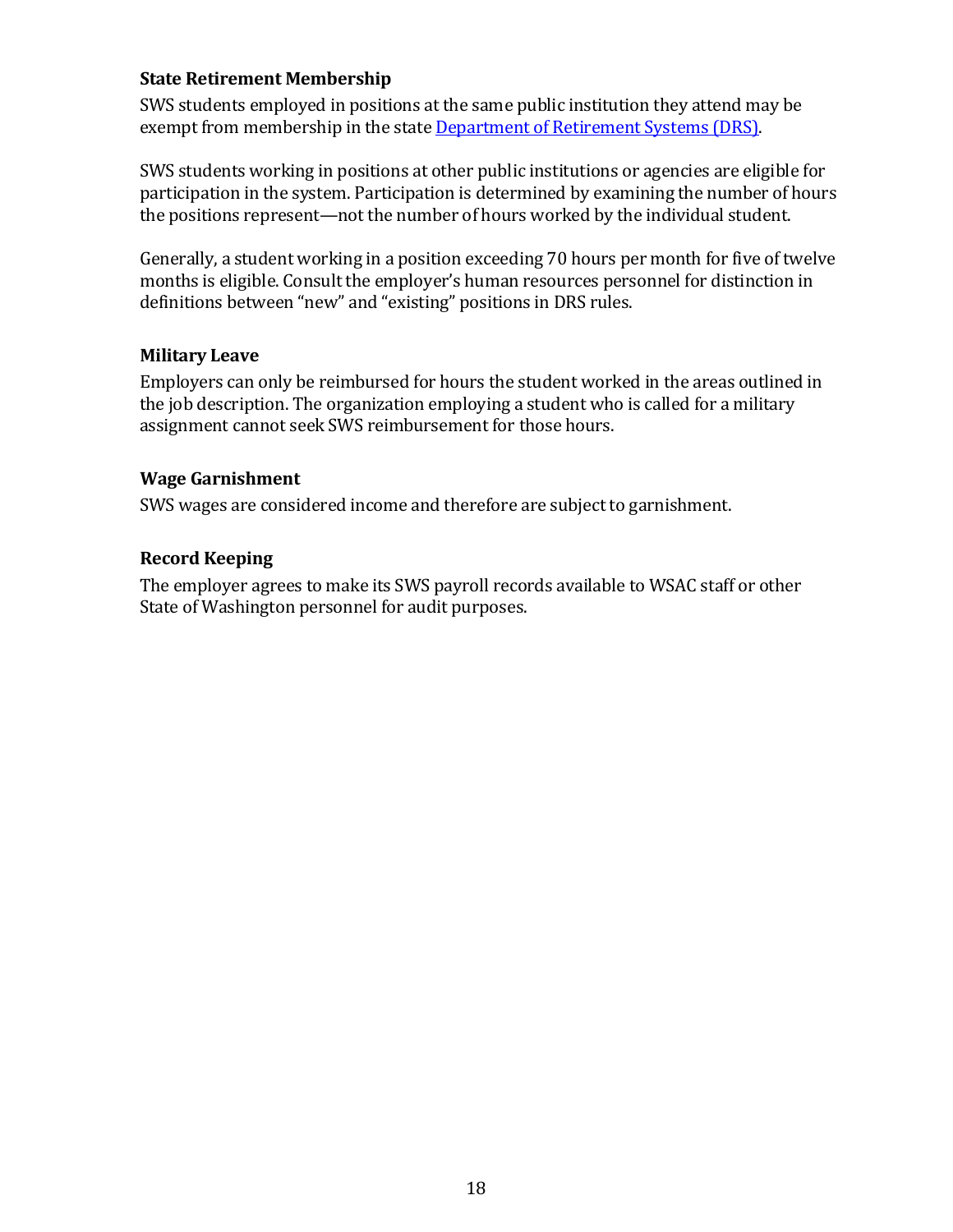# **CHAPTER 4 – JOBS &WAGES**

## **JOB DESCRIPTIONS**

Eligible employers wishing to hire SWS students must establish separate job descriptions for each available position, and with each institution from which it plans to hire students.

Before approving a job description, institutions must ensure that the employer has a valid SWS contract posted in the Washington Student Achievement Council (WSAC) portal.

The job description form must be completed in its entirety and must list specific details about what duties the student will be performing and the educational benefits that will be derived from the position.

## **Public Institution Job Descriptions**

Public institutions may use the WSAC Job Description form or a form the institution develops. However, the institution's form must include:

- Percentage of reimbursement
- Rate of pay
- A complete and accurate description of the specific job responsibilities
- **Job classification code**
- Minimum qualifications
- A statement on the educational benefit to be derived by the student

Public institutions are not required to have job descriptions approved by WSAC, and may post descriptions upon institutional approval. The institution must have a completed job description form for each position (both on-campus and off-campus) filled by SWS students.

## **Private Institution Job Descriptions**

Private institutions must use WSAC Job Description forms for all positions filled by SWS students.

Private institutions must ensure that employers have fully completed the form with detailed information on job duties and educational benefits that clearly align with student academic or career interests.

Once the initial review is completed, the institution must complete the bottom portion and submit the form to the WSAC for final approval and processing.

A copy of the approved job description will be emailed to the institution for posting, and a copy will be emailed to the employer for their records. All jobs that have been approved will be listed in the portal.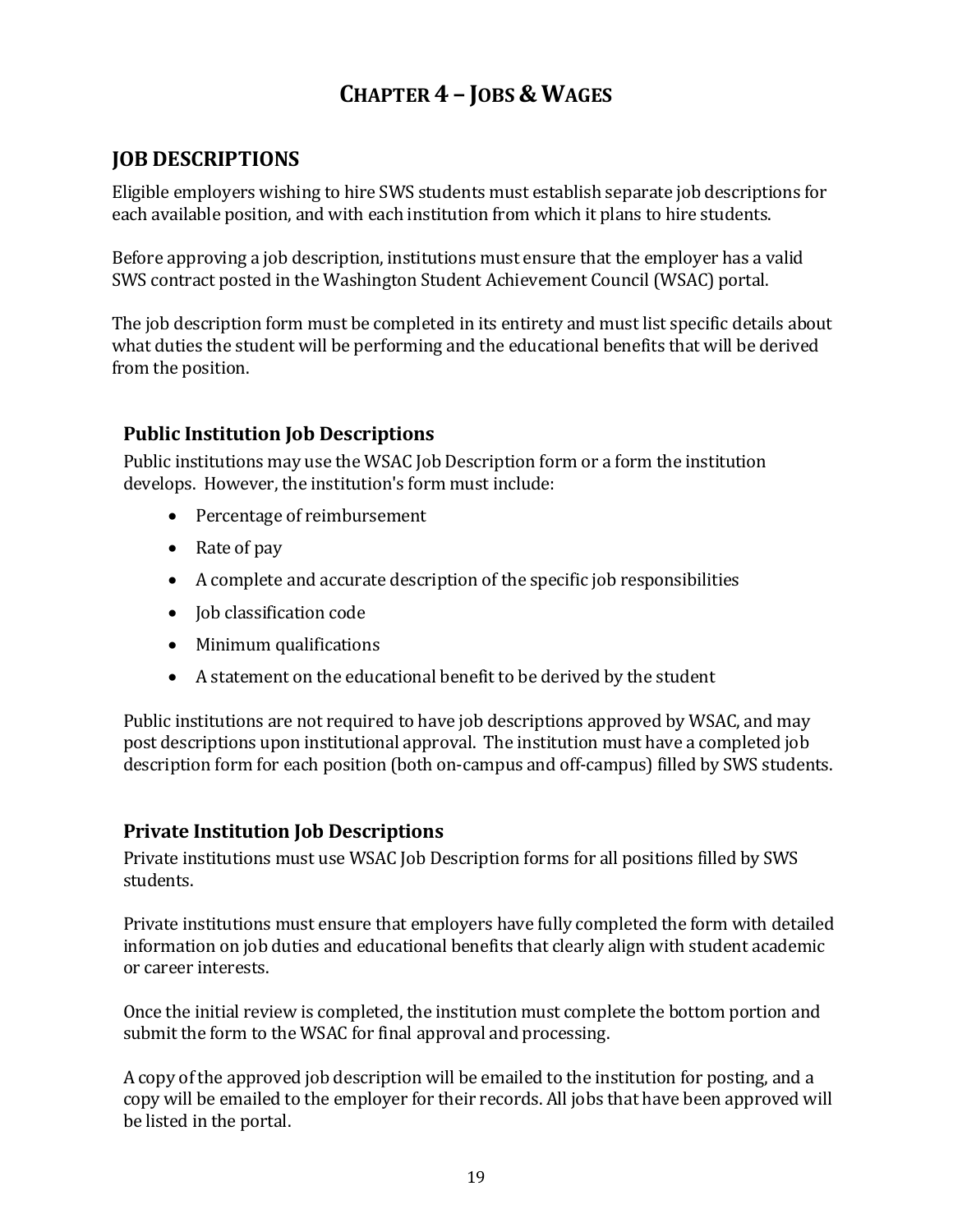## **Private Institution Position Numbers**

Private institutions assign position numbers to distinguish each job. For example, a company may employ multiple students in the same position, and the institution should assign the same position number for all students in the same position. However, many employers have multiple distinct positions, and each of these should have a distinct position number to associate it with the specifics of that job.

Three-digit position numbers should be assigned for all SWS placements, from 001-999.

## **Classification Codes for all Institutions**

The job classification code list contains job titles for a wide array of positions. There are 32 job classification codes, and each code includes a brief description of jobs within each code. Institutions will identify a classification code from this list and include the code on each job description form.

The data are used to identify the kinds of jobs SWS students are working. For this reason, care should be taken to ensure the job classification code used on each job description form matches that particular job.

## **JOB PLACEMENT PRIORITIES** [WAC 250-40-040\(3\)\(a-c\) & \(4\)](http://apps.leg.wa.gov/WAC/default.aspx?cite=250-40-040)

In order to meet the required priorities in placement, the institution may determine which eligible students it will award through the SWS program. Institutions may offer priority in SWS program job placement to full-time students.

Institutions must establish procedures to make employment opportunities available to eligible students, as funds allow, using the following **placement priorities**:

- Currently, only students who are *residents* of the state of Washington as defined in [RCW 28B.15.012-013](http://apps.leg.wa.gov/rcw/default.aspx?Cite=28B.15.012) are eligible for SWS funding and placement.
- Students who are *former foster youth* as defined i[n RCW 28B.92.060\(](http://apps.leg.wa.gov/rcw/default.aspx?cite=28B.92.060)6)—who are no more than twenty-four years of age and were a dependent of the state at the time they turned eighteen—should be prioritized for SWS funding. Institutions which have exhausted their funds may contact the WSAC to determine if additional funding is available to serve these students.
- Placements should directly relate to the student's academic or vocational pursuits whenever possible.
- Placements should provide opportunities for off-campus experience whenever appropriate, including positions in community service and high-demand fields.
- Placements that meet Washington's economic development goals, especially those in international trade and relations, should be prioritized. Other desirable occupational areas include: science technology and research, engineering, computer science, manufacturing and production, health care, mathematics, and teaching.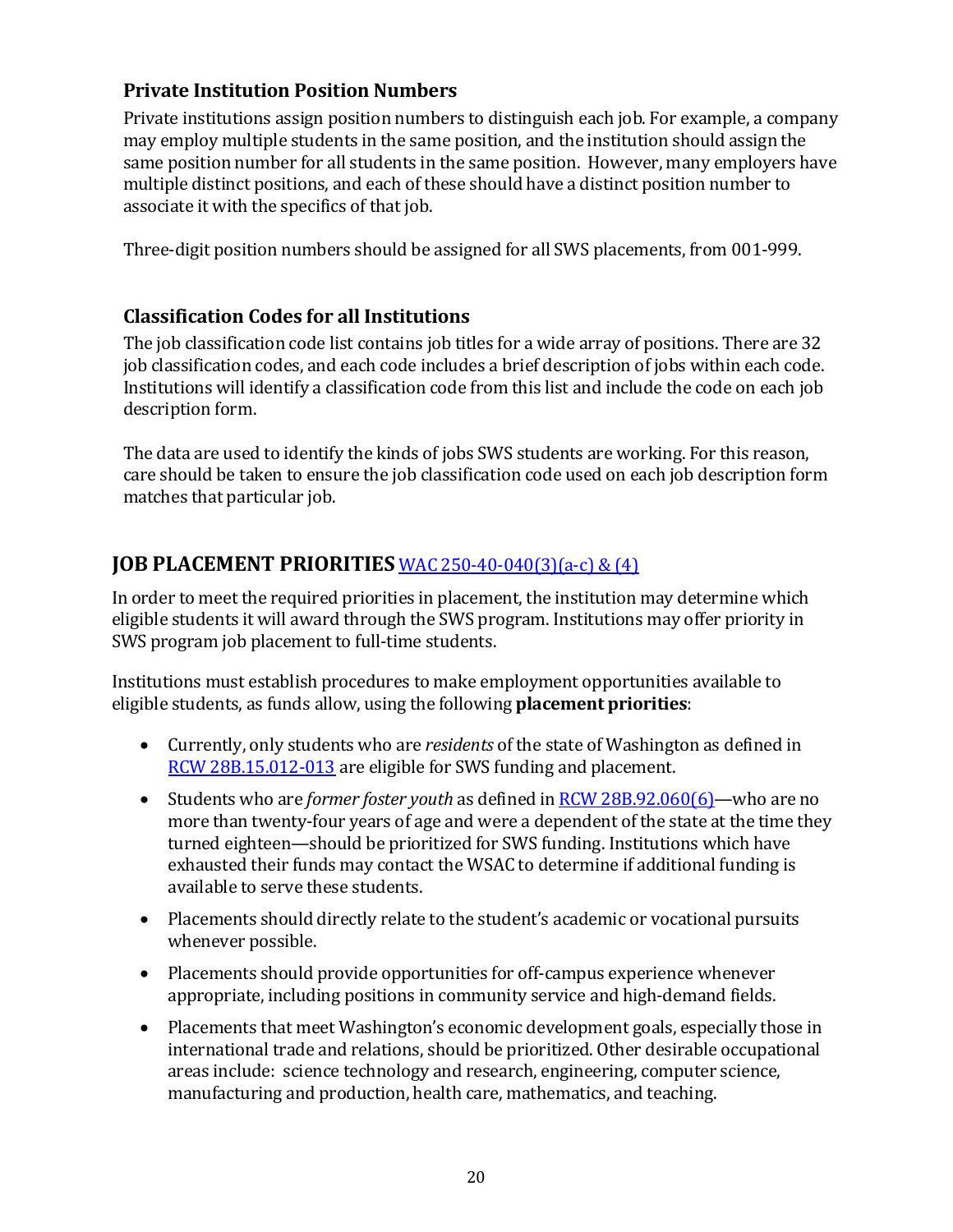## **Elements of an Excellent Placement**

- Provides relevant and beneficial work experience to the student.
- Exposes the student to the realities of work in the career field the student is pursuing.
- Provides interaction with professionals in career paths relevant to the student.
- Pays at rates comparable to what a non-student would earn in the same position.
- Provides the opportunity to exercise knowledge, skills and abilities gained from the classroom, while at the same time receiving on-the-job training.
- Allows flexible work schedules that accommodate the needs of students and employers.

## **ACADEMIC CREDIT**

The SWS program provides work experience that directly relates to the student's academic or career interests whenever possible. Institutions are encouraged to offer academic credit for experience gained through the student's SWS program employment.

## **RESTRICTIONS ON PLACEMENT AND COMPENSATION**

The institution may not recruit an employer who will deny work, or subject a prospective student employee to different treatment, on the grounds of race, color, sex, national origin, or any other discriminatory practices prohibited by federal or state laws.

### **Displacement**

Employment of SWS students may not result in displacement of employed workers or impair existing contracts for services.

The following rules apply when determining if displacement is present:

- 1. Students employed by public institutions of postsecondary education cannot fill positions currently or formerly occupied by classified employees.
- 2. In cases of governmental agencies, students may fill positions which have been vacated as a result of previously implemented adopted reduction-inforce policies in response to employment limitations imposed by federal, state, or local governments.
- 3. Students cannot fill positions that have been occupied by regular employees during the current or prior year. Use either calendar year or fiscal year, according to the employer's budgetary period.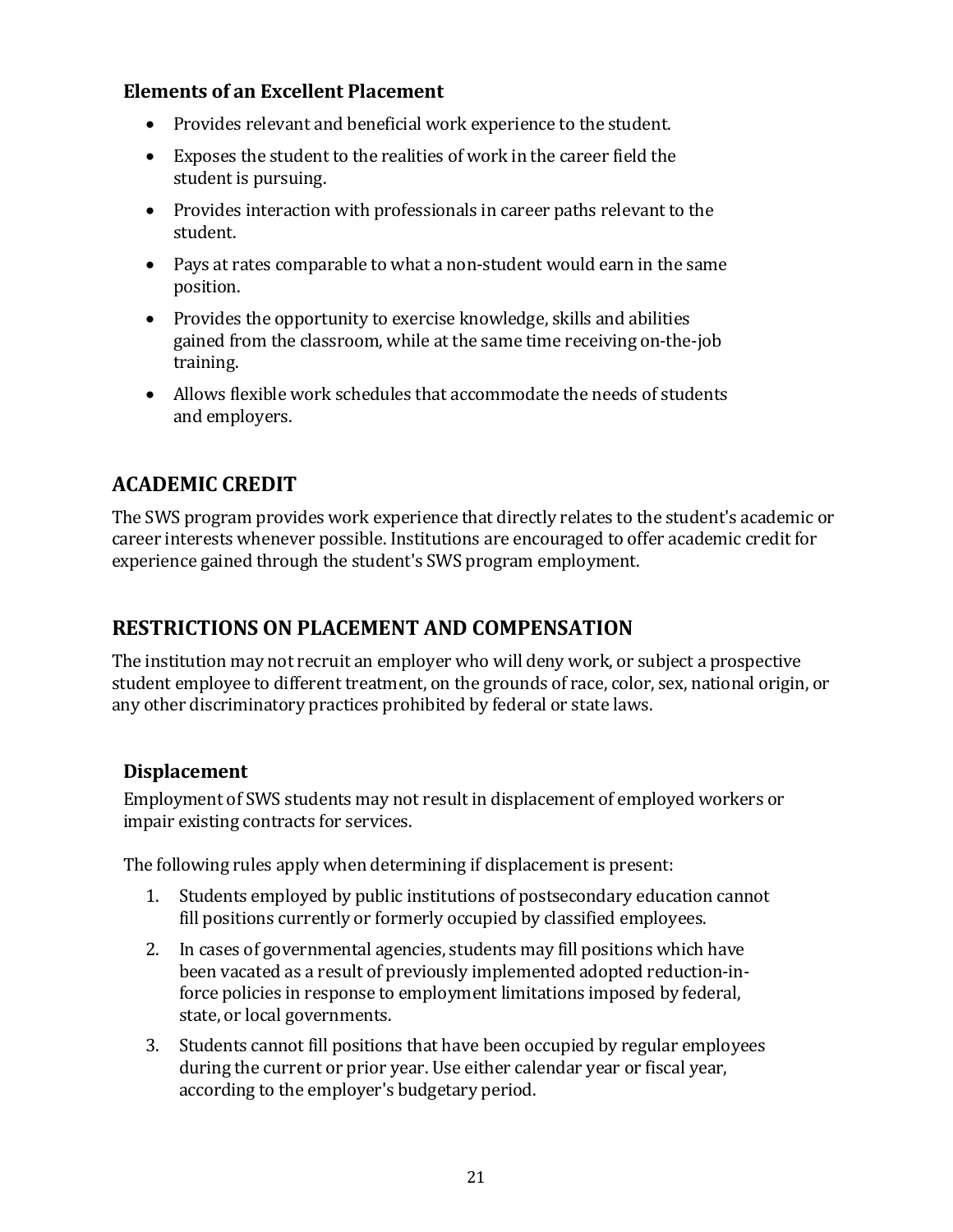Positions funded through special work incentive programs are not considered regular positions. Therefore, those positions may be filled as they become available, without violating the SWS program displacement regulations.

4. Placements cannot impair existing contracts for services, violate any applicable collective bargaining agreements, or fill any positions that are vacant because the employer's regular employees are involved in a labor dispute.

**Labor dispute** is defined as: "Any controversy concerning terms or conditions of employment, or concerning the association or representation of persons in negotiating, fixing, maintaining, changing, or seeking to arrange terms or conditions of employment, regardless of whether or not the disputants stand in the proximate relation of employer and employee." The more common meaning of a labor dispute is a strike, lockout, or other joint job action such as a sickout.

5. When working with employers, institutions will determine whether or not any pertinent collective bargaining agreements exist, and the extent to which such agreements would allow employers to hire students in accordance with this section.

### **Relationship to Formula Staffing**

Public institutions may not budget or use SWS program funds in a manner which results in increases to formula staffing limitations specifically mandated by the Legislature.

## **Rate of Pay**

With the exception of on-campus graduate assistants, students must be paid hourly, and cannot be compensated on a contractual or per-project basis. Students must be notified when their rate of pay has been increased or decreased.

If on-campus graduate assistants are paid a salary, they are not required to complete a time sheet; however, they must attest in writing they have worked the hours they are being paid for.

The Department of Labor and Industries recalculates the state's minimum wage in September, and it takes effect the following year on January 1. The 2021 Washington minimum wage is \$13.69. In January 2022 the minimum wage will be \$14.49

If the locality in which an SWS student is employed has a higher minimum wage requirement than the state's minimum wage, the SWS student must be paid at a rate no less than the minimum wage required for non-student employees in that locality. See the SWS Update at the beginning of this manual for specific locality information.

Commissions, bonuses, holiday pay, or other special compensation must be paid in full by the employer and treated by the institution as a resource in the financial aid package. However, minimum paid sick leave hour requirements as directed by Initiative 1433 are eligible for SWS reimbursement as hours worked.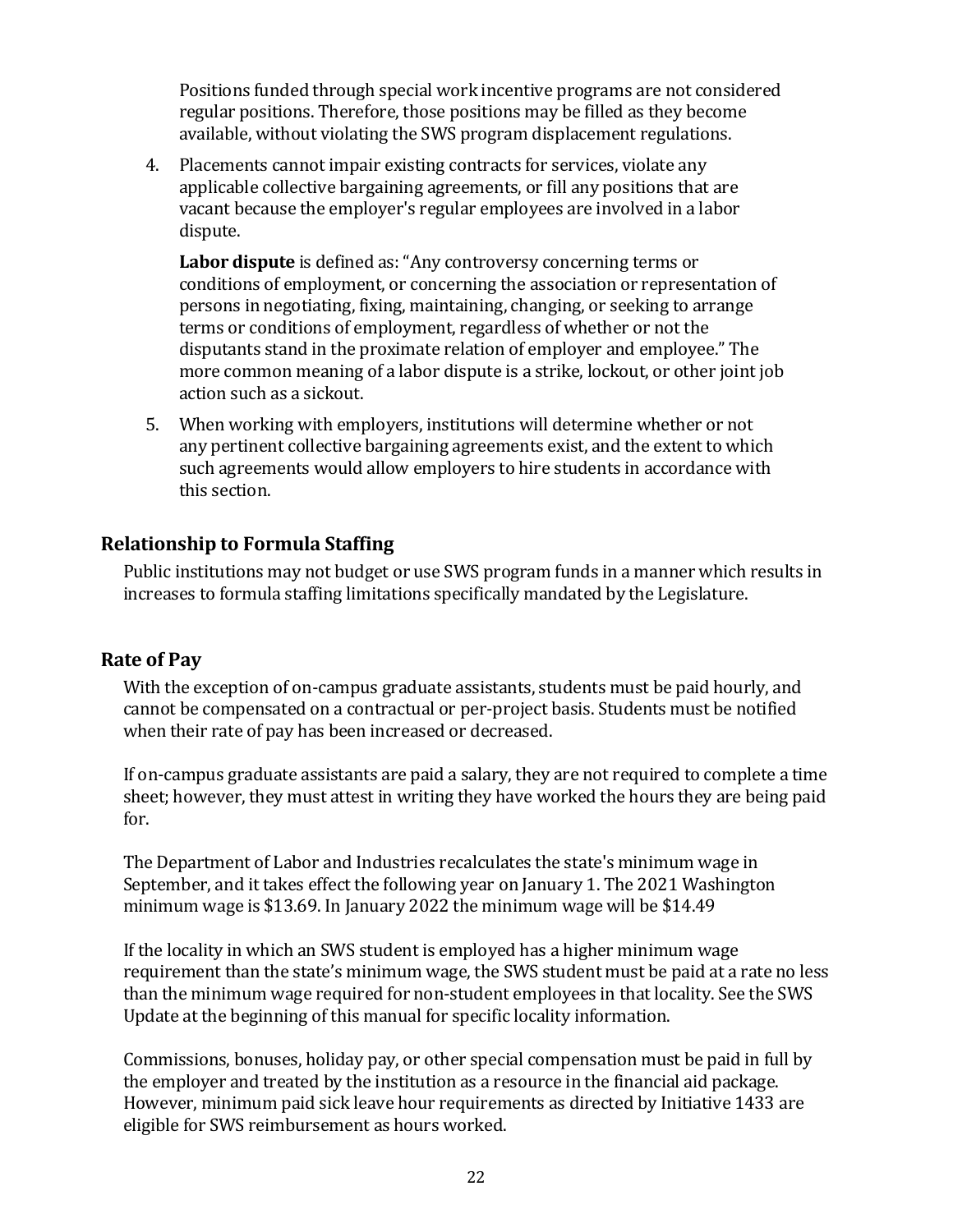# **COMPARABILITY**

The hourly rate of pay for all SWS students must be at least equal to the entry-level rate for non-student employment positions within the employing organization, and no less than the minimum wage in the locality in which the student is employed.

## **General Comparability Provisions**

To determine comparability of an SWS position to a regular position, the following attributes of the position will be considered:

- 1. Overall scope and responsibility
- 2. Level of duties and responsibilities
- 3. Basic functions
- 4. Distinguishing characteristics
- 5. Judgment required
- 6. Knowledge, skills, and abilities required to do the job

The nature of work performed determines comparability, as opposed to part-time or student status. Minimum qualifications may not be used as a primary factor in determining comparability.

If a comparable position does not exist within the employing organization, the student's pay must:

- 1. Align with the duties and responsibilities of their position.
- 2. Be at least equal to the entry-level rate for non-student employment positions within the employing organization and no less than the minimum wage in the locality in which the student is employed.

### **Washington State Human Resources Classifications** [WAC 250-40-050\(2\)](http://apps.leg.wa.gov/wac/default.aspx?cite=250-40-050)

On-campus SWS positions at public institutions must be comparable to a job classification under the Washington State Human Resources (HR) classification plan and receive equal compensation. Information is available at th[e HR website.](http://hr.wa.gov/Pages/default.aspx) 

While public technical colleges maintain individual personnel systems, they observe the same principle in applying comparability standards. The schemas are sufficiently comprehensive to encompass nearly all positions, with the exception of established exemptions, such as teaching assistants, research assistants, etc.

## **Public Institutions – Documenting Non-Comparability**

Public institutions must identify each position that is not comparable to an HR classification, document its reason for non-comparability, and keep in the student's file. The issue of comparability must be considered independently of funding concerns.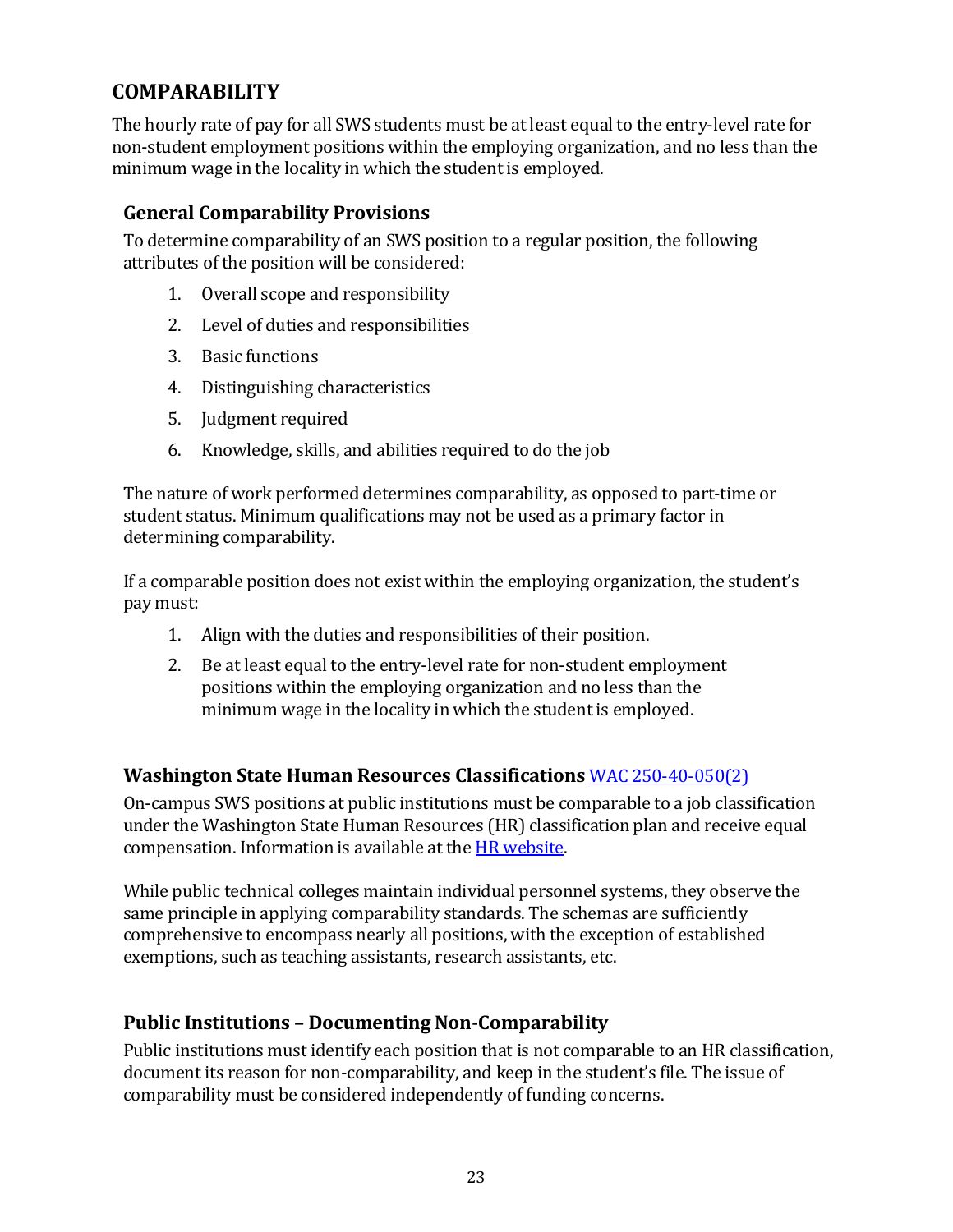In assessing comparability between SWS program positions and work classified under HR, the following expectations should be taken into consideration:

- 1. "Student status" or enrollment status may not be construed as proof of noncomparability, nor be considered as a part of a comparability test.
- 2. The institution will determine comparable pay rates for SWS program placements, in accordance with program rules, regulations, and guidelines, which cannot be less than the minimum wage in effect in the locality in which the student is employed.
- 3. Students who fill positions comparable in scope to work classified by HR will be paid the prescribed hourly wage rate for that class, regardless of the institution's policy for paying other students or part-time employees, and at an hourly rate no less than the minimum wage in effect in the locality in which the student is employed.<sup>[1](#page-37-0)</sup>
- 4. No one task or duty should be isolated in determining comparability or noncomparability. The primary test for comparability between SWS program positions and HR classified positions is determined from an analysis of the duties and responsibilities described in the appropriate class specification.

To determine comparability, the specification should be considered in its entirety, with a major emphasis being placed on the level of work described within the *Definition, Distinguishing Characteristics,* and *Typical Work* sections of the HR specification.

5. Even though public institution governing boards may exempt certain categories from HR jurisdiction, the SWS program requires comparable classifications and wage rates. A job class describes the level of work anticipated for the positions encompassed in a class. Although some job classes encompass several hundred positions, each of which may have a significantly different position description, each is appropriately allocated to the class.

If the overall scope and responsibilities of an SWS position meet the requirements of the *Definition, Distinguishing Characteristics,* and *Typical Work* of an HR specification, the SWS position shall be considered comparable.

The fact that an SWS position is assigned a single task listed in the typical work section of the specification shall not of itself determine whether comparability exists. Professional judgment will be required to determine whether some SWS positions are comparable to a position classified by HR. The financial aid administrator should seek the assistance of the campus human resources department determining comparability.

6. Placements that are considered to be non-comparable are not subject to HR wage rates, but must meet all other wage comparability guidelines as outlined in this chapter. All other placements will be comparable, allocated in accordance with the HR schema, and paid at the rate established for the classified position, and no less than the minimum wage in the locality in which the student is employed.

<span id="page-37-0"></span><sup>1</sup> "Class" – One or more positions sufficiently similar with respect to duties and responsibilities that the same descriptive title may be used with priority to designate each position allocated to the class; that the same general qualification requirements are needed for performance of the duties of the class; that the same schedule of pay can be applied with equity to all position in the same class under the same or substantially the same employment conditions.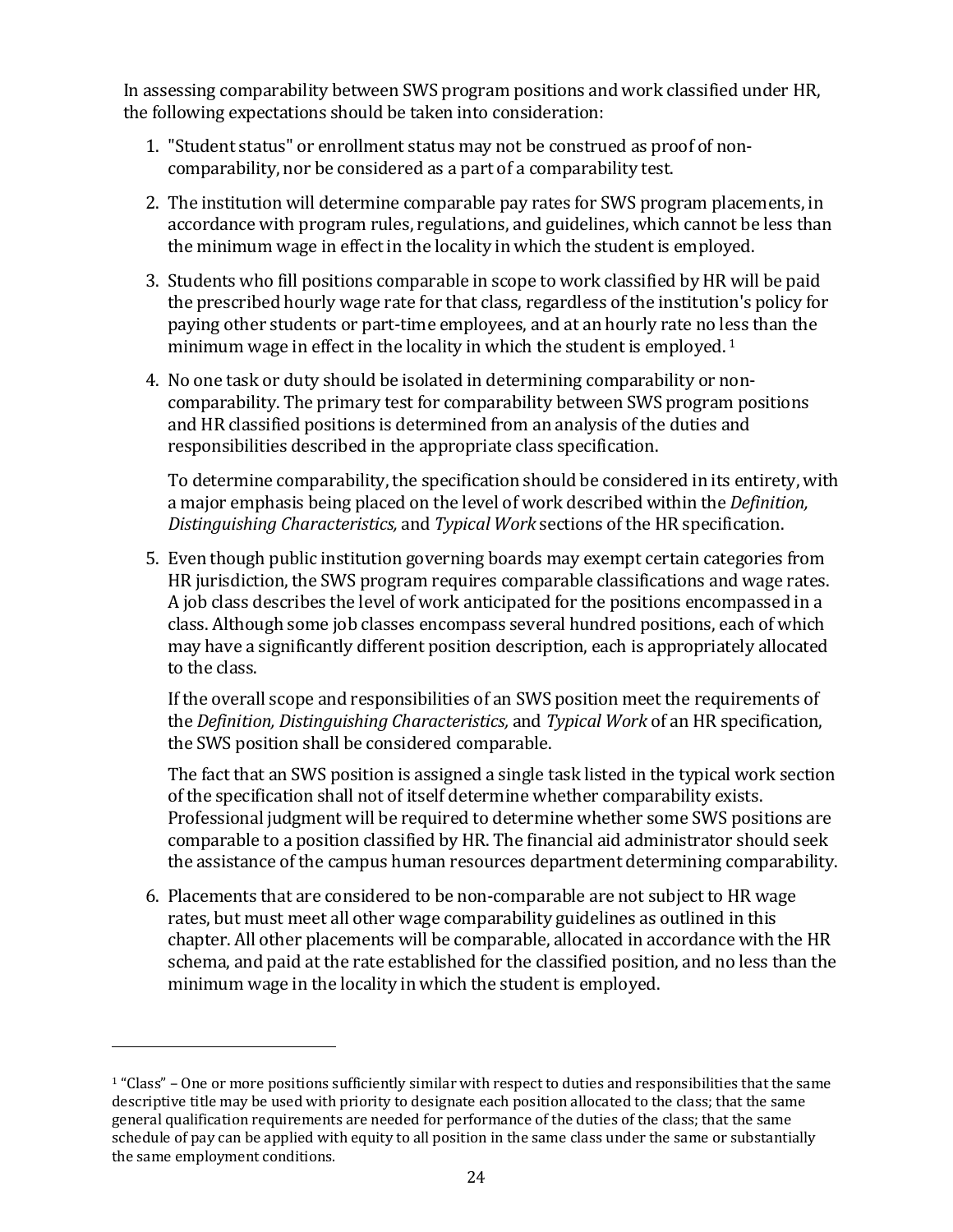Determination of comparability is an institutional responsibility. Neither student status nor part-time status may be factors in determining comparability. Administrators are encouraged to seek the assistance of institutional human resources staff and WSAC in meeting SWS comparability standards.

Non-comparability with HR classifications must be documented. The classification of SWS program positions, the institution's determination of comparability to HR classifications, and the rate of pay assigned each position are subject to audit.

## **Exempt Academic and Tutorial Placements**

To qualify as an exempt academic or tutorial placement, more than 50 percent of the work must involve imparting knowledge to students, conducting research, or data analysis under the direction of an instructing supervisor who is a regular employee of the institution. The work will be performed in an instructional department or program.

Tutorial or research positions not supervised by regular employees of the institution or instructional departments or programs may still qualify as an exempt academic or tutorial placement. To qualify, the institution should examine the quality of supervision and the job description. Both criteria should be at least equal to that regularly expected of placements in academic departments. There is no exception to the minimum 50 percent rule.

# **MAXIMUM HOURS REIMBURSED**

To maintain eligibility for SWS employer reimbursement, undergraduate and graduate students must be enrolled at least half-time and may work no more than an average of 19 hours per week, including paid sick leave hours authorized by Initiative 1433.

In the case of on-campus graduate assistants, the average of 19 hours per week is extended to 20 hours per week.

During vacation periods included in the period of the SWS award, the student may work up to 40 hours per week. See Chapter 2 – Students for more information regarding full-time and summer SWS.

Student wages paid by employers for hours worked beyond these maximums cannot be reimbursed with SWS program funds.

## **Cooperative Education/Internship**

If a student is enrolled in a cooperative education/internship program requiring employment for more than the average 19 hours per week, the following steps should be taken to ensure the student does not exceed the 19 hour per week average.

1. Total the number of hours worked during the cooperative education/internship experience, including any other SWS employment during the period of enrollment for which the student received an award. Divide the total number of hours worked by the number of weeks in the period of enrollment for which the student has a SWS award.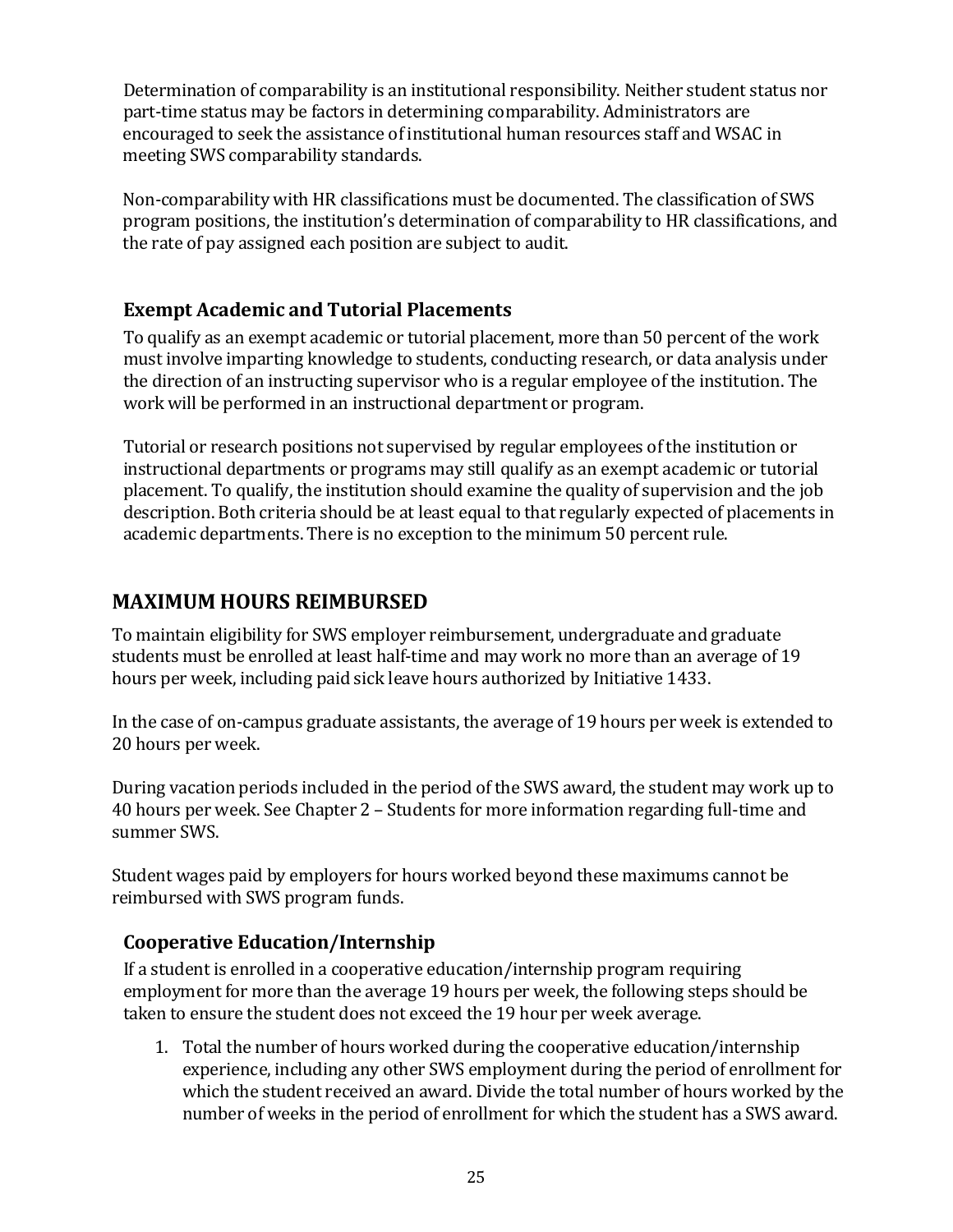- 2. If the number of hours worked does not exceed the 19 hour average over the period of enrollment, the student may work until the award is exhausted or the maximum has been reached.
- 3. If the number of hours exceeds the 19 hour average over the period of enrollment, the student has reached the maximum number of hours for SWS eligibility. SWS reimbursement will not be made for the additional hours worked.
- 4. The institution should document or be prepared to reconstruct these details for program review purposes.

## **Multiple Position Restrictions**

A student may not exceed an average of 19 hours per week when concurrently employed either in two SWS program positions or in an SWS program position combined with a Federal Work Study (FWS) position.

The only exception to the 19 hour per week average is for on-campus graduate assistants, who may work an average of 20 hours per week.

# **TYPES OF WORK PROHIBITED**

Work performed by a student under the SWS program cannot directly involve religious worship, exercise, or instruction, nor can it involve partisan or nonpartisan political activities.

Questions concerning the eligibility of specific positions should be referred to SWS program staff. See Chapter 3 – Employers for more information regarding allowable positions.

# **EMPLOYER REIMBURSEMENT RATES**

Employer types and associated reimbursement rates are as follows:

| <b>Employer Type</b>                                                                                                                                                                                         | <b>Reimbursement</b><br>Rate |
|--------------------------------------------------------------------------------------------------------------------------------------------------------------------------------------------------------------|------------------------------|
| For-profit                                                                                                                                                                                                   | 40%                          |
| Public institutions<br>Private institutions<br>Governmental agencies - city, county, state, and federal<br>$\bullet$                                                                                         | 60%                          |
| Nonprofit community service providers<br>٠<br>School districts<br>STEM - businesses whose primary business activity is in<br>$\bullet$<br>the fields of science, technology, engineering, and/or mathematics | <b>70%</b>                   |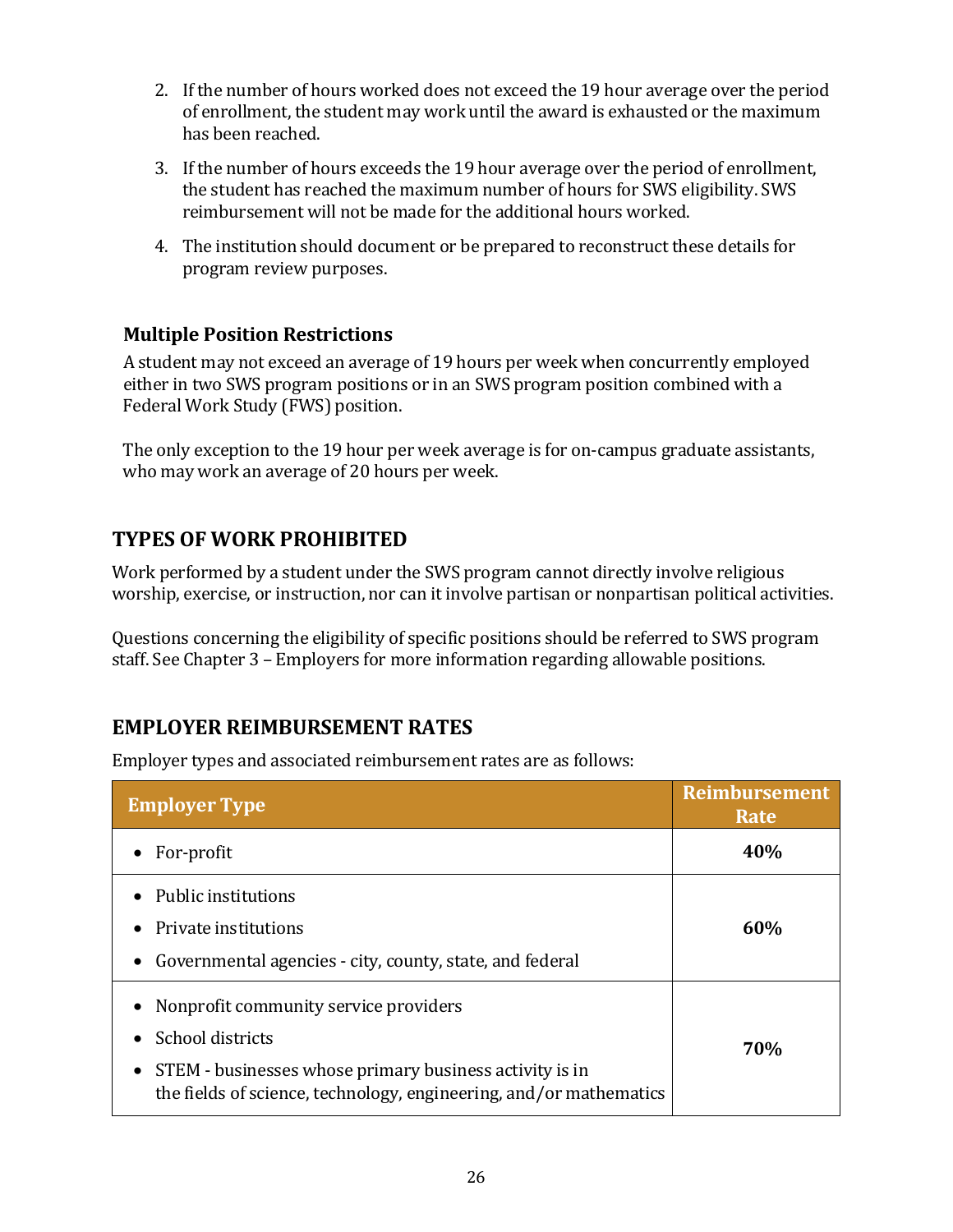SWS contract renewal instructions will be emailed to all employers with active 2021-22 contracts in the WSAC portal in May 2022

All employers must have approved and active SWS contracts and job descriptions prior to students earning 2022-23 SWS dollars. Institutions must apply appropriate reimbursement rates per employer type as described above and should ensure that their employers are aware of what level of match they will be expected to provide before allowing students to earn SWS funds in 2022-23.

The reimbursement rate applies only to gross student wages, including paid sick leave hours authorized by Initiative 1433. The employer share of employee benefits remains the responsibility of the employer.

### **Employer Share of Student Compensation**

The employer must pay 100 percent of gross student wages and benefits prior to reimbursement. The employer will then be reimbursed a percentage of gross wages, including paid sick leave hours authorized by Initiative 1433, per the employer type.

The employer is responsible for employee benefits costs, including payments due as an employer's contribution under the State Workman's Compensation laws, federal Social Security laws, state retirement laws, and other applicable law. See Chapter 3 – Employers for additional information.

## **Limitation on the Federal Work Study (FWS) Program as Employer Match**

The FWS program may not be used to provide the employer share of student compensation within the SWS program, nor may SWS program funds be used to provide the employer share of student compensation within the FWS program.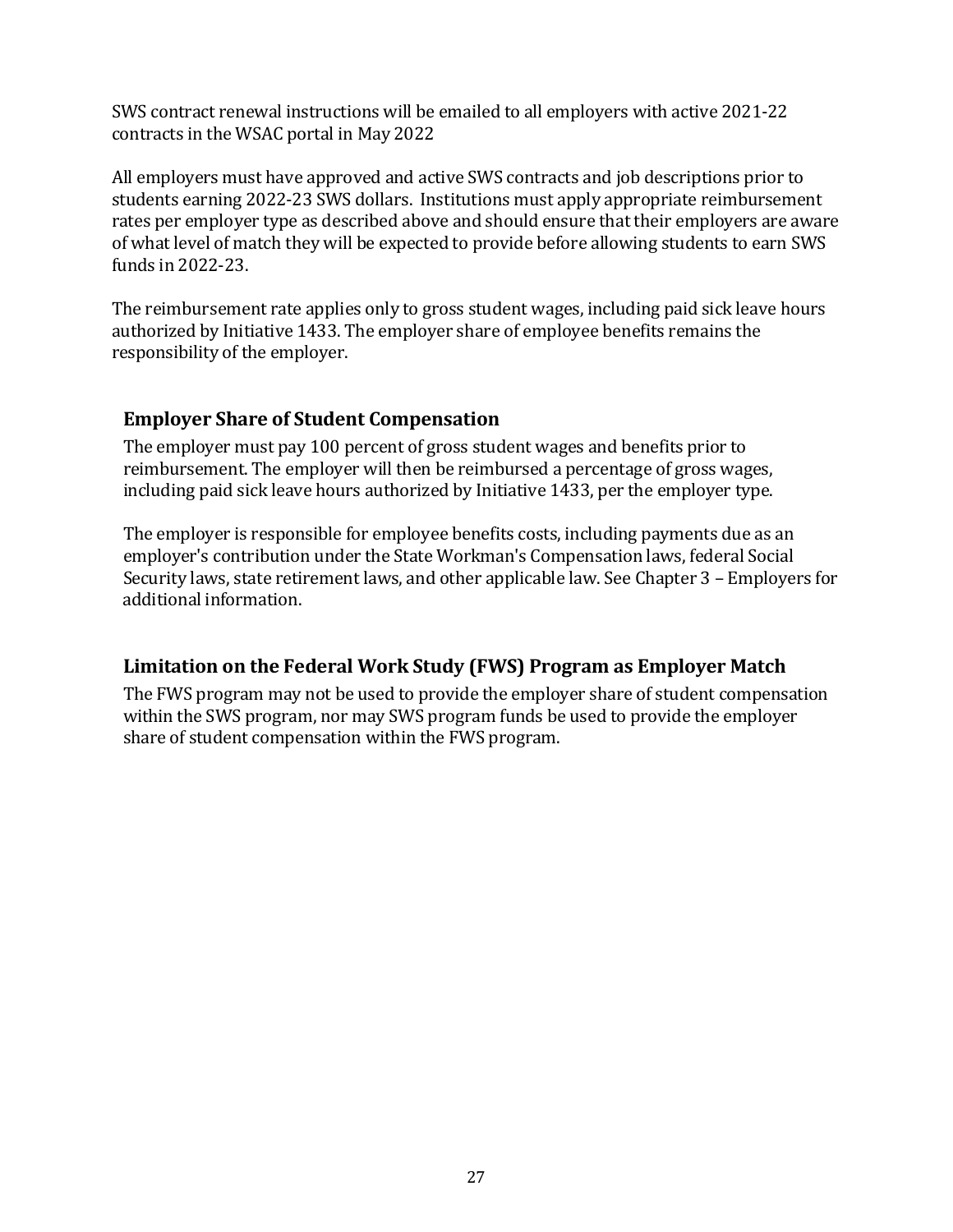# **CHAPTER 5 –REIMBURSEMENTS**

### **Initial Reserve**

Each summer, the Washington Student Achievement Council (WSAC) sends a Reserve Notice and Conditions letter with the institutions' initial allocation of funds for the upcoming fiscal year. This is followed by a final allocation notice once all program expenditures from the preceding fiscal year are finalized.

Whenever WSAC can provide funding increases, each institution must formally accept the allocation increase or request a smaller allocation. The financial aid administrator shall sign and return the Reserve letter to WSAC by June 30.

#### **Supplemental Fund Requests**

Throughout the year, typically in November, February, and May, institutions have the opportunity to request or return SWS funds. WSAC staff will email a memo and provide instructions for the survey to request or return funds.

Institutions are asked to respond to each survey, regardless if a change to the funding level is requested. Supplemental awards will be made on a funds-available basis.

### **Return of Funds**

As soon as the institution knows it will not use its entire SWS allocation, it must notify WSAC and return the unused funds. The sooner the institution returns the funds to WSAC, the easier it is to redistribute those funds to institutions with students in need.

### **Responsibility for Over-Commitment**

An institution that exceeds its allocation of funds should submit its own reimbursements to affected employers at the previously established reimbursement rate.

### **Monitor Expenditures**

SWS staff monitors institutional expenditures to ensure proper distribution and full utilization of funds. If it is determined an institution is unable to utilize all of the funds allotted for its students, SWS staff, following communication and consultation with the institution, may reduce the institution's allocation accordingly.

## **EMPLOYER REIMBURSEMENT – PRIVATE INSTITUTIONS**

Employers should submit two copies of the time sheet, at least monthly, to the institution. Private institutions will verify time sheet data, certify the accuracy, and assign appropriate position numbers.

The original (white) copy should be forwarded to WSAC **within five days of receipt**for reimbursement to the employer. See Chapter 6 – Resources for edits to perform **before** time sheets are submitted to WSAC.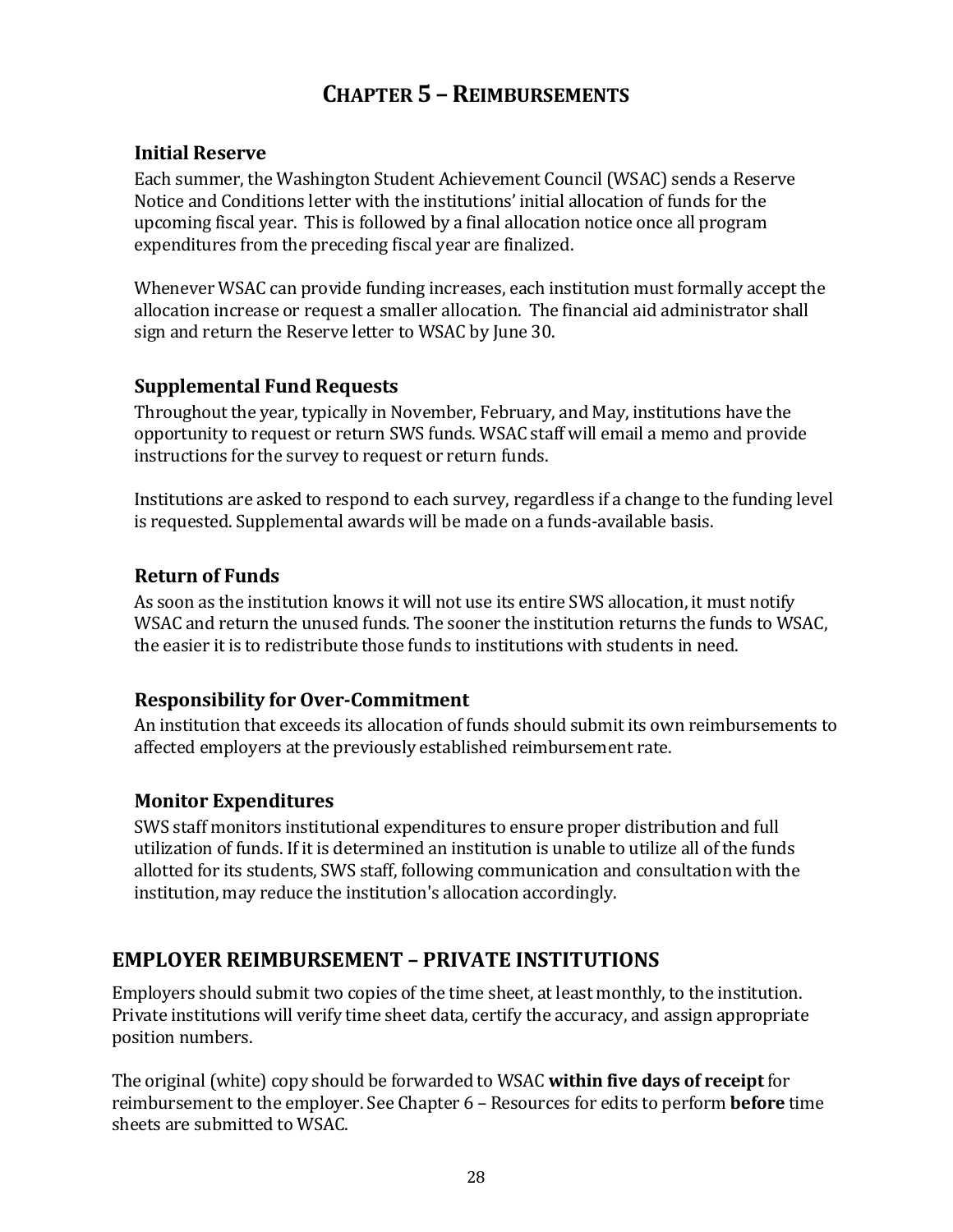Time sheet data is entered into the portal by SWS staff and processed for reimbursement.

SWS staff will contact the institution by email or phone regarding time sheets with errors. The institution shall resolve errors with the employer and contact SWS staff with the corrected time sheet information within one week. Failure to submit corrections within the specified timeframe may result in institutional liability for employer reimbursement.

Time sheets can be requested from SWS staff or can be downloaded on the [WSAC website.](http://wsac.wa.gov/sites/default/files/2017.SWS.Time.Sheet.with.Instructions.pdf)

## **ELECTRONIC TIME SHEET REIMBURSEMENT**

Electronic processing is the preferred method for time sheet submission. Institutions can contact SWS staff to apply to submit time sheets electronically. The electronic time sheet process is subject to all standard compliance procedures established for the SWS program and referenced in this SWS program manual.

WSAC reserves the right to review records, reports, processes, and/or procedures for the electronic time sheet process at any time. WSAC also reserves the right to suspend, limit, or terminate electronic time sheet submission with any institution at any time. Institutions may terminate this process at any time.

### **Submission of Initial Backup Records**

To establish the accuracy of time sheet batch submissions, the institution will submit original time sheets for a minimum of the first five electronic batches. SWS staff may request additional time sheet paper copies and may conduct random sampling and/or compliance reviews at any time during the year.

## **Certifying Official**

At the onset of the process, the institution will submit the name of the institutional official acting as the Student Employment Administrator for the purpose of electronic time sheet processing.

## **Sample Certification & Authorization**

Each electronic time sheet submission will consist of an email with the certification and attached file of records.

Each time sheet submission will contain the agreed-upon record layout, which includes and identifies the institution code and the year for which the reimbursement is being claimed.

The person submitting the email is the designated official. The unique identifier for the batch submission will be a combination of the email address with the received date and time. The number of records must be listed.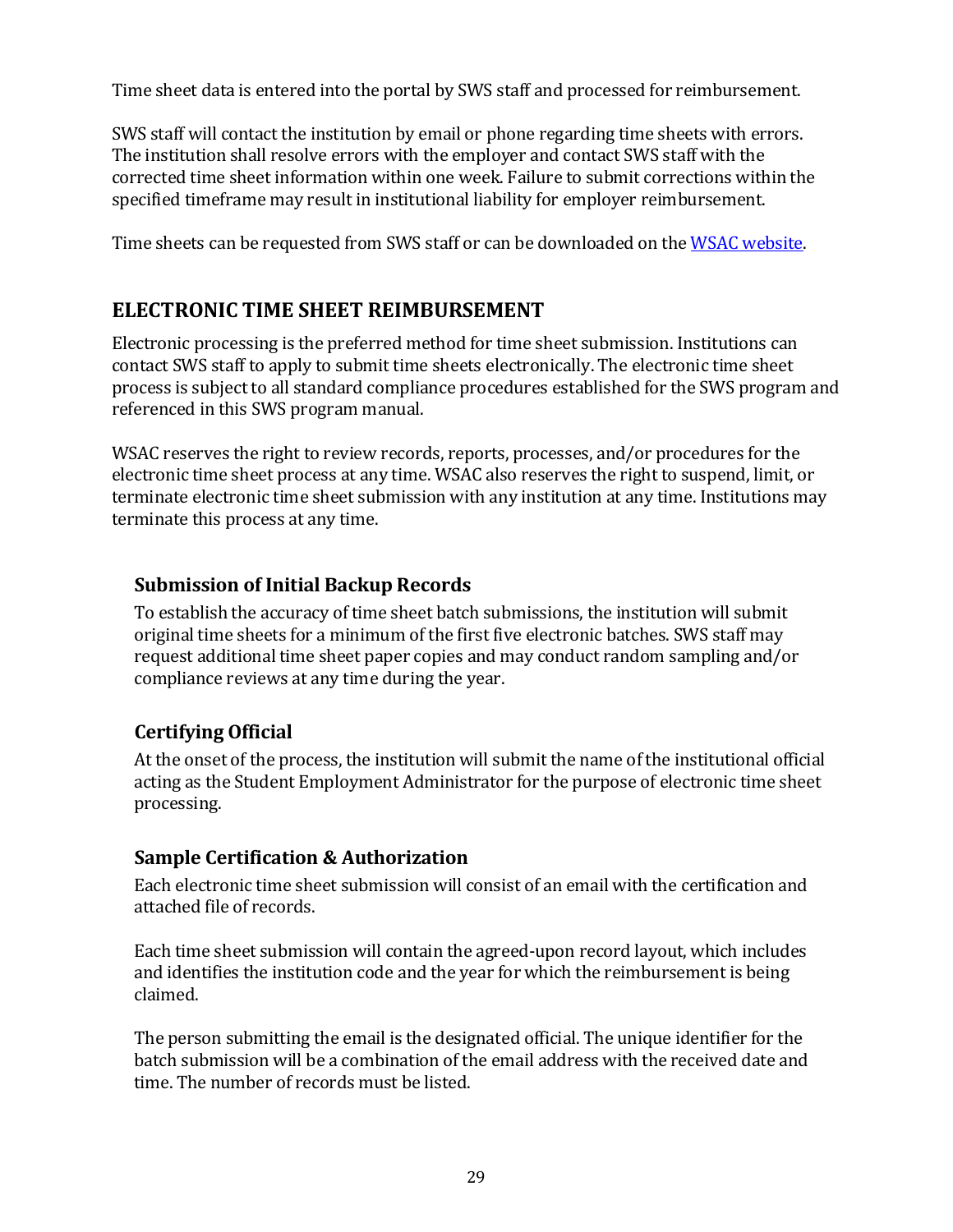## **Sample Certification**

I hereby authorize these (insert #) time sheet records as claims for employer reimbursement and certify the data being submitted for each student record in this batch is accurate and complete. This certification includes confirmation all claims in this batch are for the same fiscal year, and all of the initial time sheet edits have been performed.

I further certify the edits for each student claim includes:

- 1. The time sheet has been date stamped by the institution.
- 2. Confirmation of each student's eligibility.
- 3. The sum of total hours recorded for Record of Hours Worked is equal to Total Hours Worked.
- 4. The Total Hours Worked multiplied by Hourly Rate of Pay is equal to Gross compensation.

(**Special Note:** The hourly rate of pay can only have two places after the decimal. If an employer submits a time sheet with a pay rate of more than two decimal places, truncate after the hundredth. The Gross Compensation should then be adjusted.)

- 5. The employer has made the appropriate FICA and other deductions.
- 6. The student and supervisor signatures are in ink and dated on or after last day worked.
- 7. Any alterations to Gross Compensation, Record of Hours Worked, and Total Hours Worked by the institution are fully documented and initialed on the time sheet record.
- 8. The correct position number is provided.
- 9. The authorized institutional employee has signed each individual time sheet for the reimbursement claim.

## **SECURING STATE FUNDS – PUBLIC INSTITUTIONS**

### **Cash Requests/Expenditure Reports**

Public institutions must submit a cash request each month. The cash request must report actual program expenditures, and must be submitted even if the institution will not request cash. In general, the institution may only request enough funds to disburse within 30 days.

The cash request cannot exceed the institution's allocation for the current fiscal year. If the institution expends funds beyond the SWS allocation, it may need to use institutional funds to cover the overage.

### **Time Sheets**

Public institutions may use the WSAC time sheet or may use their own. Public institutions may weigh their own need for a particular type of time sheet against the additional complexity for off-campus employers participating with various institutions.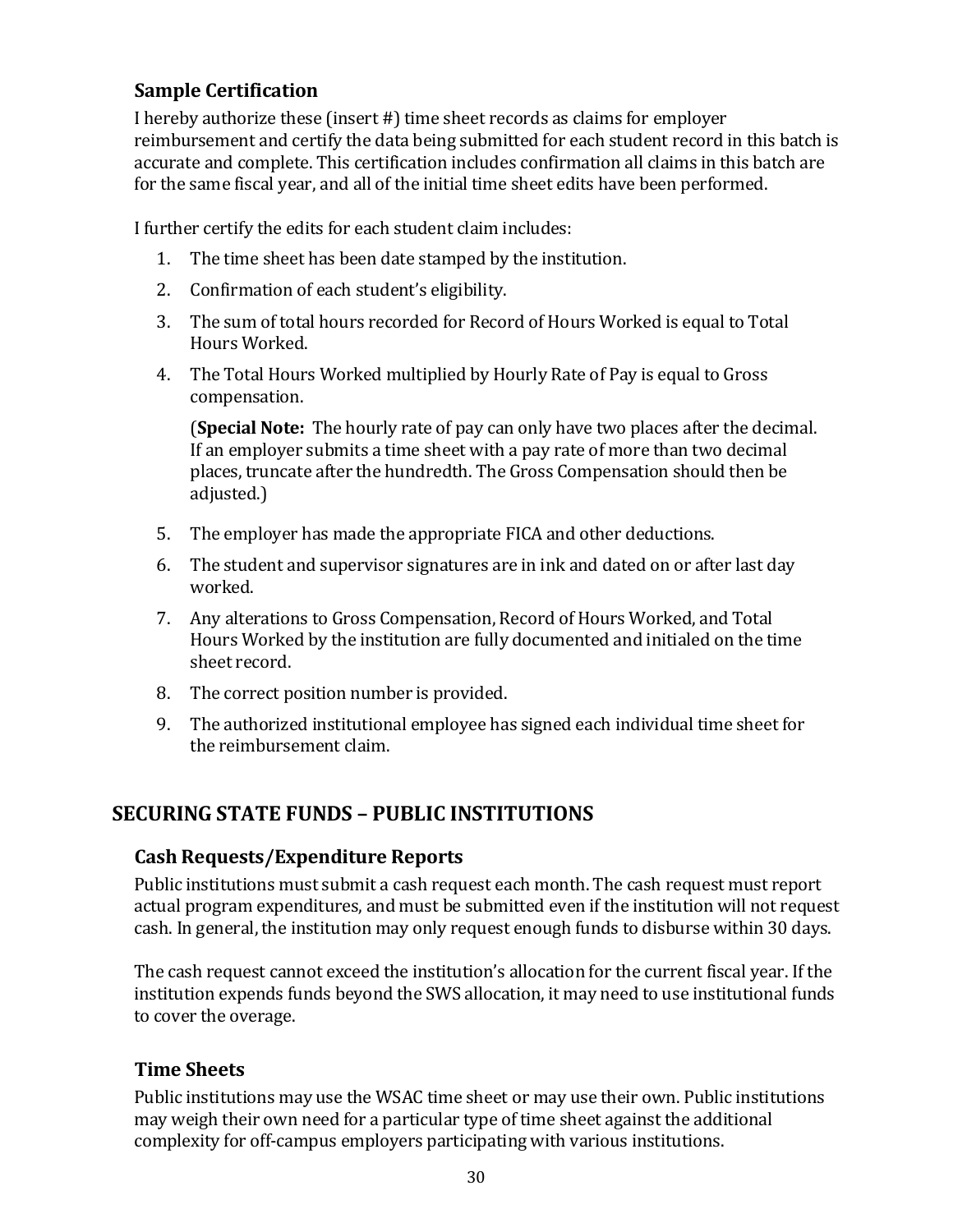At a minimum, a time sheet recording the number of hours worked per day by each student during each pay period must be on file.

The time sheet must include:

- 1. Employer certification with a perjury statement verifying the student was paid.
- 2. Student's full name.
- 3. Social Security Number.
- 4. Position title.
- 5. Pay rate.
- 6. Record of hours and days worked for each pay period.
- 7. Student and supervisor certification statement that the student worked the hours submitted on the time sheet.
- 8. Student and supervisor signatures and dates, gross pay, and name of institution.

## **Net Deductions**

Net deductions are not a required element for public on-campus time sheets if the information can be obtained from institutional records. Net deductions are a required element for time sheets for all off-campus employers.

## **Payer of Record for Off-Campus Employer**

If a public institution has made special arrangements with an employer whereby the institution pays the student in full and bills the employer for the employer's share, the certification of payments by the employer is not required.

Each public institution must have a record of payments made to employers for the state's share of student compensation.

# **TIME SHEET REIMBURSEMENT**

The employer must pay the student first and **then** claim reimbursement for the state's share of student compensation, including paid sick leave hours authorized by Initiative 1433. In order to receive reimbursement, the employer must submit the time sheet within 15 days after the pay period.

A copy of the time sheet form is located in Chapter 6 - Resources. The time sheet must indicate the employer has paid the student in full, minus appropriate deductions.

Once the time sheet has been submitted to the public institution, or WSAC, on behalf of the private institutions, the employer will be reimbursed for the state share of the student's compensation as quickly as possible.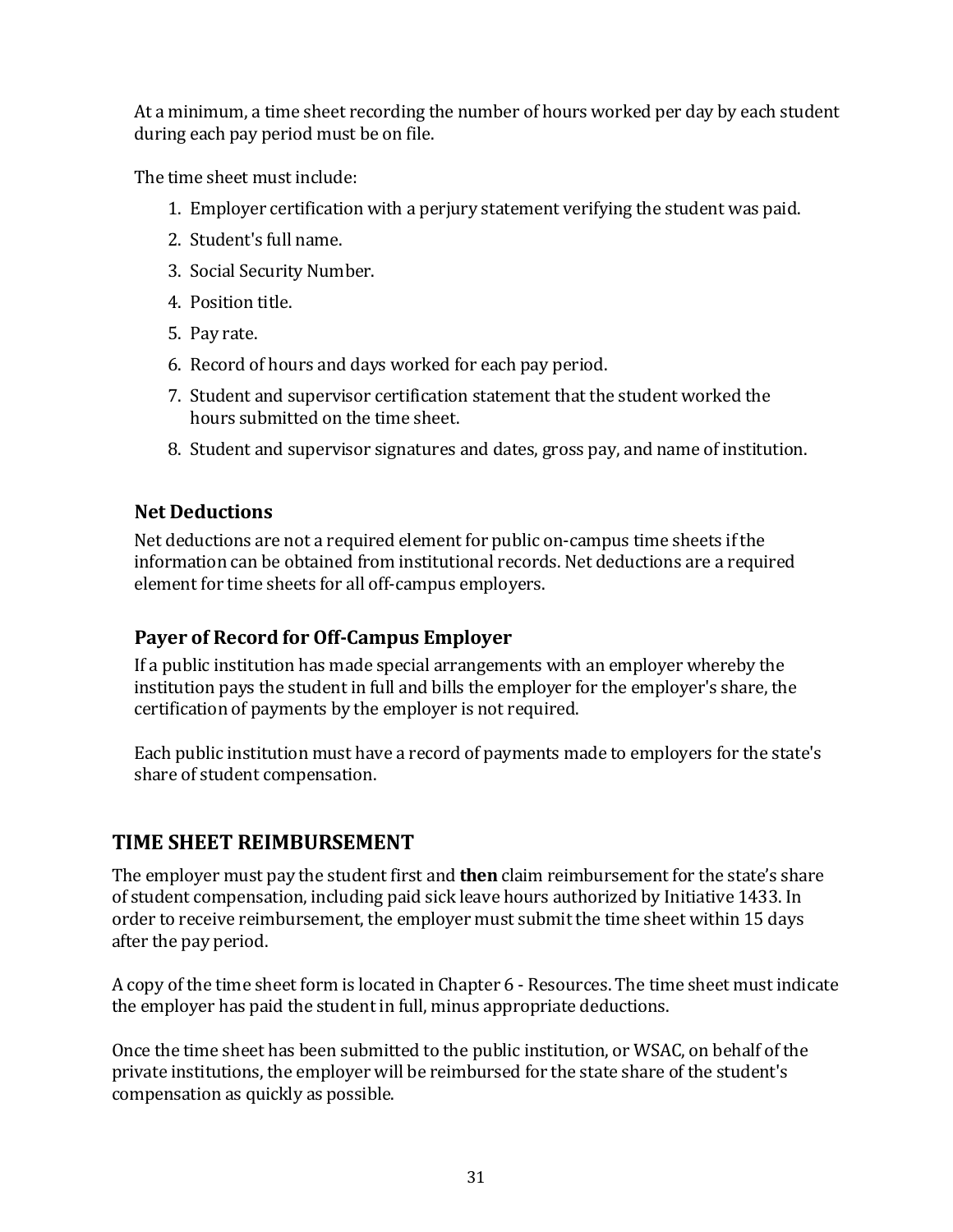## **EMPLOYER REIMBURSEMENT RATES**

Employer types and associated reimbursement rates are as follows:

| <b>Employer Type</b>                                                                                                                                                                                    | <b>Reimbursement</b><br>Rate |
|---------------------------------------------------------------------------------------------------------------------------------------------------------------------------------------------------------|------------------------------|
| $\bullet$ For-profit                                                                                                                                                                                    | 40%                          |
| • Public institutions<br>• Private institutions<br>• Governmental agencies - city, county, state, and federal                                                                                           | 60%                          |
| Nonprofit community service providers<br>School districts<br>STEM - businesses whose primary business activity is in the<br>$\bullet$<br>fields of science, technology, engineering, and/or mathematics | <b>70%</b>                   |

SWS contract renewal instructions will be emailed to all employers with active 2019-20 contracts in the WSAC portal in May 2020.

All employers must have approved and active SWS contracts and job descriptions prior to students earning 2020-21 SWS dollars. Institutions must apply appropriate reimbursement rates per employer type as described above, and should ensure that their employers are aware of what level of match they will be expected to provide before allowing students to earn SWS funds in 2020-21.

The reimbursement rate applies only to gross student wages, including paid sick leave hours authorized by Initiative 1433. The employer share of employee benefits remain the responsibility of the employer.

### **Employer Share of Student Compensation**

The employer must pay 100 percent of gross student wages and benefits prior to reimbursement. The employer will then be reimbursed a percentage of gross wages, including paid sick leave hours authorized by Initiative 1433, per the employer type.

The employer is responsible for employee benefits costs, including payments due as an employer's contribution under the State Workman's Compensation laws, federal Social Security laws, state retirement laws, and other applicable law. See Chapter 3 – Employers for additional information.

## **Limitation on the Federal Work Study (FWS) Program as Employer Match**

The FWS program may not be used to provide the employer share of student compensation within the SWS program, nor may SWS program funds be used to provide the employer share of student compensation within the FWS program.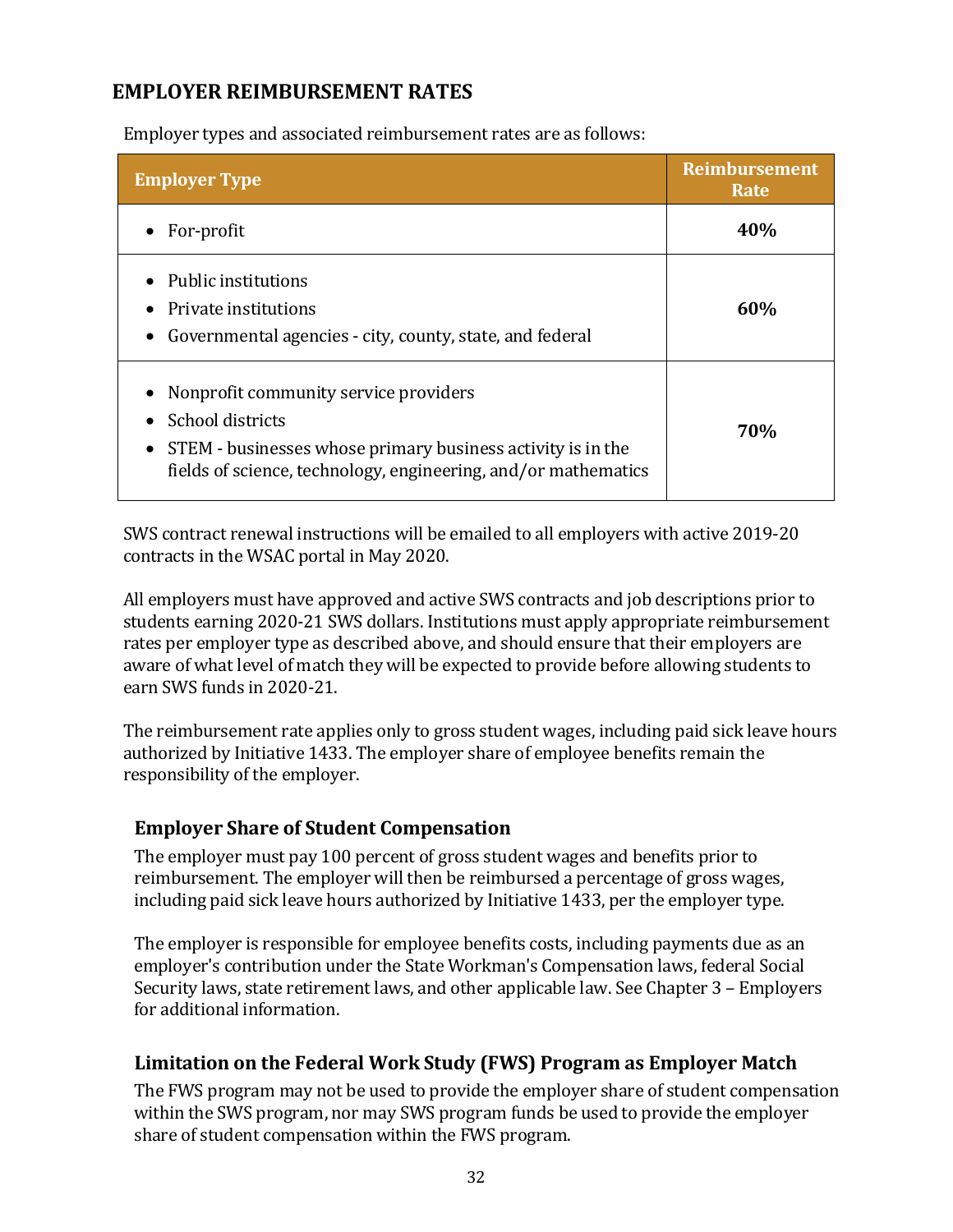# **CHAPTER 6 – RESOURCES**

# **LIST OF RESOURCE DOCUMENTS**

# **Portal User Administration**

Financial Aid Administrators have the ability to create a Portal account and grant SWS access to new and existing staff. It is the responsibility of each college's financial aid director to promptly remove Portal access for staff who should no longer have access, such as those who are no longer employed by the college or have moved to another department.

### **Creating a Portal Account for a New Staff Member:**

- 1. Log onto the portal: <https://portal.wsac.wa.gov/>
- 2. Select **Admin** and then **Manage Users**.
- 3. Select **Create user button near the top right corner of the page.**
- 4. Enter the new staff person's **email**, **first name**, and **last name**, and click **Create user.**
- 5. Scroll down to view the list of users at your institution. The newly created user will now appear on this list. Select their name to view and edit their details
- 6. Click **Add program, group, or organization.**
- 7. Under program select **State Work Study**, and under group select the relevant options based on the features the staff member should have access to (see options below).

Please note that only one group can be added at a time.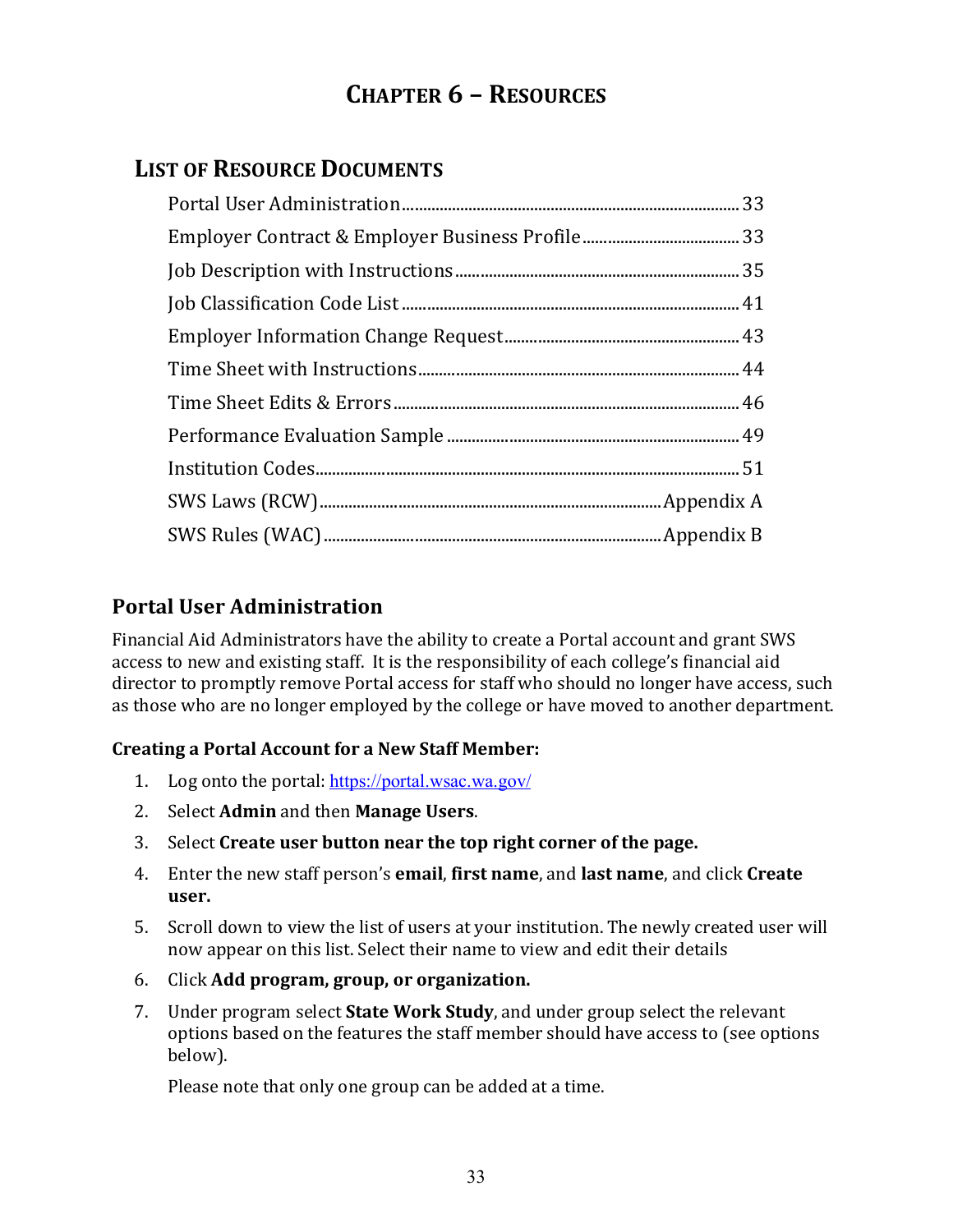#### Features for **Public institutions:**

- **Institution Staff** includes Contracts, Summary of account status, and Financial transaction report.
- **Request payments** includes Cash Request.

#### Features for **Private institutions:**

- **Institution Staff** includes Contracts, Summary of account status, and Financial transaction report.
- **View time sheets and job descriptions** includes Job descriptions, Time sheets, and Reconcile.

#### **Adding Features to an Existing Staff Member:**

- 1. Log onto the portal: <https://portal.wsac.wa.gov/>
- 2. Select **Admin** and then **Manage Users**.
- 3. Search the staff member you wish to edit by name or email and select their name once the results populate.
- 4. Find the **Program Name** that you want to update and open the **add group**  dropdown underneath it; then click the feature that you want to add.
- 5. Click **add** next to the feature that you want to add.

#### **Removing Features:**

- 1. Log onto the portal: [https://portal.wsac.wa.gov/.](https://portal.wsac.wa.gov/)
- 2. Select **Admin** and then **Manage Users**.
- 3. Search the staff member you wish to edit by name or email and select their name once the results populate.
- 4. Click **remove** next to the feature you no longer want the staff member to have access to.

#### **Removing a Staff Member:**

- 1. Log onto the portal: <https://portal.wsac.wa.gov/>
- 2. Select **Admin** and then **Manage Users**.
- 3. Search the staff member you wish to edit by name or email and select their name once the results populate. Select the **actions** dropdown, and then click delete. You will then be asked to confirm this selection.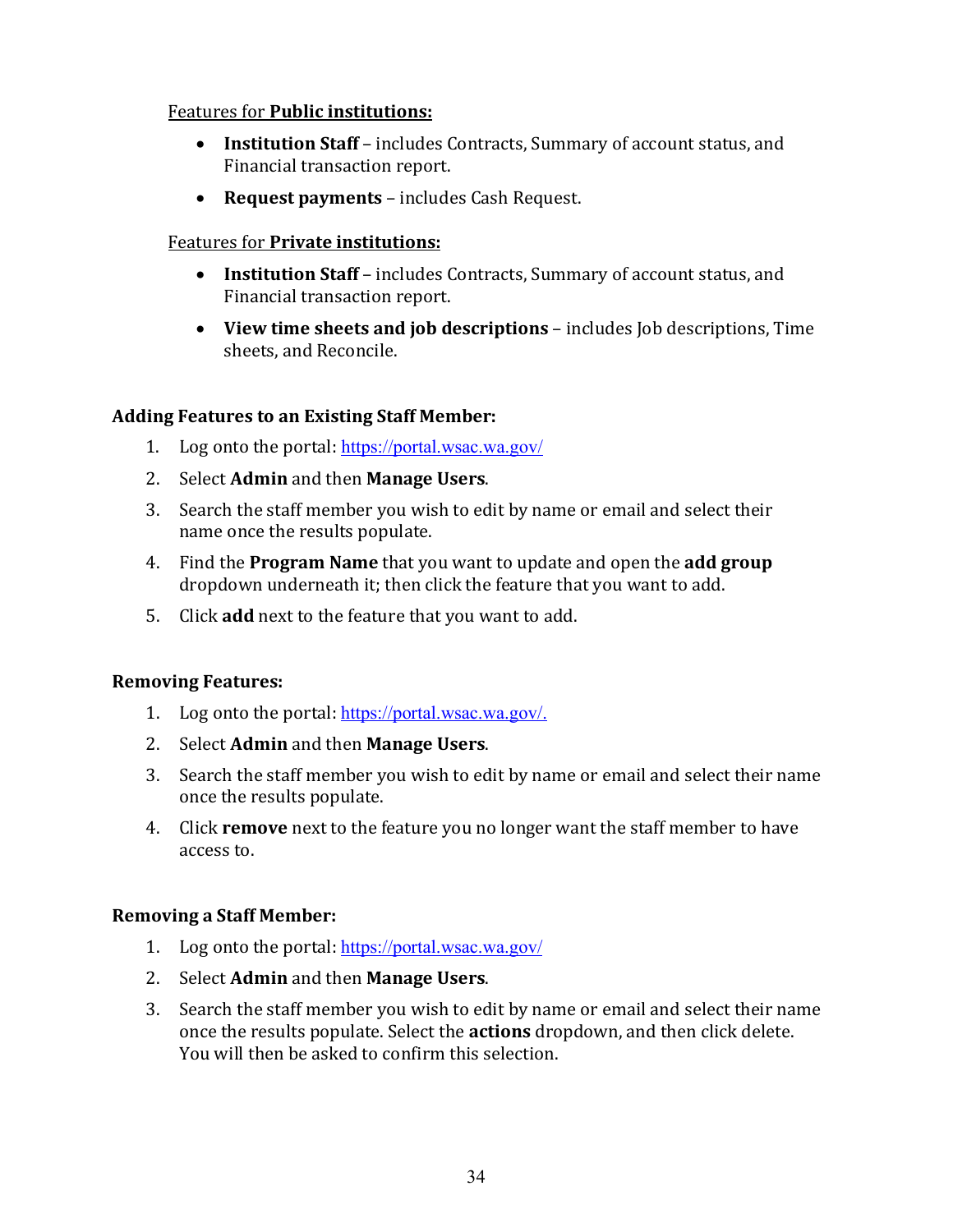

### **STATE OF WASHINGTON WORK STUDY PROGRAM**

#### **EMPLOYER CONTRACT**

THIS CONTRACT, entered into this \_\_\_\_\_\_ day of \_\_\_\_\_\_\_\_\_\_\_\_\_\_\_\_, 20\_\_\_\_, by and among the Washington Student Achievement Council, an agency of the state of Washington, hereafter called the "Council," or a public postsecondary institution(s) acting as an instrument of the Council in the placement of students, hereinafter called the "Institution;" and placement of students, hereinafter called the "Institution;" and "Employer."

#### **WITNESSETH:**

WHEREAS, the Council has been appropriated funds from the state of Washington, pursuant to RCW 28B.12, to stimulate and promote part-time educationally-related employment of students who are in need of the income from such employment to pursue courses at institutions of postsecondary education; and

WHEREAS, the Employer is a non-profit organization or a profit-making business entity; and

WHEREAS, the Council, the Institution, and the Employer desire that certain students engage in work under the State Work Study Program authorized by RCW 28B.12; and

WHEREAS, the Employer is in a position to utilize the services of such students;

NOW THEREFORE, in consideration of the mutual covenants hereinafter contained, the parties hereto agree for themselves as follows:

A. Employer Responsibilities: General

To be eligible for and to receive reimbursement, the Employer agrees to:

- 1. Utilize the services of students referred to it by the Institution(s) who are eligible to participate in the State Work Study Program, who provide documentation of eligibility, and who are qualified and acceptable to the Employer. A detailed job description and the pay range for each position must be set forth on a "Job Description" form, or its equivalent, submitted to and approved by each participating Institution;
- 2. Comply with all appropriate federal, state, and local laws;
- 3. Employ students to perform only work which will not:
	- a. Result in displacement of regular employees, impair existing contracts for services, or fill positions which are vacant because regular employees are involved in a labor dispute;
	- b. Replace positions occupied by regular employees during the current or prior year or any position currently or formerly occupied by Higher Education Personnel classified staff;
	- c. Directly involve religious worship, exercise, or instruction; or
	- d. Involve any partisan or non-partisan political activity;
- 4. Ensure that the work performed by the State Work Study student will bear relationship to the student's formal academic program and/or career interest;
- 5. Pay each student an hourly rate which is at least equal to the entry level rate for comparable positions within the employing organization;
- 6. Pay each student on a per-hour worked basis. The student may not be compensated on a completion-of-project, independent contractor or salaried basis;
- 7. Supervise in a reasonable manner the work performed by the student(s);
- 8. Maintain a daily record of the hours worked by each student on a form approved by the Council for that purpose;
- 9. Regulate the number of hours worked to ensure that no student works more than an average of the 19 hours reimbursable per week over the period of enrollment for which the student has received an award or a maximum of the 40 hours reimbursable per week during vacation periods, unless the Institution has specified that the student work fewer hours per week, in which case the Employer will regulate the hours accordingly;
- 10. Notify the Institution of any change affecting the student's employment; and
- 11. Complete the attached Business Profile, and also provide the Institution or the Council, upon request, additional information substantiating its eligibility as an Employer, information on its employee classification/compensation plan, and/or a current financial statement confirming its fiscal solvency.
- 12. The employer agrees to:
	- a. Put in place procedures to safeguard the integrity, confidentiality, and appropriate use of the Council's electronic systems and all data obtained through the Council's electronic systems;
	- b. Use the Council's electronic systems only for official business and to take reasonable care to protect all user names, passwords, and any subsequent forms of user authentication from use by unauthorized persons;
	- c. Not use any personally identifiable student data obtained from the Council's electronic systems to conduct research or other studies unless express written consent is obtained from the Council's executive director or their representative;
	- d. Report promptly to the Council any incident or act that would threaten and/or compromise the security or integrity of the Council's electronic systems including any compromise or suspected compromise of passwords; and
	- e. Take reasonable care to prevent the introduction of any code that could cause harm to the Council's electronic systems or data.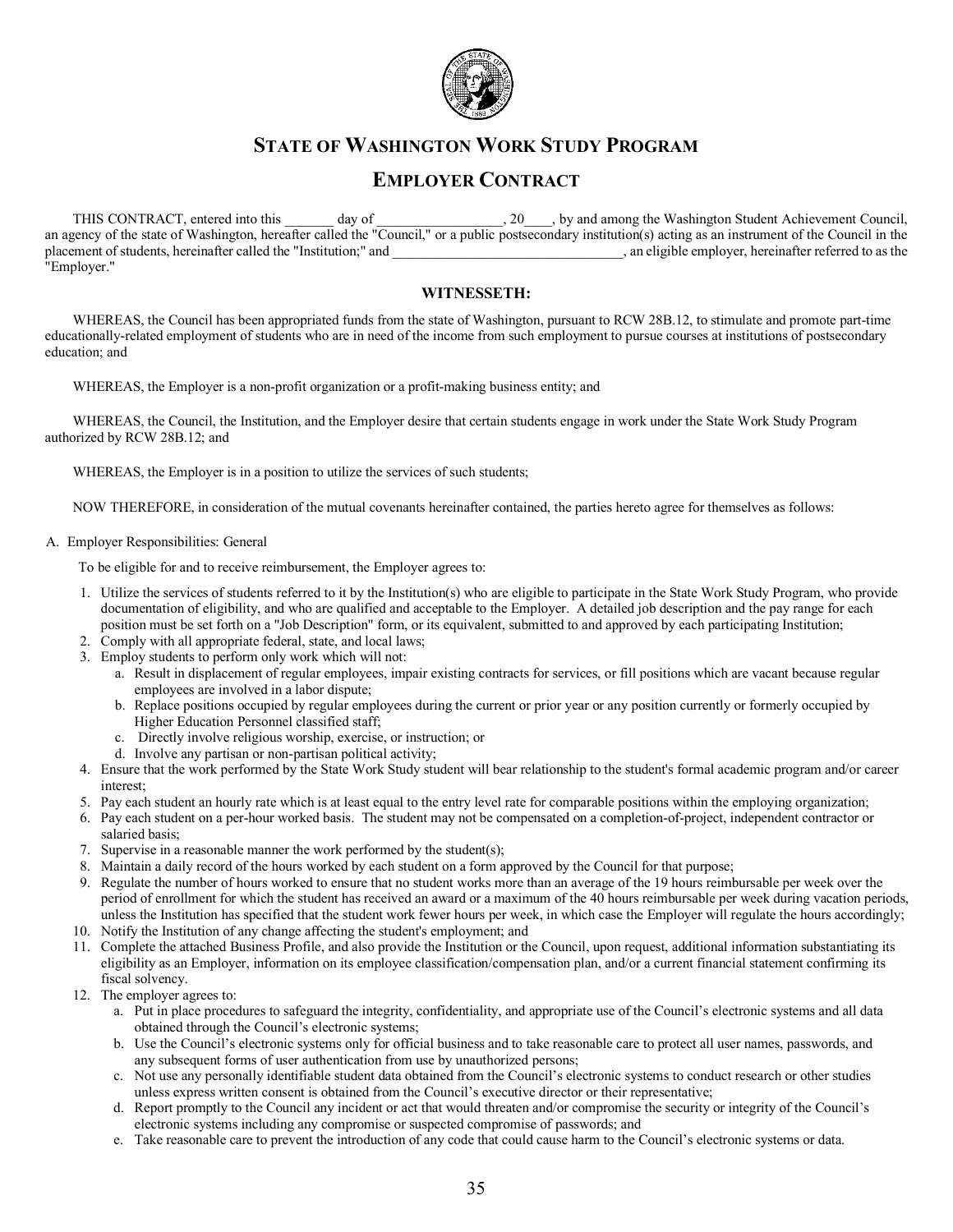#### B. Employer Payroll and Reimbursement Responsibilities:

The Employer further agrees to:

- 1. Pay directly to employed students by check or direct deposit their total compensation less appropriate deductions at least once a month, at a rate of pay at least equal to the entry level salary (starting hourly rate or wage) of comparable positions within the employing organization;
- 2. Bear the costs of employee benefits, including all payments due as an employer's contribution under the State Worker's Compensation laws or Federal Employment Compensation Act (federal agencies only), federal Social Security laws, state unemployment laws, OSHA regulations, and WISHA (Washington Industrial Safety and Health Act) regulations and other applicable laws;
- 3. Bear the full cost of any commission, bonus, or other special compensation paid the student in addition to the agreed-upon hourly rate of pay;
- 4. Claim reimbursement only for wages:
	- a. That do not represent hours of work in excess of maximum number of hours subject to reimbursement under this contract;
	- b. Certified under oath as paid by check or direct deposit to students certified as eligible by the Institution; and
	- c. For hours worked by the student, including paid sick leave hours required by Initiative 1433.
- 5. Submit to the Institution's appropriate office a completed timesheet for each student employee hired through the State Work Study Program according to the schedule provided by the Institution. In the event the Institution does not establish a schedule, THE TIMESHEET MUST BE SUBMITTED WITHIN 15 DAYS OF THE END OF THE PAYROLL PERIOD;
- 6. Submit timesheets for any student(s) who earned compensation or was paid during the month of June to the Institution by the deadline established by the Institution or July 10<sup>th</sup>, whichever is earlier; and adhere to state labor standards by providing student employee with appropriate rest and meal periods;
- 7. Waive and forfeit all claims for reimbursement of compensation earned or paid to students but not reported or submitted to the Institution as required under Section B (5) and B (6) of this Contract; and
- 8. Make available upon request by Council and other state of Washington personnel, its payroll records for students paid under this Contract for audit purposes.
- C. By approving and processing Job Descriptions, the Institution(s) agree(s) to:
	- 1. Determine which students meet the eligibility requirements for employment under the State Work Study program in accordance with rules and regulations and guidelines established by the Council;
	- 2. Refer to the Employer only those students eligible for the program who appear to be qualified for employment, after exercising the priorities in placing students in accordance with the rules and regulations by which the State Work Study Program is administered; and
	- 3. Notify the Employer of any student who may become ineligible.
- D. The Council agrees to reimburse the Employer for a percentage of the student's total State Work Study financial aid award. Reimbursement will be a percentage of the total payroll paid to students under this Contract as stated on the Job Description form. Reimbursement will be paid monthly upon receipt of the Employer's properly completed State Work Study timesheets, which have been sent to the Institution. Public postsecondary institutions(s) may reimburse the Employer on behalf of the Council. Private postsecondary institution(s) will forward the timesheets to the Council for reimbursement. No reimbursement will be made if such information is received after the calendar deadlines established by this Contract and the Institution(s).
- E. All Parties agree:
	- 1. This Contract and Business Profile, in conjunction with the Job Description form approved by a participating institution, constitutes an agreement to participate in the program and to comply with the contract provisions. Each institution has the right to determine from which contracted employers they will post jobs;
	- 2. The total reimbursable payroll shall consist of the hourly rate of compensation paid a student multiplied by the number of reimbursable hours of work performed by a student. The maximum number of reimbursable hours of work may not average more than 19 hours per week over the period of enrollment for which the student has received a State Work Study award or exceed a maximum of 40 hours per week during vacation periods. The Institution may specify that a student work fewer hours per week than the maximum. The number of hours any student may work during any period must be agreed upon prior to commencement of employment;
	- 3. The following priorities must be exercised in the placement of students:
		- a. Employment in fields related to the student's academic or vocational pursuits; or
		- b. In community service placements or in placements that meet Washington's economic development goals.
	- 4. Complaints by either the employee or Employer regarding lack of compliance with this Contract should be referred to the appropriate office at the Institution for settlement. If resolution cannot be reached, appeal may be made to the Council;
	- 5. This Contract shall be subject to the availability of funds granted for this program. It shall also be subject to the provisions of RCW 28B.12, the regulations adopted thereunder, and all legislation and regulations pertaining to the State Work Study Program adopted subsequently;
	- 6. This Contract may be terminated by the Council or the Employer if there is failure by the other party to comply with its provisions; and 7. This Contract will remain in effect until the end of the academic year, which is June 30 immediately following the effective date of this Contract. Prior to the expiration date and at the discretion of the Council, the contract may be continued for the subsequent academic year. Typically, the renewal letter will be sent out in May. In the case of a first year contract, filed between May and June, the second year renewal is handled automatically by the Council.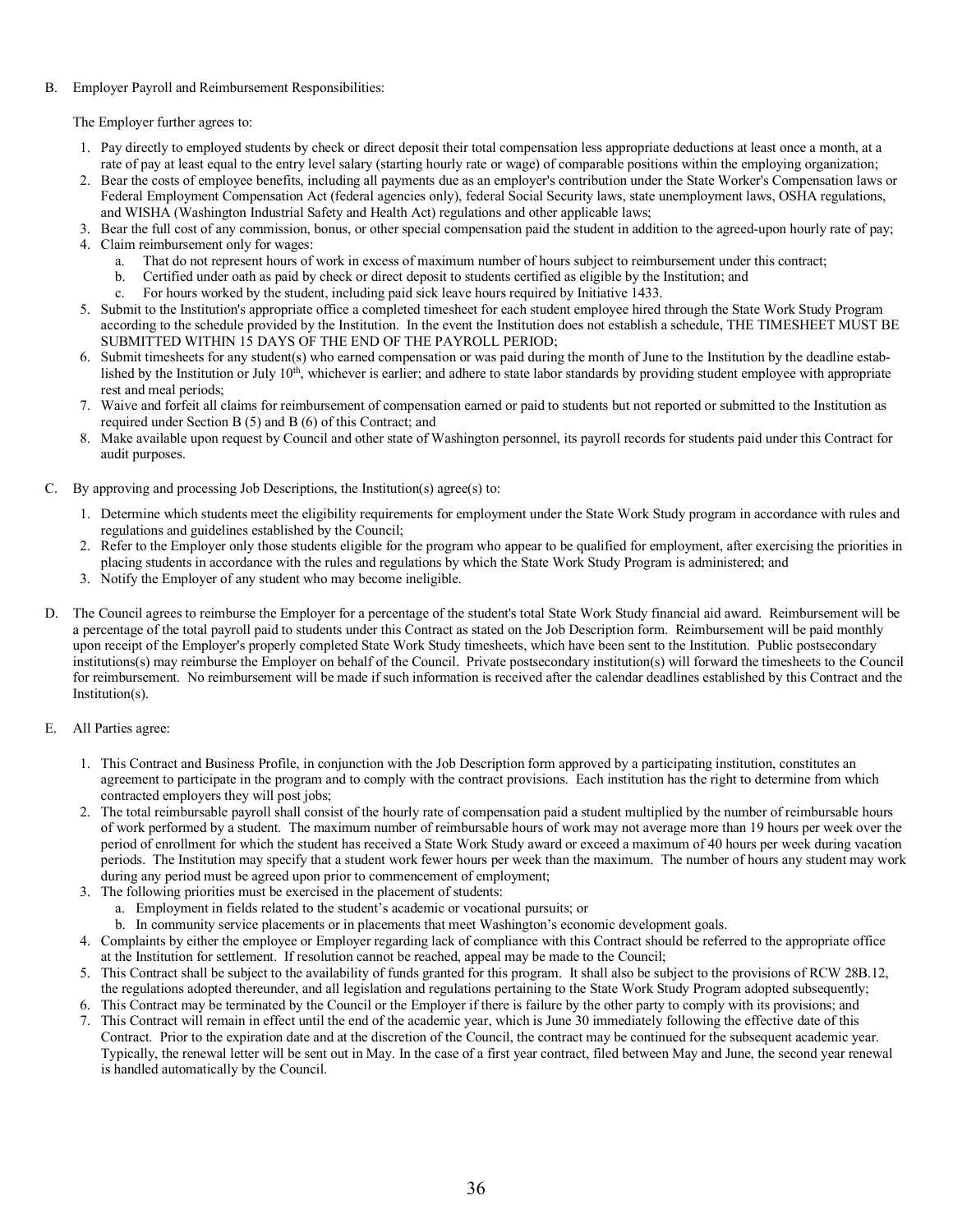| Substitute<br>Form W-9                                                                                                                                                                   |  | <b>Request for Taxpayer Identification Number and Certification</b>                                      |                                                                                                                                                                                                                                                                                                                                                                                                                                                    |                                                                 |                                                            |                                                                     |  |
|------------------------------------------------------------------------------------------------------------------------------------------------------------------------------------------|--|----------------------------------------------------------------------------------------------------------|----------------------------------------------------------------------------------------------------------------------------------------------------------------------------------------------------------------------------------------------------------------------------------------------------------------------------------------------------------------------------------------------------------------------------------------------------|-----------------------------------------------------------------|------------------------------------------------------------|---------------------------------------------------------------------|--|
| Legal Name (as shown on your income tax return):                                                                                                                                         |  |                                                                                                          |                                                                                                                                                                                                                                                                                                                                                                                                                                                    |                                                                 |                                                            |                                                                     |  |
|                                                                                                                                                                                          |  |                                                                                                          | Business Name, if different from Legal Name above - e.g. Doing Business As (DBA) Name:                                                                                                                                                                                                                                                                                                                                                             |                                                                 |                                                            |                                                                     |  |
|                                                                                                                                                                                          |  |                                                                                                          | <b>Check ONLY ONE below</b> (see W-9 Instructions for additional information)                                                                                                                                                                                                                                                                                                                                                                      |                                                                 |                                                            |                                                                     |  |
| Individual or Sole Proprietor<br>LLC filing as Corporation<br>Corporation<br>LLC filing as Sole Proprietor<br>LLC filing as Partnership<br>S-Corp<br>Partnership<br>LLC filing as S-Corp |  |                                                                                                          |                                                                                                                                                                                                                                                                                                                                                                                                                                                    | Non-Profit Organization<br>Volunteer<br>Board /Committee Member | Local Government<br>State Government<br>Federal Government | Tax-exempt organization<br>Trust/Estate                             |  |
|                                                                                                                                                                                          |  |                                                                                                          | For Corporation, S-Corp, Partnership or LLC, check one if applicable:                                                                                                                                                                                                                                                                                                                                                                              | Medical<br>Attorney/Legal                                       | (including tribal)                                         |                                                                     |  |
|                                                                                                                                                                                          |  |                                                                                                          |                                                                                                                                                                                                                                                                                                                                                                                                                                                    |                                                                 |                                                            |                                                                     |  |
| Physical Address (number, street, and apt. or suite no.)                                                                                                                                 |  |                                                                                                          |                                                                                                                                                                                                                                                                                                                                                                                                                                                    | City, State, and ZIP Code                                       |                                                            |                                                                     |  |
| <b>Taxpayer Identification Number (TIN)</b>                                                                                                                                              |  |                                                                                                          |                                                                                                                                                                                                                                                                                                                                                                                                                                                    |                                                                 |                                                            |                                                                     |  |
| Enter your EIN OR SSN (do not enter both)                                                                                                                                                |  |                                                                                                          |                                                                                                                                                                                                                                                                                                                                                                                                                                                    |                                                                 |                                                            |                                                                     |  |
| For individuals, this is your Social Security Number (SSN).                                                                                                                              |  |                                                                                                          |                                                                                                                                                                                                                                                                                                                                                                                                                                                    |                                                                 |                                                            |                                                                     |  |
| For other entities, it is your Employer Identification Number (EIN).                                                                                                                     |  |                                                                                                          |                                                                                                                                                                                                                                                                                                                                                                                                                                                    |                                                                 |                                                            |                                                                     |  |
|                                                                                                                                                                                          |  |                                                                                                          | NOTE: The EIN or SSN must match the Legal Name as reported to the IRS. For a resident alien, sole proprietor, or disregarded entity, or to find out how                                                                                                                                                                                                                                                                                            |                                                                 |                                                            |                                                                     |  |
| whose number to enter.                                                                                                                                                                   |  |                                                                                                          | to get a Taxpayer Identification Number, see the W-9 Instructions. If the account is in more than one name, see the W-9 Instructions for guidelines on                                                                                                                                                                                                                                                                                             |                                                                 |                                                            |                                                                     |  |
| <b>Certification</b>                                                                                                                                                                     |  |                                                                                                          |                                                                                                                                                                                                                                                                                                                                                                                                                                                    |                                                                 |                                                            |                                                                     |  |
| Under penalty of perjury, I certify that:                                                                                                                                                |  |                                                                                                          |                                                                                                                                                                                                                                                                                                                                                                                                                                                    |                                                                 |                                                            |                                                                     |  |
| $\bullet$                                                                                                                                                                                |  | am no longer subject to backup withholding, and<br>I am a U.S. person (including a U.S. resident alien). | The number shown on this form is my correct taxpayer identification number (or I am waiting for a number to be issued to me), and<br>I am not subject to backup withholding because: (a) I am exempt from backup withholding, or (b) I have not been notified by the Internal Revenue<br>Service (IRS) that I am subject to backup withholding as a result of a failure to report all interest or dividends, or (c) the IRS has notified me that I |                                                                 |                                                            |                                                                     |  |
|                                                                                                                                                                                          |  |                                                                                                          | (For additional information about the W-9 see the W-9 Instructions.)                                                                                                                                                                                                                                                                                                                                                                               |                                                                 |                                                            |                                                                     |  |
|                                                                                                                                                                                          |  |                                                                                                          |                                                                                                                                                                                                                                                                                                                                                                                                                                                    |                                                                 |                                                            |                                                                     |  |
| <b>SIGNATURE of U.S. PERSON:</b>                                                                                                                                                         |  |                                                                                                          |                                                                                                                                                                                                                                                                                                                                                                                                                                                    |                                                                 | Date:                                                      |                                                                     |  |
|                                                                                                                                                                                          |  |                                                                                                          |                                                                                                                                                                                                                                                                                                                                                                                                                                                    |                                                                 |                                                            |                                                                     |  |
| <b>Employer Identification Number (EIN)</b>                                                                                                                                              |  |                                                                                                          |                                                                                                                                                                                                                                                                                                                                                                                                                                                    | <b>Mailing Address</b>                                          |                                                            |                                                                     |  |
| Unified Business Identifier (UBI) Number                                                                                                                                                 |  |                                                                                                          |                                                                                                                                                                                                                                                                                                                                                                                                                                                    | City, State, and ZIP code                                       |                                                            |                                                                     |  |
|                                                                                                                                                                                          |  |                                                                                                          |                                                                                                                                                                                                                                                                                                                                                                                                                                                    |                                                                 |                                                            |                                                                     |  |
| <b>SWV</b><br>$\frac{\text{SWV}}{\text{Statewide Vendor Number (SWV#)}}$                                                                                                                 |  |                                                                                                          |                                                                                                                                                                                                                                                                                                                                                                                                                                                    | <b>Email Address</b>                                            |                                                            |                                                                     |  |
|                                                                                                                                                                                          |  |                                                                                                          |                                                                                                                                                                                                                                                                                                                                                                                                                                                    | Website                                                         |                                                            |                                                                     |  |
|                                                                                                                                                                                          |  |                                                                                                          |                                                                                                                                                                                                                                                                                                                                                                                                                                                    |                                                                 |                                                            |                                                                     |  |
| $(\underbrace{\phantom{a}}_{\text{Fax Number}})$                                                                                                                                         |  |                                                                                                          |                                                                                                                                                                                                                                                                                                                                                                                                                                                    |                                                                 | Employer Type (non-profit, for-profit, or public)          |                                                                     |  |
|                                                                                                                                                                                          |  |                                                                                                          | IN WITNESS HEREOF, the parties hereto have executed this contract the day and year first above written.                                                                                                                                                                                                                                                                                                                                            |                                                                 |                                                            |                                                                     |  |
| <b>Signed By:</b>                                                                                                                                                                        |  |                                                                                                          |                                                                                                                                                                                                                                                                                                                                                                                                                                                    | <b>Signed By:</b>                                               |                                                            |                                                                     |  |
| <b>Name of Employer Representative</b>                                                                                                                                                   |  |                                                                                                          |                                                                                                                                                                                                                                                                                                                                                                                                                                                    |                                                                 |                                                            | <b>Student Achievement Council/Public Postsecondary Institution</b> |  |
| <b>Signature of Employer Representative</b>                                                                                                                                              |  |                                                                                                          |                                                                                                                                                                                                                                                                                                                                                                                                                                                    | <b>Title</b>                                                    |                                                            |                                                                     |  |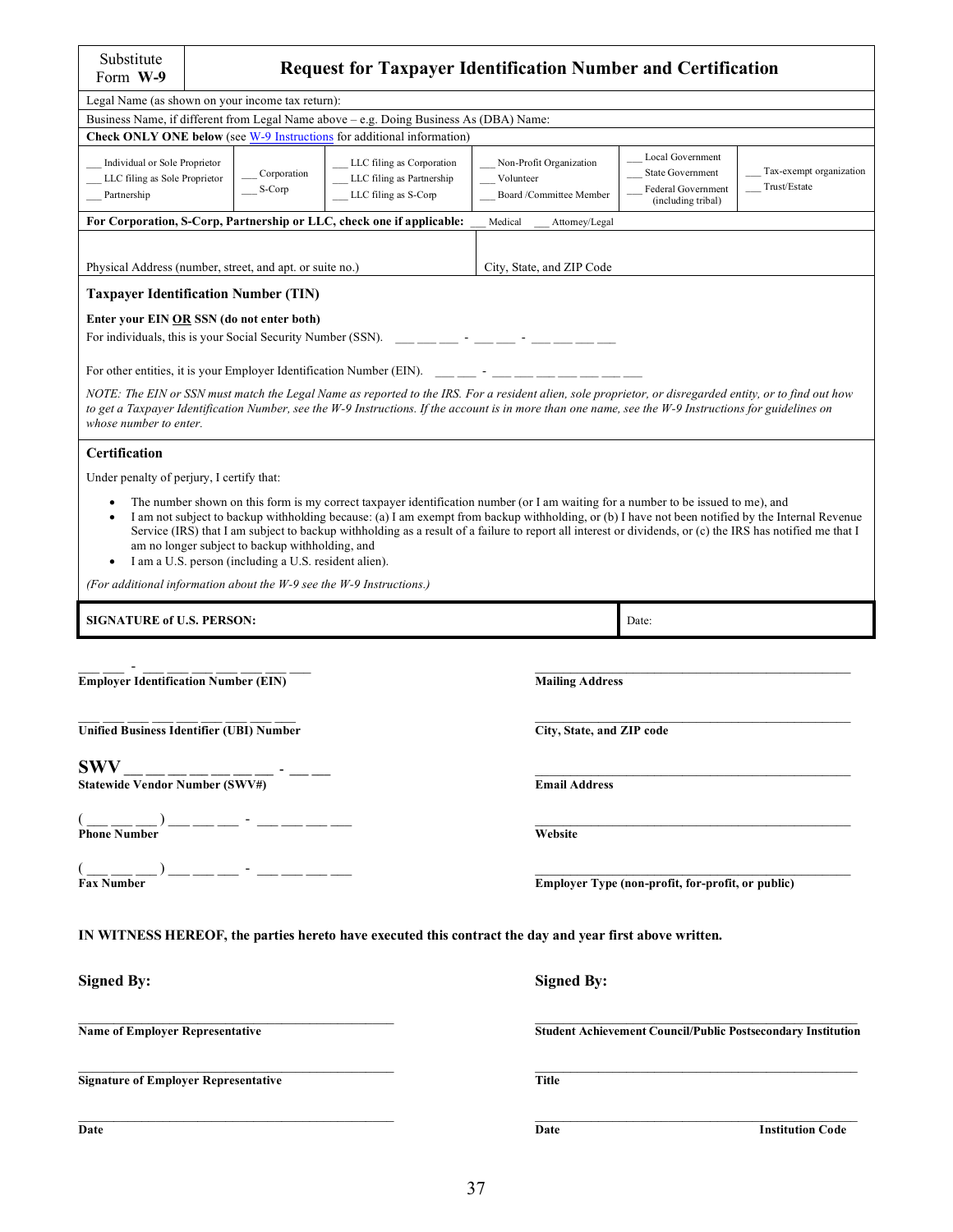# **STATE OF WASHINGTON WORK STUDY PROGRAM EMPLOYER BUSINESS PROFILE**

|    | 2. Employer Identification Number (EIN): $\frac{1}{\sqrt{2}}$ - $\frac{1}{\sqrt{2}}$ - $\frac{1}{\sqrt{2}}$ - $\frac{1}{\sqrt{2}}$                                      |
|----|-------------------------------------------------------------------------------------------------------------------------------------------------------------------------|
|    |                                                                                                                                                                         |
|    | 4. Describe the nature of business and primary goods or services provided. (Attach annual report or summary publication, if you prefer.)                                |
|    | 5. Describe the location where the student will work.                                                                                                                   |
|    | 6. Describe composition of Board of Directors/Corporation, if applicable.                                                                                               |
|    | 7. Number of years in operation:                                                                                                                                        |
| 8. | Number of regular/paid employees: Full time _______ Part time ______                                                                                                    |
|    | 9. Number of volunteers: Full time ________ Part time ______                                                                                                            |
|    | 10. Have you ever had a license, certificate, or registration to operate a business, occupation, or profession denied, suspended, or<br>revoked? If so, please explain. |
|    | 11. Do you currently possess all licenses, certificates, and registrations required by all federal, state, and local laws and ordinances?<br>If not, please explain.    |
|    | 12. Have you ever been a defendant in a consumer protection action? If so, please explain.                                                                              |
|    | 13. Have you ever been involved in a labor dispute? If so, please explain.                                                                                              |
|    | 14. Does your organization participate in any political activity or have a religious affiliation? If so, please explain.                                                |
|    | 15 Have you experienced any cash flow problems within the next two years that would make it difficult to compensate State Work                                          |

15. Have you experienced any cash flow problems within the past two years that would make it difficult to compensate State Work Study students on a regular basis? If so, please explain.

 $\overline{\phantom{a}}$  , and the contribution of the contribution of the contribution of the contribution of the contribution of the contribution of the contribution of the contribution of the contribution of the contribution of the **Name of Employer Representative Title**

**Signature of Employer Representative Date** 

 $\overline{\phantom{a}}$  , and the contribution of the contribution of the contribution of the contribution of the contribution of the contribution of the contribution of the contribution of the contribution of the contribution of the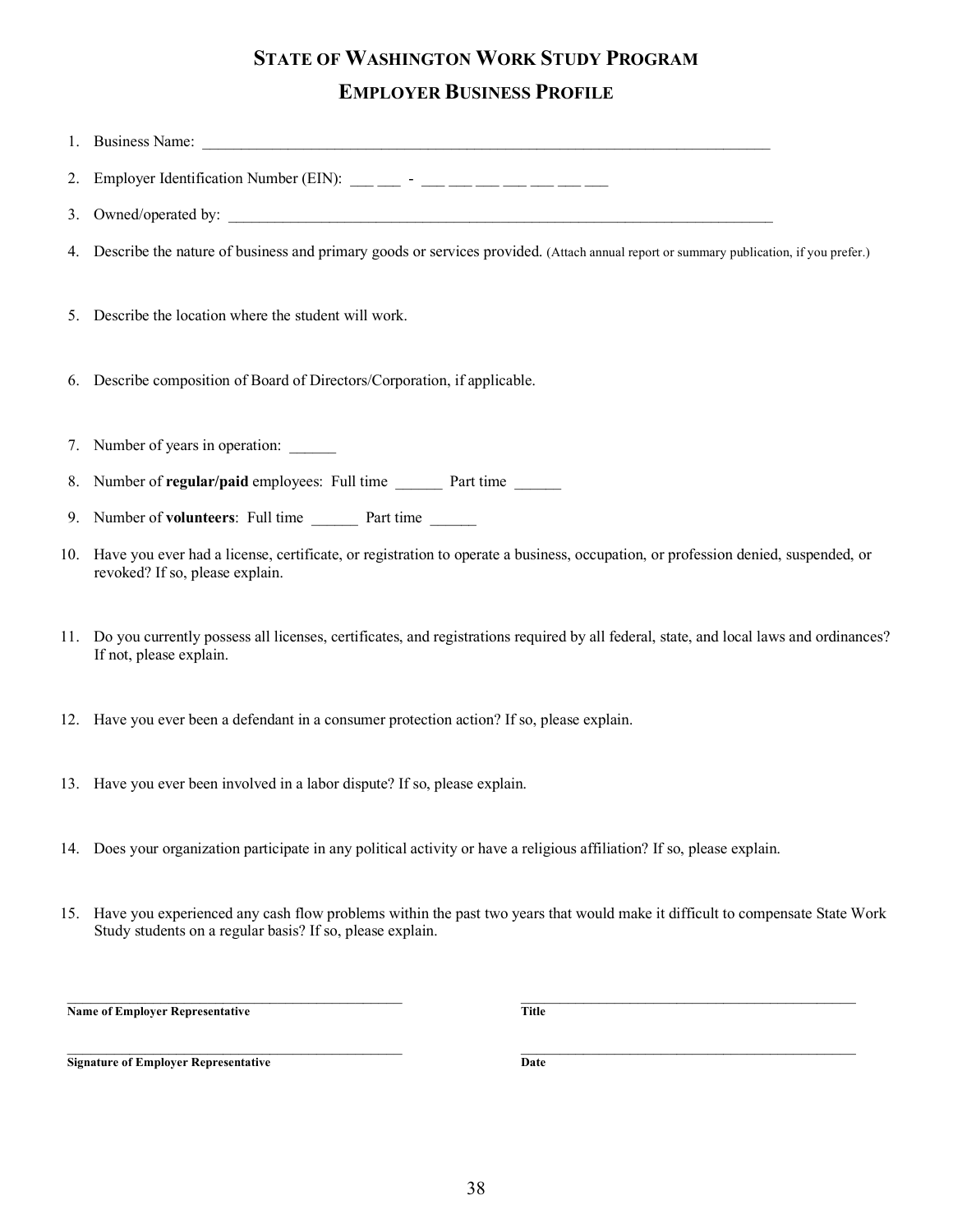# **WASHINGTON STATE WORK STUDY PROGRAM JOB DESCRIPTION**

| 1. Job Title:               |       |                                                                                                                                                                                                                                                                                                                                                                                                                                   |
|-----------------------------|-------|-----------------------------------------------------------------------------------------------------------------------------------------------------------------------------------------------------------------------------------------------------------------------------------------------------------------------------------------------------------------------------------------------------------------------------------|
|                             |       | Year                                                                                                                                                                                                                                                                                                                                                                                                                              |
|                             |       |                                                                                                                                                                                                                                                                                                                                                                                                                                   |
|                             |       |                                                                                                                                                                                                                                                                                                                                                                                                                                   |
|                             |       |                                                                                                                                                                                                                                                                                                                                                                                                                                   |
|                             |       |                                                                                                                                                                                                                                                                                                                                                                                                                                   |
|                             |       |                                                                                                                                                                                                                                                                                                                                                                                                                                   |
|                             |       |                                                                                                                                                                                                                                                                                                                                                                                                                                   |
|                             |       |                                                                                                                                                                                                                                                                                                                                                                                                                                   |
|                             |       |                                                                                                                                                                                                                                                                                                                                                                                                                                   |
|                             |       | Suffix                                                                                                                                                                                                                                                                                                                                                                                                                            |
| City                        | State | Zip                                                                                                                                                                                                                                                                                                                                                                                                                               |
|                             |       |                                                                                                                                                                                                                                                                                                                                                                                                                                   |
| Phone Number                |       |                                                                                                                                                                                                                                                                                                                                                                                                                                   |
| <b>FOR COLLEGE USE ONLY</b> |       |                                                                                                                                                                                                                                                                                                                                                                                                                                   |
| Name of College             |       | <b>Institution Code</b>                                                                                                                                                                                                                                                                                                                                                                                                           |
| Job Classification Code     |       | <b>Position Number</b>                                                                                                                                                                                                                                                                                                                                                                                                            |
| <b>FOR COUNCIL USE ONLY</b> |       |                                                                                                                                                                                                                                                                                                                                                                                                                                   |
|                             |       |                                                                                                                                                                                                                                                                                                                                                                                                                                   |
|                             |       | 2. Pay Range: $\frac{1}{\sqrt{2}}$ $\frac{1}{\sqrt{2}}$ $\frac{1}{\sqrt{2}}$ $\frac{1}{\sqrt{2}}$ $\frac{1}{\sqrt{2}}$ $\frac{1}{\sqrt{2}}$ $\frac{1}{\sqrt{2}}$ $\frac{1}{\sqrt{2}}$ $\frac{1}{\sqrt{2}}$ $\frac{1}{\sqrt{2}}$ $\frac{1}{\sqrt{2}}$ $\frac{1}{\sqrt{2}}$ $\frac{1}{\sqrt{2}}$ $\frac{1}{\sqrt{2}}$ $\frac{1}{\sqrt{2}}$ $\frac{1}{\sqrt{2}}$<br><b>Employer Identification Number (EIN)</b><br>Supervisor's Name |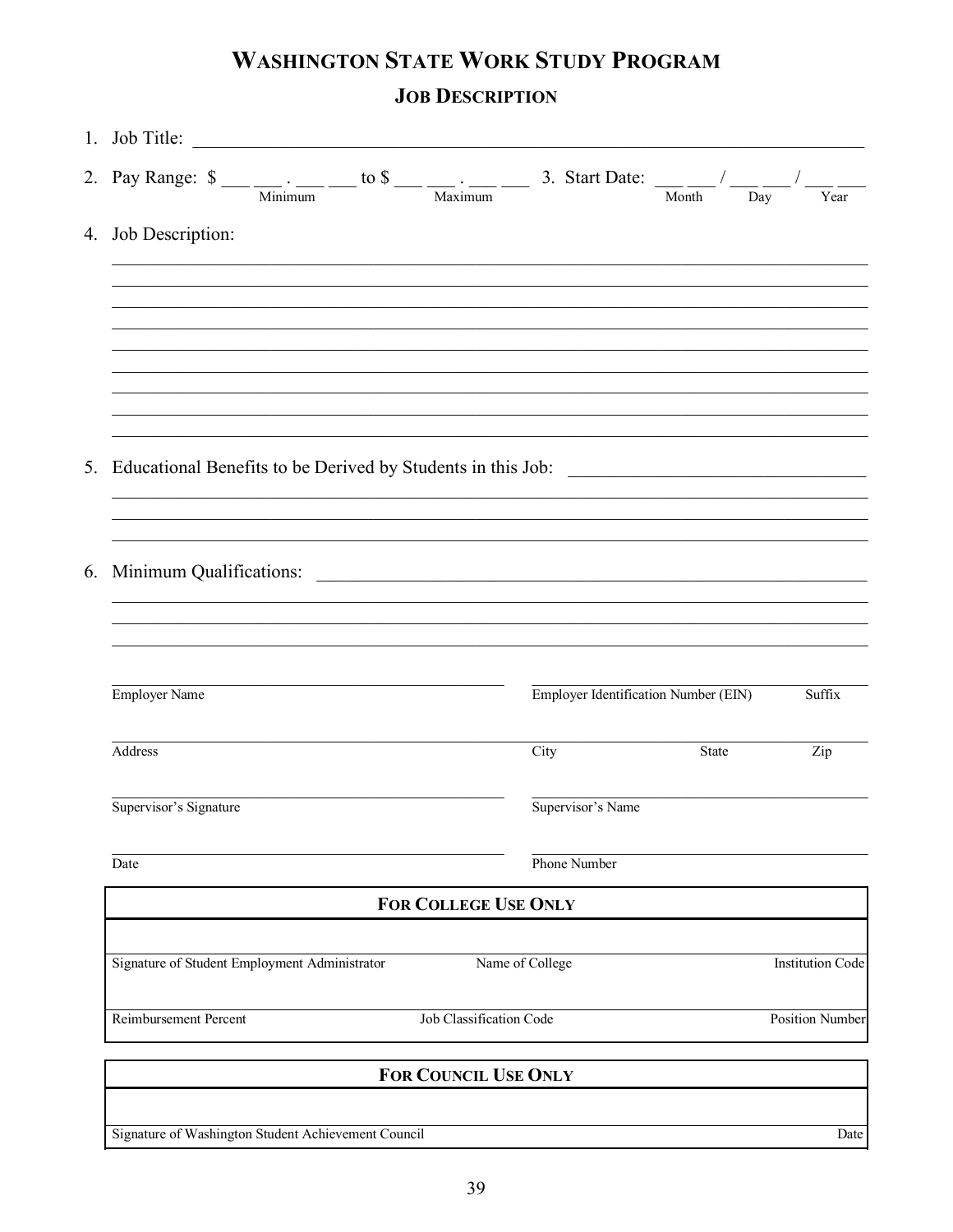#### **INSTRUCTIONS FOR COMPLETING THE JOB DESCRIPTION**

#### **Employers**

Complete a Job Description form for each State Work Study position offered by your business or organization. Submit the Job Description form to each college you want to hire students from. The Student Employment Administrator at the college and the Washington Student Achievement Council must approve the position before you can hire a State Work Study student employee.

**Job Title:** You may select any job title you feel is appropriate. Choose a title that accurately describes the position. This is the job title that the student will enter on their time sheet.

**Pay Range:** All State Work Study positions must receive compensation equal to the entry level salary of comparable positions<sup>[1](#page-53-0)</sup>. Indicate the minimum and maximum pay range expected for this position during the period of employment. Any adjustments to the hourly pay rate made during the employment period must fall within this broad pay range.

**Start Date:** Indicate the date (month, day, and year) the position is available (in most cases this will be July 1, which is the beginning of the state fiscal year).

**Job Description:** Give a concise but complete description of the tasks the student can expect to perform on a regular basis.

**Educational Benefits to be Derived by the Students in this Job:** Explain how this position enhances a student's education or how it relates to a future career track. Whenever possible, hire State Work Study students in positions related to their academic pursuits.

**Minimum Qualifications:** Please note that students use this area to prescreen themselves. List the skills a student must possess prior to filling this position, and base your hiring on how closely the applicant meets these requirements.

**Employer Name:** Provide the full name of the employing business or organization.

**Employer Identification Number (EIN) and Suffix:** Provide the business or organization's Employer Identification Number (EIN) and, if applicable, the suffix assigned by the Washington Student Achievement Council.

**Address:** Provide the address for the business or organization where the student will be working.

**Supervisor's Signature:** Include the signature of the supervisor for this position.

**Supervisor's Name:** Provide the name of the supervisor of this position.

**Date:** Indicate the date signed by the supervisor.

**Phone Number:** Provide the phone number for the supervisor of this position.

#### **Student Employment Administrators**

**Signature of Student Employment Administrator:** This should be the signature of the Student Employment Administrator who approved the job description.

**Name of College:** Provide the full name of the college.

**Institution Code:** Provide the institution code provided by the Washington Student Achievement Council.

**Reimbursement Percent:** Provide the reimbursement rate based on the employer type.

**Job Classification Code:** Provide the appropriate classification code, from the list provided by the Washington Student Achievement Council, to identifying a broad range of jobs.

**Position Number:** The position number may be any sequence established by the college to assign each job description a unique number.

<span id="page-53-0"></span><sup>1</sup> [RCW 28B.12.040;](http://apps.leg.wa.gov/rcw/default.aspx?cite=28B.12.040) [RCW 28B.12.060\(5\)\(b\);](http://apps.leg.wa.gov/rcw/default.aspx?cite=28B.12.060) [WAC 250-40-030\(6\)\(c\);](http://apps.leg.wa.gov/wac/default.aspx?cite=250-40-030) [WAC 250-40-050\(2\);](http://apps.leg.wa.gov/wac/default.aspx?cite=250-40-050) [WAC 250-40-070\(3\)\(a\)](http://apps.leg.wa.gov/WAC/default.aspx?cite=250-40-070)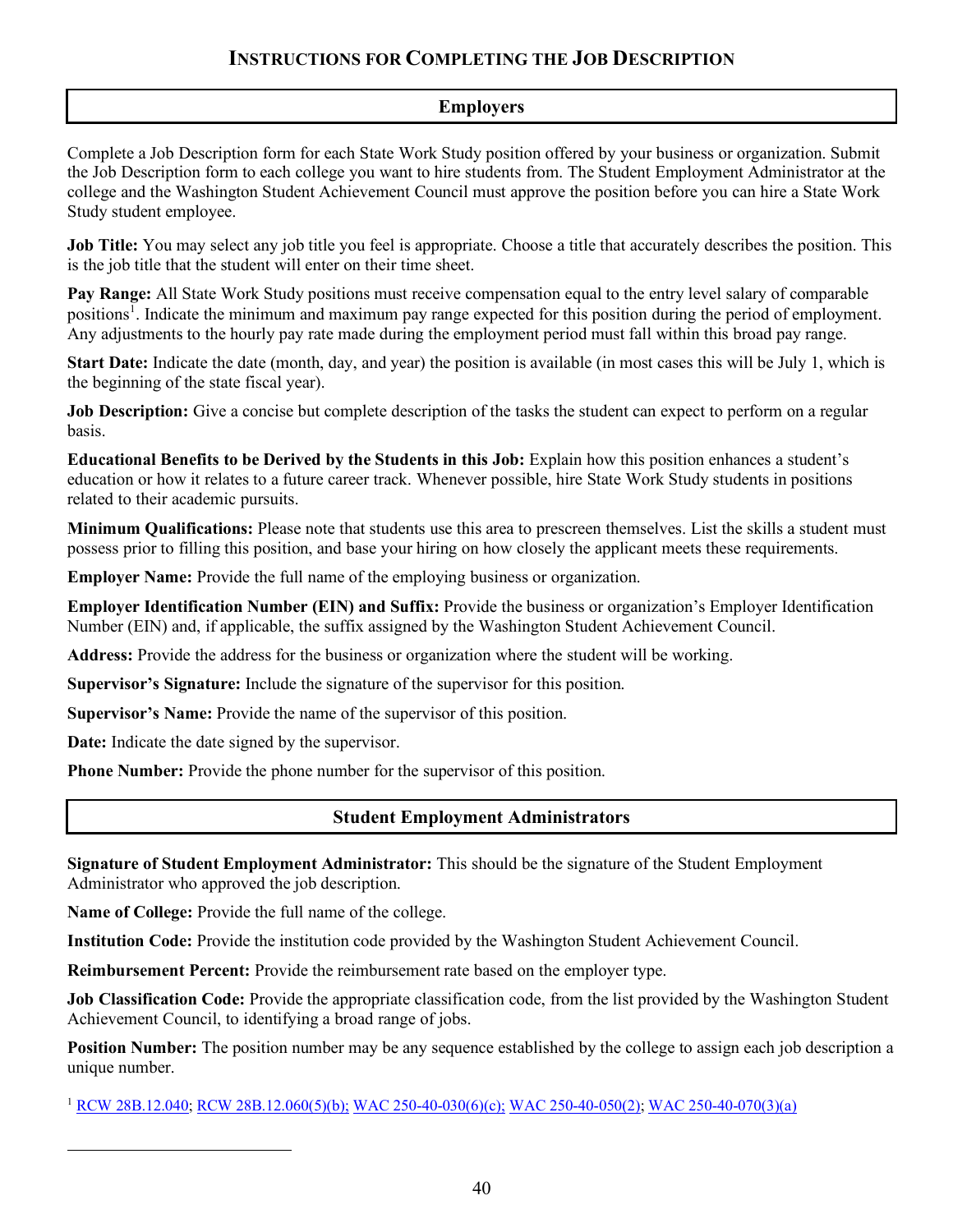# **JOB CLASSIFICATION CODE LIST**

| <u>Code</u> | <b>Description/Examples</b>                                                                                                                                                                          |
|-------------|------------------------------------------------------------------------------------------------------------------------------------------------------------------------------------------------------|
| 130         | Staff & Administrative Specialists<br>(Financial, Purchasing, Personnel/Training)                                                                                                                    |
| 150         | Line & Middle Manager Specialist<br>(Education Administrator, Medicine/Health Services<br>Manager, Construction Manager, Food Service/Lodging Manager)                                               |
| 190         | Other Managerial and Administrative Occupations<br>(Credit Analyst, Underwriter, Loan Officers, Budget Analyst,<br>Tax Preparer, Claims Processors)                                                  |
| 220         | <b>Engineers and Related Occupations</b><br>(All Engineering Disciplines, Drafter, Surveyor, Landscape<br>Architect)                                                                                 |
| 240         | Natural Scientists and Related Occupations<br>(Physical Scientist, Chemist, Biological Scientist, Medical Scientist,<br>Technicians in Same Fields)                                                  |
| 250         | Computer, Math, Research, and Related Occupations<br>(Systems Analyst, Programmer, Statistician, Actuary, Statistical<br><b>Financial Analyst)</b>                                                   |
| 270         | Social Scientist and Other Social, Recreation Occupations<br>(Social Scientist, Economist, Psychologist, Social Worker,<br><b>Recreation Worker</b> )                                                |
| 280         | Law and Related Occupations<br>(Lawyer, Law Clerk, Paralegal, Title Searcher)                                                                                                                        |
| 310         | Teachers, Librarians, and Related Occupations<br>(Nursing Instructor, Counselor, Teacher Aide)                                                                                                       |
| 320         | Health Practitioners, Technicians, and Technologists<br>(Therapist, Nurse, Lab Technician)                                                                                                           |
| 340         | Writers, Arts, Entertainment, and Related Occupations<br>(Writer, Editor, Announcer, Photographer, Broadcast Technician,<br>Musician, Dancer)                                                        |
| 390         | Other Professional, Paraprofessional, and Technical                                                                                                                                                  |
| 430         | <b>Sales Occupations, Services</b><br>(Appraiser, Travel Agent)                                                                                                                                      |
| 530         | <b>Industry Specific Clerical Occupations</b><br>(Teller, Loan Interviewer, Credit Checker, Brokerage Clerk,<br>Investigator, Bill Collector, License Clerk, Hotel Desk Clerk, Real<br>Estate Clerk) |
| 550         | Secretarial and General Office Occupations<br>(Secretary, Typist, File/Bookkeeping/Payroll Clerk)                                                                                                    |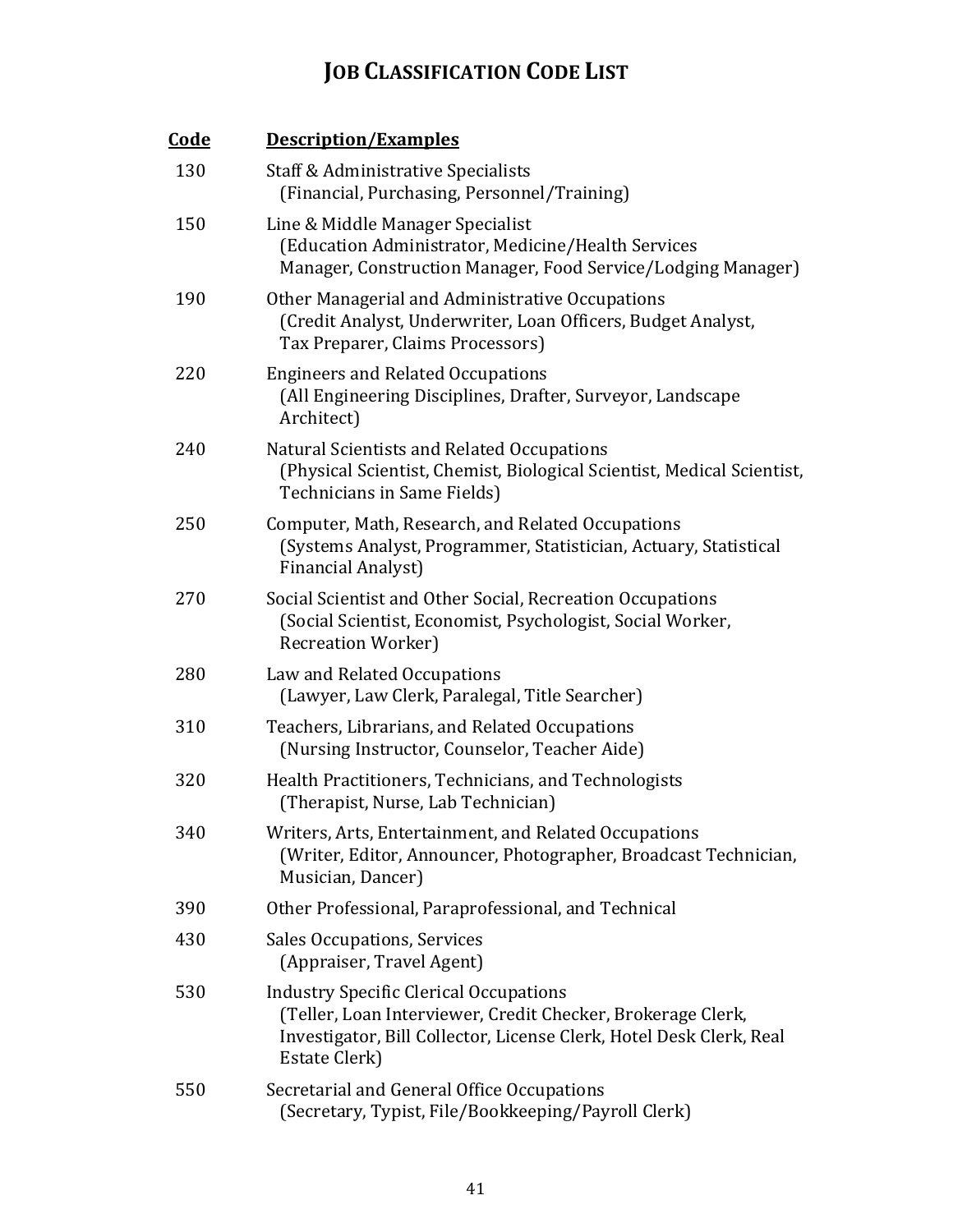# **JOB CLASSIFICATION CODE LIST**

| <u>Code</u> | <b>Description/Examples</b>                                                                                                                                                                                      |
|-------------|------------------------------------------------------------------------------------------------------------------------------------------------------------------------------------------------------------------|
| 560         | <b>Other Office Machine Occupations</b><br>(Duplicating Machine Operator, Keypunch Operator, Switchboard<br>Operator, Mail Clerk, Messenger)                                                                     |
| 580         | Material Recording/Scheduling/Dispatching, Distribution<br>(Dispatcher, Meter Reader, Marking Clerk, Stock Clerk,<br>Warehouse/Yard Clerk, Order Filler, Shipping/Receiving Clerk)                               |
| 590         | Other Clerical and Administrative Support                                                                                                                                                                        |
| 630         | <b>Protective Service Occupations</b><br>(Fire Fighter, Police/Correction Officer, Bailiff, Fish and Game<br>Warden, Guard)                                                                                      |
| 650         | Food & Beverage Preparation and Service<br>(Baker, Cook, Butcher)                                                                                                                                                |
| 660         | <b>Health Service and Related Occupations</b><br>(Dental/Medical Assistant, Nursing Aid, Ambulance<br>Driver/Attendant, Pharmacy Assistant)                                                                      |
| 670         | <b>Commercial Cleaning Occupations</b><br>(Pest Controller)                                                                                                                                                      |
| 680         | <b>Personal Service Occupations</b><br>(Guide, Social Welfare Service Aid, Child-Care Worker)                                                                                                                    |
| 690         | <b>Other Service Occupations</b>                                                                                                                                                                                 |
| 790         | Agriculture/Forestry/Fish Occupations<br>(Forest/Conservation Worker, Nursery Worker, Farm Equipment<br>Operator, Landscaper/Groundskeeper)                                                                      |
| 810         | Production/Construction/Maintenance/Transportation Helpers,<br>and Supervisors                                                                                                                                   |
| 850         | Mechanics, Installers, and Repair<br>(Pipelayer, Highway Maintenance Worker)                                                                                                                                     |
| 890         | <b>Precision Production Occupations</b><br>(Tool and Die Maker, Machinist, Shipfitter, Jeweler, Silversmith,<br>Sheet Metal Worker, Cabinetmaker, Printer, Bookbinder)                                           |
| 930         | <b>Hand Working Occupations</b><br>(Welder, Glazier, Engraver)                                                                                                                                                   |
| 950         | <b>Plant and Systems Occupations</b><br>(Water Treatment Operator, Gauger, Stationary Engineer)                                                                                                                  |
| 970         | Transportation and Material Moving Machine/Vehicle Operators<br>(Truck/Bus/Taxi Driver, Locomotive Engineer/Firer, Aircraft<br>Pilot/Flight Engineer, Carpenter/Painter/ Roofer Helper, Freight/<br>Stock Mover) |
| 999         | None of the Above                                                                                                                                                                                                |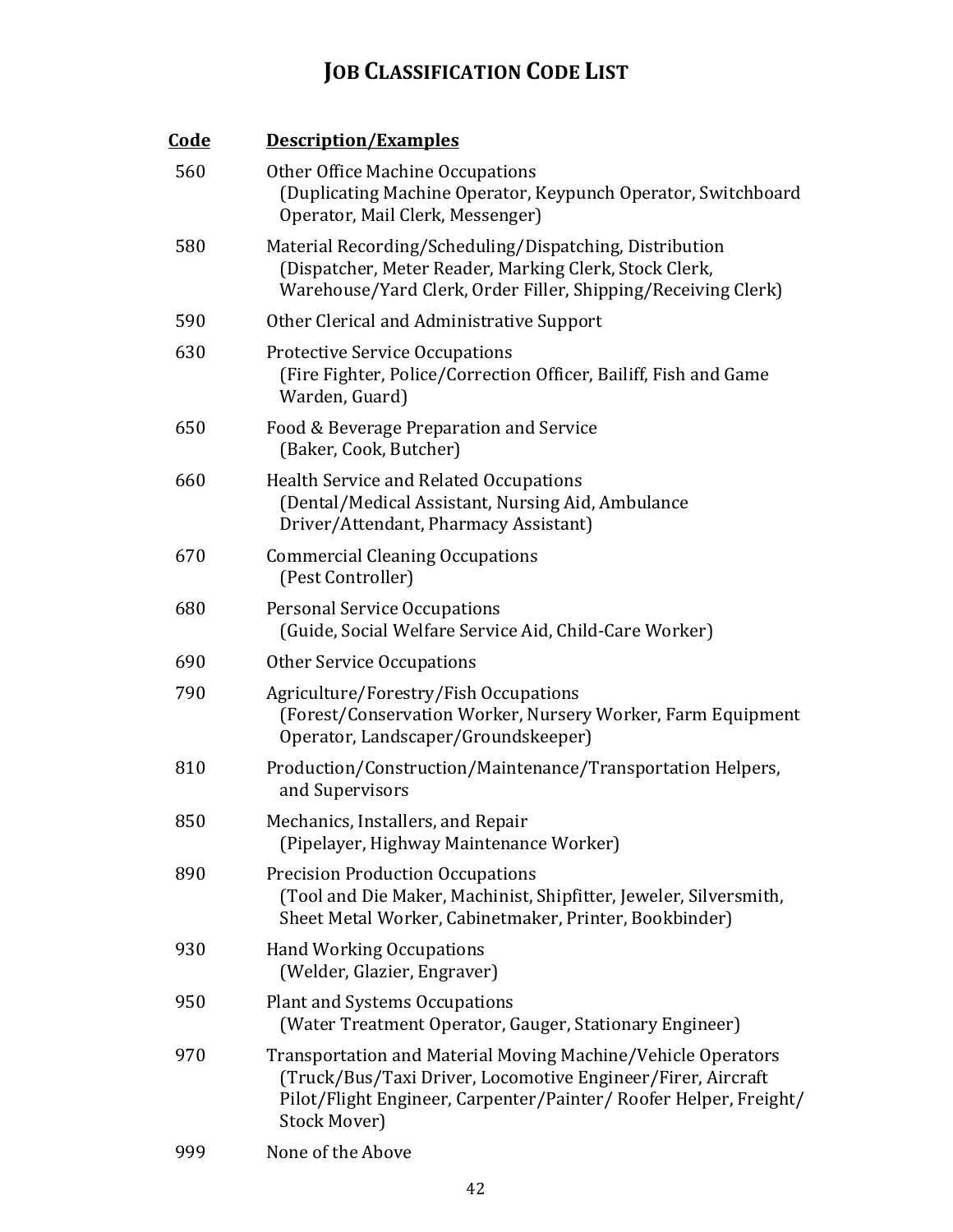# **WASHINGTON STATE WORK STUDY PROGRAM**

#### **EMPLOYER INFORMATION CHANGE REQUEST**

Submit this form to the college(s) you work with to update your State Work Study (SWS) information.

**Note:** If your Employer Identification Number (EIN), Unified Business Identifier Number (UBI), job title or job description duties have changed, you **cannot** use this form. Please contact the State Work Study program at 360-753-7848 or  $\frac{\text{sws}}{a}$  wsac.wa.gov to make these changes.

Name of Business or Organization: Employer Identification Number (EIN) & Suffix, if applicable: \_\_\_\_\_\_\_\_\_\_\_\_\_\_\_\_\_\_ **Change in Business Information** Check the box next to the item that needs updated and provide the current information. □ Name of Business or Organization: □ Phone Number: □ Contact Person: □ Business Address: <br>Address Address City State Zip Mailing Address: <u>Address</u> Address City State Zip Email Address:

### **Change in Pay Rate Information**

The Washington Student Achievement Council requires an explanation (in the comment section below) for pay rates that exceed \$25.00 per hour and/or for any decrease in pay.

| Pay Range: $\frac{\text{S}}{\text{Minimum}}$ to $\frac{\text{S}}{\text{Maximum}}$ to $\frac{\text{S}}{\text{Maximum}}$ |                                    | Effective: $\frac{1}{\frac{1}{\text{Month}/\text{Day}/\text{Year}}}$ |      |
|------------------------------------------------------------------------------------------------------------------------|------------------------------------|----------------------------------------------------------------------|------|
| Comments:                                                                                                              |                                    |                                                                      |      |
| <b>Signature of Employer Representative</b>                                                                            |                                    | Date                                                                 |      |
|                                                                                                                        | <b>FOR COLLEGE USE ONLY</b>        |                                                                      |      |
| Signature of Student Employment Administrator                                                                          | Name of College / Institution Code |                                                                      | Date |
|                                                                                                                        | <b>FOR COUNCIL USE ONLY</b>        |                                                                      |      |
| Signature of Washington Student Achievement Council                                                                    |                                    |                                                                      | Date |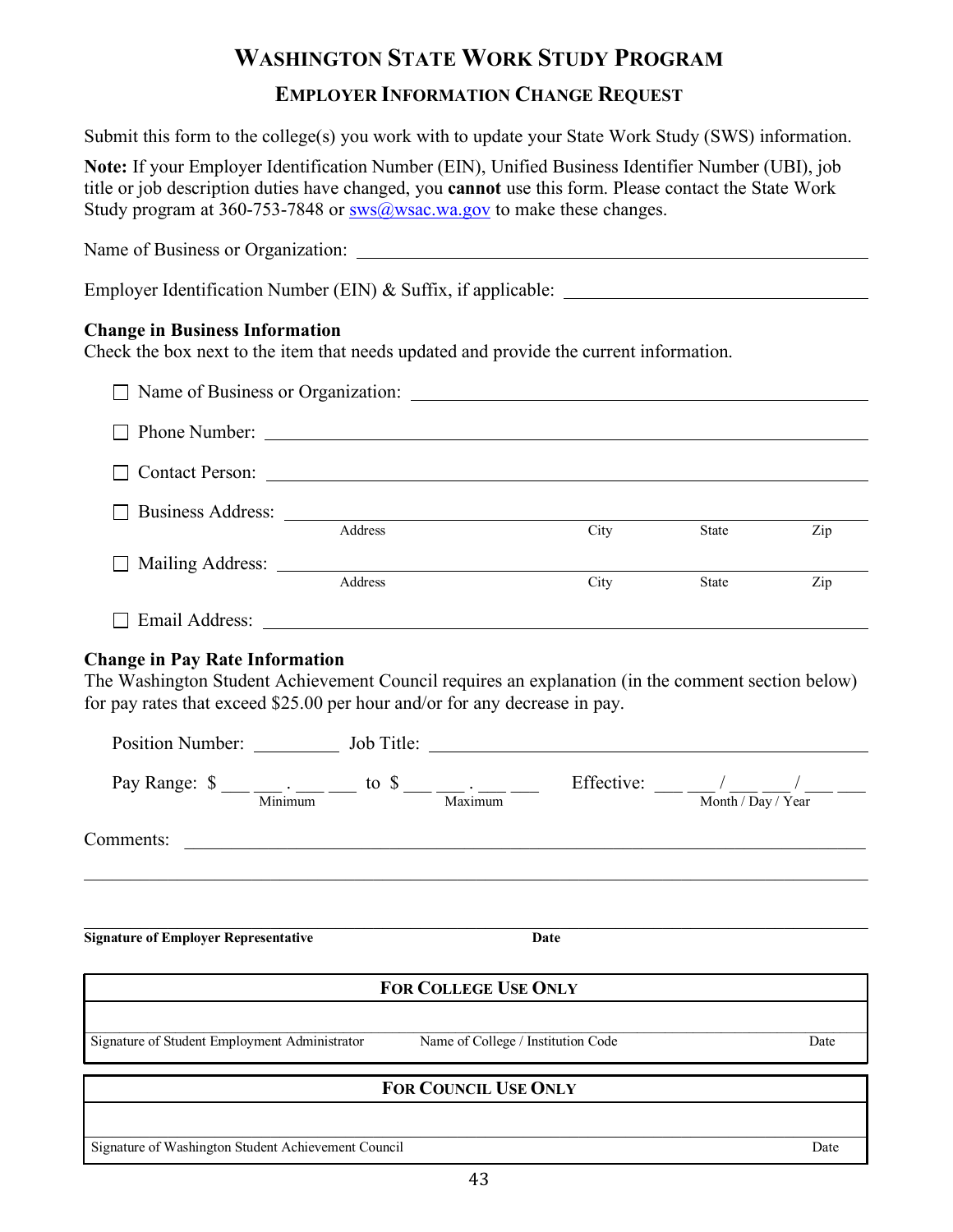# **WASHINGTON STATE WORK STUDY PROGRAM**

|          | <b>STUDENT SECTION</b>                                                                                                                                                                                                                                                                                                                                                                                                                                                                                                                                                                                                                                                                                                                                                                                     | <b>EMPLOYER SECTION</b>                                                                                                                                                                                                                                                                                                                                                                                                                                    |
|----------|------------------------------------------------------------------------------------------------------------------------------------------------------------------------------------------------------------------------------------------------------------------------------------------------------------------------------------------------------------------------------------------------------------------------------------------------------------------------------------------------------------------------------------------------------------------------------------------------------------------------------------------------------------------------------------------------------------------------------------------------------------------------------------------------------------|------------------------------------------------------------------------------------------------------------------------------------------------------------------------------------------------------------------------------------------------------------------------------------------------------------------------------------------------------------------------------------------------------------------------------------------------------------|
| 1.<br>2. | Last Name, First Name                                                                                                                                                                                                                                                                                                                                                                                                                                                                                                                                                                                                                                                                                                                                                                                      | Verify the information in the Student Section. Complete<br>all items requested in this section. Any incorrect or blank<br>items may delay reimbursement.                                                                                                                                                                                                                                                                                                   |
| 3.       | Name of College                                                                                                                                                                                                                                                                                                                                                                                                                                                                                                                                                                                                                                                                                                                                                                                            | Submit the time sheet to the student's college within 15<br>days from the end of the current pay period to prevent<br>delay or denial of reimbursement.                                                                                                                                                                                                                                                                                                    |
|          |                                                                                                                                                                                                                                                                                                                                                                                                                                                                                                                                                                                                                                                                                                                                                                                                            |                                                                                                                                                                                                                                                                                                                                                                                                                                                            |
| 4.       | <u> 1989 - Johann Stein, Amerikaansk politiker (* 1958)</u><br>Job Title                                                                                                                                                                                                                                                                                                                                                                                                                                                                                                                                                                                                                                                                                                                                   | 11. Hourly rate of pay:<br>$\frac{1}{\sqrt{2}}$                                                                                                                                                                                                                                                                                                                                                                                                            |
|          |                                                                                                                                                                                                                                                                                                                                                                                                                                                                                                                                                                                                                                                                                                                                                                                                            | $\frac{1}{\sqrt{1-\frac{1}{2}}}\frac{1}{\sqrt{1-\frac{1}{2}}}\frac{1}{\sqrt{1-\frac{1}{2}}}\frac{1}{\sqrt{1-\frac{1}{2}}}\frac{1}{\sqrt{1-\frac{1}{2}}}\frac{1}{\sqrt{1-\frac{1}{2}}}\frac{1}{\sqrt{1-\frac{1}{2}}}\frac{1}{\sqrt{1-\frac{1}{2}}}\frac{1}{\sqrt{1-\frac{1}{2}}}\frac{1}{\sqrt{1-\frac{1}{2}}}\frac{1}{\sqrt{1-\frac{1}{2}}}\frac{1}{\sqrt{1-\frac{1}{2}}}\frac{1}{\sqrt{1-\frac{1}{2}}}\frac{1}{\sqrt{1-\frac{$<br>12. Gross compensation: |
|          | Month/Day/Year                                                                                                                                                                                                                                                                                                                                                                                                                                                                                                                                                                                                                                                                                                                                                                                             | 13. FICA:<br>$\frac{\text{S}}{\text{S}}$<br>(Social Security & Medicare)                                                                                                                                                                                                                                                                                                                                                                                   |
|          | 6. Last day hours were worked: Month/Day/Year                                                                                                                                                                                                                                                                                                                                                                                                                                                                                                                                                                                                                                                                                                                                                              | 14. Other deductions:<br>$\frac{\text{S}}{\text{S}}$                                                                                                                                                                                                                                                                                                                                                                                                       |
| 7.       | Record of hours worked:                                                                                                                                                                                                                                                                                                                                                                                                                                                                                                                                                                                                                                                                                                                                                                                    | 15. Net earnings:                                                                                                                                                                                                                                                                                                                                                                                                                                          |
|          | 01<br>$16$ $ -$<br>$\mathbf{L} \cdot \mathbf{L}$<br>$02$ ---<br>17<br>$\frac{1}{2} \frac{1}{2} \frac{1}{2} \frac{1}{2} \frac{1}{2} \frac{1}{2} \frac{1}{2} \frac{1}{2} \frac{1}{2} \frac{1}{2} \frac{1}{2} \frac{1}{2} \frac{1}{2} \frac{1}{2} \frac{1}{2} \frac{1}{2} \frac{1}{2} \frac{1}{2} \frac{1}{2} \frac{1}{2} \frac{1}{2} \frac{1}{2} \frac{1}{2} \frac{1}{2} \frac{1}{2} \frac{1}{2} \frac{1}{2} \frac{1}{2} \frac{1}{2} \frac{1}{2} \frac{1}{2} \frac{$                                                                                                                                                                                                                                                                                                                                         | 16.<br>Name of Business or Organization                                                                                                                                                                                                                                                                                                                                                                                                                    |
|          | 03<br>18<br>$\mathcal{L} = \frac{1}{2} \frac{1}{2} \frac{1}{2} \frac{1}{2} \frac{1}{2} \frac{1}{2} \frac{1}{2} \frac{1}{2} \frac{1}{2} \frac{1}{2} \frac{1}{2} \frac{1}{2} \frac{1}{2} \frac{1}{2} \frac{1}{2} \frac{1}{2} \frac{1}{2} \frac{1}{2} \frac{1}{2} \frac{1}{2} \frac{1}{2} \frac{1}{2} \frac{1}{2} \frac{1}{2} \frac{1}{2} \frac{1}{2} \frac{1}{2} \frac{1}{2} \frac{1}{2} \frac{1}{2} \frac{$<br>$\frac{1}{2} \frac{1}{2} \frac{1}{2} \frac{1}{2} \frac{1}{2} \frac{1}{2} \frac{1}{2} \frac{1}{2} \frac{1}{2} \frac{1}{2} \frac{1}{2} \frac{1}{2} \frac{1}{2} \frac{1}{2} \frac{1}{2} \frac{1}{2} \frac{1}{2} \frac{1}{2} \frac{1}{2} \frac{1}{2} \frac{1}{2} \frac{1}{2} \frac{1}{2} \frac{1}{2} \frac{1}{2} \frac{1}{2} \frac{1}{2} \frac{1}{2} \frac{1}{2} \frac{1}{2} \frac{1}{2} \frac{$ | 17.                                                                                                                                                                                                                                                                                                                                                                                                                                                        |
|          | 04<br>19                                                                                                                                                                                                                                                                                                                                                                                                                                                                                                                                                                                                                                                                                                                                                                                                   | <b>Employer Identification Number (EIN)</b><br>Suffix                                                                                                                                                                                                                                                                                                                                                                                                      |
|          | 05<br>20<br>$\cdot$ $ -$<br>$\mathbb{R}^2$ . $\mathbb{R}^2$                                                                                                                                                                                                                                                                                                                                                                                                                                                                                                                                                                                                                                                                                                                                                | "This time sheet is a true and correct statement of<br>the time worked by this student. The student has                                                                                                                                                                                                                                                                                                                                                    |
|          | 06<br>21<br>$\mathcal{L} = \mathcal{L} \mathcal{L}$<br>$\mathcal{L} = \mathcal{L} \times \mathcal{L} = \mathcal{L}$                                                                                                                                                                                                                                                                                                                                                                                                                                                                                                                                                                                                                                                                                        | completed the assignment satisfactorily, continues                                                                                                                                                                                                                                                                                                                                                                                                         |
|          | 07<br>22<br>$\overline{\phantom{a}}$ . $\overline{\phantom{a}}$<br>$\mathbb{R}^2$ , $\mathbb{R}^2$ and $\mathbb{R}^2$                                                                                                                                                                                                                                                                                                                                                                                                                                                                                                                                                                                                                                                                                      | to have State Work Study eligibility, and has been<br>paid by check or direct deposit the amount of net                                                                                                                                                                                                                                                                                                                                                    |
|          | 08<br>23<br>$\mathcal{L}^{\text{max}}$ , where $\mathcal{L}^{\text{max}}$<br>$\cdots$ $\cdots$ $\cdots$                                                                                                                                                                                                                                                                                                                                                                                                                                                                                                                                                                                                                                                                                                    | earnings as shown. I hereby certify, under penalty                                                                                                                                                                                                                                                                                                                                                                                                         |
|          | 09<br>24<br>$\mathbb{R}^2$ . The contract of $\mathbb{R}^2$<br>$\mathcal{L} = \frac{1}{2}$                                                                                                                                                                                                                                                                                                                                                                                                                                                                                                                                                                                                                                                                                                                 | of perjury under the laws of the state of<br>Washington, the foregoing is true and correct."                                                                                                                                                                                                                                                                                                                                                               |
|          | 10<br>25<br>$\mathcal{L} = \mathcal{L} \mathcal{L}$                                                                                                                                                                                                                                                                                                                                                                                                                                                                                                                                                                                                                                                                                                                                                        |                                                                                                                                                                                                                                                                                                                                                                                                                                                            |
|          | 11<br>26<br>$\ddotsc$ $\ddotsc$<br>$\mathcal{L}^{\text{max}}$ , where $\mathcal{L}^{\text{max}}$                                                                                                                                                                                                                                                                                                                                                                                                                                                                                                                                                                                                                                                                                                           | 18.<br>Supervisor's Signature                                                                                                                                                                                                                                                                                                                                                                                                                              |
|          | 27<br>12                                                                                                                                                                                                                                                                                                                                                                                                                                                                                                                                                                                                                                                                                                                                                                                                   |                                                                                                                                                                                                                                                                                                                                                                                                                                                            |
|          | 13<br>$28 - - -$<br>$\mathbb{R}^2 \times \mathbb{R}^2$<br>29<br>14                                                                                                                                                                                                                                                                                                                                                                                                                                                                                                                                                                                                                                                                                                                                         | Supervisor's Name                                                                                                                                                                                                                                                                                                                                                                                                                                          |
|          | $\frac{1}{2} \frac{1}{2} \frac{1}{2} \frac{1}{2} \frac{1}{2} \frac{1}{2} \frac{1}{2} \frac{1}{2} \frac{1}{2} \frac{1}{2} \frac{1}{2} \frac{1}{2} \frac{1}{2} \frac{1}{2} \frac{1}{2} \frac{1}{2} \frac{1}{2} \frac{1}{2} \frac{1}{2} \frac{1}{2} \frac{1}{2} \frac{1}{2} \frac{1}{2} \frac{1}{2} \frac{1}{2} \frac{1}{2} \frac{1}{2} \frac{1}{2} \frac{1}{2} \frac{1}{2} \frac{1}{2} \frac{$<br>$\frac{1}{2}$ and $\frac{1}{2}$ and $\frac{1}{2}$ and $\frac{1}{2}$ and $\frac{1}{2}$ and $\frac{1}{2}$ and $\frac{1}{2}$<br>15<br>30                                                                                                                                                                                                                                                                      | 19.                                                                                                                                                                                                                                                                                                                                                                                                                                                        |
|          | $\frac{1}{2}$ . $\frac{1}{2}$ . $\frac{1}{2}$ . $\frac{1}{2}$<br>$\mathcal{L}(\mathcal{L}(\mathcal{L}(\mathcal{L}(\mathcal{L}(\mathcal{L}(\mathcal{L}(\mathcal{L}(\mathcal{L}(\mathcal{L}(\mathcal{L}(\mathcal{L}(\mathcal{L}(\mathcal{L}(\mathcal{L}(\mathcal{L}(\mathcal{L}(\mathcal{L}(\mathcal{L}(\mathcal{L}(\mathcal{L}(\mathcal{L}(\mathcal{L}(\mathcal{L}(\mathcal{L}(\mathcal{L}(\mathcal{L}(\mathcal{L}(\mathcal{L}(\mathcal{L}(\mathcal{L}(\mathcal{L}(\mathcal{L}(\mathcal{L}(\mathcal{L}(\mathcal{L}(\mathcal{$<br>31<br>$\mathcal{L} = \frac{1}{2}$                                                                                                                                                                                                                                          | Date Signed (on or after student's last day worked)                                                                                                                                                                                                                                                                                                                                                                                                        |
|          |                                                                                                                                                                                                                                                                                                                                                                                                                                                                                                                                                                                                                                                                                                                                                                                                            | <b>COLLEGE SECTION</b>                                                                                                                                                                                                                                                                                                                                                                                                                                     |
|          | 8. Total hours worked:<br>$\mathcal{L}^{\mathcal{L}}(\mathcal{L}^{\mathcal{L}})$ and $\mathcal{L}^{\mathcal{L}}(\mathcal{L}^{\mathcal{L}})$ . The contribution                                                                                                                                                                                                                                                                                                                                                                                                                                                                                                                                                                                                                                             |                                                                                                                                                                                                                                                                                                                                                                                                                                                            |
|          | "I hereby certify this time sheet is a true and correct<br>statement of the hours I worked, and that I have State                                                                                                                                                                                                                                                                                                                                                                                                                                                                                                                                                                                                                                                                                          |                                                                                                                                                                                                                                                                                                                                                                                                                                                            |
|          | Work Study eligibility to cover my gross earnings."                                                                                                                                                                                                                                                                                                                                                                                                                                                                                                                                                                                                                                                                                                                                                        | 21. Authorized by:                                                                                                                                                                                                                                                                                                                                                                                                                                         |
| 9.       |                                                                                                                                                                                                                                                                                                                                                                                                                                                                                                                                                                                                                                                                                                                                                                                                            |                                                                                                                                                                                                                                                                                                                                                                                                                                                            |
|          | Student's Signature                                                                                                                                                                                                                                                                                                                                                                                                                                                                                                                                                                                                                                                                                                                                                                                        | 23. Position number:                                                                                                                                                                                                                                                                                                                                                                                                                                       |
| 10.      | <u> 1989 - Johann Barn, amerikansk politiker (d. 1989)</u>                                                                                                                                                                                                                                                                                                                                                                                                                                                                                                                                                                                                                                                                                                                                                 |                                                                                                                                                                                                                                                                                                                                                                                                                                                            |
|          | Date Signed (on or after last day worked)                                                                                                                                                                                                                                                                                                                                                                                                                                                                                                                                                                                                                                                                                                                                                                  | 25. Reimbursement amount: \$                                                                                                                                                                                                                                                                                                                                                                                                                               |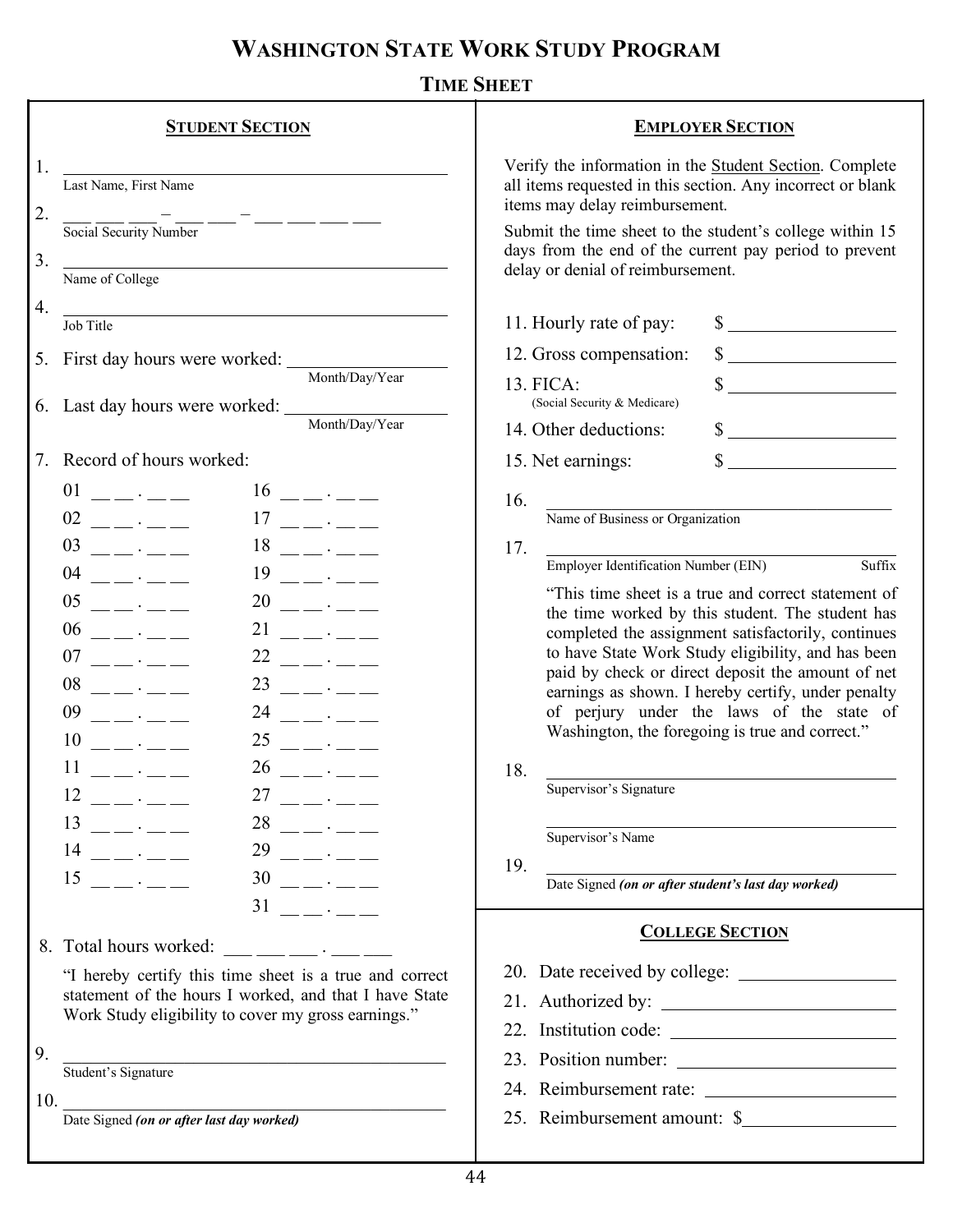## **Instructions for Completing State Work Study Time Sheet**

**Student:** Complete the Student Section. For the "First day hours were worked" enter the first day (month/day/year) in this pay period on which you worked. For "Last day hours were worked" enter the last day (month/day/year) in this pay period on which you worked. Enter the number of hours you worked under "Record of hours worked" next to the appropriate date. At the end of the pay period, total the "Record of hours worked" and enter that figure on the "Total hours worked" line. Read and sign the statement regarding your certification of the hours reported and your continued eligibility for the State Work Study program. Be sure to date the form on or after the last day worked. Give the form to your supervisor.

**Employer:** After paying the student for the hours reported in the Student Section, complete all of the information requested in the Employer Section. Line 13 (FICA) is *only* for Social Security and Medicare deductions. Line 14 (Other deductions) is for all other deductions, including (but not limited to) federal withholding tax, Worker's Compensation, and health insurance. Read the employer's certification statement, then sign and print your name, and date the form (on or after the last day the student worked). Retain a copy of the time sheet for your records. Forward the original to the student's college for processing. **Important:** Complete the time sheet accurately; any blank or incorrect items may delay your reimbursement. Time sheets not forwarded to the student's college within 15 days of the end of the pay period may be denied reimbursement.

**College:** Verify the information on the time sheet. Once verified, complete the College Section, including institution code (from the list below). Retain a copy of the time sheet for institutional records. Forward the original to the Washington Student Achievement Council (WSAC) for employer reimbursement. Incomplete or late time sheets submitted to WSAC can result in delayed or denied reimbursement for employers.

#### **INSTITUTION CODES** (*WSAC assigned)*

| 3080 Antioch University          | 3130 Northwest University        | 3190 University of Puget Sound |
|----------------------------------|----------------------------------|--------------------------------|
| 3090 Bastyr University           | 3140 Pacific Lutheran University | 3200 Walla Walla University    |
| 3100 Cornish College of the Arts | 3150 Saint Martin's University   | 3210 Whitman College           |
| 3110 Heritage University         | 3160 Seattle Pacific University  | 3220 Whitworth University      |
| 3120 Gonzaga University          | 3170 Seattle University          |                                |

## **EXAMPLE**

**1. Student Section:** Student fills out entire left side of the time sheet.

| <b>STUDENT SECTION</b>                                                                                                                                                                                                                                                                                                                                                                                                                                                                   | <b>EMPLOYER SECTION</b>                                                                                                                                                                                                                                                                                                                                                                                                                                                                                                                                                                                                                               |
|------------------------------------------------------------------------------------------------------------------------------------------------------------------------------------------------------------------------------------------------------------------------------------------------------------------------------------------------------------------------------------------------------------------------------------------------------------------------------------------|-------------------------------------------------------------------------------------------------------------------------------------------------------------------------------------------------------------------------------------------------------------------------------------------------------------------------------------------------------------------------------------------------------------------------------------------------------------------------------------------------------------------------------------------------------------------------------------------------------------------------------------------------------|
| -<br>Last Name First Name                                                                                                                                                                                                                                                                                                                                                                                                                                                                | Verify the information in the Student Section. Complete<br>all items requested in this section. Any incorrect or blank<br>items may delay reimbursement.                                                                                                                                                                                                                                                                                                                                                                                                                                                                                              |
| Name of College                                                                                                                                                                                                                                                                                                                                                                                                                                                                          | Submit the time sheet to the student's college within 15<br>days from the end of the current pay period to prevent<br>delay or denial of reimbursement.                                                                                                                                                                                                                                                                                                                                                                                                                                                                                               |
| the control of the control of the control of the control of<br>lak Tida                                                                                                                                                                                                                                                                                                                                                                                                                  | $s = 1$<br>11. Hourly rate of pay:                                                                                                                                                                                                                                                                                                                                                                                                                                                                                                                                                                                                                    |
| 5. First day hours were worked: Month Day Year                                                                                                                                                                                                                                                                                                                                                                                                                                           | $\sim$<br>12. Gross compensation:                                                                                                                                                                                                                                                                                                                                                                                                                                                                                                                                                                                                                     |
|                                                                                                                                                                                                                                                                                                                                                                                                                                                                                          | 13. FICA:<br>(Social Security & Medicane)<br>$\mathsf{s}$ . The contract of the contract of the contract of the contract of the contract of the contract of the contract of the contract of the contract of the contract of the contract of the contract of the contract of the                                                                                                                                                                                                                                                                                                                                                                       |
| 6. Last day hours were worked: $\frac{1}{\frac{1}{2} \cdot \frac{1}{2} \cdot \frac{1}{2} \cdot \frac{1}{2} \cdot \frac{1}{2} \cdot \frac{1}{2} \cdot \frac{1}{2} \cdot \frac{1}{2} \cdot \frac{1}{2} \cdot \frac{1}{2} \cdot \frac{1}{2} \cdot \frac{1}{2} \cdot \frac{1}{2} \cdot \frac{1}{2} \cdot \frac{1}{2} \cdot \frac{1}{2} \cdot \frac{1}{2} \cdot \frac{1}{2} \cdot \frac{1}{2} \cdot \frac{1}{2} \cdot \frac{1$                                                                | 14. Other deductions:<br>$\sim$                                                                                                                                                                                                                                                                                                                                                                                                                                                                                                                                                                                                                       |
| 7. Record of hours worked:                                                                                                                                                                                                                                                                                                                                                                                                                                                               | $\sim$<br>15. Net earnings:                                                                                                                                                                                                                                                                                                                                                                                                                                                                                                                                                                                                                           |
| $01 - 1 - 1$<br>$16 - - - -$<br>$02$ ----<br>$17 - - - -$<br>$03$ ----<br>$18 - - - -$<br>$04 - - - -$<br>$19 - - -$<br>$05$ ----<br>20<br>-----<br>$06 - - - -$<br>$21$ and $-$<br>$07 - - - - -$<br>$22$ $  -$<br>$08 - - - -$<br>23<br>بالمستحدث<br>$09$ -----<br>$24$ ----<br>$10 - - - -$<br>$25 - - -$<br>$11 = -$<br>26<br>بناء والمسامس<br>$12$ __ __<br>$27 - - - -$<br>$13$ -----<br>$28 - - -$<br>$14 - - - -$<br>29<br><b>Contract Contract</b><br>$15$ ----<br>$30 - - - -$ | 16.<br>Name of Business or Organization<br>17<br>Employer Identification Number (EIN)<br>Suffer<br>"This time sheet is a true and correct statement of<br>the time worked by this student. The student has<br>completed the assignment satisfactorily, continues<br>to have State Work Study eligibility, and has been<br>paid by check or direct deposit the amount of net<br>earnings as shown. I hereby certify, under penalty<br>of periury under the laws of the state of<br>Washington, the foregoing is true and correct."<br>18.<br>Supervisor's Signature<br>Supervisor's Name<br>19.<br>Date Signed (on or after student's last day worked) |
| $31 - - - -$                                                                                                                                                                                                                                                                                                                                                                                                                                                                             | <b>COLLEGE SECTION</b>                                                                                                                                                                                                                                                                                                                                                                                                                                                                                                                                                                                                                                |
| 8. Total hours worked: __ __ __ . __ _<br>"I hereby certify this time sheet is a true and correct<br>statement of the hours I worked, and that I have State<br>Work Study eligibility to cover my gross earnings."                                                                                                                                                                                                                                                                       | 20. Date received by college:<br>21. Authorized by:<br>22. Institution code:                                                                                                                                                                                                                                                                                                                                                                                                                                                                                                                                                                          |
|                                                                                                                                                                                                                                                                                                                                                                                                                                                                                          | 23. Position number:                                                                                                                                                                                                                                                                                                                                                                                                                                                                                                                                                                                                                                  |
| Student's Signature                                                                                                                                                                                                                                                                                                                                                                                                                                                                      |                                                                                                                                                                                                                                                                                                                                                                                                                                                                                                                                                                                                                                                       |
| 10.<br>Date Signed (on or after last day worked)                                                                                                                                                                                                                                                                                                                                                                                                                                         | 25. Reimbursement amount: \$                                                                                                                                                                                                                                                                                                                                                                                                                                                                                                                                                                                                                          |
|                                                                                                                                                                                                                                                                                                                                                                                                                                                                                          |                                                                                                                                                                                                                                                                                                                                                                                                                                                                                                                                                                                                                                                       |

**2. Employer Section:** 

Employer completes top  $\frac{3}{4}$ of right side of the time sheet. In order to receive prompt reimbursement, ensure the time sheet is completed accurately and submitted to the college within the 15 days of the end of the pay period.

**3. College Section:**  In order to expedite the employer's reimbursement, submit the time sheet to WSAC within five days of receipt.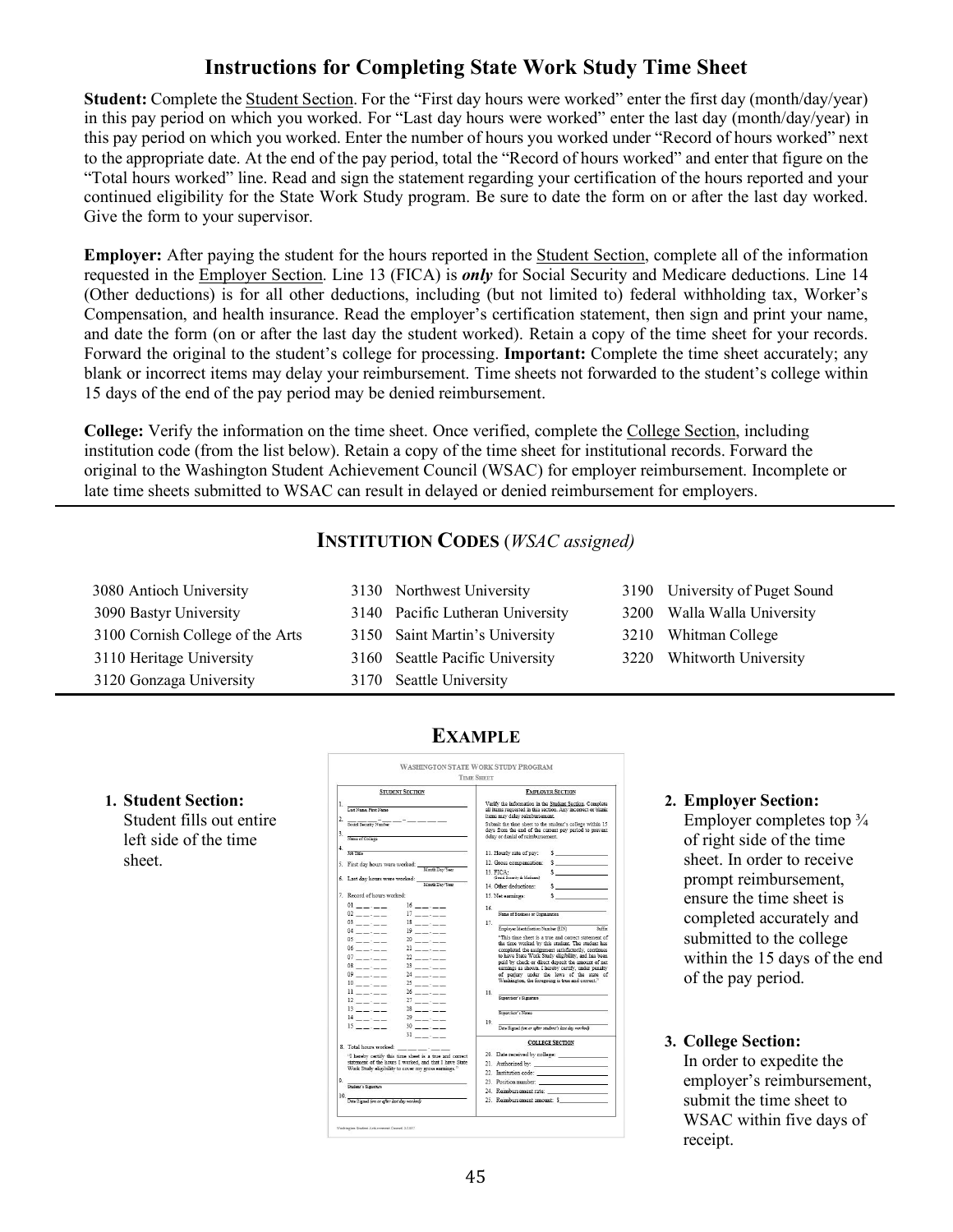# **TIME SHEET EDITS & ERRORS**

The following edits, in order as they appear on the time sheet, should be completed before time sheets are sent to the Washington Student Achievement Council (WSAC). Check these items carefully, as errors can cause delays in reimbursement to valued employers.

#### **Program guidelines require institutions to process time sheets and submit them to WSAC within five days of receipt from employers.**

#### **STUDENT SECTION**

| Lines $1 - 4$       | Visually scan Last Name, First Name, Social Security Number, Name<br>of College, and Job Title to make sure information is legible and<br>complete.                                                                                                                                                                                                                                                                                                                                           |
|---------------------|-----------------------------------------------------------------------------------------------------------------------------------------------------------------------------------------------------------------------------------------------------------------------------------------------------------------------------------------------------------------------------------------------------------------------------------------------------------------------------------------------|
| Lines $5 - 6$       | First and Last Days Hours Were Worked: The first and last day hours<br>were worked should match the first and last day hours recorded on the<br>time sheet. In order for all records to match, this should be corrected<br><b>before</b> it is submitted to the WSAC. The first and last day worked may<br>not cover more than a 31 day period. For example, a time sheet dated<br>1/10 to 2/15 contains more than 31 days. A separate time sheet must be<br>submitted for $2/11$ to $2/15$ . |
| Line 7              | <b>Record of Hours Worked:</b> Hours may be recorded in minutes, quarter<br>hours, or decimals. Employers should record the hours worked as it is<br>reported and paid on their payroll.                                                                                                                                                                                                                                                                                                      |
| Line <sub>8</sub>   | Total Hours Worked: The sum of "record of hours worked" must equal<br>"total hours worked".                                                                                                                                                                                                                                                                                                                                                                                                   |
| <b>Lines 9 - 10</b> | <b>Student's Signature and Date Signed: The student must sign in ink</b><br>and date the time sheet on or after the last day hours were worked. The<br>student's original signature and date signed verifies the hours recorded.<br>The WSAC must receive original time sheets to process employer<br>reimbursements; copies are not accepted.                                                                                                                                                |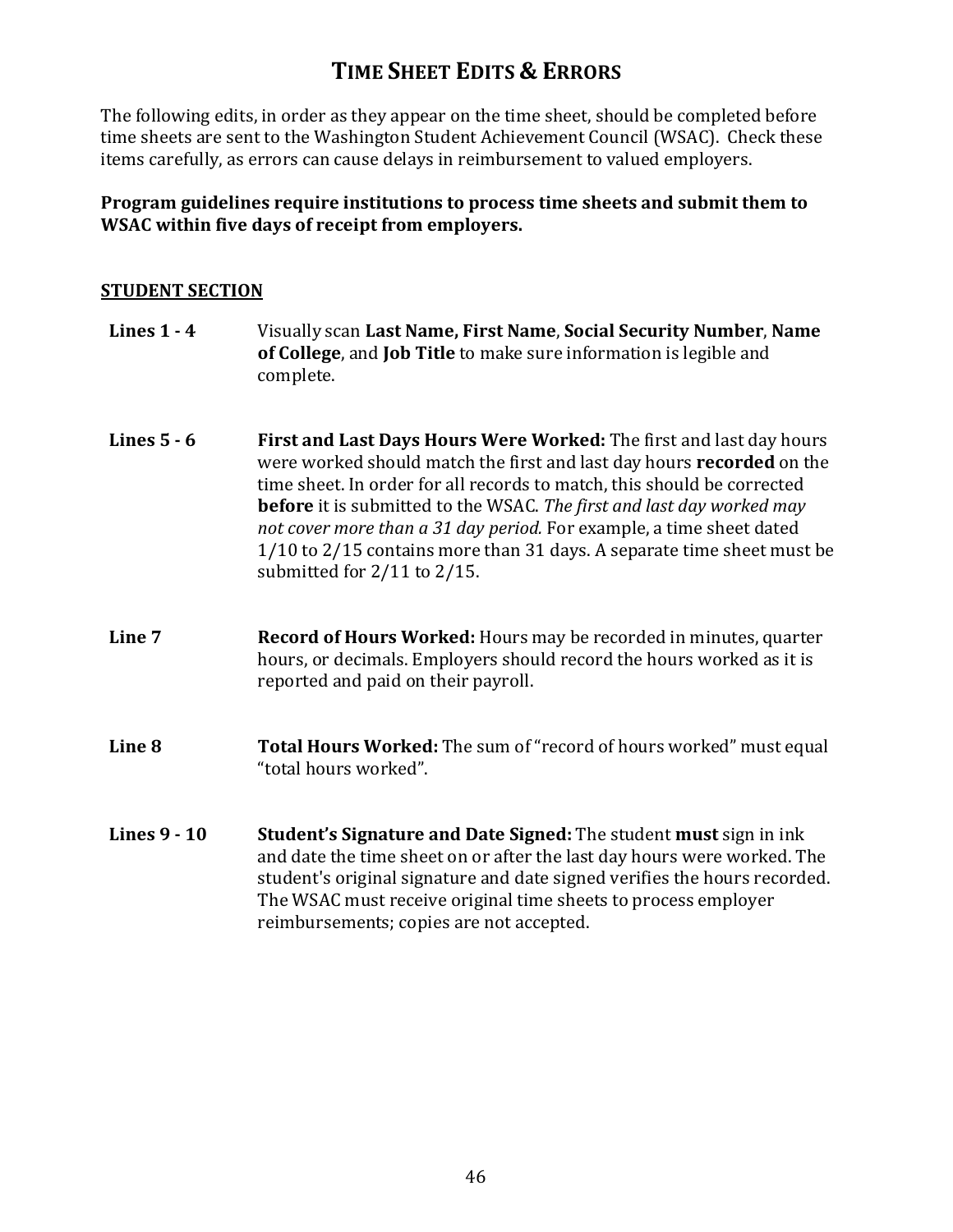# **TIME SHEET EDITS & ERRORS**

### **EMPLOYER SECTION**

| Line 11              | <b>Hourly Rate of Pay:</b> Only one pay rate may be recorded on a time sheet.<br>If the student was paid at different rates during the same period, there<br>must be two separate time sheets. The pay rate must fall within the pay<br>range of the job description. To change a pay rate, submit the Employer<br>Information Change Request form to the WSAC for approval. |
|----------------------|------------------------------------------------------------------------------------------------------------------------------------------------------------------------------------------------------------------------------------------------------------------------------------------------------------------------------------------------------------------------------|
|                      | The hourly rate of pay may only be two places past the decimal. If an<br>hourly rate of pay is listed with more than two decimals, truncate after<br>the hundredth.                                                                                                                                                                                                          |
| Line 12              | <b>Gross Compensation:</b> Verify the gross compensation by multiplying the<br>total hours worked by the hourly rate of pay. If it appears the student<br>was paid incorrectly, contact the employer.                                                                                                                                                                        |
| Line 13              | FICA: The current employee FICA rate is 7.65% (Social Security 6.2%)<br>and Medicare 1.45%). If the FICA calculation listed is incorrect, contact<br>the employer. If FICA is not listed, please check with the employer to<br>insure they are exempt from FICA (this is not very common).                                                                                   |
| Line 14              | <b>Other Deductions:</b> Any other deductions taken from gross pay<br>(excluding FICA), such as but not limited to: federal withholding,<br>insurance, retirement, wage garnishment, etc.                                                                                                                                                                                    |
| Line 15              | Net Earnings: The net earnings the student received.                                                                                                                                                                                                                                                                                                                         |
| Line 16              | Name of Business or Organization: The employer name should match<br>the name listed on the Employer Contract and the name listed in the<br>Portal. Do not use abbreviations.                                                                                                                                                                                                 |
| Line 17              | <b>Employer Identification Number (EIN):</b> The employer identification<br>number must be correct and in the proper format, example 12-3456789.<br>If a suffix was included with the approved contract and job description,<br>it must be entered on the time sheet. If the contract does not have a<br>suffix, leave the suffix space blank.                               |
| <b>Lines 18 - 19</b> | Supervisor's Signature, Supervisor's Name, & Date Signed: The<br>supervisor <b>must</b> sign in ink and date the time sheet on or after the last<br>day hours were worked by the student. An additional line is provided<br>for the supervisor's name.                                                                                                                       |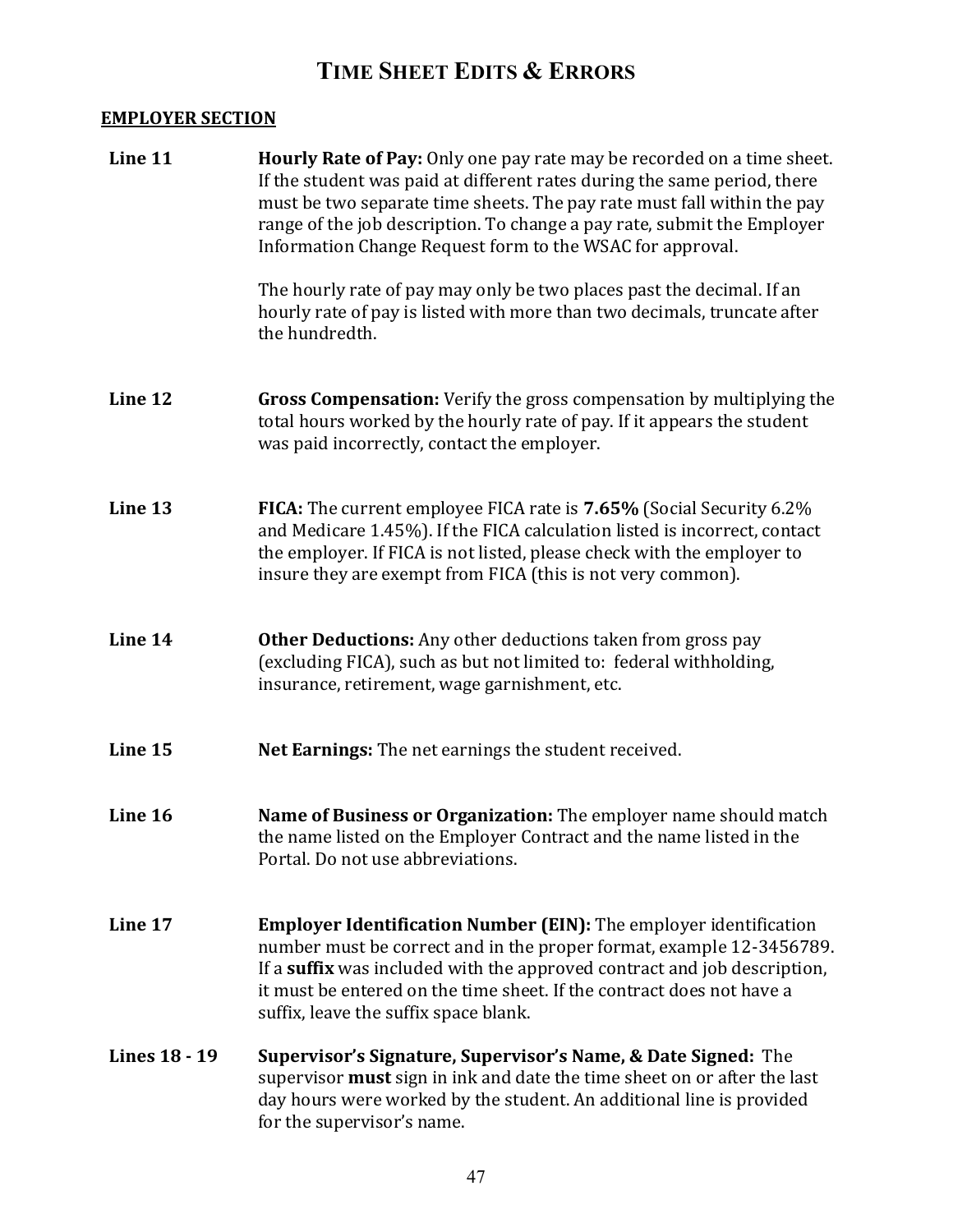# **TIME SHEET EDITS & ERRORS**

### **COLLEGE SECTION**

| Lines 20 - 22 | Date Received by the College, Authorizing By, and Institution Code:<br>Each time sheet should be date stamped the day it arrives at the<br>institution. Once approved for reimbursement, the time sheet must be<br>signed as received and authorized. The WSAC assigned four digit<br>institution code needs to be included. |
|---------------|------------------------------------------------------------------------------------------------------------------------------------------------------------------------------------------------------------------------------------------------------------------------------------------------------------------------------|
| Line 23       | <b>Position Number:</b> The appropriate position number must be filled in.<br>The position number must correspond to the correct job title shown on<br>the time sheet. If there is no job description on file for that position<br>number, the employer must submit one.                                                     |
| Line 24       | <b>Reimbursement Rate:</b> List the appropriate percentage of<br>reimbursement that corresponds to the employer type.                                                                                                                                                                                                        |
| Line 25       | <b>Reimbursement Amount:</b> List the amount the employer should be<br>reimbursed based on the gross compensation multiplied by<br>reimbursement rate.                                                                                                                                                                       |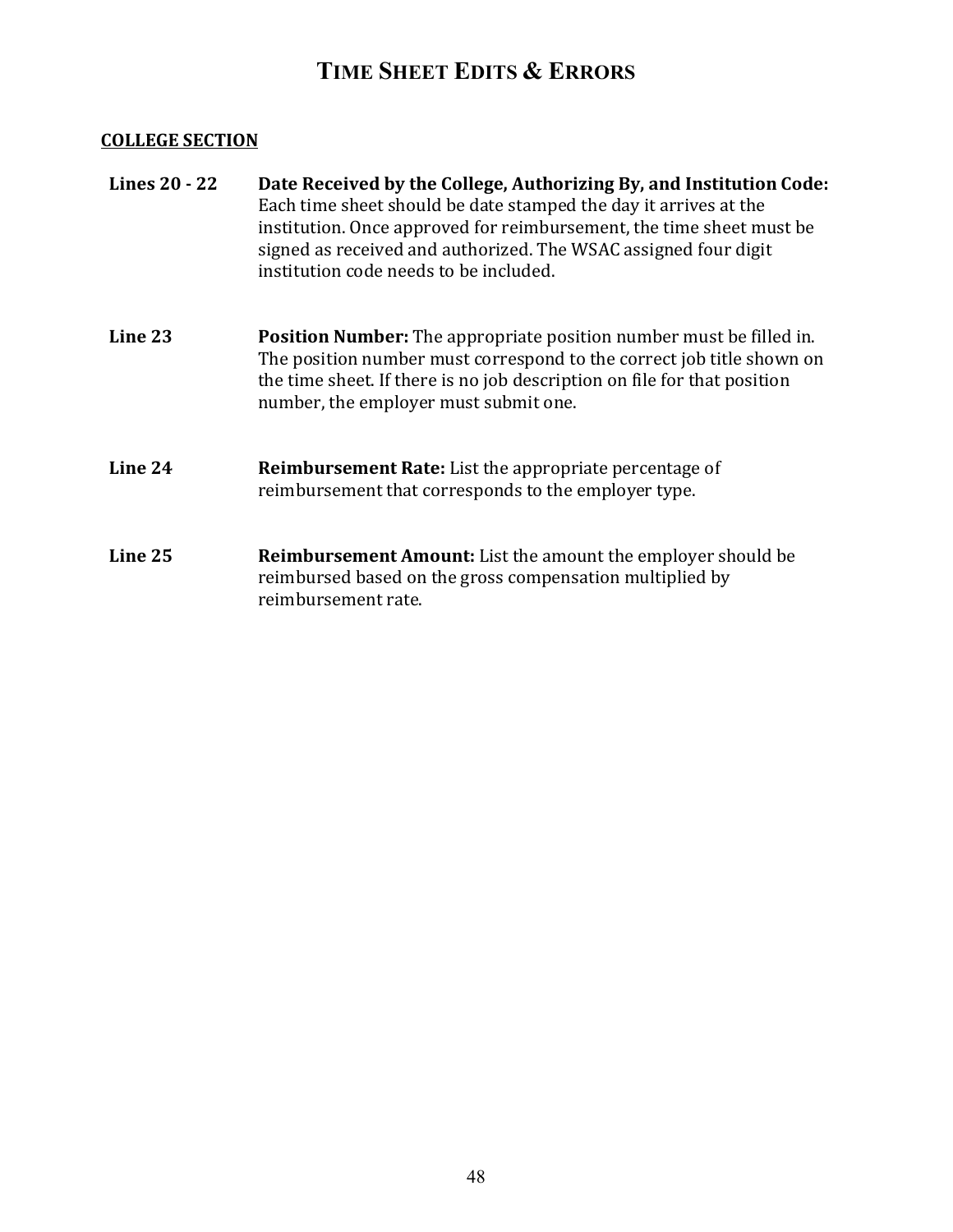# **PERFORMANCE EVALUATION SAMPLE**

| Name of Employee         |  | Position Title                                                                        |
|--------------------------|--|---------------------------------------------------------------------------------------|
| Employer/Supervisor Name |  | Period of Review (From-To)                                                            |
|                          |  | 5 - Excellent 4 - Very Good 3 - Satisfactory 2 - Needs Improvement 1 - Unsatisfactory |
|                          |  |                                                                                       |

- 1. *Quality of Work:* How accurate, neat, and complete is the individual's work? Examples or reasons for this rating:
- 2. *Productivity:* Does the individual produce an acceptable quantity of work? Examples or reasons for this rating:
- 3. *Adaptability:* How does the individual adjust to change*? (Consider ability to learn quickly.)*  Examples or reasons for this rating:
- 4. *Dependability:* How reliable is the individual in performing work assignments and carrying out instructions? *(Consider degree of supervision required and willingness to take on responsibilities.)* \_\_\_\_ Examples or reasons for this rating:
- 5. *Initiative and Resourcefulness:* Does the individual see things to be done and then take action? *(Consider ability to be a self-starter.)* \_\_\_\_ Examples or reasons for this rating: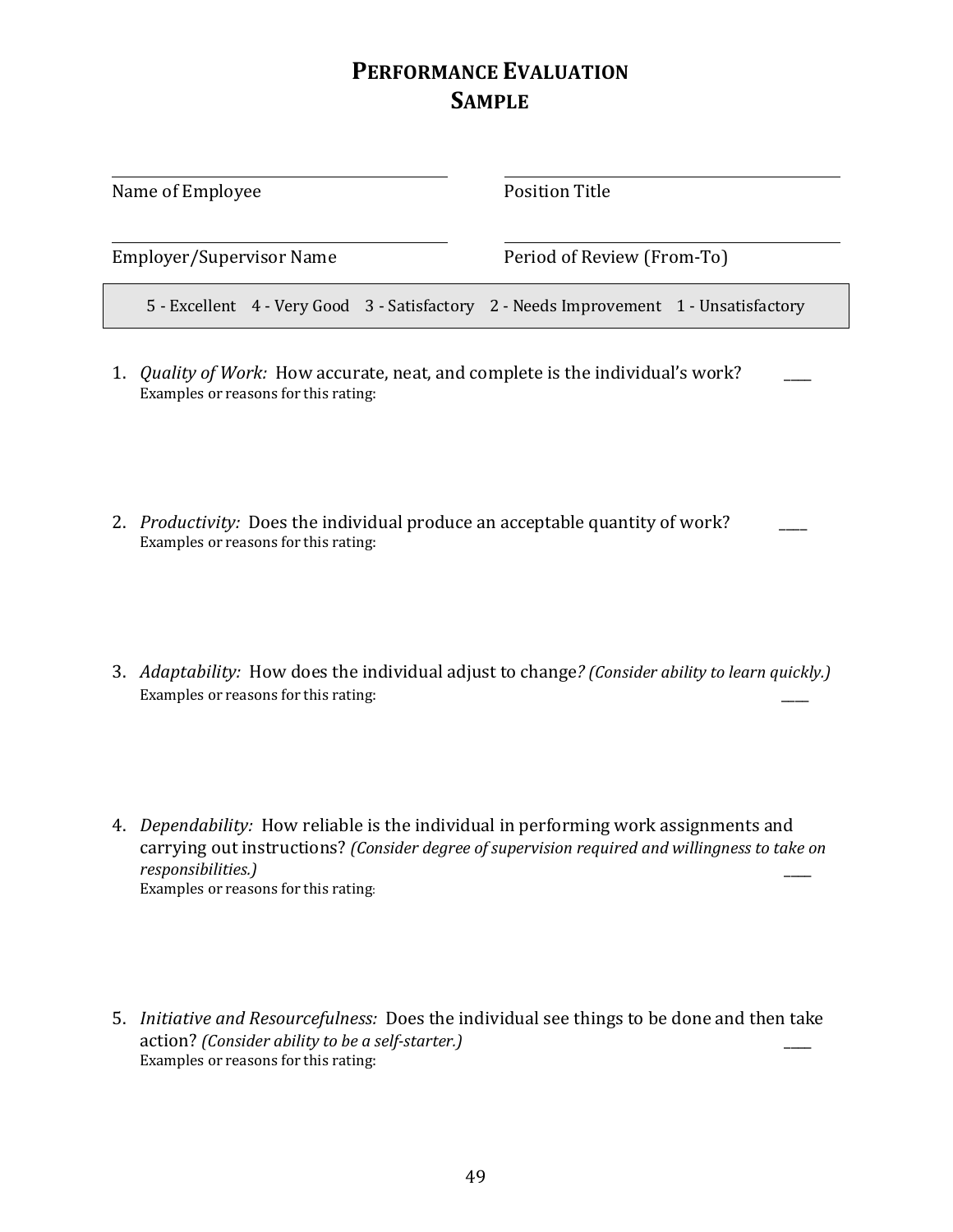- 6. *Judgment:* Does the individual exercise ability to decide best course of action when a choice must be made? (*Consider ability to evaluate facts and make sound decisions using reasoning to identify, solve, and prevent problems.)* \_\_\_\_ Examples or reasons for this rating:
- 7. *Relationships with People:* Does the individual work effectively with others? *(Consider respect and courtesy shown to others, how attitude affects the work area and willingness to accept supervision.)* Are apparel, manners, and sociability appropriate? \_\_\_\_ Examples or reasons for this rating:
- 8. *Attendance and Punctuality:* How reliable is individual in reporting to work and staying on the job? *(Consider arrival times, observance of time limits for breaks and lunches, and patterns of sick leave.)* \_\_\_\_ Examples or reasons for this rating:

This performance evaluation was discussed with me on the date noted below. I understand that my signature attests that I have had an opportunity to respond to this evaluation in a timely manner and have/have not chosen to provide comments.

\_\_\_\_\_\_\_\_\_\_\_\_\_\_\_\_\_\_\_\_\_\_\_\_\_\_\_\_\_\_\_\_\_\_\_\_\_\_\_\_\_\_\_\_\_\_\_\_\_\_\_\_\_\_\_\_\_\_\_\_\_\_\_\_\_\_\_\_\_\_\_\_\_\_\_\_\_\_\_\_\_\_\_\_\_\_\_\_\_\_\_\_\_\_\_\_\_\_\_\_\_\_\_\_\_ \_\_\_\_\_\_\_\_\_\_\_\_\_\_\_\_\_\_\_\_\_\_\_\_\_\_\_\_\_\_\_\_\_\_\_\_\_\_\_\_\_\_\_\_\_\_\_\_\_\_\_\_\_\_\_\_\_\_\_\_\_\_\_\_\_\_\_\_\_\_\_\_\_\_\_\_\_\_\_\_\_\_\_\_\_\_\_\_\_\_\_\_\_\_\_\_\_\_\_\_\_\_\_\_\_ \_\_\_\_\_\_\_\_\_\_\_\_\_\_\_\_\_\_\_\_\_\_\_\_\_\_\_\_\_\_\_\_\_\_\_\_\_\_\_\_\_\_\_\_\_\_\_\_\_\_\_\_\_\_\_\_\_\_\_\_\_\_\_\_\_\_\_\_\_\_\_\_\_\_\_\_\_\_\_\_\_\_\_\_\_\_\_\_\_\_\_\_\_\_\_\_\_\_\_\_\_\_\_\_\_ \_\_\_\_\_\_\_\_\_\_\_\_\_\_\_\_\_\_\_\_\_\_\_\_\_\_\_\_\_\_\_\_\_\_\_\_\_\_\_\_\_\_\_\_\_\_\_\_\_\_\_\_\_\_\_\_\_\_\_\_\_\_\_\_\_\_\_\_\_\_\_\_\_\_\_\_\_\_\_\_\_\_\_\_\_\_\_\_\_\_\_\_\_\_\_\_\_\_\_\_\_\_\_\_\_ \_\_\_\_\_\_\_\_\_\_\_\_\_\_\_\_\_\_\_\_\_\_\_\_\_\_\_\_\_\_\_\_\_\_\_\_\_\_\_\_\_\_\_\_\_\_\_\_\_\_\_\_\_\_\_\_\_\_\_\_\_\_\_\_\_\_\_\_\_\_\_\_\_\_\_\_\_\_\_\_\_\_\_\_\_\_\_\_\_\_\_\_\_\_\_\_\_\_\_\_\_\_\_\_\_ \_\_\_\_\_\_\_\_\_\_\_\_\_\_\_\_\_\_\_\_\_\_\_\_\_\_\_\_\_\_\_\_\_\_\_\_\_\_\_\_\_\_\_\_\_\_\_\_\_\_\_\_\_\_\_\_\_\_\_\_\_\_\_\_\_\_\_\_\_\_\_\_\_\_\_\_\_\_\_\_\_\_\_\_\_\_\_\_\_\_\_\_\_\_\_\_\_\_\_\_\_\_\_\_\_ \_\_\_\_\_\_\_\_\_\_\_\_\_\_\_\_\_\_\_\_\_\_\_\_\_\_\_\_\_\_\_\_\_\_\_\_\_\_\_\_\_\_\_\_\_\_\_\_\_\_\_\_\_\_\_\_\_\_\_\_\_\_\_\_\_\_\_\_\_\_\_\_\_\_\_\_\_\_\_\_\_\_\_\_\_\_\_\_\_\_\_\_\_\_\_\_\_\_\_\_\_\_\_\_\_

Employee Response:

Employee's Signature Date

Evaluator's Signature Date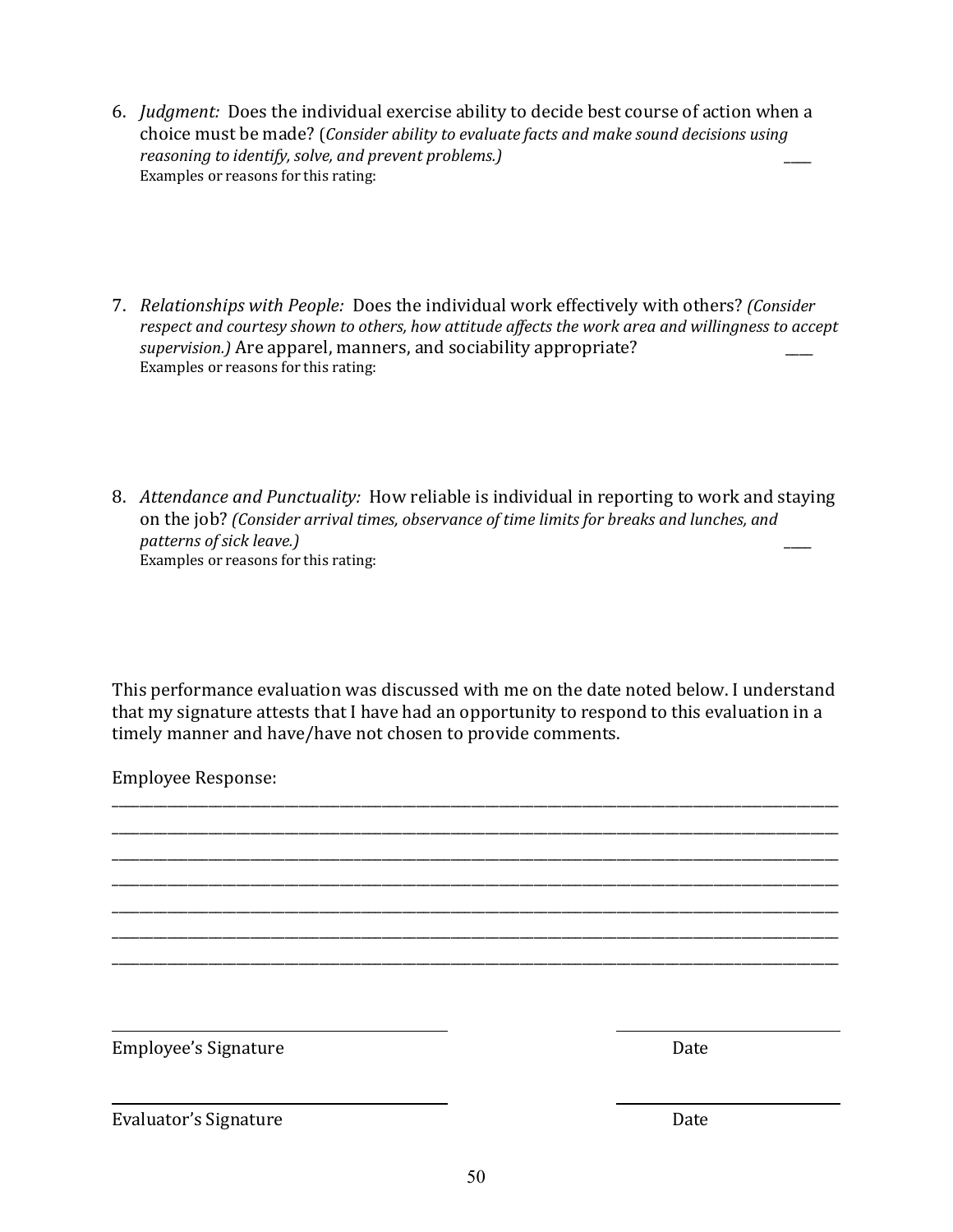# **WASHINGTON STATE WORK STUDY PROGRAM**

# **INSTITUTION CODES**

|  | 1010 University of Washington |
|--|-------------------------------|
|--|-------------------------------|

1020 Washington State University

- 2030 Central Washington University
- 2040 Eastern Washington University
- 2050 The Evergreen State College
- 2060 Western Washington University
- 3080 \*Antioch University
- 3090 \*Bastyr University
- 3100 \*Cornish College of the Arts
- 3120 \*Gonzaga University
- 3110 \*Heritage University
- 3130 \*Northwest University
- 3140 \*Pacific Lutheran University
- 3150 \*Saint Martin's University
- 3160 \*Seattle Pacific University
- 3170 \*Seattle University
- 3190 \*University of Puget Sound
- 3200 \*Walla Walla University
- 3210 \*Whitman College
- 3220 \*Whitworth University
- 4300 Bellevue College
- 4310 Big Bend Community College
- 4580 Cascadia College
- 4320 Centralia College
- 4330 Clark College
- 4340 Columbia Basin College
- 4350 Edmonds College
- 4360 Everett Community College
- 4380 Grays Harbor College
- 4390 Green River College
- 4400 Highline College
- 4410 Lower Columbia College
- 4570 Northwest Indian College
- 4460 North Seattle College
- 4430 Olympic College
- 4440 Peninsula College
- 4370 Pierce College
- 4450 Seattle Central College
- 4480 Shoreline Community College
- 4490 Skagit Valley College
- 4420 South Puget Sound Community College
- 4470 South Seattle College
- 4500 Spokane Community College
- 4510 Spokane Falls Community College
- 4520 Tacoma Community College
- 4530 Walla Walla Community College
- 4540 Wenatchee Valley College
- 4550 Whatcom Community College
- 4560 Yakima Valley College
- 5700 Bates Technical College
- 5710 Bellingham Technical College
- 5720 Clover Park Technical College
- 5730 Lake Washington Institute of Technology
- 5740 Renton Technical College
- ∗ WSAC generates reimbursements to eligible SWS employers that hire students who attend these institutions.

Note: Institution eligibility is subject to change.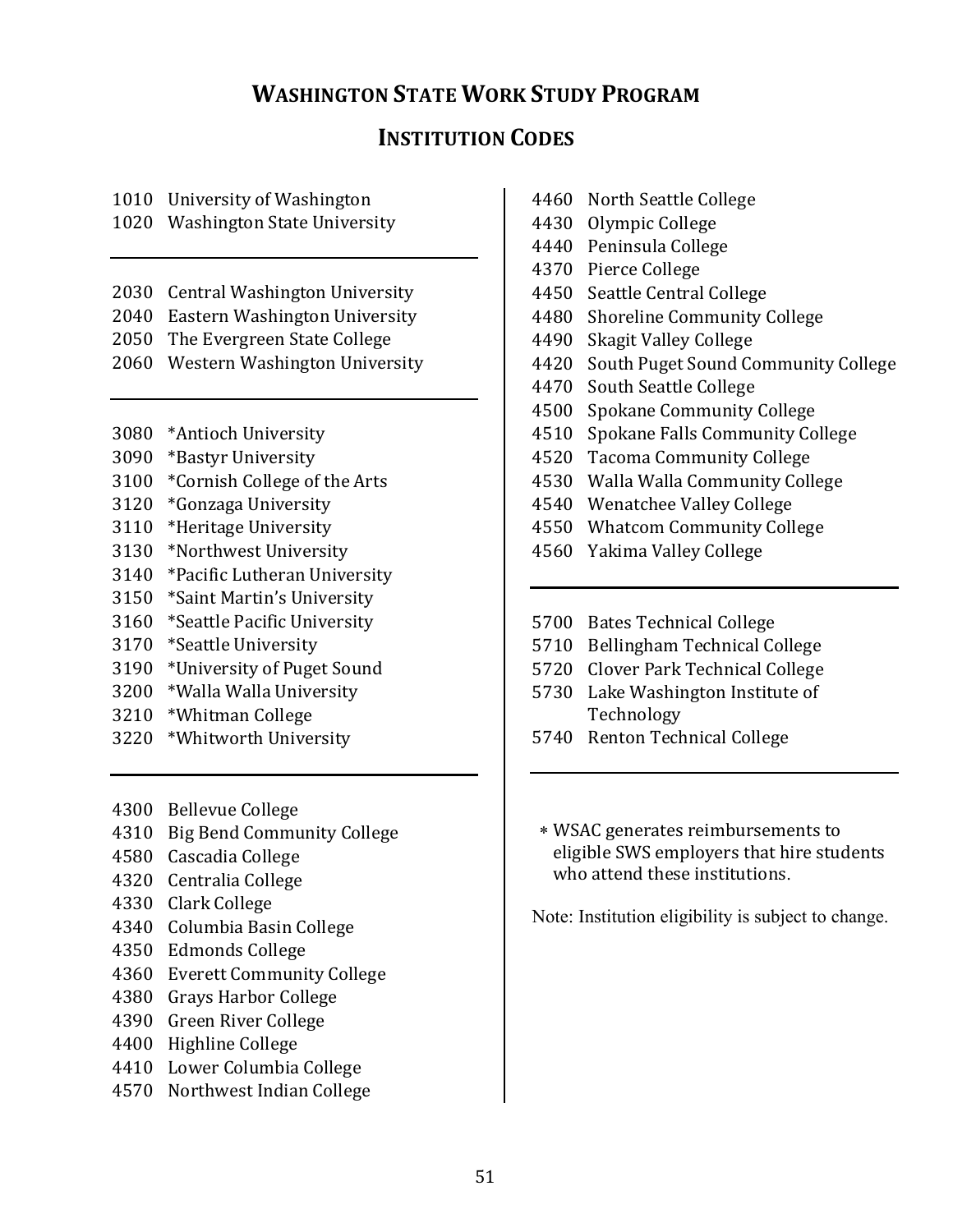# **REVISED CODE OF WASHINGTON (RCW)**

## **[Chapter 28B.12 RCW](http://apps.leg.wa.gov/RCW/default.aspx?cite=28B.12&full=true)**

#### **STATE WORK-STUDY PROGRAM**

| <b>Sections</b><br>28B.12.010 | Created.                                                                                                                                                 |
|-------------------------------|----------------------------------------------------------------------------------------------------------------------------------------------------------|
| 28B.12.020                    | <b>Purpose</b>                                                                                                                                           |
| 28B.12.030                    | Definitions.                                                                                                                                             |
| 28B.12.040<br>28B.12.050      | Student achievement council to develop and administer program –<br>Agreements authorized, limitation.<br>Disbursal of state work-study funds - Criteria. |
| 28B.12.055                    | Work-study opportunity grant for high-demand occupations.                                                                                                |
| 28B.12.060                    | <b>Rules - Mandatory provisions.</b>                                                                                                                     |
| 28B.12.070                    | Annual report of institutions to office of student financial assistance.                                                                                 |
|                               |                                                                                                                                                          |

**\_\_\_\_\_\_\_\_\_\_\_\_\_\_\_\_\_\_\_\_\_\_\_\_\_\_\_\_\_\_\_\_\_\_\_\_\_\_\_\_\_\_\_\_\_\_\_\_\_\_\_\_\_\_\_\_\_\_\_\_\_\_\_\_\_\_\_\_\_\_\_\_\_\_\_\_\_\_**

# <span id="page-65-0"></span>**28B.12.010**

#### **Created.**

There is hereby created a program of financial aid to students pursuing a postsecondary education which shall be known as the state work-study program. [**[1994 c 130 § 1;](http://lawfilesext.leg.wa.gov/biennium/1993-94/Pdf/Bills/Session%20Laws/House/2560-S.SL.pdf?cite=1994%20c%20130%20%C2%A7%201;) [1974 ex.s. c 177 § 1.](http://leg.wa.gov/CodeReviser/documents/sessionlaw/1974ex1c177.pdf?cite=1974%20ex.s.%20c%20177%20%C2%A7%201.)**]

#### **NOTES:**

**Severability—1974 ex.s. c 177:** "If any provision of this act, or its application to any person or circumstance is held invalid, the remainder of the act, or the application of the provision to other persons or circumstances is not affected." [**[1974 ex.s. c 177 § 10.](http://leg.wa.gov/CodeReviser/documents/sessionlaw/1974ex1c177.pdf?cite=1974%20ex.s.%20c%20177%20%C2%A7%2010.)**]

#### <span id="page-65-1"></span>**28B.12.020 Purpose.**

The purpose of the program created in RCW **[28B.12.010](http://apps.leg.wa.gov/RCW/default.aspx?cite=28B.12&full=true#28B.12.010)** is to provide financial assistance to needy students, including needy students from middle-income families, attending eligible post-secondary institutions in the state of Washington by stimulating and promoting their employment, thereby enabling them to pursue courses of study at such institutions. An additional purpose of this program shall be to provide such needy students, wherever possible, with employment related to their academic or vocational pursuits. [**[1994 c 130 § 2;](http://lawfilesext.leg.wa.gov/biennium/1993-94/Pdf/Bills/Session%20Laws/House/2560-S.SL.pdf?cite=1994%20c%20130%20%C2%A7%202;) [1974 ex.s. c 177 § 2.](http://leg.wa.gov/CodeReviser/documents/sessionlaw/1974ex1c177.pdf?cite=1974%20ex.s.%20c%20177%20%C2%A7%202.)**]

#### **NOTES:**

**Severability—1974 ex.s. c 177:** See note following RCW **[28B.12.010](http://apps.leg.wa.gov/RCW/default.aspx?cite=28B.12&full=true#28B.12.010)**.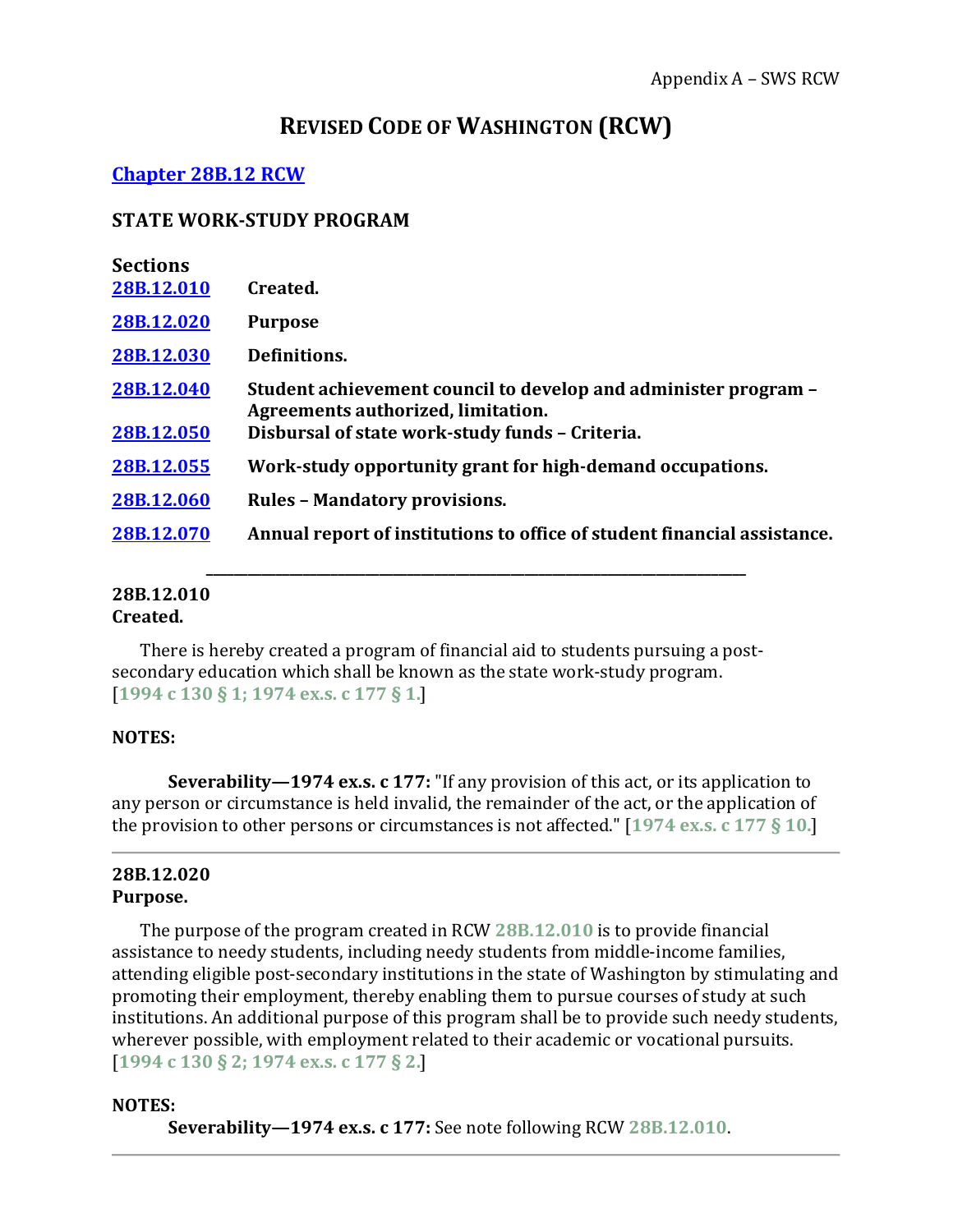#### <span id="page-66-0"></span>**28B.12.030 Definitions.**

As used in this chapter, the following words and terms shall have the following meanings, unless the context shall clearly indicate another or different meaning or intent:

(1) The term "needy student" shall mean a student enrolled or accepted for enrollment at a postsecondary institution who, according to a system of need analysis approved by the office of student financial assistance, demonstrates a financial inability, either parental, familial, or personal, to bear the total cost of education for any semester or quarter.

(2) The term "eligible institution" shall mean any postsecondary institution in this state accredited by the Northwest Association of Schools and Colleges, or a branch of a member institution of an accrediting association recognized by rule of the student achievement council for purposes of this section, that is eligible for federal student financial aid assistance and has operated as a nonprofit college or university delivering on-site classroom instruction for a minimum of twenty consecutive years within the state of Washington, or any public technical college in the state.

[**[2012 c 229 § 519;](http://lawfilesext.leg.wa.gov/biennium/2011-12/Pdf/Bills/Session%20Laws/House/2483-S2.SL.pdf?cite=2012%20c%20229%20%C2%A7%20519;) [2011 1st sp.s. c 11 § 142;](http://lawfilesext.leg.wa.gov/biennium/2011-12/Pdf/Bills/Session%20Laws/Senate/5182-S2.SL.pdf?cite=2011%201st%20sp.s.%20c%2011%20%C2%A7%20142;) [2002 c 187 § 2;](http://lawfilesext.leg.wa.gov/biennium/2001-02/Pdf/Bills/Session%20Laws/Senate/5166-S.SL.pdf?cite=2002%20c%20187%20%C2%A7%202;) [1994 c 130 § 3;](http://lawfilesext.leg.wa.gov/biennium/1993-94/Pdf/Bills/Session%20Laws/House/2560-S.SL.pdf?cite=1994%20c%20130%20%C2%A7%203;) [1974 ex.s. c 177 § 3.](http://leg.wa.gov/CodeReviser/documents/sessionlaw/1974ex1c177.pdf?cite=1974%20ex.s.%20c%20177%20%C2%A7%203.)**]

#### **NOTES:**

**Effective date—2012 c 229 §§ 101, 117, 401, 402, 501 through 594, 601 through 609, 701 through 708, 801 through 821, 902, and 904:** See note following RCW **[28B.77.005](http://app.leg.wa.gov/RCW/default.aspx?cite=28B.77.005)**.

**Effective date—2011 1st sp.s. c 11 §§ 101-103, 106-202, 204-244, and 301:** See note following RCW **[28B.76.020](http://app.leg.wa.gov/RCW/default.aspx?cite=28B.76.020)**.

**Intent—2011 1st sp.s. c 11:** See note following RCW **[28B.76.020](http://app.leg.wa.gov/RCW/default.aspx?cite=28B.76.020)**.

**Severability—1974 ex.s. c 177:** See note following RCW **[28B.12.010](http://apps.leg.wa.gov/RCW/default.aspx?cite=28B.12&full=true#28B.12.010)**.

#### <span id="page-66-1"></span>**28B.12.040**

#### **Student achievement council to develop and administer program—Agreements authorized, limitation.**

The student achievement council shall develop and administer the state work-study program. The council shall be authorized to enter into agreements with employers and eligible institutions for the operation of the program. These agreements shall include such provisions as the council may deem necessary or appropriate to carry out the purposes of this chapter.

With the exception of off-campus community service placements, the share from moneys disbursed under the state work-study program of the compensation of students employed under such program in accordance with such agreements shall not exceed eighty percent of the total such compensation paid such students.

By rule, the council shall define community service placements and may determine any salary matching requirements for any community service employers.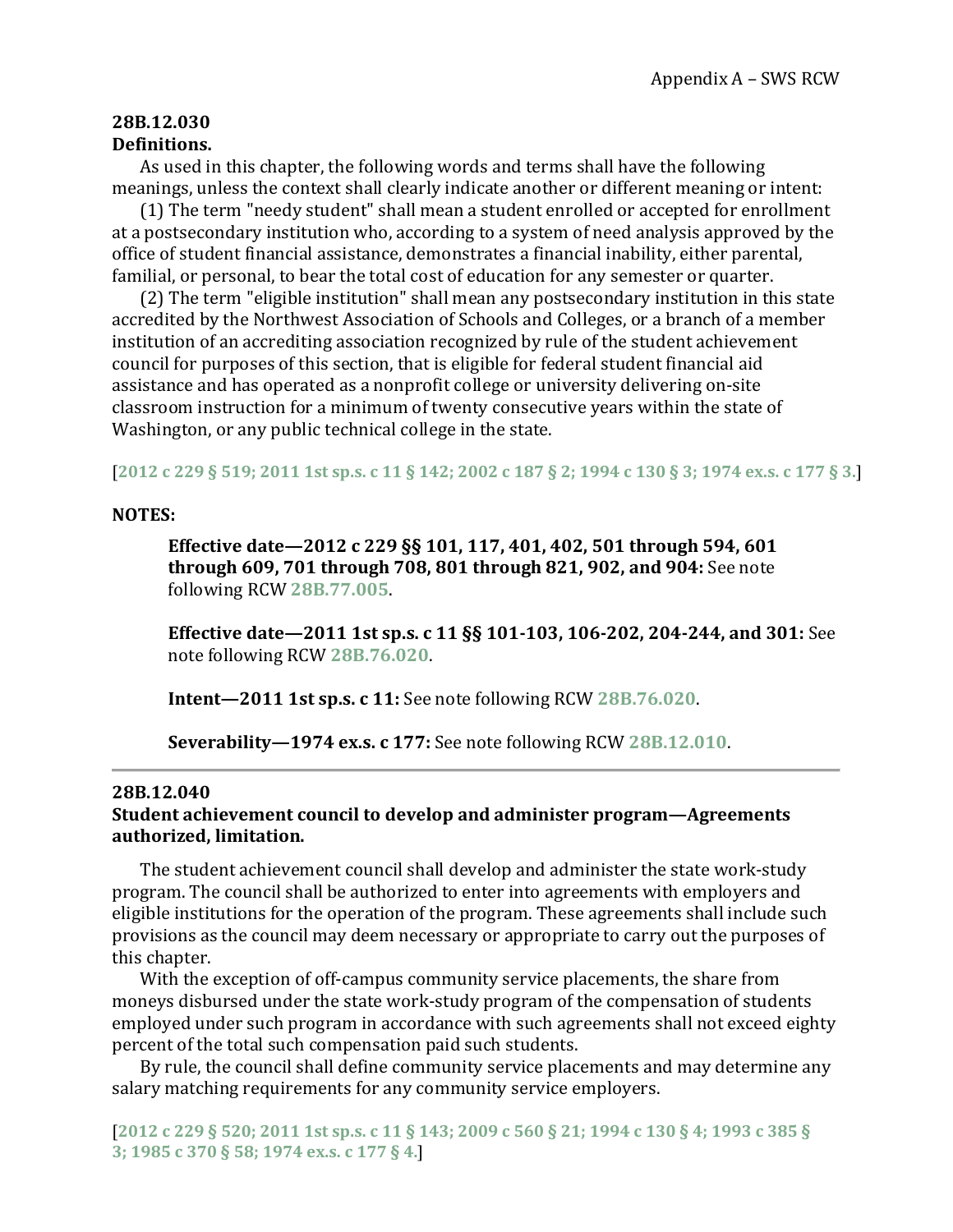#### **NOTES:**

**Effective date—2012 c 229 §§ 101, 117, 401, 402, 501 through 594, 601 through 609, 701 through 708, 801 through 821, 902, and 904:** See note following RCW **[28B.77.005](http://app.leg.wa.gov/RCW/default.aspx?cite=28B.77.005)**.

**Effective date—2011 1st sp.s. c 11 §§ 101-103, 106-202, 204-244, and 301:** See note following RCW **[28B.76.020](http://app.leg.wa.gov/RCW/default.aspx?cite=28B.76.020)**.

**Intent—2011 1st sp.s. c 11:** See note following RCW **[28B.76.020](http://app.leg.wa.gov/RCW/default.aspx?cite=28B.76.020)**.

**Intent—Effective date—Disposition of property and funds— Assignment/delegation of contractual rights or duties—2009 c 560:** See notes following RCW **[18.06.080](http://app.leg.wa.gov/RCW/default.aspx?cite=18.06.080)**.

**Severability—1974 ex.s. c 177:** See note following RCW **[28B.12.010](http://apps.leg.wa.gov/RCW/default.aspx?cite=28B.12&full=true#28B.12.010)**.

**Purpose—1974 ex.s. c 177:** See RCW **[28B.12.020](http://apps.leg.wa.gov/RCW/default.aspx?cite=28B.12&full=true#28B.12.020)**.

#### <span id="page-67-0"></span>**28B.12.050**

#### **Disbursal of state work-study funds—Criteria.**

The office of student financial assistance shall disburse state work-study funds. In performing its duties under this section, the office shall consult eligible institutions and postsecondary education advisory and governing bodies. The office shall establish criteria designed to achieve such distribution of assistance under this chapter among students attending eligible institutions as will most effectively carry out the purposes of this chapter.

[**[2011 1st sp.s. c 11 § 144;](http://lawfilesext.leg.wa.gov/biennium/2011-12/Pdf/Bills/Session%20Laws/Senate/5182-S2.SL.pdf?cite=2011%201st%20sp.s.%20c%2011%20%C2%A7%20144;) [1994 c 130 § 5;](http://lawfilesext.leg.wa.gov/biennium/1993-94/Pdf/Bills/Session%20Laws/House/2560-S.SL.pdf?cite=1994%20c%20130%20%C2%A7%205;) [1987 c 330 § 201;](http://leg.wa.gov/CodeReviser/documents/sessionlaw/1987c330.pdf?cite=1987%20c%20330%20%C2%A7%20201;) [1985 c 370 § 59;](http://leg.wa.gov/CodeReviser/documents/sessionlaw/1985c370.pdf?cite=1985%20c%20370%20%C2%A7%2059;) [1974](http://leg.wa.gov/CodeReviser/documents/sessionlaw/1974ex1c177.pdf?cite=1974%20ex.s.%20c%20177%20%C2%A7%205.)  ex.s. c [177 § 5.](http://leg.wa.gov/CodeReviser/documents/sessionlaw/1974ex1c177.pdf?cite=1974%20ex.s.%20c%20177%20%C2%A7%205.)**]

#### **NOTES:**

**Effective date—2011 1st sp.s. c 11 §§ 101-103, 106-202, 204-244, and 301:** See note following RCW **[28B.76.020](http://app.leg.wa.gov/RCW/default.aspx?cite=28B.76.020)**.

**Intent—2011 1st sp.s. c 11:** See note following RCW **[28B.76.020](http://app.leg.wa.gov/RCW/default.aspx?cite=28B.76.020)**.

**Construction—Application of rules—1987 c 330:** "This act shall not be construed as affecting any existing right acquired or liability or obligation incurred under the sections amended or repealed in this act or under any rule, regulation, or order adopted under those sections, nor as affecting any proceeding instituted under those sections. The rules of the agencies abolished by this act shall continue in force until acted upon by the succeeding agency and shall be enforced by the succeeding agency. If there is no succeeding agency, the rules shall terminate." [ **[1987 c 330 §](http://leg.wa.gov/CodeReviser/documents/sessionlaw/1987c330.pdf?cite=1987%20c%20330%20%C2%A7%201401.)  [1401.](http://leg.wa.gov/CodeReviser/documents/sessionlaw/1987c330.pdf?cite=1987%20c%20330%20%C2%A7%201401.)**]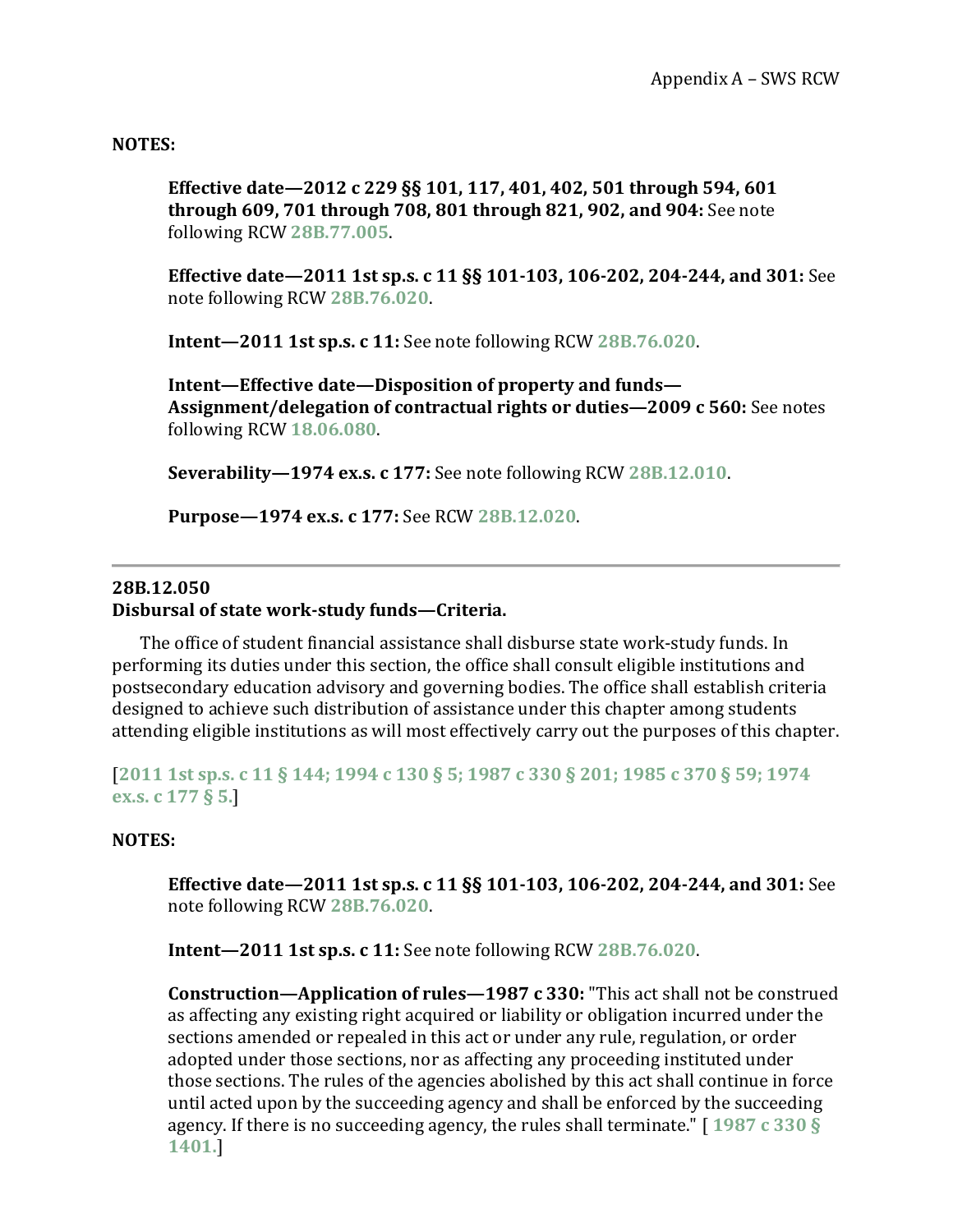**Severability—1987 c 330:** "If any provision of this act or its application to any person or circumstance is held invalid, the remainder of the act or the application of the provision to other persons or circumstances is not affected." [ **[1987 c 330 §](http://leg.wa.gov/CodeReviser/documents/sessionlaw/1987c330.pdf?cite=1987%20c%20330%20%C2%A7%201402.)  [1402.](http://leg.wa.gov/CodeReviser/documents/sessionlaw/1987c330.pdf?cite=1987%20c%20330%20%C2%A7%201402.)**]

**Severability—1974 ex.s. c 177:** See note following RCW **[28B.12.010](http://apps.leg.wa.gov/RCW/default.aspx?cite=28B.12&full=true#28B.12.010)**.

#### <span id="page-68-0"></span>**28B.12.055 Work-study opportunity grant for high-demand occupations.**

(1) Within existing resources, the office of student financial assistance shall establish the work-study opportunity grant for high-demand occupations, a competitive grant program to encourage job placements in high-demand fields. The office shall award grants to eligible institutions of higher education that have developed a partnership with a proximate organization willing to host work-study placements. Partner organizations may be nonprofit organizations, for-profit firms, or public agencies. Eligible institutions of higher education must verify that all job placements will last for a minimum of one academic quarter or one academic semester, depending on the system used by the eligible institution of higher education.

(2) The office may adopt rules to identify high-demand fields for purposes of this section. The legislature recognizes that the high-demand fields identified by the office may differ in different regions of the state.

(3) The office may award grants to eligible institutions of higher education that cover both student wages and program administration.

(4) The office shall develop performance benchmarks regarding program success including, but not limited to, the number of students served, the amount of employer contributions, and the number of participating high-demand employers.

#### [**[2011 1st sp.s. c 11 § 145;](http://lawfilesext.leg.wa.gov/biennium/2011-12/Pdf/Bills/Session%20Laws/Senate/5182-S2.SL.pdf?cite=2011%201st%20sp.s.%20c%2011%20%C2%A7%20145;) [2009 c 215 § 12.](http://lawfilesext.leg.wa.gov/biennium/2009-10/Pdf/Bills/Session%20Laws/House/2021-S2.SL.pdf?cite=2009%20c%20215%20%C2%A7%2012.)**]

#### **NOTES:**

**Effective date—2011 1st sp.s. c 11 §§ 101-103, 106-202, 204-244, and 301:** See note following RCW **[28B.76.020](http://app.leg.wa.gov/RCW/default.aspx?cite=28B.76.020)**.

**Intent—2011 1st sp.s. c 11:** See note following RCW **[28B.76.020](http://app.leg.wa.gov/RCW/default.aspx?cite=28B.76.020)**.

**Findings—Intent—Effective date—2009 c 215:** See notes following RCW **[28B.92.030](http://app.leg.wa.gov/RCW/default.aspx?cite=28B.92.030)**.

#### <span id="page-68-1"></span>**28B.12.060 Rules—Mandatory provisions.**

The office of student financial assistance shall adopt rules as may be necessary or appropriate for effecting the provisions of this chapter, and not in conflict with this chapter, in accordance with the provisions of chapter **[34.05](http://app.leg.wa.gov/RCW/default.aspx?cite=34.05)** RCW, the administrative procedure act. Such rules shall include provisions designed to make employment under the work-study program reasonably available, to the extent of available funds, to all eligible needy students in eligible postsecondary institutions. The rules shall include: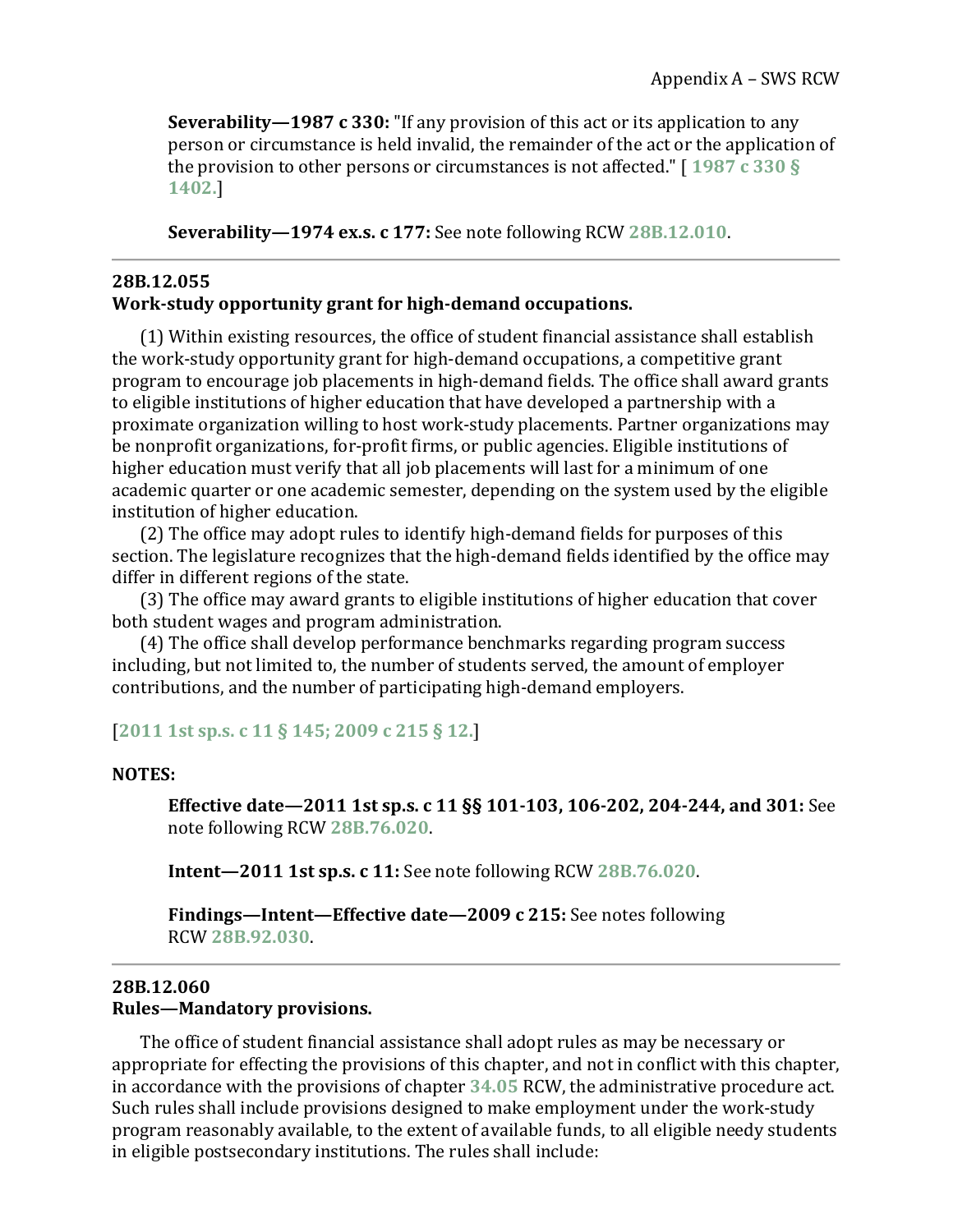(1) Providing work under the state work-study program that will not result in the displacement of employed workers or impair existing contracts for services;

(2) Furnishing work only to a student who:

(a) Is capable, in the opinion of the eligible institution, of maintaining good standing in such course of study while employed under the program covered by the agreement; and

(b) Has been accepted for enrollment as at least a half-time student at the eligible institution or, in the case of a student already enrolled in and attending the eligible institution, is in good standing and in at least half-time attendance there either as an undergraduate, graduate or professional student; and

(c) Is not pursuing a degree in theology;

(3) Placing priority on providing:

(a) Work opportunities for students who are residents of the state of Washington as defined in RCW **[28B.15.012](http://app.leg.wa.gov/RCW/default.aspx?cite=28B.15.012)** and **[28B.15.013](http://app.leg.wa.gov/RCW/default.aspx?cite=28B.15.013)**, particularly former foster youth as defined in RCW **[28B.92.060](http://app.leg.wa.gov/RCW/default.aspx?cite=28B.92.060)**;

(b) Job placements in fields related to each student's academic or vocational pursuits, with an emphasis on off-campus job placements whenever appropriate; and

(c) Off-campus community service placements;

(4) To the extent practicable, limiting the proportion of state subsidy expended upon nonresident students to fifteen percent, or such less amount as specified in the biennial appropriations act;

(5) Provisions to assure that in the state institutions of higher education, utilization of this work-study program:

(a) Shall only supplement and not supplant classified positions under jurisdiction of chapter **[41.06](http://app.leg.wa.gov/RCW/default.aspx?cite=41.06)** RCW;

(b) That all positions established which are comparable shall be identified to a job classification under the director of personnel's classification plan and shall receive equal compensation;

(c) Shall not take place in any manner that would replace classified positions reduced due to lack of funds or work; and

(d) That work-study positions shall only be established at entry-level positions of the classified service unless the overall scope and responsibilities of the position indicate a higher level; and

(6) Provisions to encourage job placements in high employer demand occupations that meet Washington's economic development goals, including those in international trade and international relations. The office shall permit appropriate job placements in other states and other countries.

[**[2011 1st sp.s. c 11 § 146;](http://lawfilesext.leg.wa.gov/biennium/2011-12/Pdf/Bills/Session%20Laws/Senate/5182-S2.SL.pdf?cite=2011%201st%20sp.s.%20c%2011%20%C2%A7%20146;) [2009 c 172 § 1;](http://lawfilesext.leg.wa.gov/biennium/2009-10/Pdf/Bills/Session%20Laws/Senate/5044-S.SL.pdf?cite=2009%20c%20172%20%C2%A7%201;) [2005 c 93 § 4;](http://lawfilesext.leg.wa.gov/biennium/2005-06/Pdf/Bills/Session%20Laws/House/1079-S.SL.pdf?cite=2005%20c%2093%20%C2%A7%204;) [2002 c 354 § 224;](http://lawfilesext.leg.wa.gov/biennium/2001-02/Pdf/Bills/Session%20Laws/House/1268-S.SL.pdf?cite=2002%20c%20354%20%C2%A7%20224;) [1994 c 130](http://lawfilesext.leg.wa.gov/biennium/1993-94/Pdf/Bills/Session%20Laws/House/2560-S.SL.pdf?cite=1994%20c%20130%20%C2%A7%206.)  [§ 6.](http://lawfilesext.leg.wa.gov/biennium/1993-94/Pdf/Bills/Session%20Laws/House/2560-S.SL.pdf?cite=1994%20c%20130%20%C2%A7%206.)** Prior: **[1993 sp.s. c 18 § 3;](http://lawfilesext.leg.wa.gov/biennium/1993-94/Pdf/Bills/Session%20Laws/Senate/5982-S.SL.pdf?cite=1993%20sp.s.%20c%2018%20%C2%A7%203;) [1993 c 281 § 14;](http://lawfilesext.leg.wa.gov/biennium/1993-94/Pdf/Bills/Session%20Laws/House/2054-S.SL.pdf?cite=1993%20c%20281%20%C2%A7%2014;) [1987 c 330 § 202;](http://leg.wa.gov/CodeReviser/documents/sessionlaw/1987c330.pdf?cite=1987%20c%20330%20%C2%A7%20202;) [1985 c 370 §](http://leg.wa.gov/CodeReviser/documents/sessionlaw/1985c370.pdf?cite=1985%20c%20370%20%C2%A7%2060;)  [60;](http://leg.wa.gov/CodeReviser/documents/sessionlaw/1985c370.pdf?cite=1985%20c%20370%20%C2%A7%2060;) [1974 ex.s. c 177 § 6.](http://leg.wa.gov/CodeReviser/documents/sessionlaw/1974ex1c177.pdf?cite=1974%20ex.s.%20c%20177%20%C2%A7%206.)**]

#### **NOTES:**

**Effective date—2011 1st sp.s. c 11 §§ 101-103, 106-202, 204-244, and 301:** See note following RCW **[28B.76.020](http://app.leg.wa.gov/RCW/default.aspx?cite=28B.76.020)**.

**Intent—2011 1st sp.s. c 11:** See note following RCW **[28B.76.020](http://app.leg.wa.gov/RCW/default.aspx?cite=28B.76.020)**.

**Findings—Intent—2005 c 93:** See note following RCW **[74.13.570](http://app.leg.wa.gov/RCW/default.aspx?cite=74.13.570)**.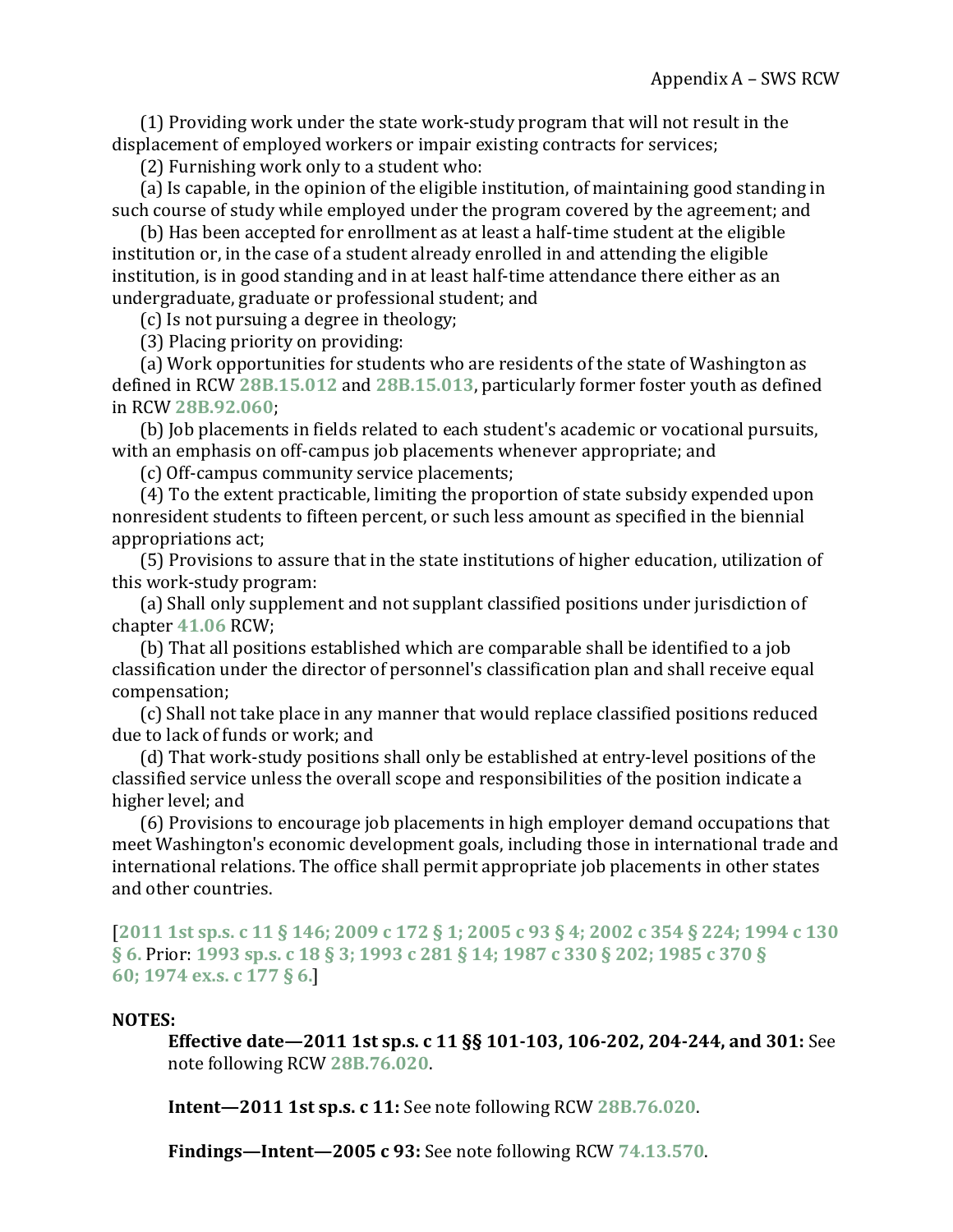**Short title—Headings, captions not law—Severability—Effective dates—2002 c 354:** See RCW **[41.80.907](http://app.leg.wa.gov/RCW/default.aspx?cite=41.80.907)** through **[41.80.910](http://app.leg.wa.gov/RCW/default.aspx?cite=41.80.910)**.

**Effective date—1993 sp.s. c 18:** "This act is necessary for the immediate preservation of the public peace, health, or safety, or support of the state government and its existing public institutions, and shall take effect July 1, 1993." [ **[1993 sp.s. c 18 § 38.](http://lawfilesext.leg.wa.gov/biennium/1993-94/Pdf/Bills/Session%20Laws/Senate/5982-S.SL.pdf?cite=1993%20sp.s.%20c%2018%20%C2%A7%2038.)**]

**Effective date—1993 c 281:** See note following RCW **[41.06.022](http://app.leg.wa.gov/RCW/default.aspx?cite=41.06.022)**.

**Construction—Application of rules—Severability—1987 c 330:** See notes following RCW **[28B.12.050](http://apps.leg.wa.gov/RCW/default.aspx?cite=28B.12&full=true#28B.12.050)**.

**Severability—1974 ex.s. c 177:** See note following RCW **[28B.12.010](http://apps.leg.wa.gov/RCW/default.aspx?cite=28B.12&full=true#28B.12.010)**.

#### <span id="page-70-0"></span>**28B.12.070 Annual report of institutions to office of student financial assistance.**

Each eligible institution shall submit to the office of student financial assistance an annual report in accordance with such requirements as are adopted by the office.

#### [**[2012 c 229 § 602;](http://lawfilesext.leg.wa.gov/biennium/2011-12/Pdf/Bills/Session%20Laws/House/2483-S2.SL.pdf?cite=2012%20c%20229%20%C2%A7%20602;) [2011 1st sp.s. c 11 § 147;](http://lawfilesext.leg.wa.gov/biennium/2011-12/Pdf/Bills/Session%20Laws/Senate/5182-S2.SL.pdf?cite=2011%201st%20sp.s.%20c%2011%20%C2%A7%20147;) [1994 c 130 § 7;](http://lawfilesext.leg.wa.gov/biennium/1993-94/Pdf/Bills/Session%20Laws/House/2560-S.SL.pdf?cite=1994%20c%20130%20%C2%A7%207;) [1985 c 370 § 61;](http://leg.wa.gov/CodeReviser/documents/sessionlaw/1985c370.pdf?cite=1985%20c%20370%20%C2%A7%2061;) [1974](http://leg.wa.gov/CodeReviser/documents/sessionlaw/1974ex1c177.pdf?cite=1974%20ex.s.%20c%20177%20%C2%A7%207.)  [ex.s. c 177 § 7.](http://leg.wa.gov/CodeReviser/documents/sessionlaw/1974ex1c177.pdf?cite=1974%20ex.s.%20c%20177%20%C2%A7%207.)**]

#### **NOTES:**

**Effective date—2012 c 229 §§ 101, 117, 401, 402, 501 through 594, 601 through 609, 701 through 708, 801 through 821, 902, and 904:** See note following RCW **[28B.77.005](http://app.leg.wa.gov/RCW/default.aspx?cite=28B.77.005)**.

**Effective date—2011 1st sp.s. c 11 §§ 101-103, 106-202, 204-244, and 301:** See note following RCW **[28B.76.020](http://app.leg.wa.gov/RCW/default.aspx?cite=28B.76.020)**.

**Intent—2011 1st sp.s. c 11:** See note following RCW **[28B.76.020](http://app.leg.wa.gov/RCW/default.aspx?cite=28B.76.020)**.

**Severability—1974 ex.s. c 177:** See note following RCW **[28B.12.010](http://apps.leg.wa.gov/RCW/default.aspx?cite=28B.12&full=true#28B.12.010)**.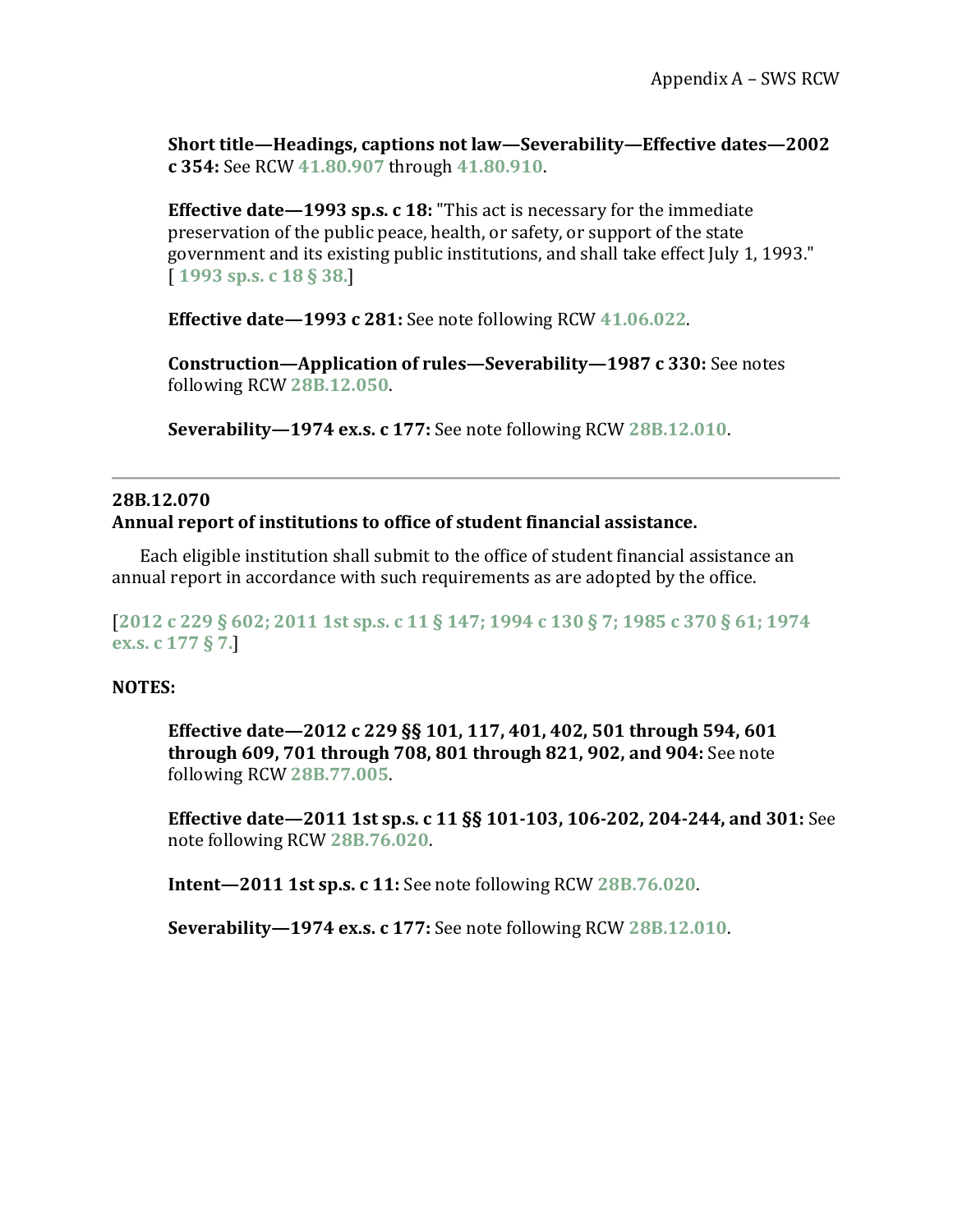# **WASHINGTON ADMINISTRATIVE CODE (WAC)**

## **[Chapter 250-40 WAC](http://apps.leg.wa.gov/WAC/default.aspx?cite=250-40&full=true)**

#### **STATE WORK-STUDY PROGRAM**

#### **WAC Sections**

- **250-40-020 Purpose.**
- **[250-40-030](#page-71-0) Definitions.**
- **[250-40-040](#page-73-0) Student eligibility and selection.**
- **[250-40-050](#page-74-0) Restrictions on student placement and compensation.**
- **[250-40-060](#page-76-0) Institutional application and allotment procedures.**
- **[250-40-070](#page-77-0) Administration.**

### **[PDF](https://apps.leg.wa.gov/WAC/default.aspx?cite=250-40-020&pdf=true) 250-40-020**

#### **Purpose.**

The purpose of this act is to provide financial assistance to needy students, including needy students from middle-income families, attending eligible postsecondary institutions in the state of Washington by stimulating and promoting their employment; and to provide such needy students, wherever possible, with employment related to their academic or vocational pursuits.

[Statutory Authority: RCW **[28B.12.020](http://app.leg.wa.gov/RCW/default.aspx?cite=28B.12.020)** through **[28B.12.070](http://app.leg.wa.gov/RCW/default.aspx?cite=28B.12.070)**. WSR 94-14-006 § 250-40- 020, filed 6/23/94, effective 7/24/94; Order 6-74, § 250-40-020, filed 9/17/74.]

### <span id="page-71-0"></span>**[PDF](https://apps.leg.wa.gov/WAC/default.aspx?cite=250-40-030&pdf=true) 250-40-030**

### **Definitions.**

(1) "Financial need" shall be the difference between the budgetary cost to the student attending an institution of postsecondary education and the total family contribution which the institutional financial aid administrator determines can reasonably be expected to be available to the student for meeting such costs.

(2) "Budgetary cost" of attending an institution shall consist of those costs required to support the individual and other costs in accordance with federal costs of attendance calculations during the period of enrollment. Budgets will reflect the applicable year's cost levels for tuition, room and board, transportation, books, supplies, personal expenses, and any other cost factors deemed necessary for consideration, consistent with WAC **[250-40-](https://apps.leg.wa.gov/WAC/default.aspx?cite=250-40&full=true#250-40-040) [040](https://apps.leg.wa.gov/WAC/default.aspx?cite=250-40&full=true#250-40-040)** (2)(a).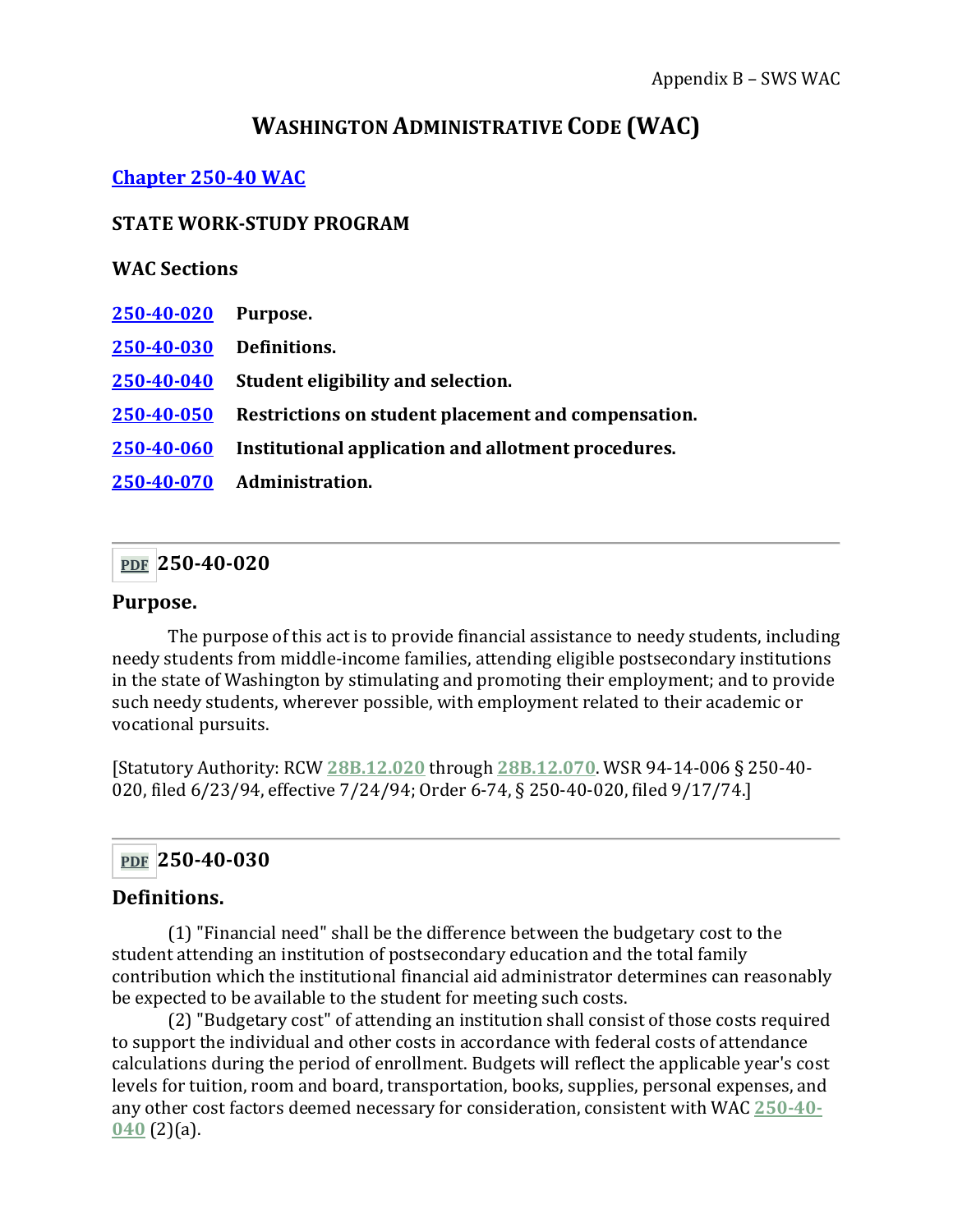(3) "Total family contribution and resources" shall be consistent with amounts recognized by federal need analysis criteria, unless otherwise modified in accordance with these rules and program guidelines.

(4) "Washington resident" shall be defined as an individual who satisfies the requirements of RCW **[28B.15.011](http://app.leg.wa.gov/RCW/default.aspx?cite=28B.15.011)** - 28B.15.013 except resident students defined in RCW **[28B.15.012](http://app.leg.wa.gov/RCW/default.aspx?cite=28B.15.012)** (2)(e) and board-adopted rules and regulations pertaining to the determination of residency.

(5) "Eligible institution of postsecondary education" shall mean any postsecondary educational institution in the state of Washington accredited by the Northwest Association of Schools and Colleges; or a branch campus of a member institution accredited by Middle States Association of Colleges and Schools, New England Association of Schools and Colleges, North Central Association of Colleges and Schools, Southern Association of Colleges and Schools, Northwest Association of Schools and Colleges, or Western Association of Schools and Colleges that is eligible for federal student financial aid assistance and has operated as a nonprofit college or university delivering on-site classroom instruction for a minimum of twenty consecutive years in the state of Washington; or any public technical colleges in the state of Washington.

(6) "Eligible employer" shall be defined as any eligible institution of postsecondary education; any nonprofit organization; or any private sector employer producing a good or providing a service for sale or resale to others, which can and agrees to provide employment of a demonstrable benefit related to the student's postsecondary educational pursuits and which conducts business within the state of Washington; or any other employer approved by the office. In approving an employer as eligible, the office or an institution acting as its agent will consider at the minimum:

(a) The relationship of the jobs to the students' educational objectives;

(b) The potential for displacement of regular employees;

(c) The rate of pay as compared to salaries and wages provided other employees engaged in similar work; and

(d) The employer's compliance with applicable federal and state civil rights laws.

(7) "Dependent student" shall mean any post-high school student attending an eligible institution of postsecondary education who does not qualify as an independent student in accordance with subsection (8) of this section.

(8) "Independent student" shall mean any student who qualifies as an independent student for federal student aid.

(9) "Half-time student" means any student enrolled in at least one-half the credit hour or clock hour load defined by the institution as constituting expected full-time progress toward the particular degree or certificate.

(10) "Off-campus community service placements" shall include direct service, planning, or applied research that is designed to improve the quality of life for residents of the community served, particularly low-income residents, in such fields as health care, child care, education, literacy training, welfare, social services, public safety, crime prevention and control, transportation, recreation, housing and neighborhood improvement, rural development, and community improvement. Placements are identified by an institution through formal or informal consultation with local nonprofit, governmental, and community-based organizations.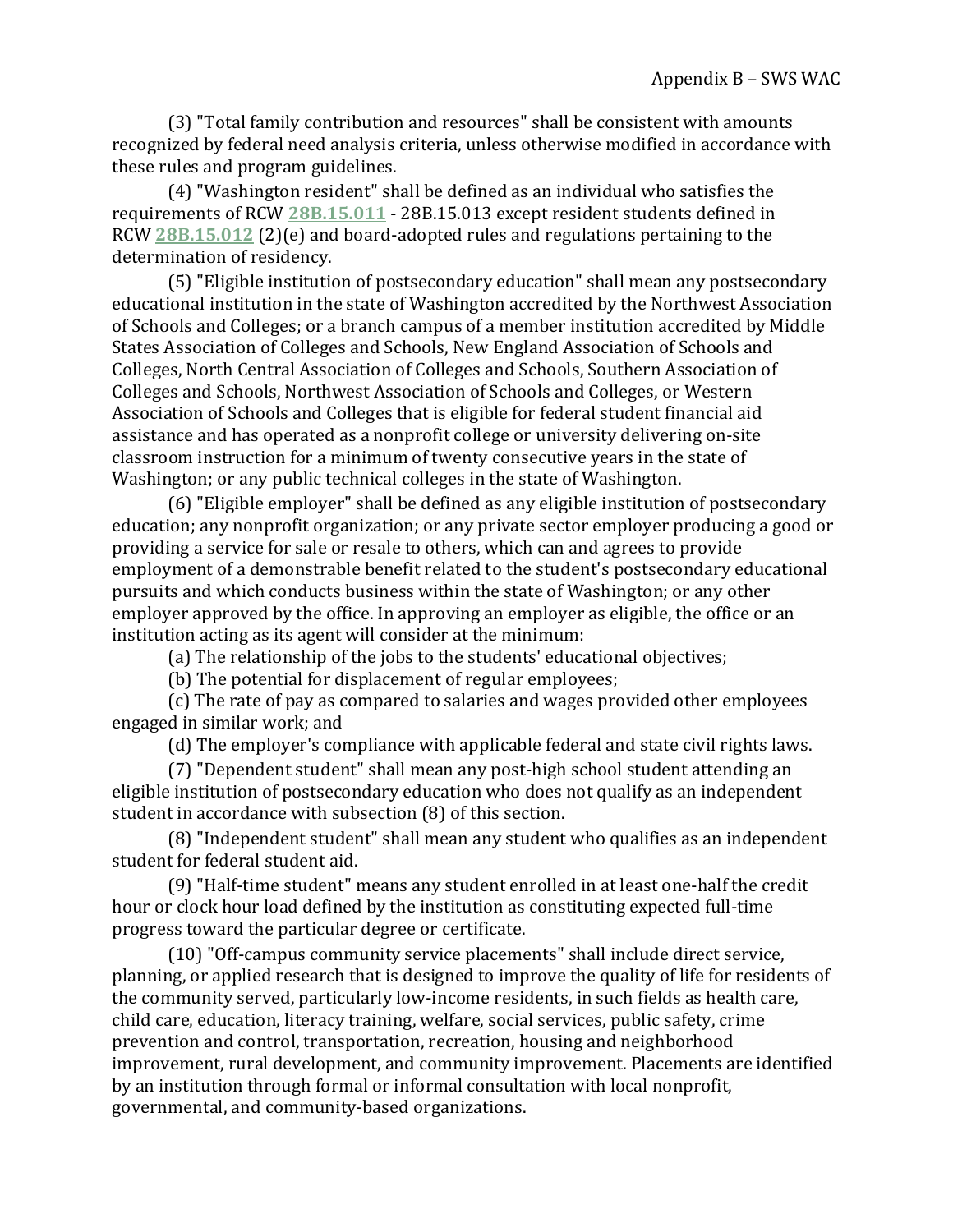[Statutory Authority: RCW **[28B.12.060](http://app.leg.wa.gov/RCW/default.aspx?cite=28B.12.060)**, **[28B.76.120](http://app.leg.wa.gov/RCW/default.aspx?cite=28B.76.120)**, and **[28B.77.050](http://app.leg.wa.gov/RCW/default.aspx?cite=28B.77.050)**. WSR 19-23-047, § 250-40-030, filed 11/13/19, effective 12/14/19. Statutory Authority: RCW **[28B.80.240](http://app.leg.wa.gov/RCW/default.aspx?cite=28B.80.240)** and **[28B.12.060](http://app.leg.wa.gov/RCW/default.aspx?cite=28B.12.060)**. WSR 02-20-083, § 250-40-030, filed 9/30/02, effective 10/31/02. Statutory Authority: RCW **[28B.12.020](http://app.leg.wa.gov/RCW/default.aspx?cite=28B.12.020)** - 28B.12.070. WSR 93-20-044, § 250-40- 030, filed 9/29/93, effective 10/30/93. Statutory Authority: RCW **[28B.12.060](http://app.leg.wa.gov/RCW/default.aspx?cite=28B.12.060)**. WSR 88-10- 002 (Order 3/88, Resolution No. 88-11), § 250-40-030, filed 4/21/88; WSR 87-16-047 (Order 1-87, Resolution No. 87-59), § 250-40-030, filed 7/29/87; WSR 82-15-054 (Order 5- 82, Resolution No. 82-53), § 250-40-030, filed 7/20/82. Statutory Authority: RCW **[28B.10.806](http://app.leg.wa.gov/RCW/default.aspx?cite=28B.10.806)**. WSR 81-13-037 (Order 3/81, Resolution No. 81-68), § 250-40-030, filed 6/16/81; WSR 79-07-020 (Order 4-79, Resolution No. 79-33), § 250-40-030, filed 6/15/79; Order 5-77, § 250-40-030, filed 5/11/77; Order 6-75, § 250-40-030, filed 8/18/75; Order 6-74, § 250-40-030, filed 9/17/74.]

## **[PDF](https://apps.leg.wa.gov/WAC/default.aspx?cite=250-40-040&pdf=true) 250-40-040**

## **Student eligibility and selection.**

(1) Eligibility criteria. In order to be eligible for employment under this program the student must:

(a) Demonstrate financial need.

(b) Be enrolled or accepted for enrollment as at least a half-time undergraduate, graduate or professional student or be a student under an established program designed to qualify him or her for enrollment as at least a half-time student at an eligible institution of postsecondary education.

(c) Be capable, in the opinion of the institution, of maintaining good standing in a course of study while employed under the program, and demonstrate satisfactory progress toward degree or certificate completion.

(d) Not be pursuing a degree in theology.

(e) Not owe a refund or repayment on a state or federal financial aid grant program and not be in default on a loan made, insured, or guaranteed under federal and state financial aid loan programs.

(2) Criteria for institutional determination of financial need and the making of awards.

(a) Standard budgetary costs will be determined by the institution subject to approval by the higher education coordinating board.

(b) Total applicant resources shall be determined in accordance with the federal methodology system of need analysis. Institutional financial aid officers may make reasonable adjustments to the computed total applicant resources if individual circumstances warrant such adjustments.

Any adjustments must be documented and placed in the student's financial aid records.

(c) The work-study award shall be designed in such a manner that the sum total of financial aid awarded any one student will not exceed the difference between the total applicant's resources and the budgetary cost of education.

(d) Each institution must have a policy relating to the continuance of aid for students who enroll in but do not complete the number of credit or clock hours required to maintain satisfactory progress toward completion of his or her degree or program objective. The institution must submit its policy to the board annually for approval.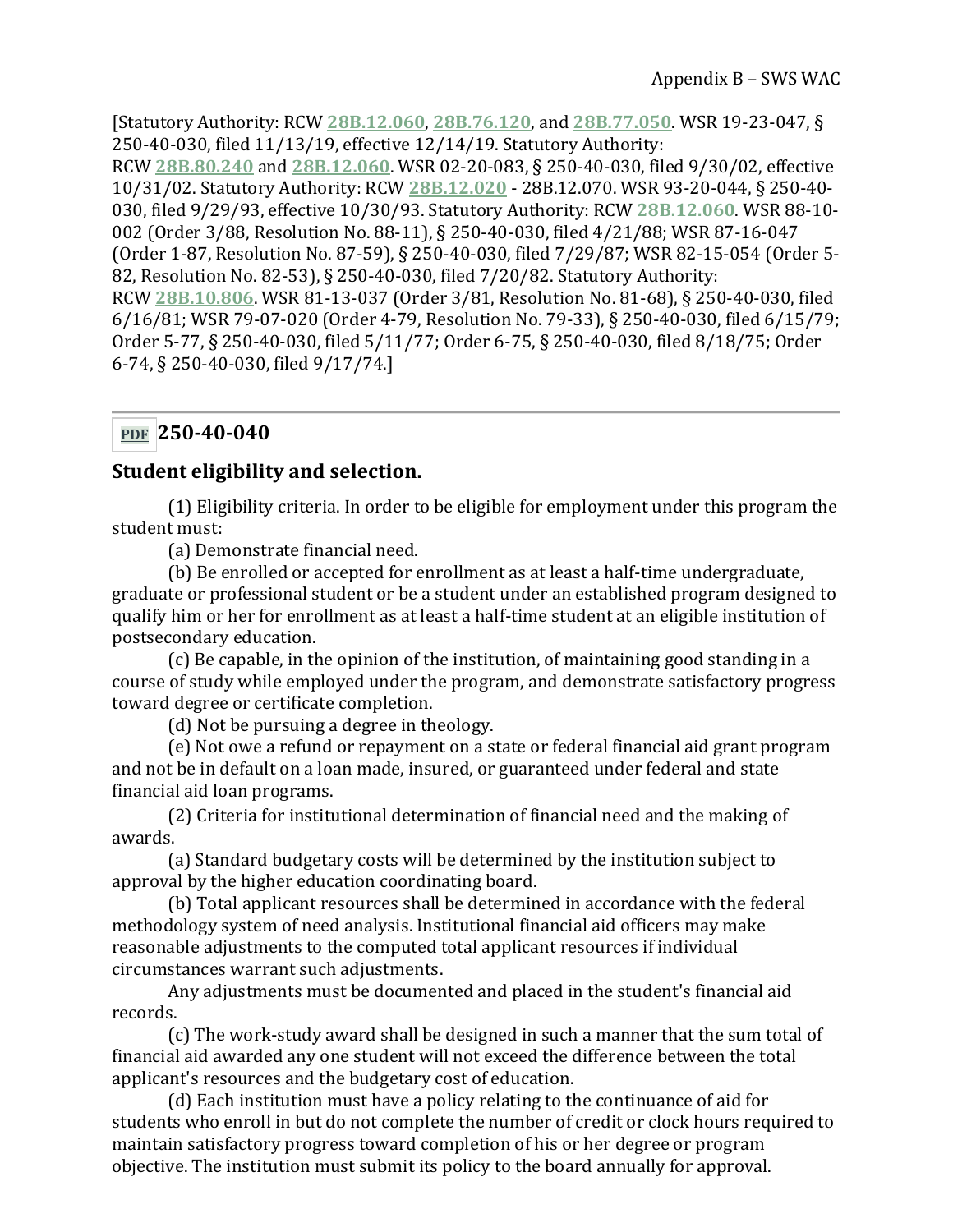(3) Priorities in placing students.

(a) Provide work opportunities for students who are defined to be residents of the state particularly former foster youth as defined in RCW **[28B.92.060](http://app.leg.wa.gov/RCW/default.aspx?cite=28B.92.060)**. Residents of the state are defined in RCW **[28B.15.012](http://app.leg.wa.gov/RCW/default.aspx?cite=28B.15.012)** and **[28B.15.013](http://app.leg.wa.gov/RCW/default.aspx?cite=28B.15.013)** except resident students defined in RCW **[28B.15.012](http://app.leg.wa.gov/RCW/default.aspx?cite=28B.15.012)** (2)(g);

(b) After consideration of (a) of this subsection, then provide job placements in fields related to each student's academic or vocational pursuits, with an emphasis on offcampus job placements wherever appropriate; and

(c) Whenever appropriate, provide opportunities for off-campus community service placements.

(4) Job placements are encouraged in occupations that meet Washington's economic development goals especially those in international trade and international relations.

[Statutory Authority: RCW **[28B.15.012](http://app.leg.wa.gov/RCW/default.aspx?cite=28B.15.012)**. WSR 06-17-047, § 250-40-040, filed 8/8/06, effective 9/8/06. Statutory Authority: RCW **[28B.12.020](http://app.leg.wa.gov/RCW/default.aspx?cite=28B.12.020)** through **[28B.12.070](http://app.leg.wa.gov/RCW/default.aspx?cite=28B.12.070)**. WSR 94-14- 006 § 250-40-040, filed 6/23/94, effective 7/24/94; WSR 93-20-044, § 250-40-040, filed 9/29/93, effective 10/30/93. Statutory Authority: RCW **[28B.12.060](http://app.leg.wa.gov/RCW/default.aspx?cite=28B.12.060)**. WSR 88-10-002 (Order 3/88, Resolution No. 88-11), § 250-40-040, filed 4/21/88; WSR 87-16-047 (Order 1-87, Resolution No. 87-59), § 250-40-040, filed 7/29/87. Statutory Authority: RCW **[28B.10.806](http://app.leg.wa.gov/RCW/default.aspx?cite=28B.10.806)**. WSR 81-13-037 (Order 3/81, Resolution No. 81-68), § 250-40-040, filed 6/16/81; WSR 80-05-024 (Order 2-80, Resolution No. 80-54), § 250-40-040, filed 4/14/80; Order 5-77, § 250-40-040, filed 5/11/77; Order 6-74, § 250-40-040, filed 9/17/74.]

# **[PDF](https://apps.leg.wa.gov/WAC/default.aspx?cite=250-40-050&pdf=true) 250-40-050**

#### **Restrictions on student placement and compensation.**

(1) Displacement of employees. Employment of state work-study students may not result in displacement of employed workers or impair existing contracts for services.

(a) State work-study students employed by public institutions of postsecondary education may not fill positions currently or formerly occupied by classified employees.

(b) In cases of governmental employment, state work-study students may fill positions which have been previously occupied but were vacated as a result of implementing previously adopted reduction in force policies in response to employment limitations imposed by federal, state or local governments.

(c) In all other cases, state work-study students may not fill positions which have been occupied by regular employees during the current or prior calendar or fiscal year.

(2) Rate of compensation. All work-study positions shall receive compensation equal to the entry level salary of comparable nonwork-study positions.

Students employed by public postsecondary educational institutions who are filling positions which are comparable to Washington personnel resources board classified positions must be paid entry level Washington personnel resources board wages for the position unless the overall scope and responsibilities of the position indicate a higher level.

Determination of comparability must be made in accordance with state work-study program operational guidelines.

Documentation must be on file at the institution for each position filled by a state work-study student which is deemed by the institution as not comparable to a higher education personnel board position.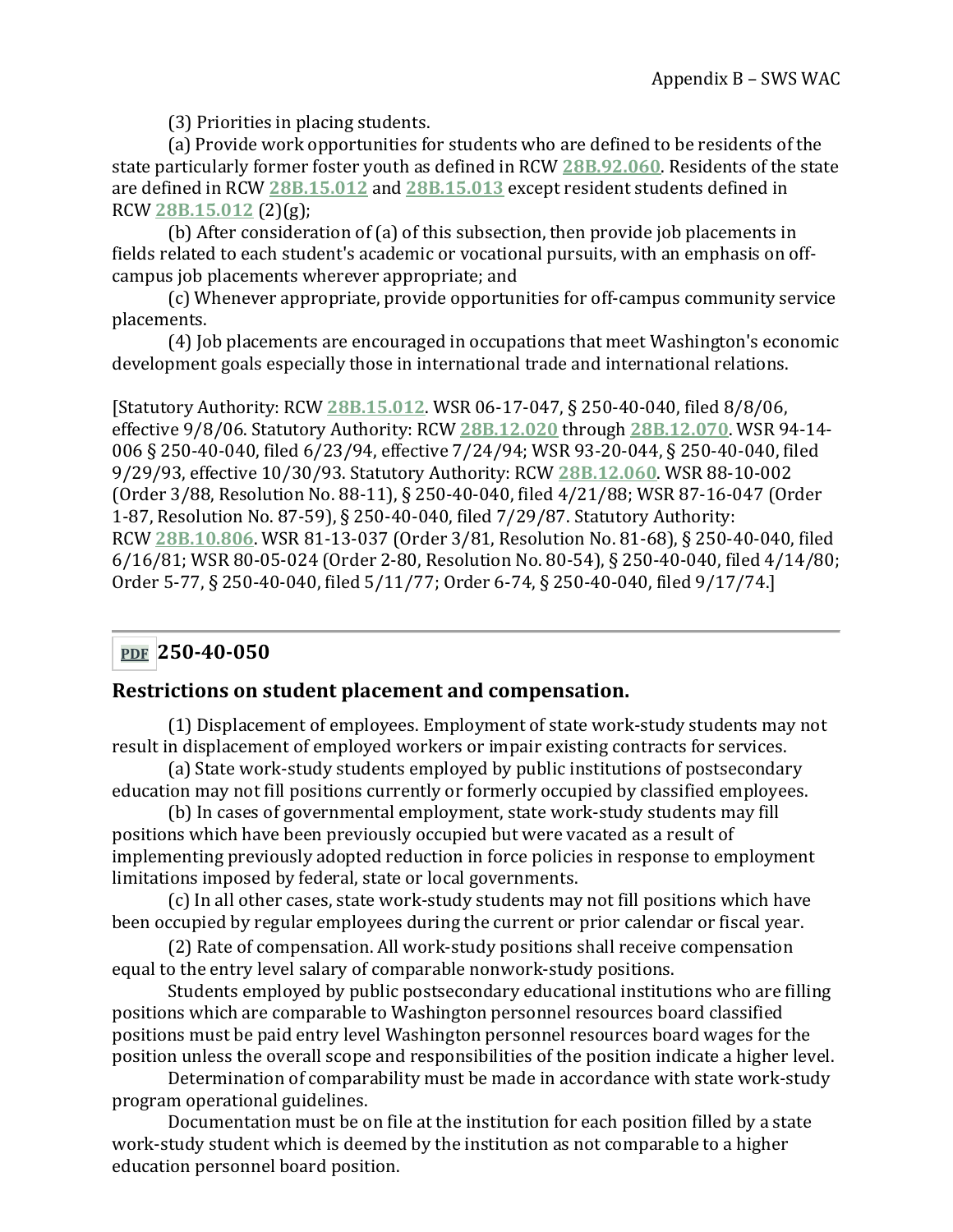(3) Maximum total state work-study compensation. Earnings beyond the student's state work-study eligibility must be reported to the financial aid officer, and resulting adjustments made in the financial aid package in accordance with federal methodology. In the event that a student earns more money from state work-study employment than the institution anticipated when it awarded student financial aid, the excess is to be treated in accordance with the method specified in the state work-study operational guidelines.

(4) State share of student compensation. With the exception of board-approved off campus community service placements, the state share of compensation paid students shall not exceed 80 percent of the student's gross compensation. In the following cases the state share may be established at 80 percent:

(a) When employed by state supported institutions of postsecondary education at which they are enrolled;

(b) When employed as tutors by the state's common school districts;

(c) When employed in tutorial or other support staff positions by nonprofit adult literacy service providers in the state of Washington who meet guideline criteria for participation; and

(d) When employed in an off-campus community service placement. The state share of compensation paid students employed by all other employers shall not exceed 65 percent of the student's gross compensation.

(5) Employer share of student compensation. The employer shall pay a minimum of 20 percent or 35 percent of the student's gross compensation as specified in subsection (4) of this section, plus the costs of any employee benefits including all payments due as an employer's contribution under the state workman's compensation laws, federal Social Security laws, and other applicable laws. The federal work-study program cannot be used to provide employer share of student compensation except when used for placement of students in tutorial or other support staff positions with adult literacy service providers in the state of Washington who meet guideline criteria for participation.

(6) Academic credit for state work-study employment. Students may receive academic credit for experience gained through state work-study employment.

(7) Maximum hours reimbursed. Employment of a student in excess of an average of 19 hours per week, or in the case of on-campus graduate assistants an average of 20 hours per week, over the period of enrollment for which the student has received an award or a maximum of 40 hours per week during vacation periods will not be eligible for reimbursement from state funds.

A student may not be concurrently employed in the same position by the state work-study program and the federal work-study program and exceed the 19 hours per week average.

(8) Types of work prohibited. Work performed by a student under the state workstudy program shall not directly involve religious worship, exercise or instruction and shall not involve any partisan or nonpartisan political activity.

(9) Relationship to formula staffing percentage. Placement of state work-study students in on-campus positions at public postsecondary educational institutions may not result in a level of employment in any budget program in excess of a formula staffing percentage specifically mandated by the legislature.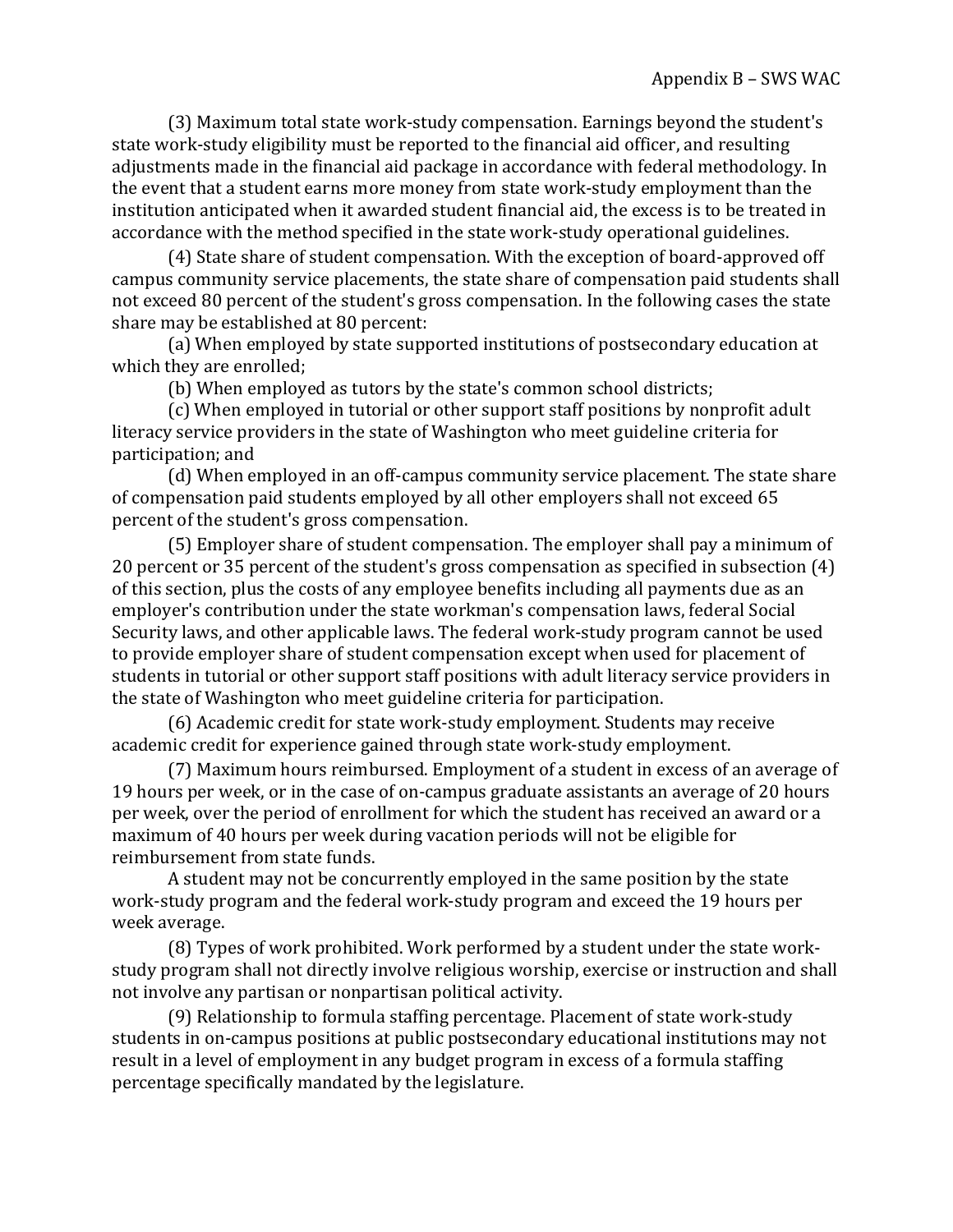[Statutory Authority: RCW **[28B.12.060](http://app.leg.wa.gov/RCW/default.aspx?cite=28B.12.060)**, **[28B.76.120](http://app.leg.wa.gov/RCW/default.aspx?cite=28B.76.120)**, and **[28B.77.050](http://app.leg.wa.gov/RCW/default.aspx?cite=28B.77.050)**. WSR 19-23-047, § 250- 40-050, filed 11/13/19, effective 12/14/19. Statutory Authority: RCW **[28B.15.012](http://app.leg.wa.gov/RCW/default.aspx?cite=28B.15.012)**. WSR 06- 17-047, § 250-40-050, filed 8/8/06, effective 9/8/06. Statutory Authority: RCW **[28B.12.020](http://app.leg.wa.gov/RCW/default.aspx?cite=28B.12.020)** through **[28B.12.070](http://app.leg.wa.gov/RCW/default.aspx?cite=28B.12.070)**. WSR 94-14-006 § 250-40-050, filed 6/23/94, effective 7/24/94; WSR 93-20-044, § 250-40-050, filed 9/29/93, effective 10/30/93. Statutory Authority: RCW **[28B.12.060](http://app.leg.wa.gov/RCW/default.aspx?cite=28B.12.060)**. WSR 88-10-002 (Order 3/88, Resolution No. 88-11), § 250-40- 050, filed 4/21/88; WSR 87-16-047 (Order 1-87, Resolution No. 87-59), § 250-40-050, filed 7/29/87; WSR 86-10-014 (Order 4/86), § 250-40-050, filed 4/30/86; WSR 82-15-054 (Order 5-82, Resolution No. 82-53), § 250-40-050, filed 7/20/82. Statutory Authority: RCW **[28B.10.806](http://app.leg.wa.gov/RCW/default.aspx?cite=28B.10.806)**. WSR 81-13-037 (Order 3/81, Resolution No. 81-68), § 250-40-050, filed 6/16/81; WSR 80-05-024 (Order 2-80, Resolution No. 80-54), § 250-40-050, filed 4/14/80; WSR 79-07-020 (Order 4-79, Resolution No. 79-33), § 250-40-050, filed 6/15/79; WSR 78-08- 007 (Order 3-78), § 250-40-050, filed 7/7/78; Order 5-77, § 250-40-050, filed 5/11/77; Order 6-75, § 250-40-050, filed 8/18/75; Order 6-74, § 250-40-050, filed 9/17/74.]

## **[PDF](https://apps.leg.wa.gov/WAC/default.aspx?cite=250-40-060&pdf=true) 250-40-060**

#### **Institutional application and allotment procedures.**

(1) Application. Institutions shall annually apply for and document campus need for student employment funds.

(2) Institutional reserve of funds. The board shall annually develop a reserve of funds for the body of students at each eligible participating institution. Institutions will be notified of funds available for their students by May 1 of the year prior to the academic year in which awards will be given, or within a reasonable period after the legislative appropriation becomes known, whichever is later. The following steps shall govern the determination and allotment of institutional reserves:

(a) A base funding level, or conditional guarantee, shall be adopted for each institution currently participating in the program. The initial allotment of funds to any one institution shall equal its conditional guarantee. The conditional guarantee will equal the amount of funds initially reserved to the institution for the 1992-93 fiscal year.

(b) Eligible institutions currently not participating in the program shall be continually encouraged to enter the program, and will be funded at a reasonable level.

(c) Each institution shall share proportionally in the event of budget reductions.

(d) Institutions displaying a pattern of fund underutilization shall have their allocations reevaluated and reduced if appropriate.

(e) Funding increases shall be distributed on an objective basis among institutions in a manner which, when combined with federal work-study allocations, furthers a parity of work opportunity among students statewide.

(f) No institution will be awarded funds which, in the institution's judgment or judgment reasonably exercised by the board, will exceed what the institution can adequately administer.

(3) The convening of an advisory committee. The board staff will convene its advisory committee annually in accordance with WAC **[250-40-070](https://apps.leg.wa.gov/WAC/default.aspx?cite=250-40&full=true#250-40-070)**(4) to review program policies and procedures.

(4) Reallotments. If it is determined that an institution is unable to award all of the funds allotted it, the board will reduce its allotment accordingly and will redistribute unutilized funds to other eligible institutions. Reallotments however, shall not increase or decrease an institution's conditional guarantee.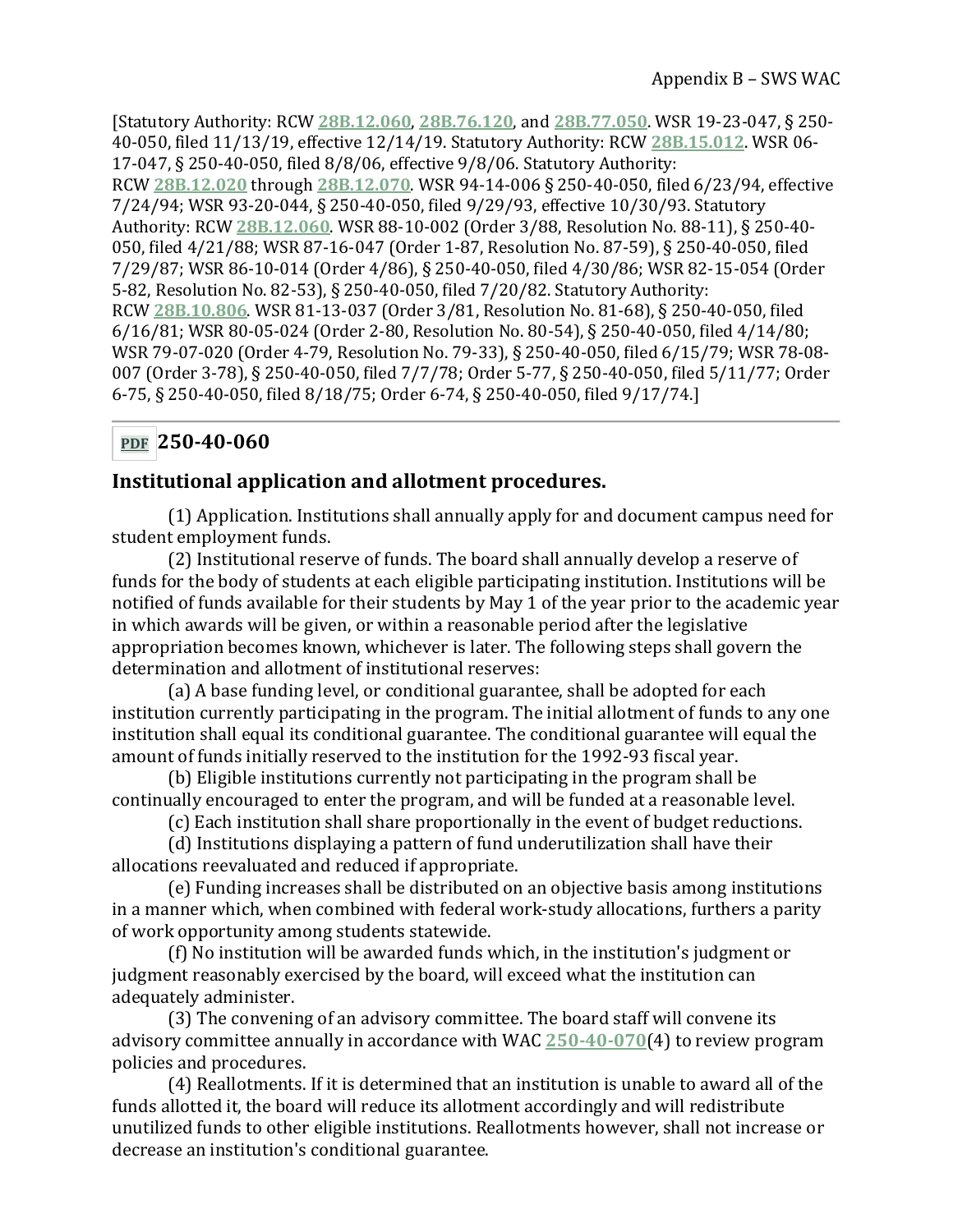[Statutory Authority: RCW **[28B.15.012](http://app.leg.wa.gov/RCW/default.aspx?cite=28B.15.012)**. WSR 06-17-047, § 250-40-060, filed 8/8/06, effective 9/8/06. Statutory Authority: RCW **[28B.12.020](http://app.leg.wa.gov/RCW/default.aspx?cite=28B.12.020)** - 28B.12.070. WSR 93-20-044, § 250-40-060, filed 9/29/93, effective 10/30/93. Statutory Authority: RCW **[28B.12.060](http://app.leg.wa.gov/RCW/default.aspx?cite=28B.12.060)**. WSR 87-16-047 (Order 1-87, Resolution No. 87-59), § 250-40-060, filed 7/29/87; Order 5- 77, § 250-40-060, filed 5/11/77; Order 6-74, § 250-40-060, filed 9/17/74.]

# **[PDF](https://apps.leg.wa.gov/WAC/default.aspx?cite=250-40-070&pdf=true) 250-40-070**

#### **Administration.**

With the assistance of an advisory committee, the higher education coordinating board shall administer the work-study program. The staff of the higher education coordinating board under the direction of the executive director will manage the administrative functions relative to the program and shall be authorized to enter into agreement with:

Eligible public institutions for the placement of students and the reimbursement of employers for the state share of the student's compensation.

Eligible private institutions for the placement of students.

Employers of students attending eligible private institutions for the reimbursement of the state share of the student's compensation. Such agreements shall be written to ensure employer compliance with the rules and regulations governing the work-study program.

(1) Responsibility of eligible public institutions. The institution will:

(a) Assist the board in contracting with eligible employers or, enter into contracts with eligible organizations for employment of students under the work-study program. Such agreements shall be written to ensure employer compliance with the rules and regulations governing the work-study program.

(b) Determine student eligibility and arrange for placement.

(c) Arrange for payment of the state share of the student's compensation.

(2) Responsibility of eligible private institutions. The institution will:

(a) Assist the board in contracting with eligible employers.

(b) Determine student eligibility, arrange for placement with employers, and notify the board of such placement.

(c) Submit student time sheets to the board in the prescribed manner and time frame outlined in guidelines.

(3) Employer responsibilities:

(a) Before it may participate in the program, an eligible employer must enter into agreement with the higher education coordinating board or a public institution acting as its agent, thereby certifying its eligibility to participate and its willingness to comply with all program requirements.

(b) Certification of payment to students by the eligible organization shall be made under oath in accordance with RCW **[9A.72.085](http://app.leg.wa.gov/RCW/default.aspx?cite=9A.72.085)**.

(c) Submit student time sheets to the institution in a timely manner.

(4) Advisory committee. The board will appoint an advisory committee which may include, but need not be limited to, representatives of public and private community colleges, technical colleges, and four-year institutions of higher education; vocational schools; students; community service organizations; public schools; business; and labor.